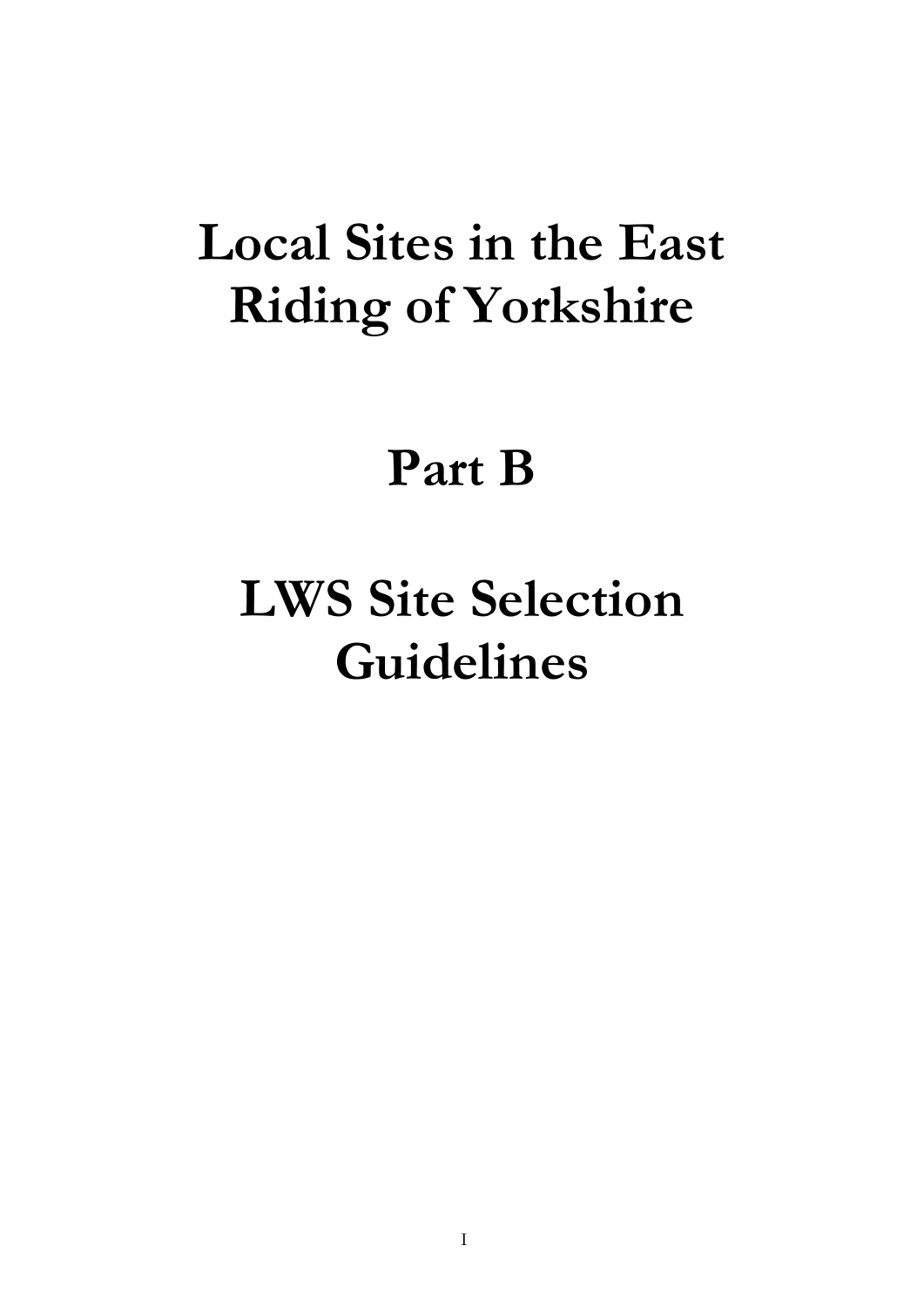# **Contents**

|                | <b>Contents: Part B - LWS Site Selection Guidelines</b>       | $\mathbf{I}$            |
|----------------|---------------------------------------------------------------|-------------------------|
| 1.             | Overview of the natural resources of the East Riding of       | $\mathbf{1}$            |
|                | Yorkshire                                                     |                         |
| 1.1            | Basic geography of the East riding of Yorkshire               | 1                       |
| 1.2            | <b>National Character areas</b>                               | $\mathbf{1}$            |
| 1.3            | <b>Holderness Natural Area</b>                                | 1                       |
| 1.4            | <b>Yorkshire Wolds Natural Area</b>                           | $\overline{2}$          |
| 1.5            | Vale of York Natural Area                                     | $\overline{\mathbf{4}}$ |
| 1.6            | Humberhead Levels Natural Area                                | 5                       |
| 1.7            | <b>Humber Estuary Natural Area</b>                            | 7                       |
| 2.             | Development of the LWS Site Selection Guidelines              | 8                       |
| 2.1            | <b>Designation of SINCs</b>                                   | 8                       |
| 2.2            | Development of the LWS System                                 | 8                       |
| 3.             | Guidelines for the Selection of Local Wildlife Sites –        | 10                      |
|                | <b>Habitat Guidelines</b>                                     |                         |
| 3.1            | <b>Grassland and Heathland</b>                                | 10                      |
| 3.1.1          | Background                                                    | 10                      |
| 3.1.2          | Neutral Grassland                                             | 10                      |
| 3.1.3<br>3.1.4 | Acid Grassland<br>Calcareous Grassland                        | 11<br>12                |
| 3.1.5          | Species-rich Verges                                           | 12                      |
| 3.1.6          | Heathland                                                     | 13                      |
| 3.1.7          | Selection Criteria and Attributes                             | 13                      |
| 3.1.8          | General Application of all Grassland and Heathland Guidelines | 14                      |
| 3.1.9          | Grassland and Heathland Selection Guidelines                  | 15                      |
| 3.2            | <b>Woodland, Scrub and Hedgerow</b>                           | 27                      |
| 3.2.1          | Background                                                    | 27                      |
| 3.2.2          | Ancient Woodland                                              | 27                      |
| 3.2.3          | Wet Woodland                                                  | 28                      |
| 3.2.4          | Mixed Ash Woodland of neutral and calcareous soils            | 29                      |
| 3.2.5          | Oak Woodland of neutral to acid soils                         | 29                      |
| 3.2.6          | Beech Woodland of neutral to calcareous soils                 | 29                      |
| 3.2.7          | Scrub                                                         | 29                      |
| 3.2.8<br>3.2.9 | Hedgerows<br>Selection Criteria and Attributes                | 29<br>30                |
| 3.2.10         | <b>Woodland Selection Guidelines</b>                          | 31                      |
|                |                                                               |                         |
| 3.3            | Parkland, Wood Pasture and Traditional Orchards               | 40                      |
| 3.3.1          | Background                                                    | 40                      |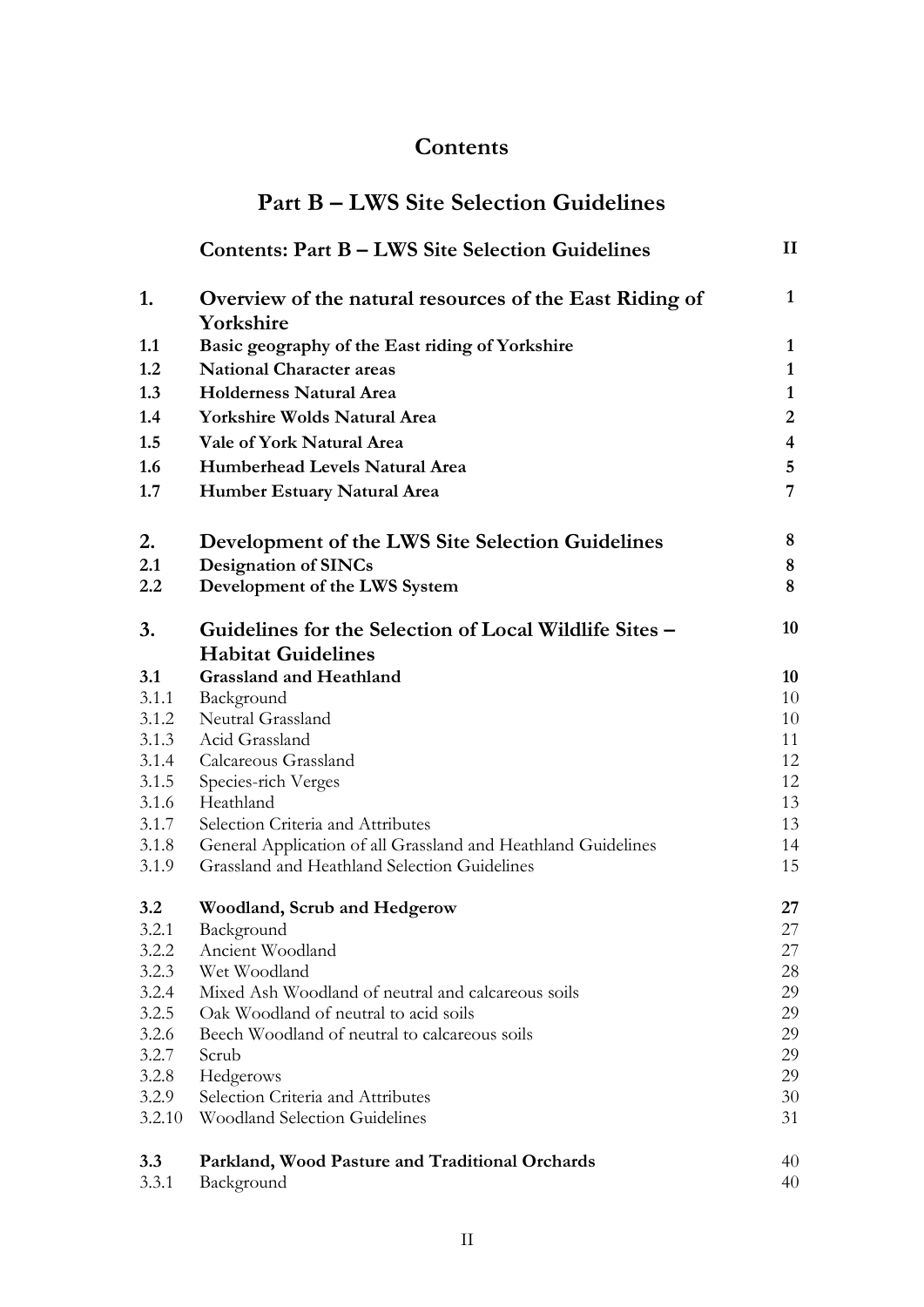| 4.1<br>4.2 | <b>Species Guidelines Background</b><br><b>Application of the Species Guidelines</b> | 81<br>81 |
|------------|--------------------------------------------------------------------------------------|----------|
| 4.         | Guidelines for the Selection of Local Wildlife Sites –<br><b>Species Guidelines</b>  | 81       |
| 3.8.2      | Mixed Habitat and Mosaic Selection Guidelines                                        | 78       |
| 3.8.1      | Background                                                                           | 76       |
| 3.8        | <b>Mixed Habitat and Structural Mosaics</b>                                          | 76       |
| 3.7.9      | Coastal and Estuarine Selection Guidelines                                           | 75       |
| 3.7.8      | Selection Criteria and Attributes                                                    | 74       |
| 3.7.7      | Mudflats and sea-grass beds                                                          | 74       |
| 3.7.6      | Saltmarsh                                                                            | 74       |
| 3.7.5      | Coastal vegetated shingle                                                            | 74       |
| 3.7.4      | Saline lagoons                                                                       | 73       |
| 3.7.3      | Coastal sand dunes                                                                   | 73       |
| 3.7.2      | Maritime Cliff and Slope                                                             | 73       |
| 3.7.1      | Background                                                                           | 72       |
| 3.7        | <b>Coastal and Estuarine Habitats</b>                                                | 72       |
| 3.6.6      | Flowing Water Selection Guidelines                                                   | 68       |
| 3.6.5      | General Application of the Flowing Water Guidelines                                  | 67       |
| 3.6.4      | Selection Criteria and Attributes                                                    | 66       |
| 3.6.3      | Land and level Drains                                                                | 66       |
| 3.6.2      | Rivers                                                                               | 65       |
| 3.6.1      | Background                                                                           | 64       |
| 3.6        | <b>Flowing Water Habitats</b>                                                        | 64       |
|            |                                                                                      |          |
| 3.5.6      | <b>Standing Water Selection Guidelines</b>                                           | 58       |
| 3.5.5      | General Application of the Standing Water Guidelines                                 | 58       |
| 3.5.4      | Selection Criteria and Attributes                                                    | 57       |
| 3.5.3      | Mesotrophic Standing waters                                                          | 56       |
| 3.5.2      | Eutrophic Standing Waters                                                            | 55       |
| 3.5.1      | Background                                                                           | 54       |
| 3.5        | <b>Standing Water Habitats</b>                                                       | 54       |
| 3.4.5      | Fens, Lowland Mires, Springs and Flushes Guidelines                                  | 47       |
| 3.4.4      | Selection Criteria and Attributes                                                    | 46       |
| 3.4.3      | Rich-fens and calcareous springs/flushes                                             | 45       |
| 3.4.2      | Poor-fens and lowland acid mires                                                     | 45       |
| 3.4.1      | Background                                                                           | 44       |
| 3.4        | Fens, Lowland Mires, Springs and Flushes                                             | 44       |
| 3.3.7      | Parkland, Wood Pasture and Traditional orchard selection Guidelines                  | 42       |
| 3.3.6      | Selection Criteria and Attributes                                                    | 41       |
| 3.3.5      | <b>Traditional Orchards</b>                                                          | 41       |
| 3.3.4      | Veteran Trees                                                                        | 40       |
| 3.3.3      | Wood Pasture                                                                         | 40       |
| 3.3.2      | Parkland                                                                             | 40       |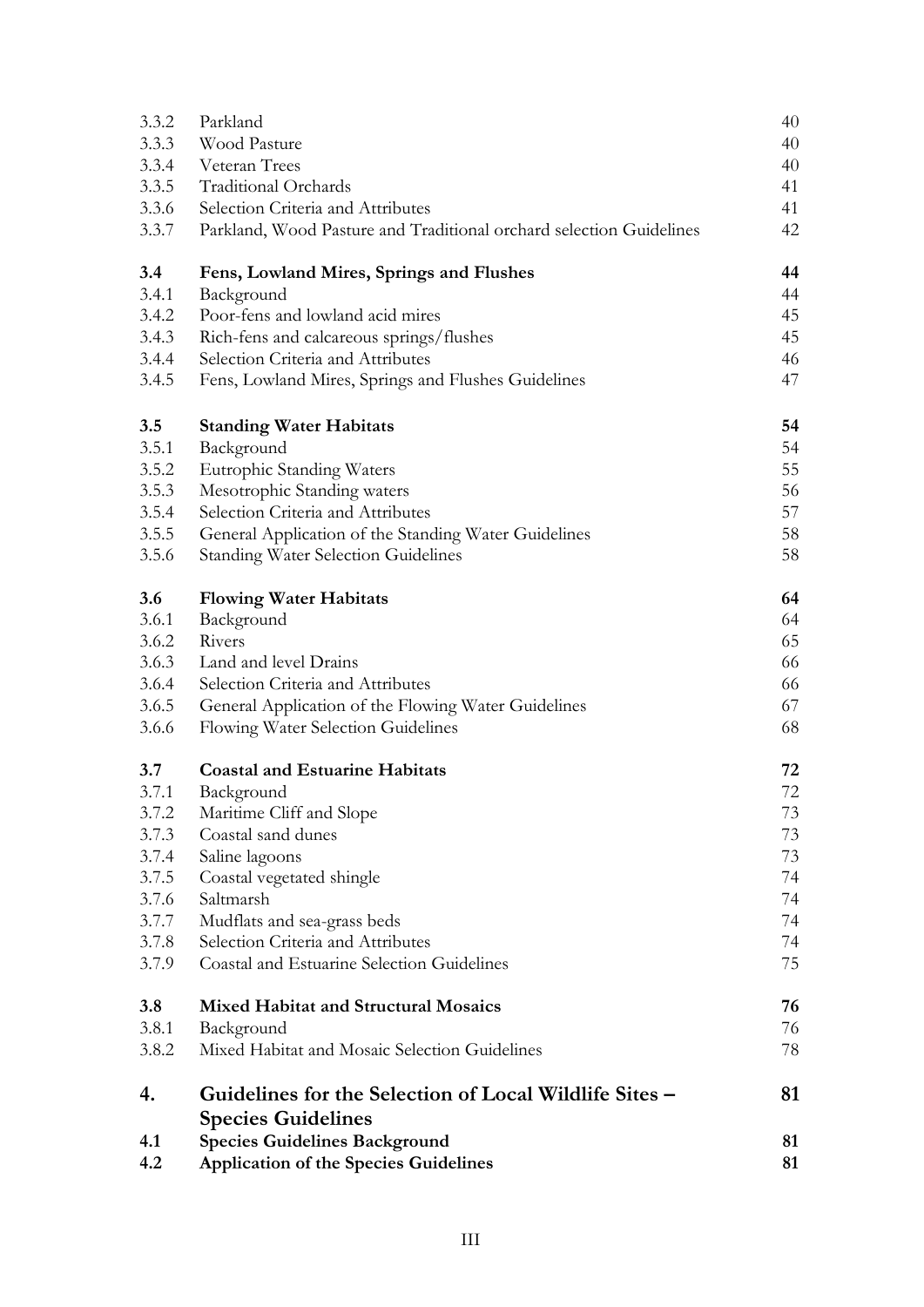| 4.3    | <b>Vascular Plants</b>                                                 | 82  |
|--------|------------------------------------------------------------------------|-----|
| 4.3.1  | Background                                                             | 82  |
| 4.3.2  | Application of the Vascular Plant Guidelines                           | 82  |
| 4.3.3  | Vascular Plant Selection Guidelines                                    | 83  |
| 4.4    | <b>Non-vascular Plants</b>                                             | 83  |
| 4.4.1  | Background                                                             | 83  |
| 4.4.2  | Non-vascular Plant selection Guidelines                                | 84  |
| 4.5    | Fungi                                                                  | 84  |
| 4.5.1  | Background                                                             | 84  |
| 4.5.2  | Fungi Selection Guidelines                                             | 85  |
| 4.6    | Mammals                                                                | 86  |
| 4.6.1  | Background                                                             | 86  |
| 4.6.2  | Mammals selection Guidelines                                           | 87  |
| 4.7    | <b>Birds</b>                                                           | 87  |
| 4.7.1  | Background                                                             | 87  |
| 4.7.2  | <b>Birds Selection Guidelines</b>                                      | 88  |
| 4.8    | <b>Reptiles</b>                                                        | 93  |
| 4.8.1  | Background                                                             | 93  |
| 4.8.2  | Reptile Selection Guideline                                            | 94  |
| 4.9    | Amphibians                                                             | 94  |
| 4.9.1  | Background                                                             | 94  |
| 4.9.2  | Amphibian Selection Guidelines                                         | 95  |
| 4.10   | Fish                                                                   | 96  |
|        | 4.10.1 Background                                                      | 96  |
|        | 4.10.2 Fish Selection Guidelines                                       | 97  |
| 4.11   | Invertebrates                                                          | 98  |
| 4.11.1 | Background                                                             | 98  |
| 4.11.2 | Invertebrate Selection Guidelines - General                            | 99  |
| 4.11.3 | Invertebrate Selection Guidelines - Butterflies and Moths              | 101 |
|        | 4.11.4 Invertebrate selection Guidelines - Dragonflies and Damselflies | 101 |
| 4.11.5 | Invertebrates Selection Guidelines - Grasshoppers and Crickets         | 102 |
| 5.     | <b>Community Value Guidelines</b>                                      | 103 |
| 5.1    | Background                                                             | 103 |
| 5.2    | <b>Community Value Selection Guidelines</b>                            | 103 |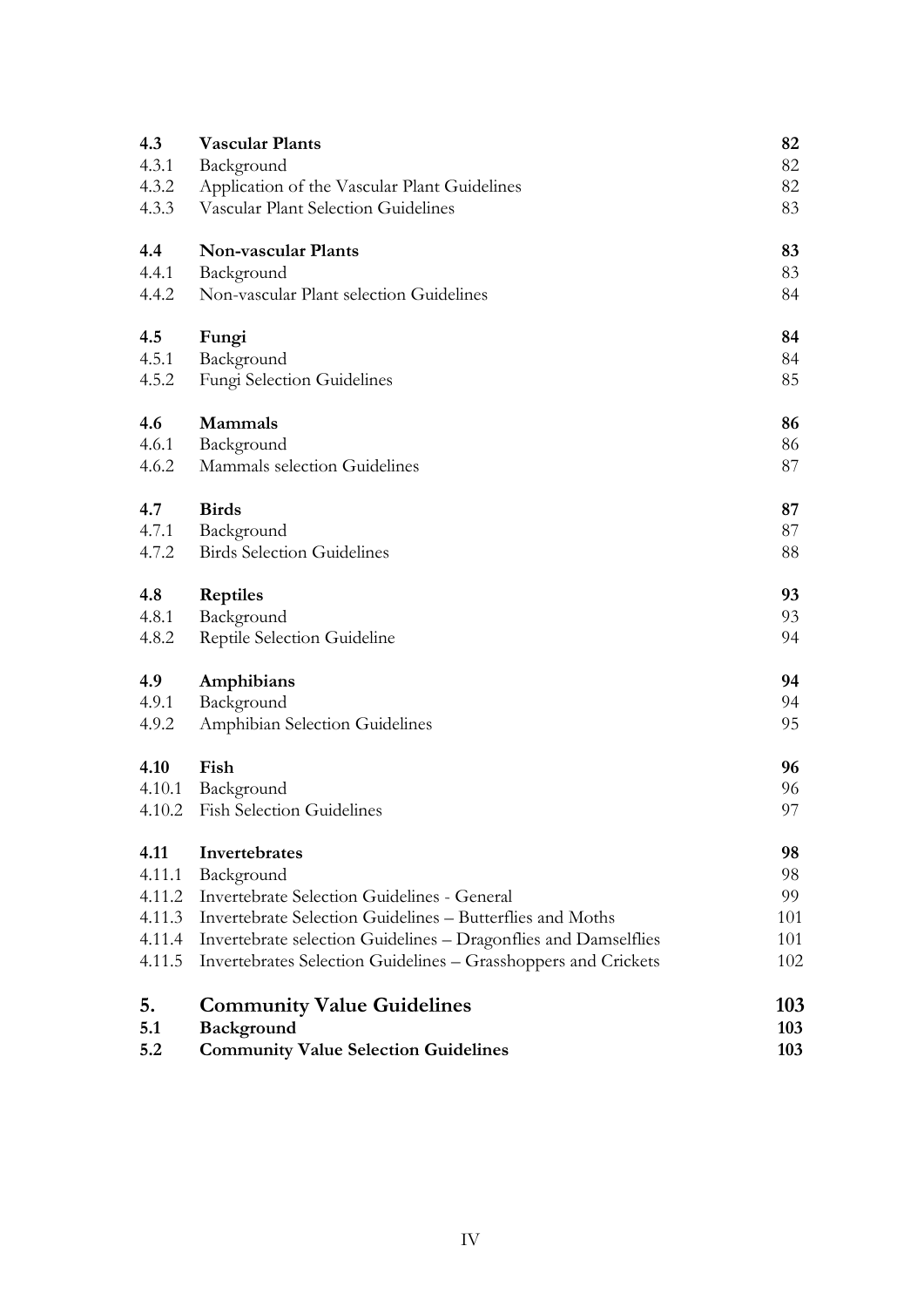# **1. Overview of the Natural Resources of the East Riding of Yorkshire**

# **1.1 Basic Geography of the East Riding**

1.1.1 The East Riding of Yorkshire covers an area of 2,409 km<sup>2</sup>. It is a predominantly low lying county with the highest point being Garrowby Hill in the Yorkshire Wolds, which is 245 m above sea level. It is bounded to the east by the North Sea and to the south by the Humber Estuary. The two longest rivers in the county are the rivers Hull and Derwent. The Derwent drains into the Humber Estuary via the lower reaches of the River Ouse. Land use is dominated by farming with arable land covering approximately 70% of the County. Consequently semi-natural habitats are rather sparse and occur in relatively isolated fragments. An example of this is woodland coverage which at 2.6% is well below the national average of 8.4%.

### **1.2 National Character Areas**

- 1.2.1 Natural England is in the process of developing profiles for National Character Areas (NCA). These will incorporate elements from their previous biodiversity based Natural Areas (NA) and landscape based Joint Character Areas (JCA). They will also incorporate the ecosystem services approach. The new NCAs have not been finalised at the time of publication of this document. It is understood however, that the boundaries will be the same as for the previous NAs in the East Riding.
- 1.2.2 There are five NA/NCAs which are wholly or partly with the East Riding. Holderness NA covers much of the east and south-east of the County and is bounded to the west by the Yorkshire Wolds NA. The Wolds extend in an arc north-eastwards from the Humber, through the centre of the County to the North Sea. To the west of the Yorkshire Wolds lies the Vale of York NA. This merges into the Humberhead Levels NA in the southwest corner of the County. The Humber Estuary NA lies along the southern boundary of the County. The following summary descriptions of these areas are based on the NA profiles developed by Natural England.

### **1.3 Holderness Natural Area**

- 1.3.1 Holderness NA is wholly contained within the East Riding.
- 1.3.2 Holderness is a low-lying plain comprised of glacial deposits, predominantly tills, boulder clays and lake clays. Locally these are interspersed with sand and gravel for example at Brandesburton and peat filled depressions ("meres") which are the sites of former lakebeds. The area has an open, rural agricultural character of mixed, mainly arable farming, large fields and sparse woodland cover. There is an extensive network of drainage ditches.
- 1.3.3 The western landscape of Holderness is dominated by the River Hull, which has nationally important chalk stream headwaters, grading to tidal river between Beverley and Driffield. There are many valuable wildlife habitats associated with the upper reaches of the Hull, including floodplain grassland and marsh, alder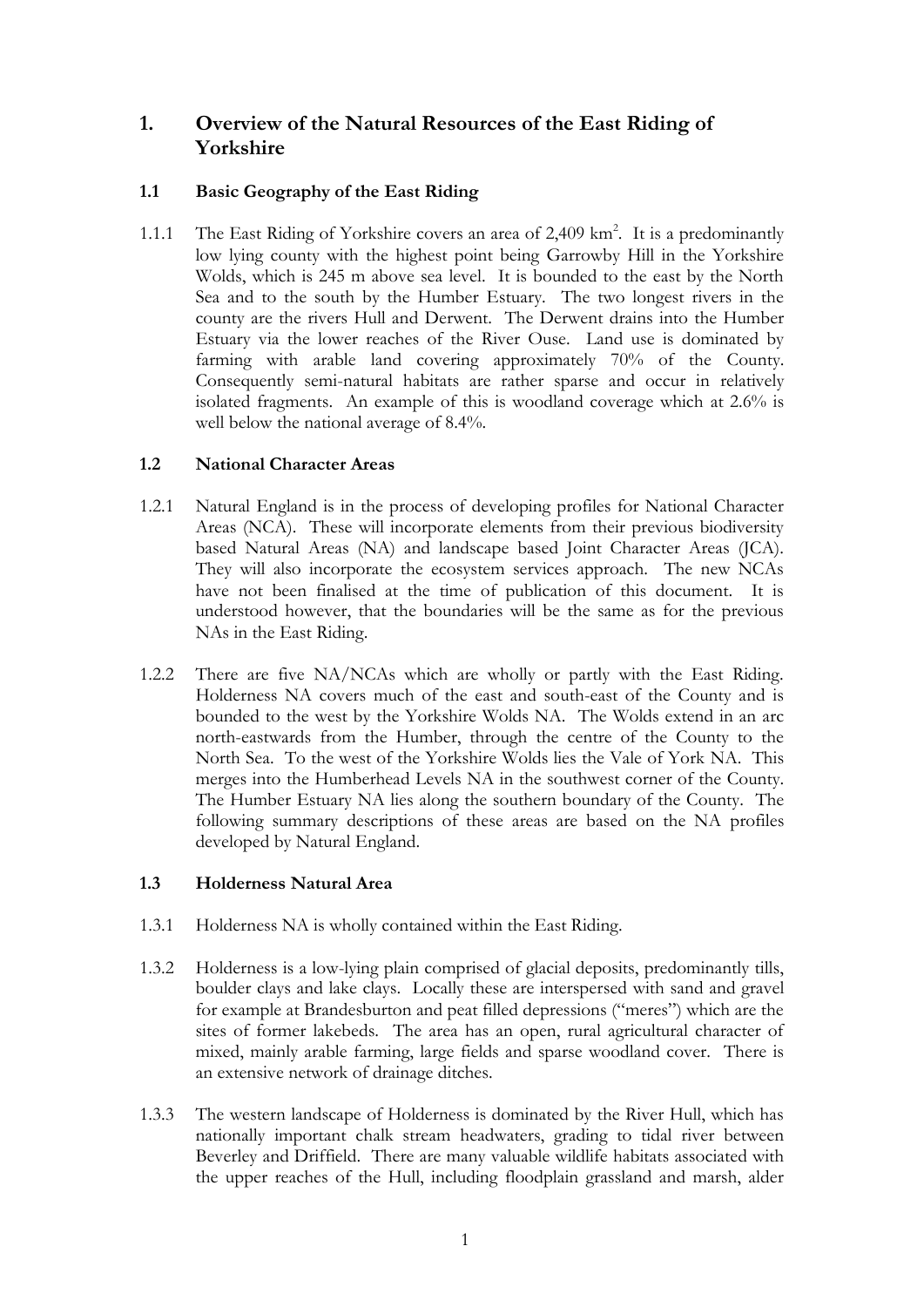and willow carr, water crowfoot beds and remnant fen and swamp. These habitats are of particular value to breeding birds such as lapwing, redshank, yellow wagtail, sedge warbler, reed warbler and reed bunting. Native brown trout and otter populations are significant as are the water voles, which are still present in reasonable numbers, as well as populations of water shrew.

- 1.3.4 In the lower more tidal reaches there is less semi-natural habitat. The river is contained within flood banks and several stretches are also perched above the surrounding farmland.
- 1.3.5 A number of small watercourses flow across Holderness into the Humber Estuary east of Hull, including the Lambwath stream, Holderness Drain, Hedon Haven and Patrington Haven. Water vole has several strongholds on the network of drainage channels.
- 1.3.6 Fens and swamp are also found along the fringes of the Leven Canal SSSI and Hornsea Mere SSSI/SPA. Hornsea Mere, at 120ha, is the largest natural lake in Yorkshire. It is internationally important for wintering wildfowl, especially gadwall and goldeneye and it supports large numbers of little gulls in the autumn.
- 1.3.7 More recently sand and gravel extraction in Holderness, particularly near Keyingham and Brandesburton, has left new open water and marginal habitats some of which are developing into valuable wildlife habitat.
- 1.3.8 Unimproved neutral grassland is a scarce resource in Holderness, with a concentration in the Lambwath stream valley. Other significant areas of seminatural neutral grassland are found on the Beverley commons and to the south of Cottingham in the Priory Road and Anlaby Common areas.
- 1.3.9 Woodland and scrub are scarce in Holderness. There is less than 100ha of ancient woodland, an even smaller area of which is semi-natural. Woodland at Burton Constable is noted for its populations of both white-lettered and purple hairstreak butterflies. Coastal scrub, woodlands and hedgerows are also important resting sites for migrant birds.
- 1.3.10 The farmland of Holderness is mainly intensively managed arable and grassland, with wheat and oil-seed rape the principal crops. Holderness supports good populations of farmland birds including tree sparrow, barn owl and corn bunting.

#### **1.4 Yorkshire Wolds Natural Area**

- 1.4.1 About two-thirds of the Yorkshire Wolds NA is contained within the East Riding.
- 1.4.2 The Yorkshire Wolds is the northern-most chalk outcrop in the England and is an area rich in geological features with some highly significant remnant ecological features. It is characterised by rounded, undulating hills, up to 250m and incised dry valleys. There are steep escarpments to the north and west. The gradual dip slope to the east merges into the Holderness Plain. On the south-western edge of the Wolds there is a small area of limestone.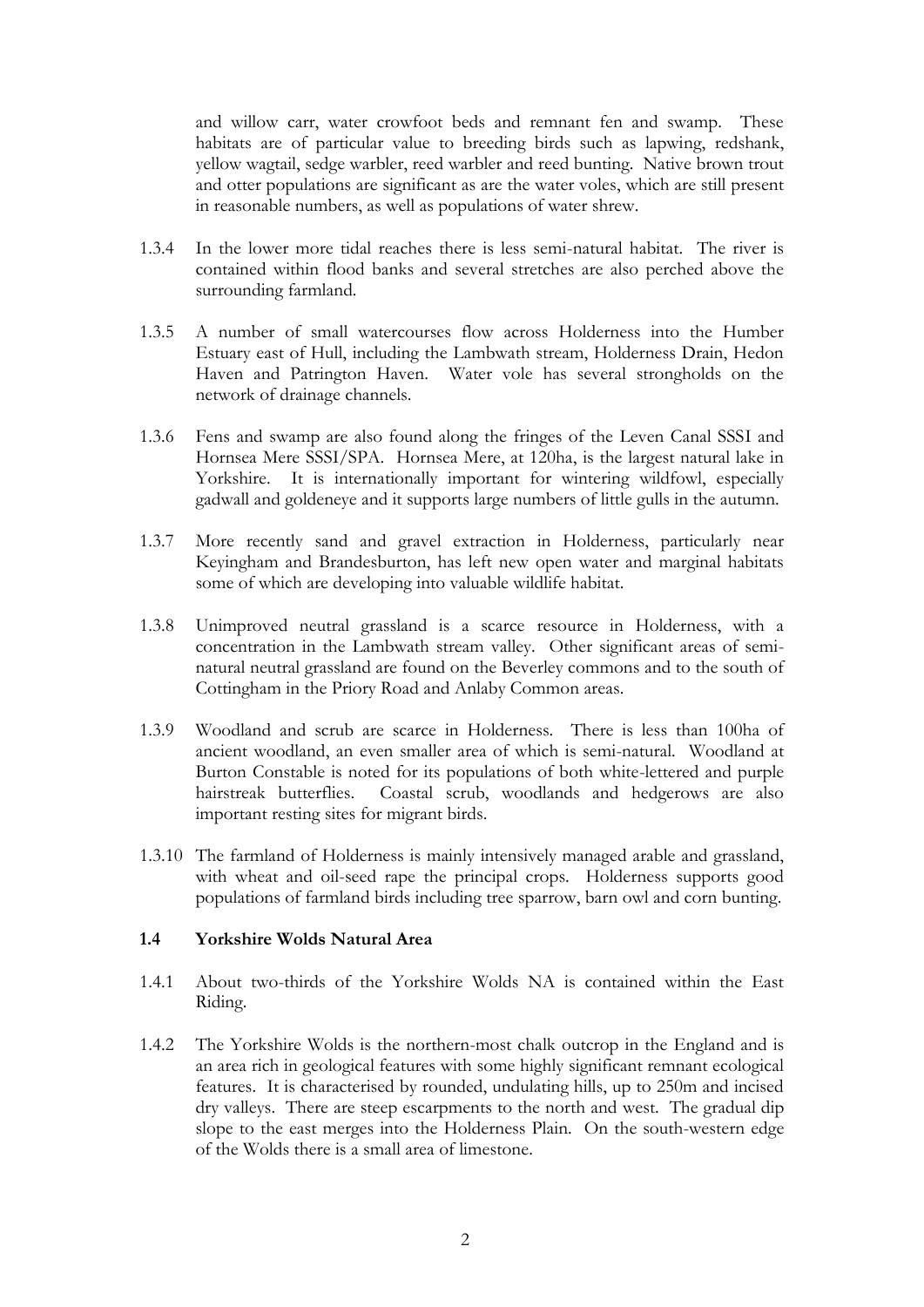- 1.4.3 Land-use across the Wolds is predominantly arable and woodland cover is sparse. On the plateau the fields are generally large and originate from the enclosure acts of the early nineteenth century. Chalk grassland, although the most important and characteristic semi-natural habitat of the NA, now comprises only 1.3% of the land area. The majority of the best examples are covered by the 20 SSSIs, designated for this habitat. The chalk streams, springs and flushes are some of the other rich habitats of the NA.
- 1.4.4 The grassland varies from tall/tussocky grassland to well grazed sheep walk. In many of the dry valleys the grassland is becoming dominated by tor grass which supports a less species-rich sward than the finer grasses. There are also significant variations in floral composition depending on the aspect and depth of the soil profile, which tends to be thicker at the bottom of the slope. Characteristic chalk grassland species of the NA include common rock-rose, clustered bellflower and common milkwort. More localised are species like perennial flax which tend to be restricted to south-facing slopes, or southwesterly-facing shoulders. In addition to the plants, the chalk grasslands are very important for invertebrates, especially butterflies and moths, such as the marbled white, brown argus and cistus forester.
- 1.4.5 Wide road verges are a characteristic feature of the Wolds and are an important reservoir of calcareous grassland species.
- 1.4.6 Some man-made habitats such as quarries and railway cuttings support a range of chalk grassland flora and fauna. Disused quarries can be an important biodiversity resource with the Kiplingcotes Quarry being a SSSI and a Yorkshire Wildlife Trust (YWT) reserve.
- 1.4.7 Springs and flushes occur in the valleys, along the western escarpment of the Wolds and along the coastline. At the richer sites plants such as marsh valerian, marsh marigold, bogbean, butterwort and marsh orchids are found. In a few places, such as Millington Wood and Pastures SSSI, more extensive spring-fed fens have developed.
- 1.4.8 There are both constant and winterbourne chalk streams on the Wolds, which are of great ecological significance, notably the headwaters of the Hull which are designated as a SSSI and the Gypsy Race. The constant chalk streams support water crowfoot beds. Close to their source these streams often harbour a specialised cold water fauna which depends upon the stable temperature regime.
- 1.4.9 There were once widespread dewponds in the Wolds dating from the time when it was a more pastoral landscape, but now only a small number remain. These may be important for populations of amphibians, fresh water invertebrates and species of aquatic and marginal plants which are scarce elsewhere within the natural area.
- 1.4.10 Woodland cover is limited and mainly comprises scattered shelterbelts and small areas of disturbed secondary woodland. There is a cluster of woodland on the foothills of the western scarp and along the Gypsey Race near Boynton. Millington Wood SSSI is the best of the few examples of ancient woodland in the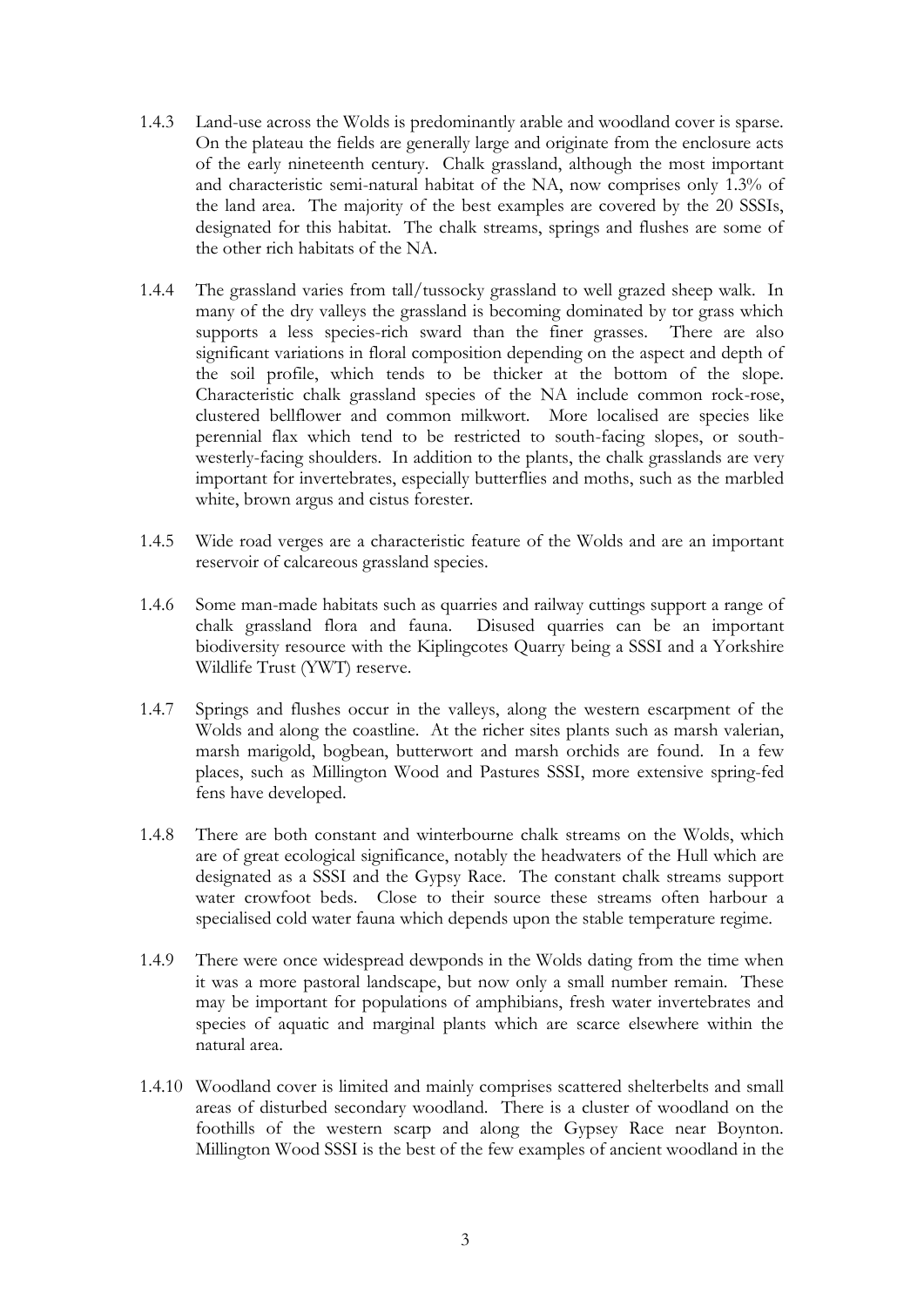area and baneberry occurs there. Baneberry is restricted to three regions of Britain. A small population of Red Kite breeds in the NA.

- 1.4.11 In localised areas gorse and hawthorn scrub is an important feature, supporting breeding populations of linnets and grey partridge. Long eared owl is another species associated with the Wolds scrub habitats.
- 1.4.12 Parklands on the large estates, such as Dalton, Londesborough, Thorpe Park, and Hotham Hall support a mosaic of permanent pasture with large mature trees and woodlands.

# **1.5 Vale of York Natural Area**

- 1.5.1 A small area of the Vale of York lies in the west of the East Riding.
- 1.5.2 The Vale of York is a low-lying flat floodplain area with scattered glacial ridges and moraines. The solid Sherwood Sandstone and Mercia Mudstone geology is overlain by a variety of drift deposits and soils are a variety of river alluvium, boulder clay and sand. The River Derwent and its associated grassland and wetland habitats is a key feature of the Vale of York and it forms the boundary between the City of York and the East Riding in this NA.
- 1.5.3 Outside of the Derwent Valley arable agriculture is the dominant land use although in places the many streams and drainage channels are key features of the landscape. There are extensive areas covered by wind-blown sands from the end of the last ice-age. These areas support a few remnants of lowland heathland and other sandy habitats, which were formerly more extensive. There are also scattered woodlands and a few parklands within the area.
- 1.5.4 In the Vale of York NA the River Derwent has a more typical lowland character. The full length of the River in the East Riding is designated as SSSI and SAC. It has a rich aquatic flora and is also valuable for its invertebrate and fish communities. A number of nationally scarce invertebrates have been recorded on the Derwent. It is also a stronghold for the otter.
- 1.5.5 There are a number of valuable wetland habitats in the East Riding section of this NA, many of which are associated with the River Derwent and some of which are designated as SSSI, SAC and SPA. There is a concentration of fen meadow in the Lower Derwent around Melbourne and Thornton Ings SSSI, parts of which are in the East Riding. Tall herb fen is more widespread although there are few stands of significant size. The fen flora on drainage banks and many of the swamp communities are also often of considerable value for wildlife.
- 1.5.6 The "Ings" or flood meadows of the Vale of York are grasslands managed for hay and livestock grazing. The meadows, wet grassland and dykes of the valley make the area of exceptional importance for breeding and wintering wildfowl and waders.
- 1.5.7 Lowland grass heath and other sandy habitats are found in the area around Allerthorpe, notably Allerthorpe Common, part of which is a SSSI. These heaths are characterised by mosaics of heather, humid and dry acid grassland, bracken,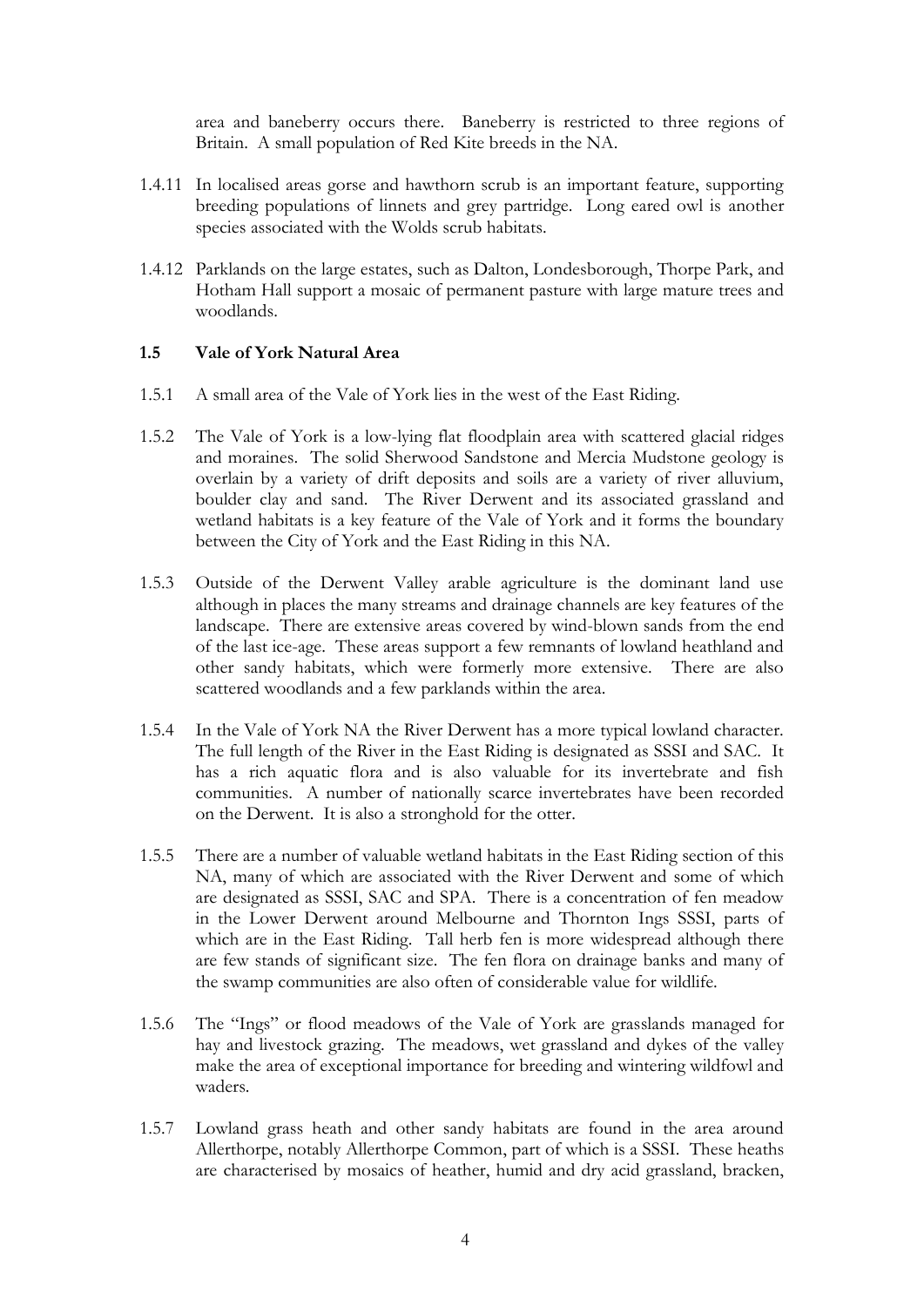gorse, birch and oak woodland, cotton grass and rush pasture. Allerthorpe supports characteristic bird species, such as tree pipit and woodlark, as well as reptiles including adder and common lizard.

- 1.5.8 Woodland cover in the Vale of York is low. Woodland is mainly plantation and secondary in small to medium stands. Hedgerows are mainly Enclosure period but ancient hedgerows do occur. The NA also supports a number of old parkland areas with veteran trees such as Everingham Park.
- 1.5.9 Small field ponds were once widely distributed in the NA but many have been lost to agricultural intensification. Great crested newts are widely but thinly distributed across the ponds of the NA and there are also populations of palmate newt.

### **1.6 Humberhead Levels Natural Area**

- 1.6.1 The north-east corner of the Humberhead Levels NA occupies the south-west corner of the East Riding.
- 1.6.2 The Humberhead Levels is an open flat plain, parts of which are below sea level, where agriculture is artificially maintained by pumping regimes. Soils are a mixture of alluvium, clay, sand/gravel and peat. It is a rural agricultural area with few major settlements.
- 1.6.3 The East Riding portion of the Humberhead Levels is a mixture of arable agriculture and grassland, bisected by the tidal River Ouse. The patchwork of fields, of a range of sizes, is divided variously by dykes and hedges.
- 1.6.4 The northern third (634 ha) of Thorne, Crowle and Goole Moors SSSI, SAC and SPA falls within the East Riding. Thorne Moors is the largest expanse of lowland raised peat bog remaining in the UK. Characteristic plant species include sphagnum mosses, heather, cranberry, cross-leaved heath and cotton grass. Round-leaved sundew, bog rosemary and bog myrtle also occur.
- 1.6.5 Heathland habitats occur in the NA, notably South Cliffe Common SSSI. This heathland on glacial sands is similar to that found at Allerthorpe in the Vale of York and is characterised by its mosaic of ericaceous communities, bracken, gorse, birch and oak woodland, cotton grass and rush pasture.
- 1.6.6 Concentrations of other ecologically rich habitat are found in the west on the lower reaches of the River Derwent, around Derwent Ings and Breighton Meadows SSSIs. The seasonally inundated meadows of the valley make the area of exceptional importance for wintering and wildfowl and waders particularly teal, wigeon, pochard, golden plover and ruff. Notable breeding birds include garganey, corncrake and black-necked grebe. The Ramsar citation also lists the invertebrate fauna as being of importance, 16 species of dragonflies and damselflies and 11 other red data book invertebrate species.
- 1.6.7 Some of the dyke banks support quite a rich fen flora including species such as creeping jenny, yellow loosestrife and meadow rue.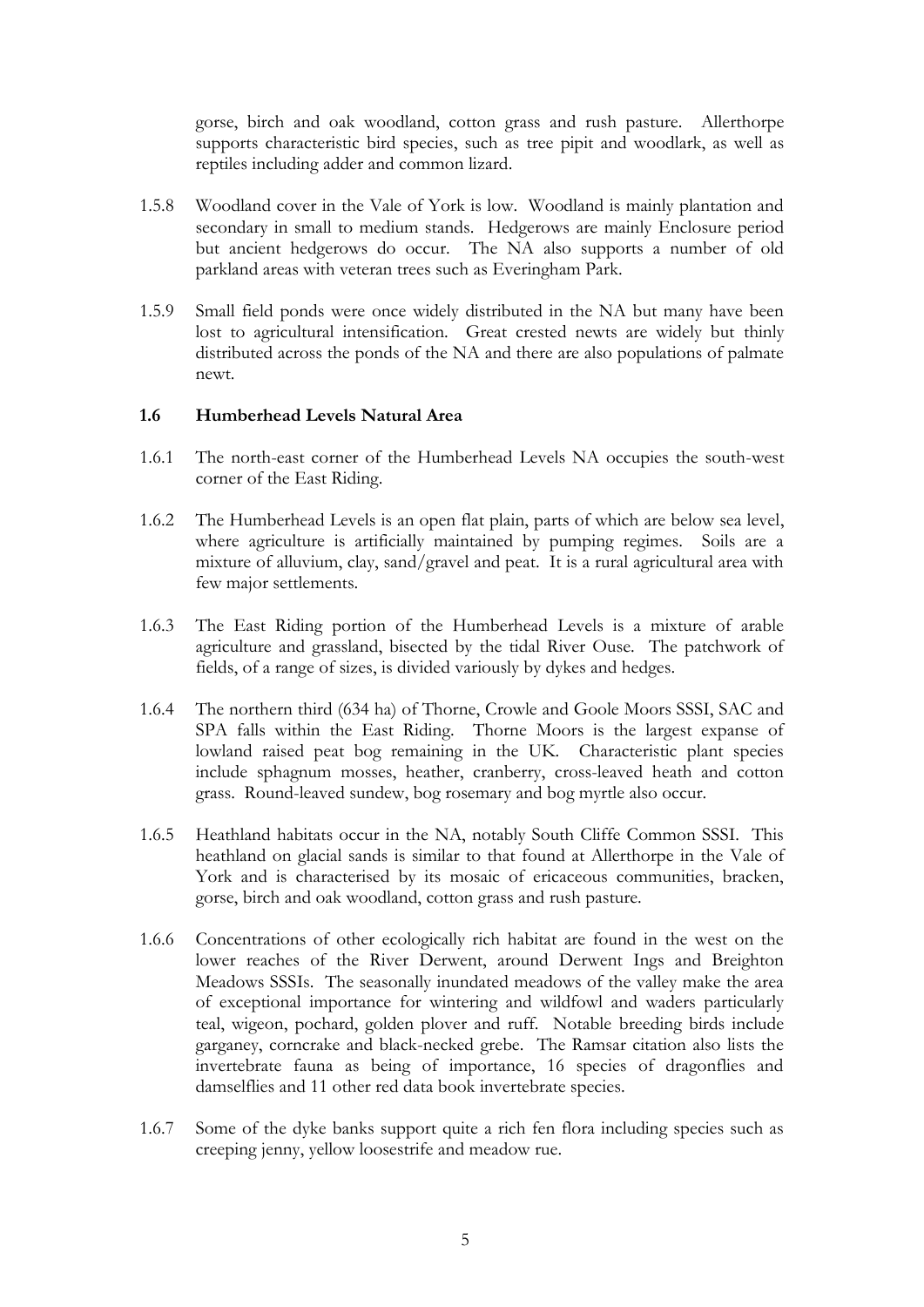- 1.6.8 Further away from the floodplains where the grassland is drier there are still wildflower-rich hay meadows to be found, characterised by cowslips, great burnet, saw-wort, knapweed and meadow vetchling. Barn owl and quail are notable bird species associated with this habitat.
- 1.6.9 Small areas of estuarine reedbeds and saltmarsh are localised features of this NA. The reedbeds support breeding marsh harrier and bearded tit. Heathland habitat occurs at Thorne Moors SSSI where a significant population of nightjar thrives, a rich invertebrate fauna and a population of adders.
- 1.6.10 Ponds and lakes are scattered through the area. Most of the lakes are areas of old gravel working, which can be valuable for waders and wildfowl and a small number of them are mesotrophic in nature.

# **1.7 Humber Estuary Natural Area**

- 1.7.1 The Humber Estuary is about 60km long and 14km wide at it's widest. The northern half of the estuary is in the East Riding; the southern half is in North Lincolnshire and North East Lincolnshire.
- 1.7.2 The Humber Estuary is a low-lying area of glacial till overlain by alluvial deposits. It is a mixed landscape of intensive agriculture, modern industrial development and coastal influences. Kingston-upon-Hull and several significant port developments give a strong urban and industrial feel to parts of the NA. The most visually distinctive natural features of the area are the extensive mud flats and the Spurn Peninsula at the mouth of the estuary.
- 1.7.3 The main ecological features of the estuary are water, mudflats, saltmarsh, sand dunes and shingle. There are also reedbeds, wet grassland and swamp. The estuary is important for lamprey, eels, whiting, sole, flounder and as a nursery area for plaice.
- 1.7.4 There is an estimated area of around 8,060 ha of intertidal mudflats in the East Riding, the largest being Spurn Bight (about 3,000 ha). There is also a narrower but still extensive area between Hawkins Point and Thorngumbald. The nutrient-rich mudflats of the intertidal zone support a considerable diversity and biomass of invertebrates. In turn this attracts large numbers of birds.
- 1.7.5 The Humber Estuary is one of the top five important bird sites in the UK and it is one of the top ten in Europe. The Estuary supports internationally important populations of dark-bellied brent geese, shelduck, golden plover, grey plover, and knot. The intertidal parts of the estuary are designated as a SSSI and also an SPA and Ramsar. The whole estuary, including the sub-tidal parts is designated as a SAC.
- 1.7.6 The sandy beaches are the less fertile areas of the intertidal zone although there are still a number of specialist invertebrates and birds found in this habitat. The strandline is often the richest area.
- 1.7.7 Saltmarsh is found in the transition zone between intertidal and land-based habitats. There are approximately 468 ha in the East Riding. The northern shore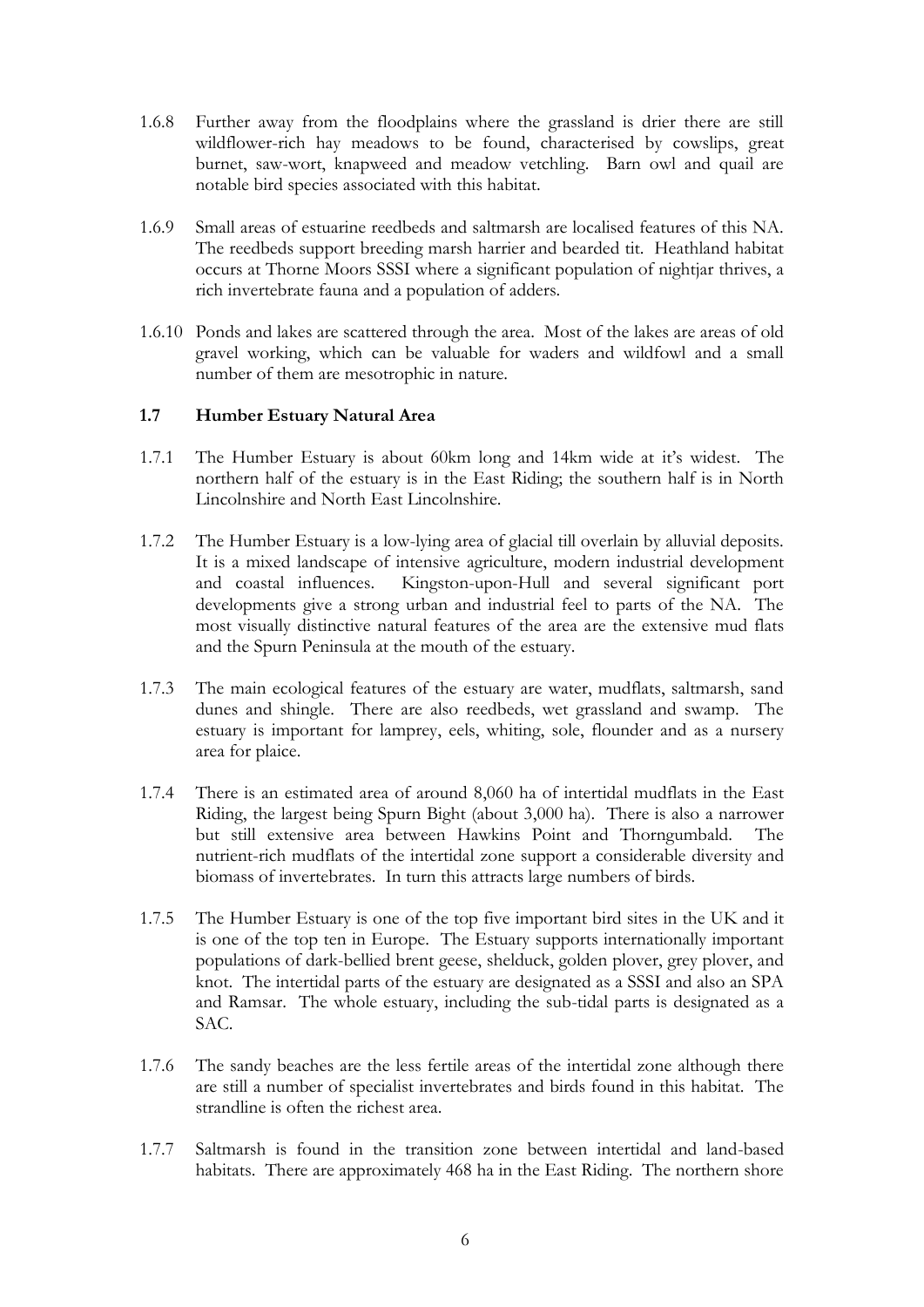of the Humber is fringed with saltmarsh at a number of places from Spurn to Broomfleet, the largest area being at Welwick Saltmarsh.

- 1.7.8 The area of inter-tidal habitats in the estuary has been extended at Welwick and Paul Holme Strays through managed realignment of the flood bank. This process can be driven by the need for the estuary to adapt to rising sea levels due to climate change. It may also be driven by the need to provide compensatory habitats under the Habitats Regulations for port related developments.
- 1.7.9 Reedbeds fringe some areas of the Humber Estuary, notably at Blacktoft Sands at the confluence of the Trent and the Ouse. The larger Humber reedbeds can support marsh harrier, bittern and bearded tit. There is also a considerable amount of reedbed in the drainage ditch networks behind the sea wall. These smaller reedbeds are important for birds such as water rail, reed warbler and sedge warbler.
- 1.7.10 Sand dunes and sandy shingle habitats occur at Spurn, where there are both mobile and semi-fixed dunes. A combination of grassland and scrub is found on the semi-fixed dunes.
- 1.7.11 Further out from the estuary coast arable farming and market gardening are the main rural land-uses on land which is reclaimed grazing marsh, saltmarsh and mudflat. It is an open landscape with large rectangular fields and ditches as the boundaries. There are remnant areas of freshwater reedbeds, wet grassland and swamp which are valuable for their invertebrate communities, and they also provide complementary habitat for some of the overwintering estuary birds.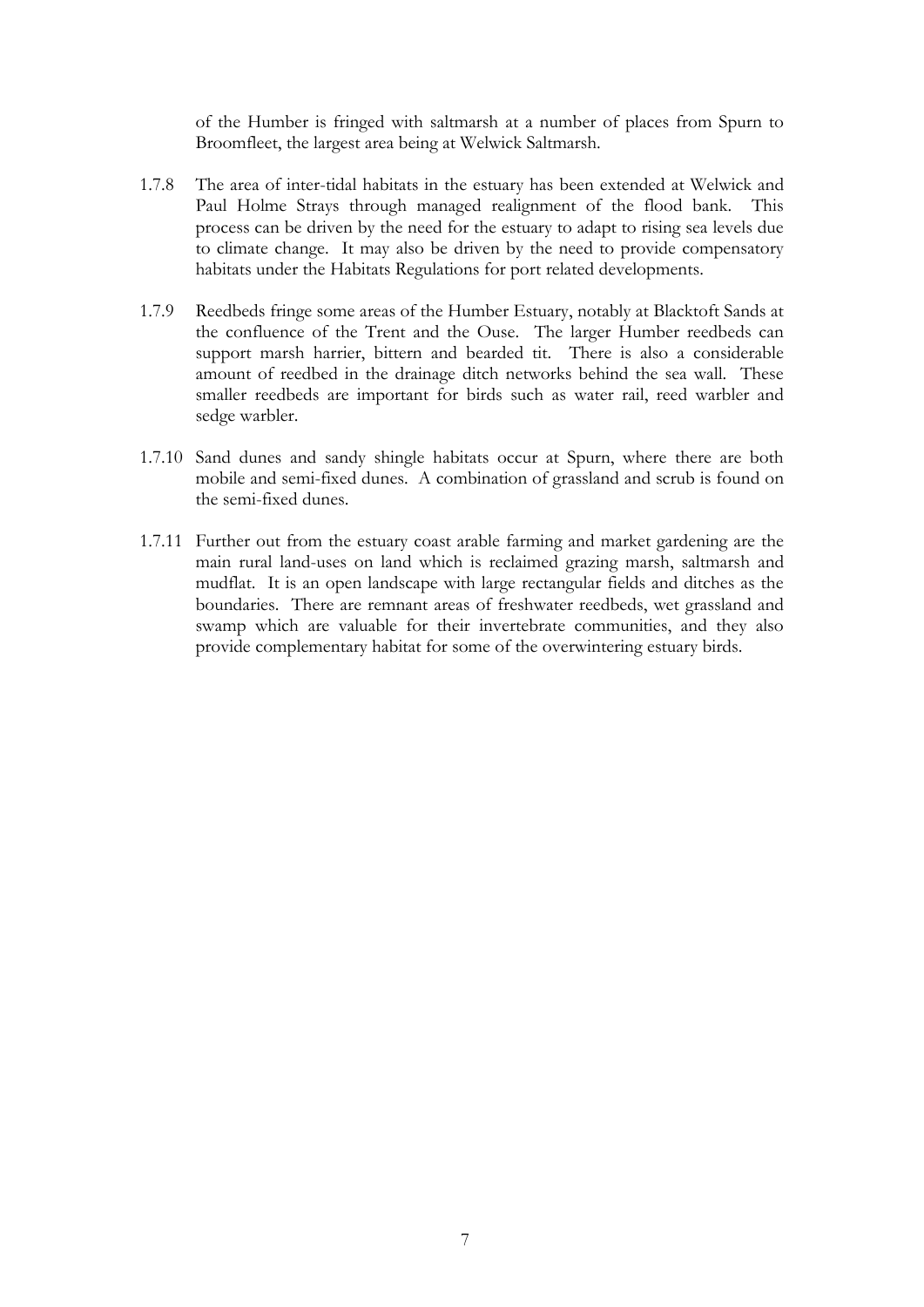# **2. Development of the LWS Site Selection Guidelines**

# **2.1 Designation of SINCs**

2.1.1 The development of the site selection guidelines has been an iterative process. The original SINCs were designated on the basis of qualitative judgement, rather than objective criteria. The review of SINCs which began in 2001 identified the need for a more objective site selection process.

# **2.2 Development of the LWS System**

- 2.2.1 A contract was awarded to consultants Baker, Shepherd, Gillespie to develop draft site selection guidelines. The draft they prepared was based on the approach developed for site selection guidelines in North Yorkshire. The first draft was revised and a third draft was prepared by Alison Fraser, Peter Shepherd and Robert Masheder in March 2003. This document formed the basis for subsequent development of the guidelines.
- 2.2.2 The comprehensive review of former SINC sites began in 2007 with the formation of the current LWS Panel. The Panel used the third draft as the basis for assessing Candidate Sites. This process also enabled the guidelines to be tested against real survey data and revised to make them more relevant to the ecology of the East Riding. During the site assessment process the Panel recommended various revisions to the guidelines and also identified the need for some entirely new guidelines e.g. Gr6 for grasslands on verges.
- 2.2.3 A report on the Local Sites System was approved by the Council's Cabinet in March 2010. This report recommended the approval of the Local Sites System, including reporting mechanisms (the former NI 197) and process for the adoption and de-selection of LWS. The report also recommended the formal adoption of the first tranche of LWS, affording them material consideration in the planning process, as well as de-selecting some sites that did not meet the guidelines.
- 2.2.4 The requirement for a single document to formalise the site selection guidelines and the procedures for the management of the LWS system was agreed by the Panel in August 2011. The key driver for this was the development of the Local Plan, which is the key spatial planning document for the East Riding of Yorkshire. The Plan was in preparation at that time and therefore there was an opportunity for the Local Sites document to form part of the evidence base for the Local Plan.
- 2.2.5 Part A of this document therefore sets out the detailed processes and procedures for the management of the LWS system in line with principles described in the Cabinet Report of March 2010.
- 2.2.6 The preparation of this document started in autumn 2011 with a review of the draft site selection guidelines and the revisions recommended by the Panel. This lead to the development of draft revised guidelines for habitats and species. These were subject to a series of consultations with the Panel and relevant local naturalists during early 2012.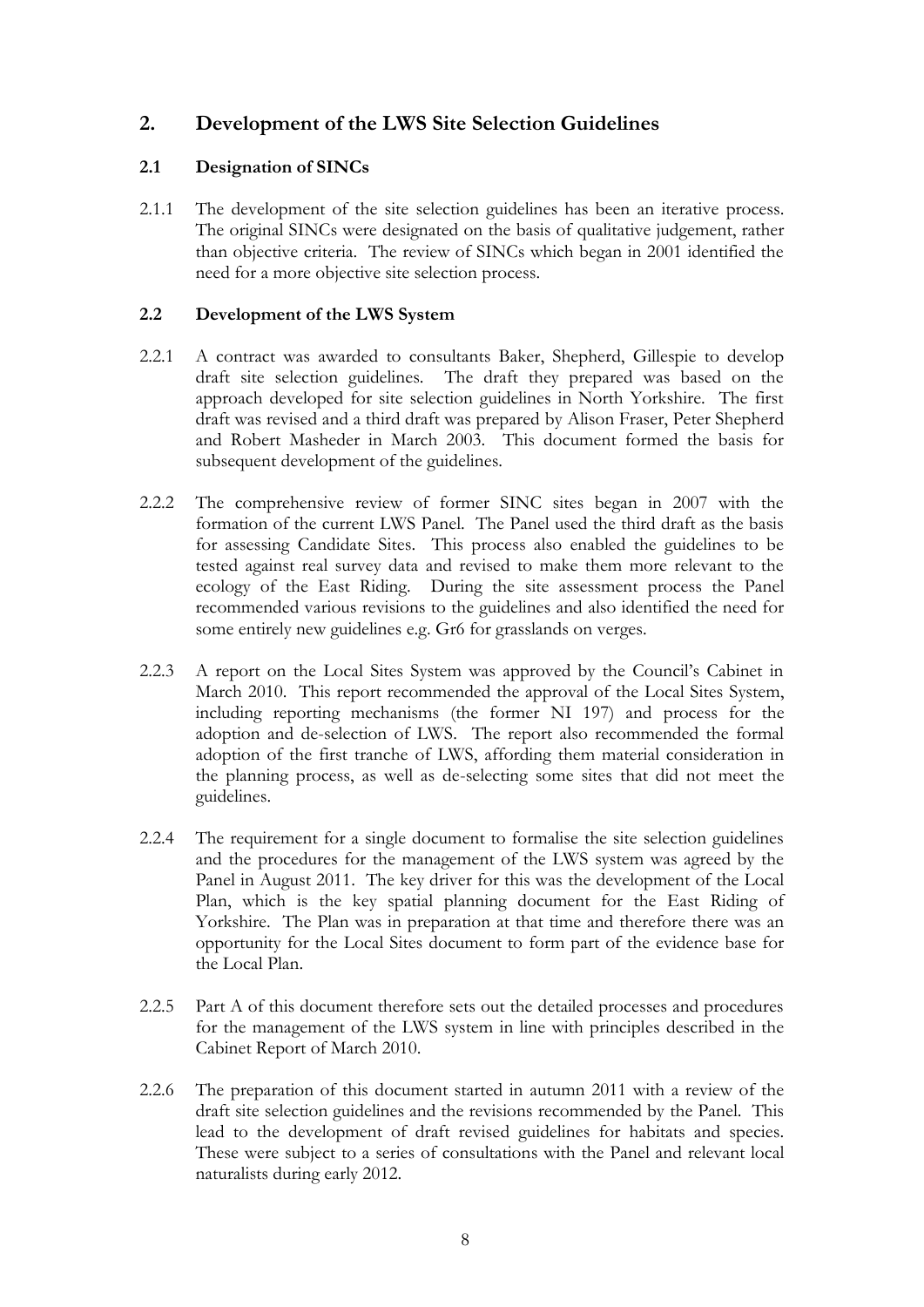2.2.7 The 2006 Defra Guidance included guidance on Community Value Guidelines. This was a new area for LWS in the East Riding and the Panel were consulted on a number of options for the development of such guidelines.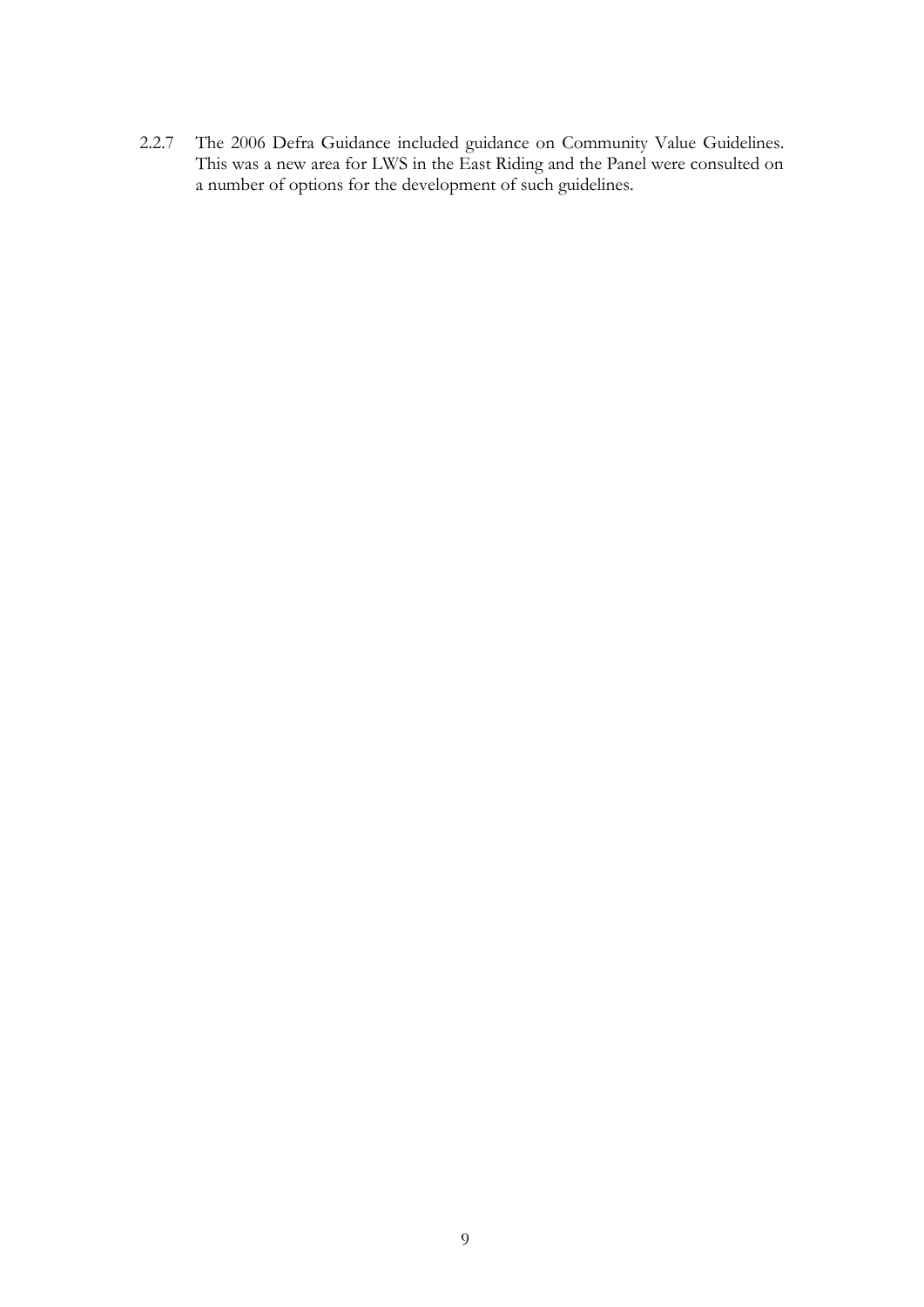# **3. Guidelines for the Selection of Local Wildlife Sites – Habitat Guidelines**

### **3.1 Grassland and Heathland**

#### **3.1.1 Background**

Grasslands included under this set of habitat guidelines are traditionally managed meadows and pastures of the lowlands and the Wolds on neutral, acid and calcareous soils. Heathlands are lowland heathlands in the Vale of York and Humberhead Levels NAs.

### **3.1.2 Neutral Grassland**

Two UK Biodiversity Action Plan (BAP) habitats: 'Lowland Meadow and Pasture'; and 'Coastal and Floodplain Grazing Marsh' are found in the East Riding.

Unimproved neutral grassland habitat underwent a major decline in the  $20<sup>th</sup>$ century. It was estimated in 1994 that in England there is significantly less than 10,000ha of species-rich neutral grassland<sup>1</sup>. As a result this habitat now remains in small sites with a localised and fragmented distribution throughout much of the UK.

Neutral grasslands support a high proportion of broad-leaved herbaceous species relative to grasses. Characteristic species include meadow crane's-bill, yellow rattle, pignut and red clover. Scarce species include green-winged orchid, pepper saxifrage, dyer's greenweed and adder's-tongue fern.

In lowland areas species-rich neutral grasslands, as described in the Habitat Action Plan for Lowland Meadows and Pasture, correspond to the NVC communities MG4 *Alopecurus pratensis-Sanguisorba officinalis*, MG5 *Cynosurus cristatus-Centaurea nigra* and MG8 *Cynosurus cristatus-Caltha palustris* grasslands. MG4 and MG8 are associated with seasonally flooded communities and are particularly rare, covering in England and Wales less than 1500ha and 1000ha respectively.<sup>2</sup>

Other NVC communities also occur in unimproved neutral grasslands, extensively in some instances. They include stands of MG1 grassland and in wetter circumstances, stands of MG9, MG10, MG11 and MG13 grassland communities. MG7 and to a lesser extent MG6 are communities of agriculturally improved grassland and are, generally from a botanical point of view, of much less nature conservation interest. It should be noted however, that some stands of MG6 can support a range of species more characteristic of unimproved swards.

<sup>1</sup> <sup>1</sup> UK Biodiversity Steering Group (1995). Biodiversity: the UK steering group report. Volume 2: Action Plans. HMSO, London.

<sup>2</sup> UK Biodiversity Group Tranche 2 Action Plans. Volume II – terrestrial and freshwater habitats (1998). HMSO, London.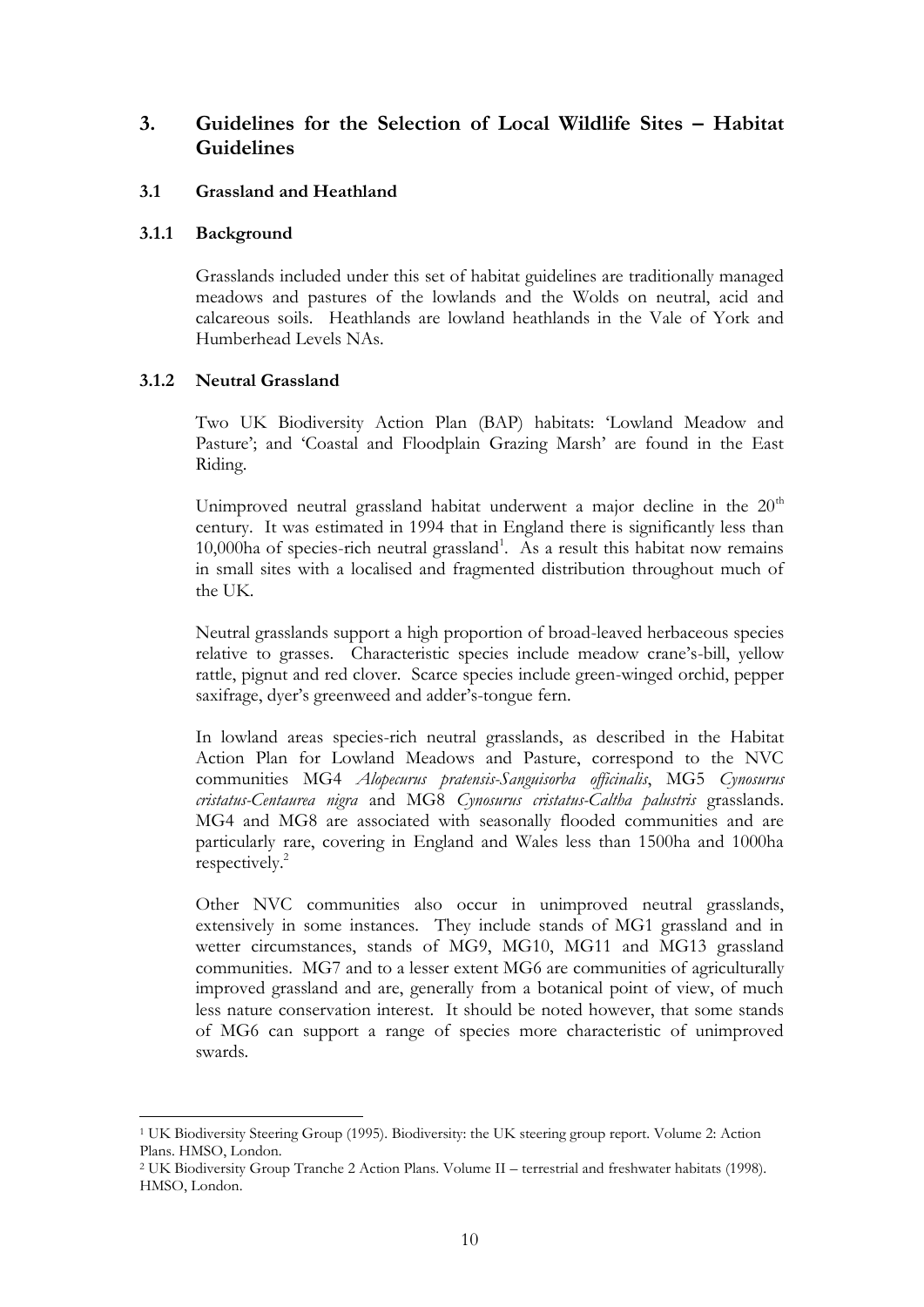In the East Riding there is approximately 105ha of unimproved species-rich neutral grassland. A useful breakdown of the occurrence and estimated cover of species-rich neutral grassland for the region by local planning authority boundaries is provided in Table 12 of the publication *"A Biodiversity Audit of Yorkshire and the Humber"* (Selman, Dodd and Bayes, 1999).

The majority of the unimproved neutral grassland in the East Riding is found in the Vale of York and Mowbray and the Humberhead Levels Natural Areas (NAs), with concentrations in the Lower Derwent Valley. However small pockets of this habitat are also found in the Holderness NA (especially along the River Hull) and the Yorkshire Wolds NA where thicker soil profiles mask the influence of the chalk. The main NVC communities are: MG4 (typical flood meadow community) and MG5 (on the drier ground), but MG9 and MG13 also occur.

### **3.1.3 Acid Grassland**

Acid grasslands typically occur on nutrient-poor acid substrates situated on acidic rocks, sands or gravels. Acid grassland can also occur on wetter substrates, such as peat that can mask the nature of the underlying rocks. In most circumstances they are managed as grazing pasture, but in some instances they may be maintained by rabbit grazing alone.

Lowland dry acid grassland occurs on free-draining acidic soils often associated with acidic rocks, alluvial sands and gravels and blown sand. Characteristic plant species include heath bedstraw, sheep's fescue, sheep's sorrel, common bent grass, wavy hair-grass, tormentil and heather species at low abundance. In the UK there is estimated to be only 30,000ha of lowland dry acid grassland. It is not an extensive habitat in the East Riding, but pockets of it are found in the Vale of York and Mowbray NA, the Yorkshire Wolds NA (south western edge foothills) and the Humberhead Levels NA. These sites are likely to support U1, U2 and U4 grasslands.

In lowland areas with poorly drained acidic soils, purple moor-grass and rush pasture communities (M23 and M25) develop, often in a mosaic with other habitats such as wet heath. These communities are included in the fen Guideline Fe1. These communities are present in the Vale of York and Mowbray and Humberhead Levels Natural Areas in the East Riding, but are rare.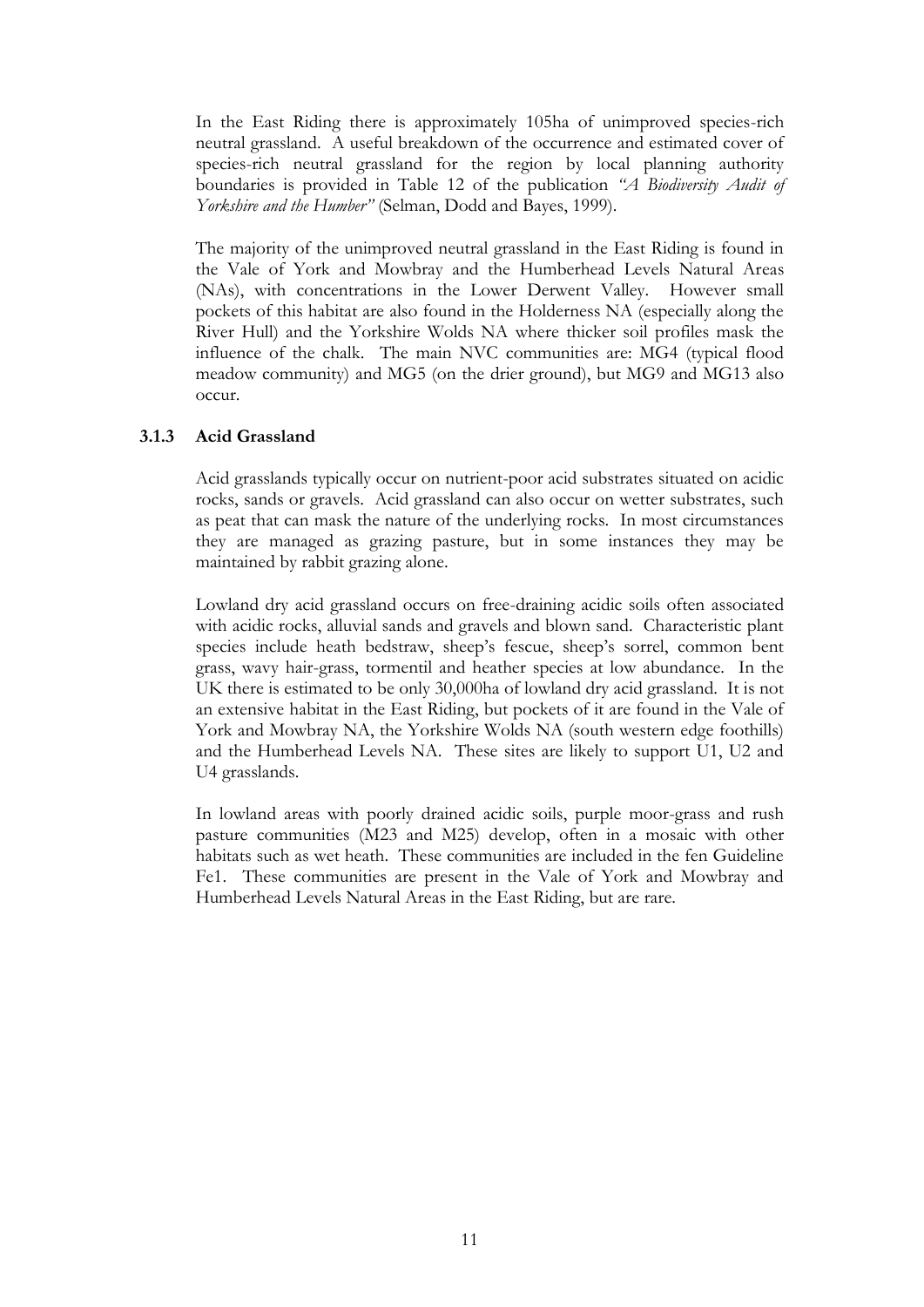#### **3.1.4 Calcareous Grassland**

Calcareous grassland occurs on shallow lime-rich soils usually derived from limestone rocks. In the East Riding of Yorkshire these occur mainly on the Cretaceous chalk. It also occurs on the much smaller Jurassic limestone outcrop on the western edge of the Wolds.

It is estimated that 55-66,000ha of calcareous grassland occurs in the UK of which  $33,000-41,000$ ha lies within the lowlands.<sup>3</sup> The bulk of the lowland calcareous grassland resource lies on chalk at 25,000 – 32,000ha. Nearly twothirds of all chalk grassland is found in Wiltshire with scattered occurrences elsewhere, including notably the lowland chalk grasslands of the Yorkshire Wolds NA. The Yorkshire Wolds is the most northerly chalk outcrop in the England.

It is estimated that the East Riding has less than 530 ha<sup>4</sup> of unimproved/semiimproved calcareous grassland. These fall into the NVC plant communities CG4 (*Brachypodium pinnatum* grassland), CG2 (*Festuca ovina – Avenula pratensis* grassland), CG3 (*Bromus erectus* grassland), CG7 (*Festuca ovina – Hieracium pilosella – Thymus praecox/pulegioides* grassland) and CG5 (*Bromus erectus – Brachypodium pinnatum*  grassland).

Calcareous grassland formerly dominated much of the Yorkshire Wolds before the open downland was enclosed for arable during the eighteen and nineteenth centuries. It is now largely confined to the steep-sided valleys. It can support a very rich flora including many locally and nationally rare species. Characteristic species include: cowslip, oxeye daisy, common rockrose and wild thyme. Less common species found on some of the richer sites include: purple milk-vetch, autumn gentian and knapweed broomrape. Invertebrate faunas can also be very rich, including nationally scarce species and those at the northern limit of their range, such as marbled white butterfly. Calcareous grassland in the Wolds is under threat, both from scrub encroachment and the spread of Tor grass, which supports a much less species-rich sward.

#### **3.1.5 Species Rich Verges**

1

In many places in the East Riding of Yorkshire the formerly extensive unimproved grassland habitats have been replaced by intensive arable agriculture. In these landscapes, verges of roads and other linear habitats can often support important remnants of more species rich grassland. In some cases, such as old drove roads, the verges can be quite wide, providing a larger area of habitat. The differing characteristics of the geology and soils in the different NAs produces different grassland communities with varying levels of typical species richness. The chalk grassland verges of the Yorkshire Wolds NA can be particularly species rich, hence the higher threshold score for this area. In the other NAs species richness depends on local conditions and in some areas species rich verges are very localised and therefore a lower threshold is justified for these.

<sup>3</sup> UK Biodiversity Group Tranche 2 Action Plans. Volume II – terrestrial and freshwater habitats (1998). HMSO, London.

<sup>4</sup> English Nature (1995), The Grassland Inventory Humberside (derived estimate based on 100% of any CG, CG/MG or CG/MG/U sites falling in the East Riding of Yorkshire).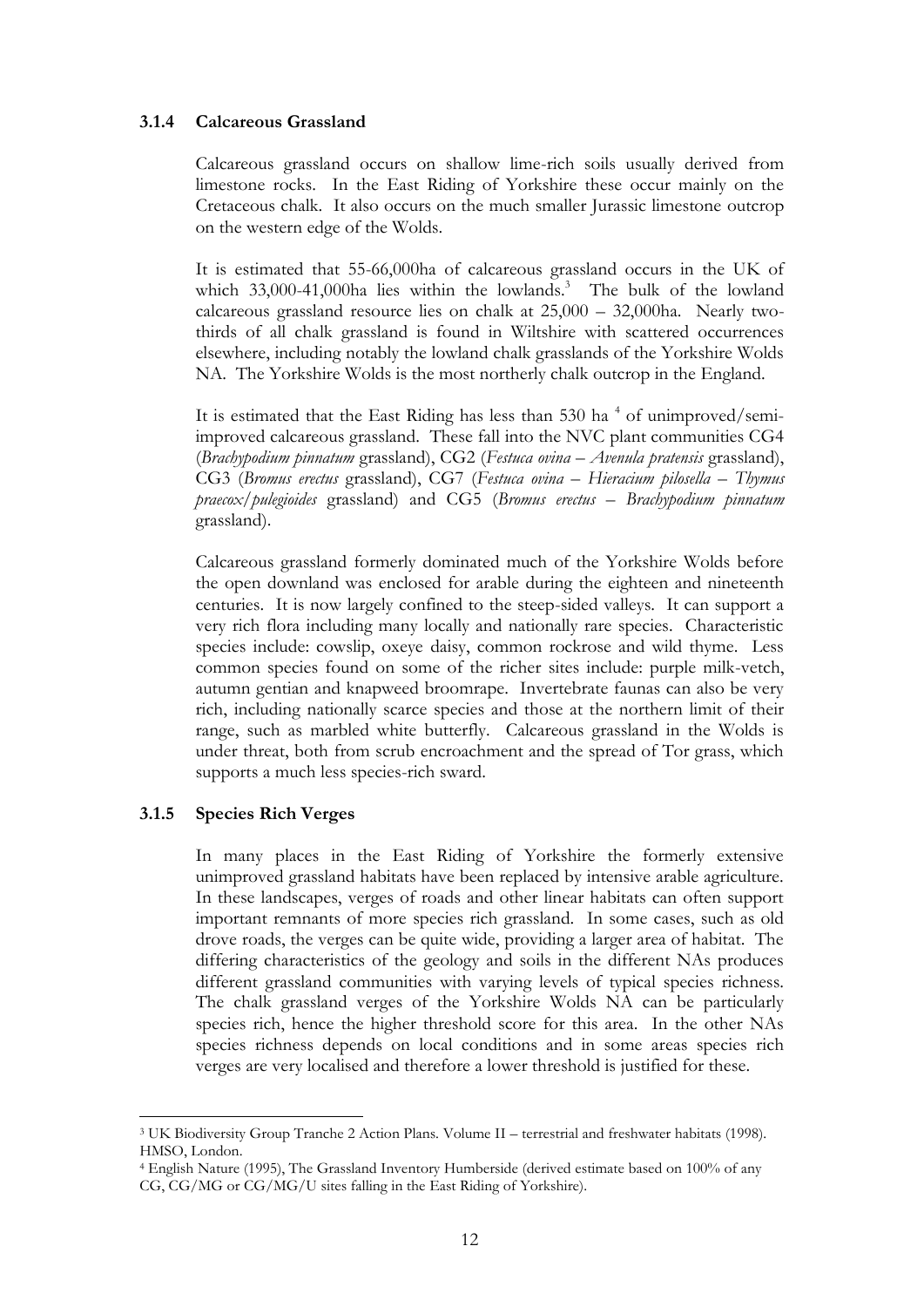### **3.1.6 Heathland**

Heathland comprises areas of low growing shrubs such as heathers and gorse, which may occur in a mosaic with acid grassland and various types of woodland. Heathland typically forms on acid sandy or peaty soils. In the East Riding extensive areas formerly occurred on sands in the Vale of York, especially those west of the Yorkshire Wolds scarp slope. Most of this formerly extensive area of heathland was converted to agriculture or forestry during the nineteenth and twentieth centuries. Consequently the remaining patches of this habitat are relatively small and fragmented. They do however still provide a valuable ecological resource and have enabled some heathland specialists such as the woodlark *Lullula arborea* to re-colonise the East Riding of Yorkshire.

### **3.1.7 Selection Criteria and Attributes**

Table 1 below sets out selection criteria and attributes for the designation of grassland and heathland LWS in the East Riding of Yorkshire.

| Criterion                 | Attribute                                                      |  |  |
|---------------------------|----------------------------------------------------------------|--|--|
| Size                      | Area of site or length of verge. Given that the appropriate    |  |  |
|                           | vegetation communities or characteristic species are           |  |  |
|                           | present throughout the site area.                              |  |  |
| Representativeness        | Presence of typical/characteristic species that represent      |  |  |
|                           | good examples of the habitat type within the county, the       |  |  |
|                           | relevant NA or locality. This will be as defined by NVC        |  |  |
|                           | community types where data is available. Presence of           |  |  |
|                           | habitats or species that are characteristic, distinctive or    |  |  |
|                           | unique to the county, NA or locality.                          |  |  |
| Diversity                 | Number of grassland plant species recorded as a total and      |  |  |
|                           | presence of characteristic grassland species.                  |  |  |
| Rarity                    | Presence of nationally threatened or declining plant species.  |  |  |
|                           | Presence of regionally important species. Presence of          |  |  |
|                           | locally rare or declining plant species.                       |  |  |
|                           | Presence of vegetation communities that are rare or of         |  |  |
|                           | restricted distribution.                                       |  |  |
| Naturalness               | Presence, cover and variety of semi-natural grassland          |  |  |
|                           | communities and species that correspond to long                |  |  |
|                           | established grassland habitat.                                 |  |  |
| Position in an ecological | Location or proximity of site in relation to other recognised  |  |  |
| unit                      | sites of interest either as similar habitat or habitat mosaic. |  |  |
|                           | The site is part of a recognised wildlife corridor.            |  |  |

**Table 1:** Selection criteria and attributes for grassland LWS

The species referred to above are included within the species list associated with each grassland type i.e. neutral (Table 2), calcareous (Table 3), and acid (Table 4). Nationally rare, declining or scarce plant species are included in the lists, where appropriate, and they are also the subject of separate selection guidelines for rare plants (see Section 4).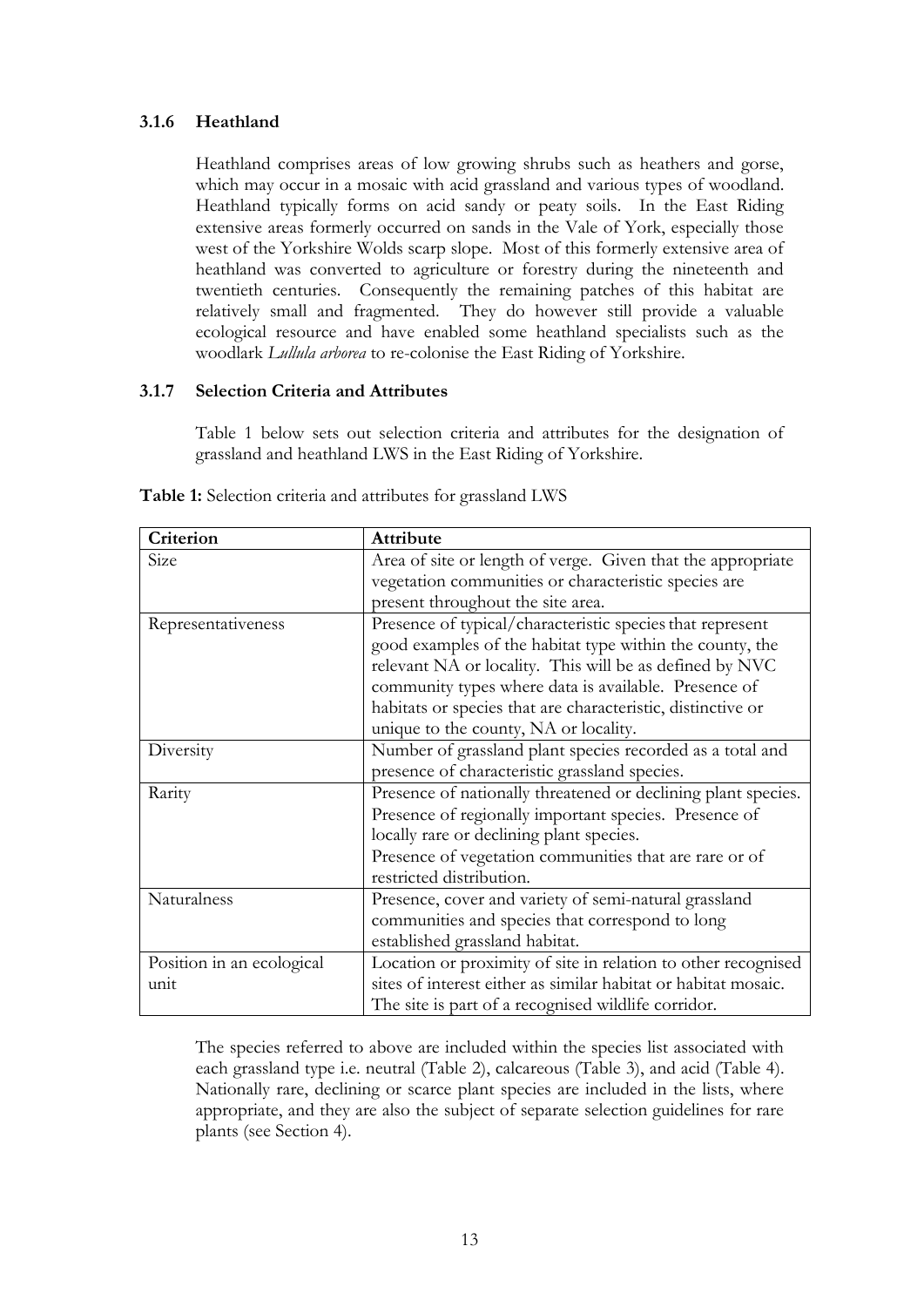The status of species within the lists for different grassland habitats, are either regionally important species, locally rare, scarce or declining or locally distinctive species based on current available data.

There is no minimum size threshold as even very small areas may be species-rich and valuable. Site boundaries should adhere to minimum mapping units based on OS Mastermap or clearly defined managed units.

Species which are believed to be 'non-native' in origin or present due to unauthorised introductions should be disregarded.

### **3.1.8 General application to all grassland and heathland guidelines**

The following guidelines are applicable to grassland communities that have developed naturally. Recently sown 'wildflower meadows' (i.e. sown within the last 25 years) are not eligible for consideration under these guidelines. Grassland communities that occur on road verges, disused quarries and disused railway cuttings are all included here. Seasonally flooded grasslands of the MG4 NVC community are included in this section, whereas 'marshy grassland' as defined in the Phase 1 survey methodology, have been included under neutral grassland or the fen, lowland acid mires, springs and flushes guidelines.

The species listed in Tables 2, 3 and XXGW not in bold type score 1 point, whilst those in bold type score 2 points. The species included in the tables are representative of species characteristic of agriculturally unimproved, species-rich grassland swards. Examination of the NVC communities and experience of past habitat and vegetation surveys indicates that these species are largely restricted to good examples of the semi-natural grassland communities in the East Riding. Commonly occurring species such as false oat grass (*Arrhenatherum elatius*), Yorkshire fog (*Holcus lanatus*) and cock's-foot (*Dactylis glomerata*) are not included in the lists, as they can occur in improved and relatively species-poor grassland communities and do not impart a sense of quality.

There is no minimum size specified for sites as even small patches of habitat may be species rich and important in the context of the area. The selection of a grassland LWS using the species lists in the tables should normally ensure that the characteristic species recorded exhibit a reasonable distribution throughout the sward in all or a significant proportion of the site. However in some cases where the characteristic species have become localised due to management practices the site should still be considered for designation as an LWS. This is because parts of the site still support the characteristic vegetation and changes in management may help restore a more species rich sward across the site. Such sites which still support key indicator species are a high priority for conservation and therefore worthy of designation as LWS. This is especially relevant when considering large chalk grassland sites in the Wolds NA.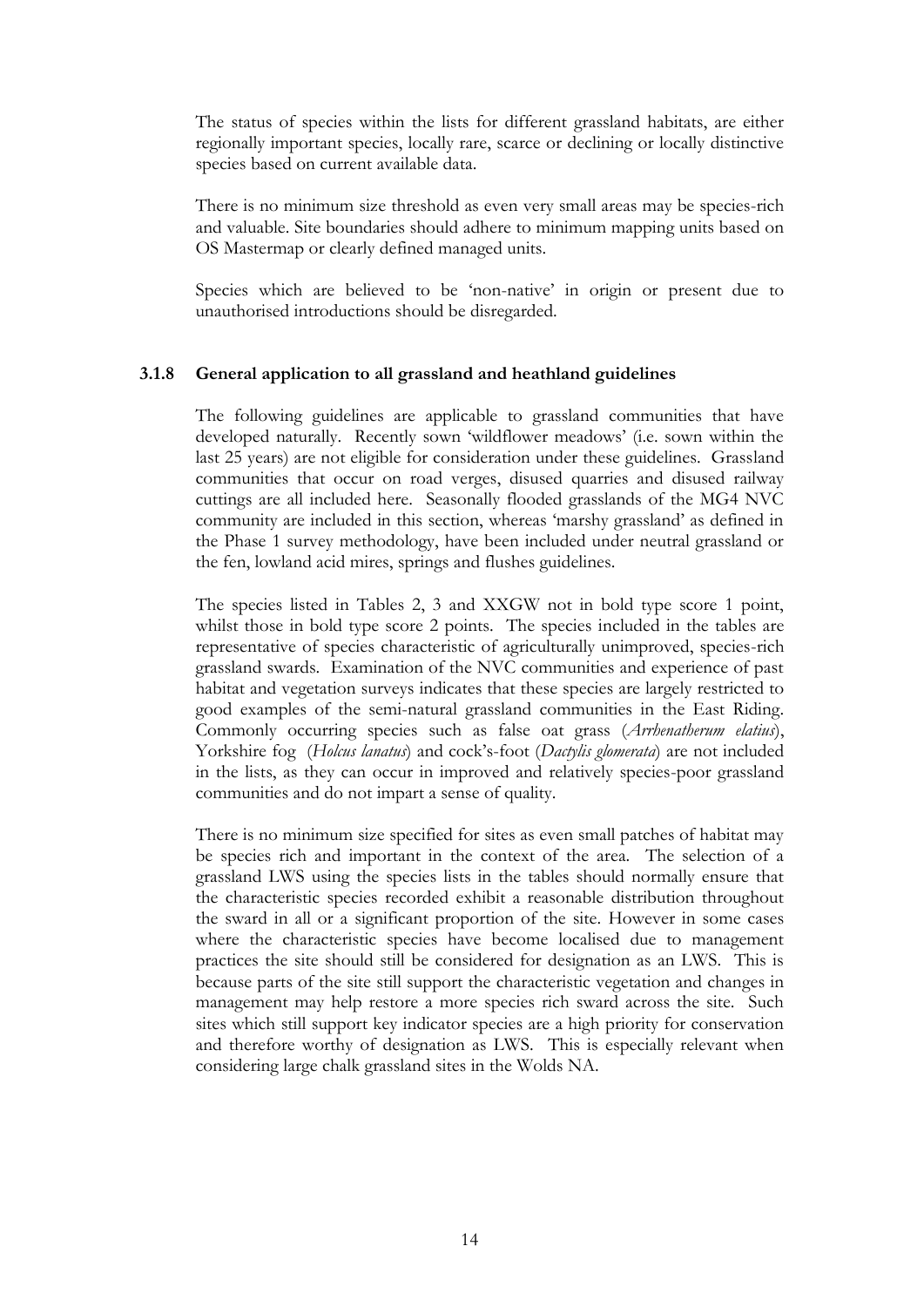### **3.1.9 Grassland and Heathland Selection Guidelines**

Grassland sites will be eligible for selection as an LWS if they meet any of the following guidelines.

# **Gr1**

**Areas of ancient semi-natural neutral or calcareous grassland that support stands of one or more of the following NVC community types:**

**MG4 Alopecurus pratensis-Sanguisorba officinalis MG5 Cynosurus cristatus – Centaurea nigra MG8 Cynosorus cristatus-Caltha palustris CG2 Festuca ovina-Avenula pratensis**

# **Application**

This guideline will be applied to areas of ancient or long established semi-natural grassland that have been identified as supporting the NVC communities listed above. Only sites that show a good affinity with the relevant NVC community will be selected. The degree of affinity to the NVC community will be determined by a competent surveyor and the LWS Panel.

### **Rationale**

These grassland communities represent some of the rarest and most endangered grassland types in the UK and the East Riding. The presence of these communities also indicates that grassland has not been significantly improved through intensive agricultural management. As a consequence these grasslands support a good diversity of flowering plants, some of which are restricted to these habitats. Many of these grasslands communities are now restricted to small areas, but often continue to support rare localised species.

# **Gr2**

**Areas of old, established semi-natural neutral and calcareous grassland that score 12 or more from the neutral grassland plant species in Table 2 or the calcareous grassland species listed in Table 3.**

# **Application**

This guideline should be applied to either ancient or long-established grasslands only. Grasslands of known recently sown origin are not eligible under this guideline. The grassland community may support a wide range of NVC types, but collectively overall species records must score 12 or more from either Tables 2 or 3.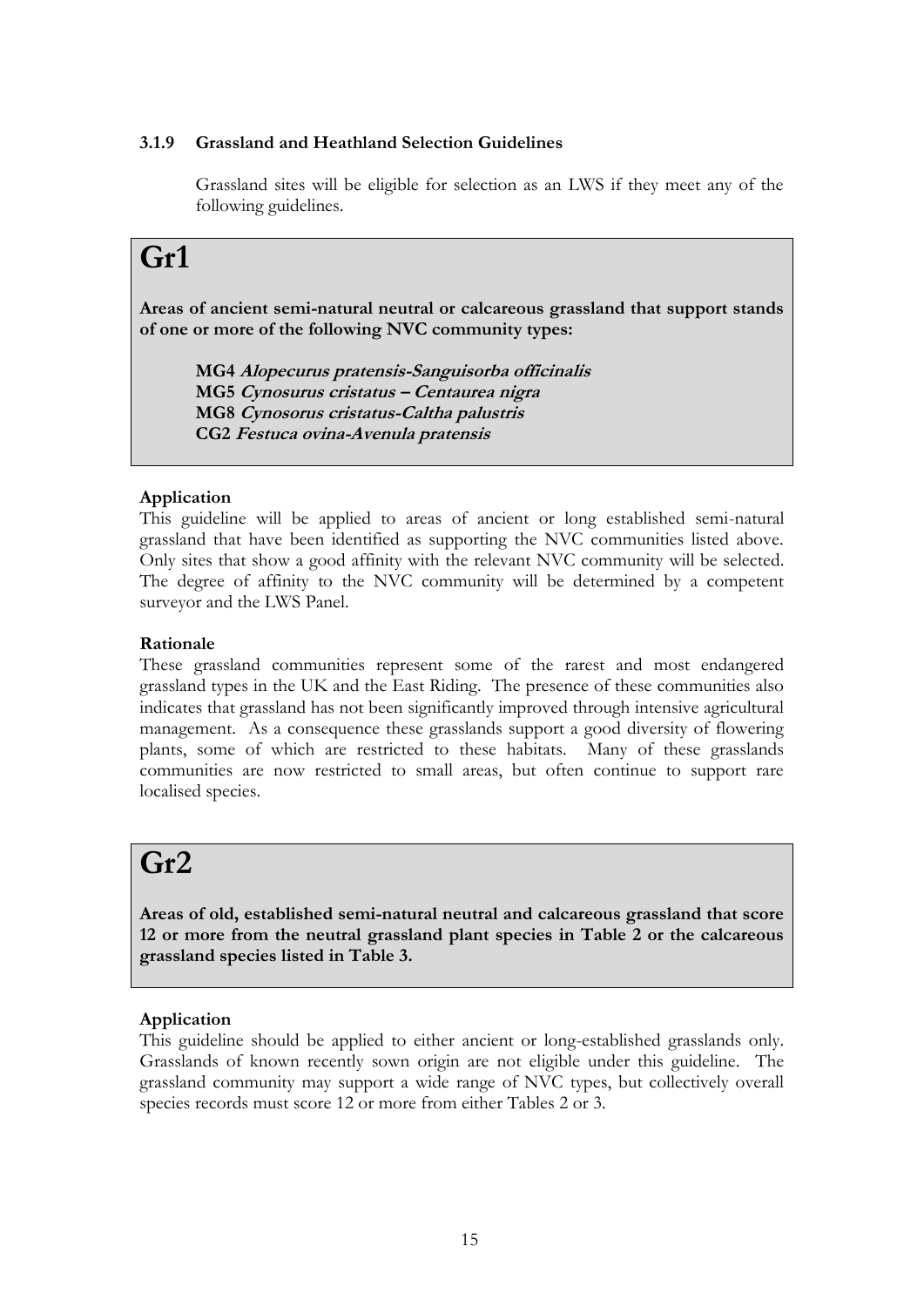# **Rationale**

Long-established species-rich semi-natural grasslands have declined considerably throughout the UK and the East Riding over the last 50 years.

# **Gr3**

**Areas of acid grassland that score 8 or more from the acid grassland plant species list in Table 4.** 

# **Application**

This guideline applies to dry and wet acid grassland communities. These communities may occur in combination with lowland heath and mire habitats.

# **Rationale**

Acid grassland is a rare habitat in the East Riding. It is largely restricted to remnants on sandy areas of the Vale of York and Humberhead Levels NAs.

# **Gr4**

**Areas of semi-natural grassland that score 20 or more from the acid, neutral and calcareous grassland plant species listed in Tables 2, 3 and 4 in combination.**

# **Application**

This guideline can be applied to mixed grassland sites where the area of each particular grassland community is too small to be considered under any of the other guidelines, or where the individual stands of the different grassland types do not meet the selection threshold scores. In combination, however, they support a diverse variety of plants of unimproved or semi-improved grassland. Unimproved or semi-improved grassland should cover the majority of the site.

# **Rationale**

Some grassland sites can support an intricate mosaic of acid through to calcareous grassland communities, especially where there are gradients in slope, transitions from one soil type to another and a variety of hydrological conditions. These grasslands can be extremely valuable and diverse, but are difficult to classify under a single grassland habitat type.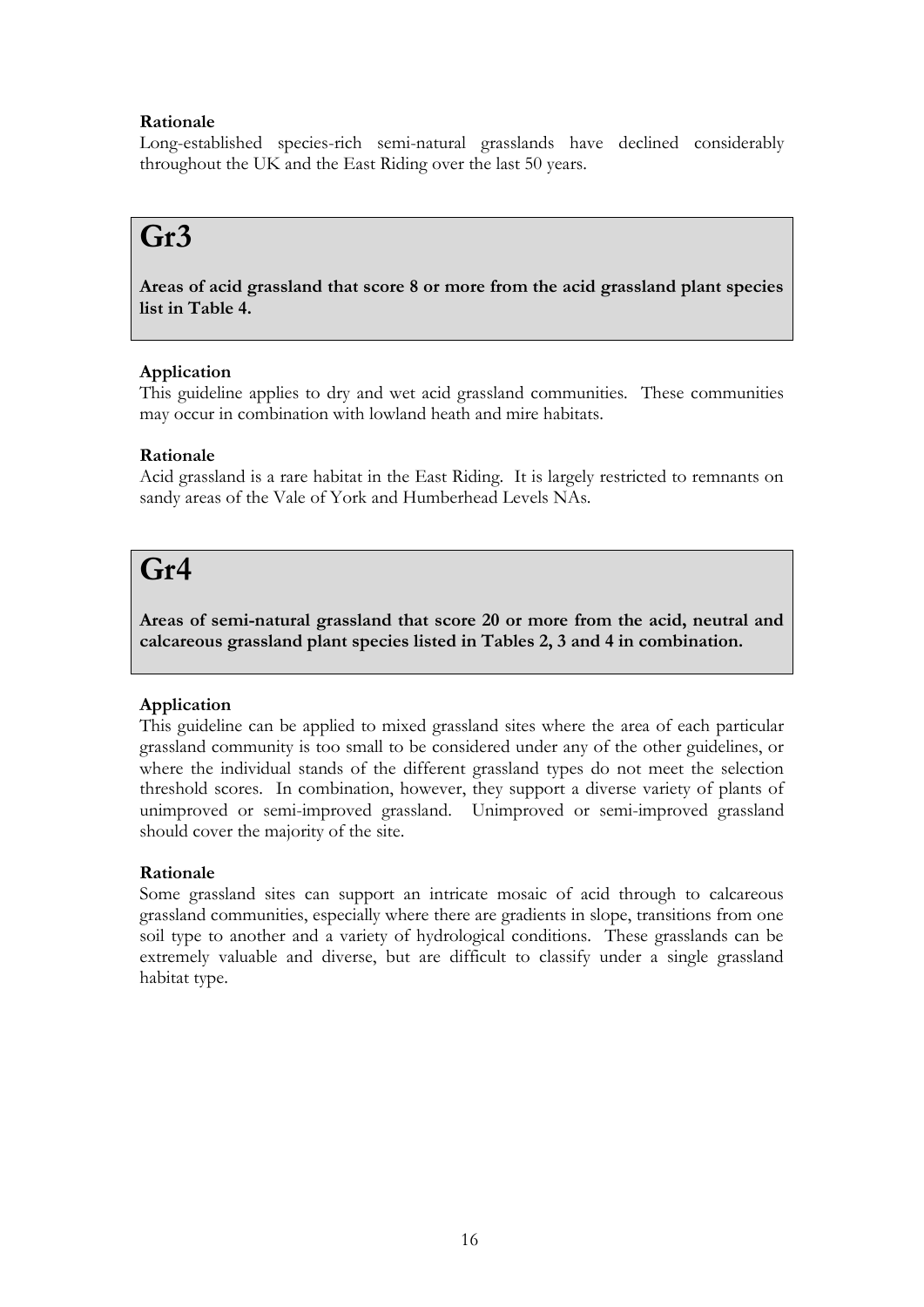# **Gr5**

**Areas of semi-natural grassland that adjoin or lie within 500m of another site that is designated as a SSSI, SAC or LWS and have a score within 20% of the thresholds listed in the other grassland guidelines.**

# **Application**

This guideline should be applied to sites that are in close proximity to other designated grasslands. The sites do not have to be of the same habitat type.

# **Rationale**

The role and importance of habitat connectivity has been well studied, in relation to population dynamics and rates of extinction, immigration and emigration of individuals from one habitat patch to another. The value of habitats patches as stepping stones is recognised in the EU 'Habitats' Directive (92/43/EEC). This guideline enables grasslands to be designated, which although they are below the threshold for species richness, may make an important contribution to habitat networks within an area. The habitat networks may include hedgerows and mixed habitats which contribute to the overall ecological diversity and connectivity of an area.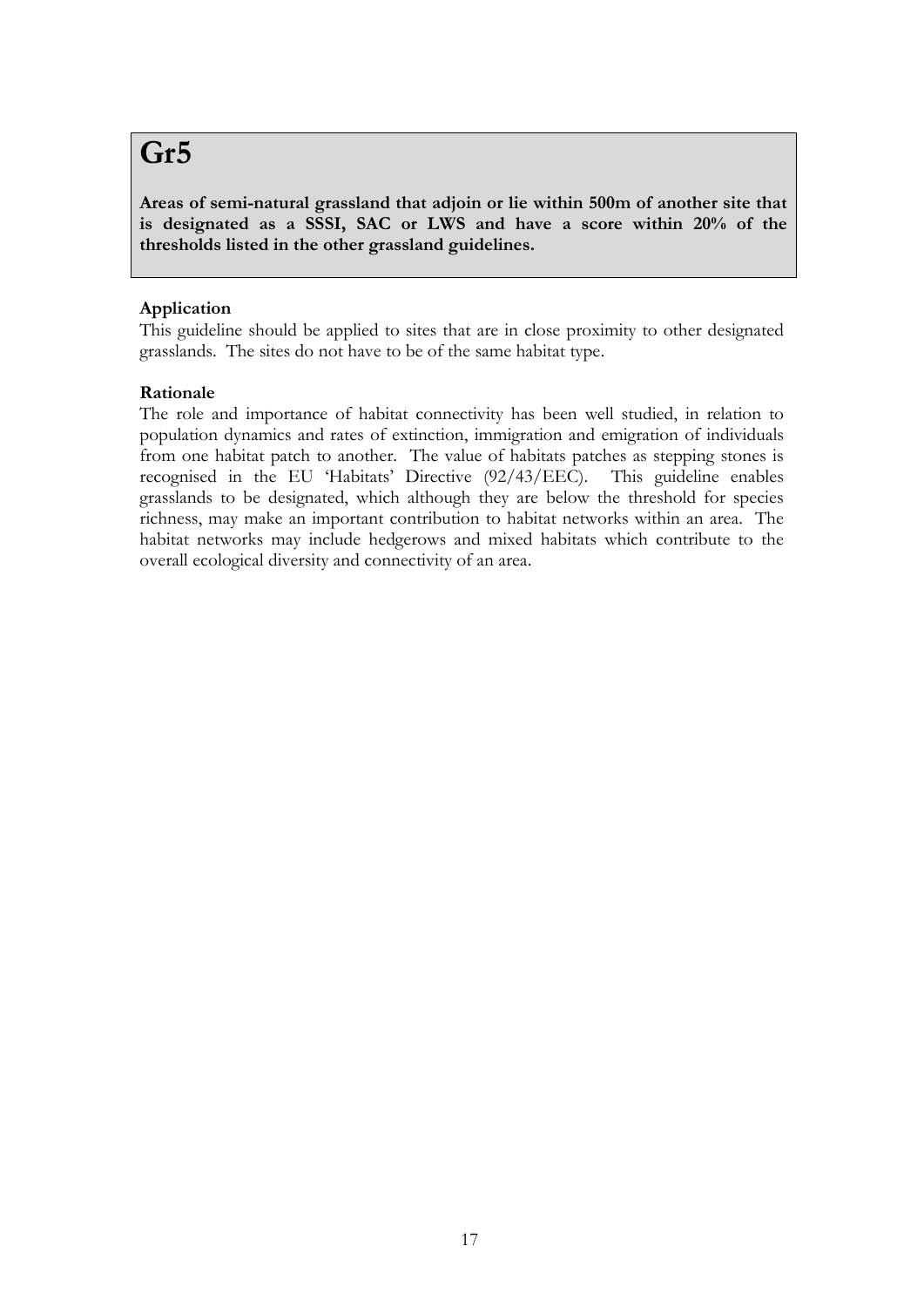# **Gr6**

**Old established semi-natural grassland verges should be designated as LWS if they meet either of the following:**

**a) Are situated within the Yorkshire Wolds NA and score 12 or more derived from the species in listed in Table 5.**

**b) Are situated within the Holderness, Vale of York, or Humberhead Levels NA and score 9 or more derived from the species listed in Table 5.**

# **Application**

This guideline should only be applied to either ancient or long-established semi-natural grass verges of natural origin. Grasslands known to be of recently sown origin are not eligible under this guideline. The guideline can be applied to verges that occur adjacent to roads, railways (used or disused), cuttings and embankments, tracks, green lanes, towpaths, footpaths or bridleways. The guideline may include only the grassland element of the verge, or other habitats such as hedgerows and ditches if these make a significant contribution to the overall biodiversity of the site. Verges that have high structural habitat diversity, but lower species diversity should be considered against the relevant mixed habitat guideline.

### **Rationale**

Long-established species-rich semi-natural grasslands have declined considerably throughout the UK and the East Riding over the last 50 years. Areas of semi-natural species-rich grasslands on verges have often not been subject to the same intensification of grassland management which has occurred within agricultural fields. They may therefore have survived as a relic of a grassland habitat that was once much more widespread in the wider agricultural landscape.

Verges are valuable as linear habitat corridors linking other sites within the wider landscape, increasing connectivity and allowing movement of species between grassland sites. This is especially important given the potential effects of climate change upon the distribution of species.

Many verges also contain a variety of species typical of a range of habitat types and therefore biodiversity can be especially high. Verges can support species associated with woodland edge, understory, open grassland and wetlands.

The NAs in the East Riding support different grassland communities based on soils and geology. The chalk grassland verges in the Yorkshire Wolds are generally more species rich than those on clay, such as in the plain of Holderness.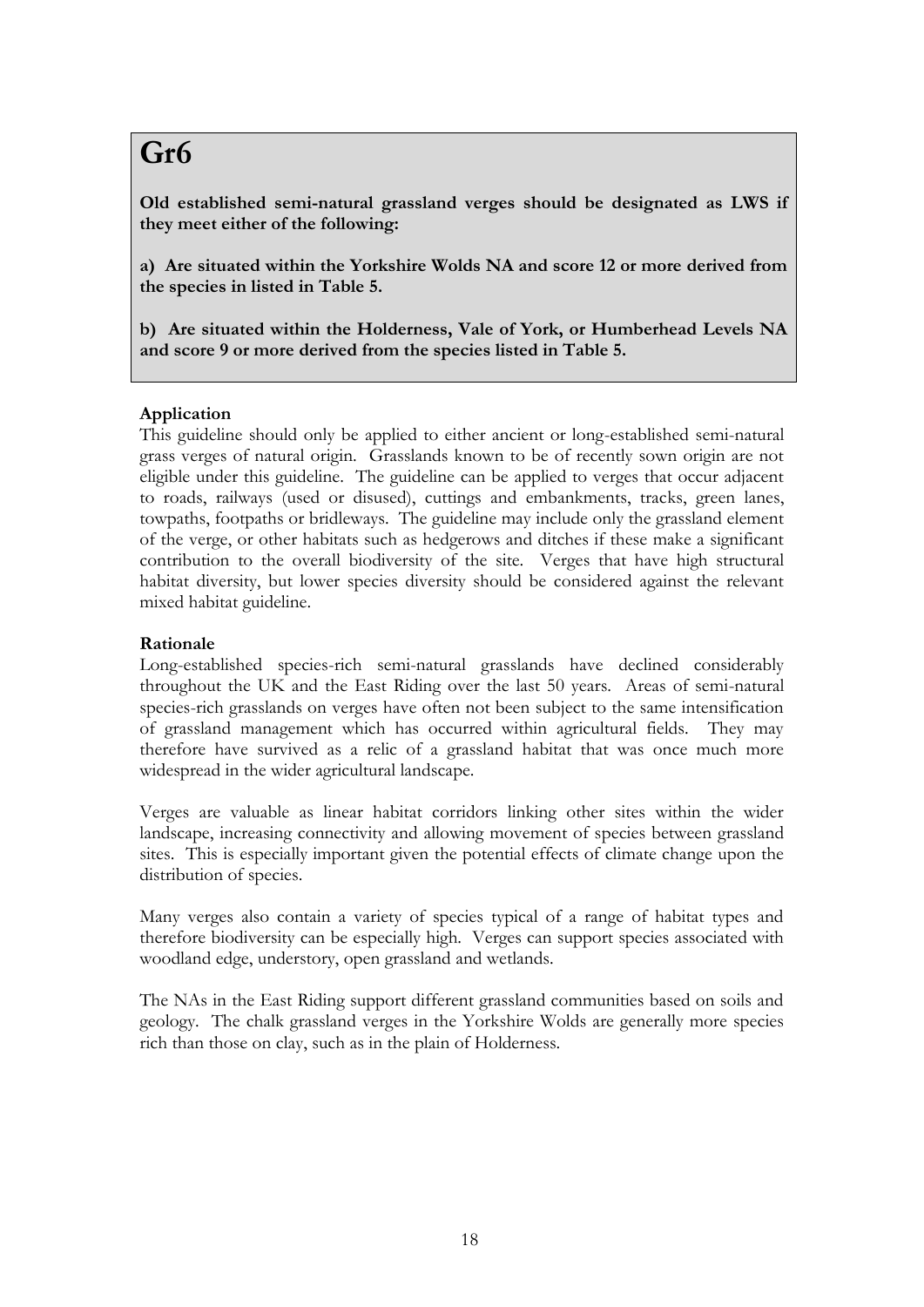# **He1**

**Areas of semi-natural lowland heathland that have a cover of at least 25% of dwarf shrubs comprising any of the following species:**

**common heather Calluna vulgaris bell heather Erica cinerea cross-leaved heath Erica tetralix gorse Ulex europaeus**

### **Application**

This guideline should be applied to any site that supports a heathland community. In the case of Gorse *Ulex europaeus* sites should only be designated where at least one other dwarf shrub species from the guideline covers at least 5% of the site and gorse does not cover more than 50% of the site.

### **Rationale**

Remnants of heathland habitat are very rare in the East Riding and all examples are valuable. The 25% threshold is the definition used in the UK BAP to differentiate heathland from acid grassland priority habitats. The revised approach for gorse recognises that although this species can be an important component of heathland sites, it can also be a significant management issue and can dominate sites to the detriment of other important species. Generally gorse mono-cultures have low ecological value.

**Table 2:** Plant species of semi-natural neutral grassland**.**

| Scientific name         | Common name              | Comments                    |
|-------------------------|--------------------------|-----------------------------|
| Achillea ptarmica       | sneezewort               |                             |
| Agrimonia eupatoria     | agrimony                 |                             |
| Ajuga reptans           | bugle                    |                             |
| Alchemilla spp (native) | lady's mantle spp        | 1 point each                |
| Anemone nemorosa        | wood anemone             |                             |
| Anthoxanthum odoratum   | sweet vernal-grass       |                             |
| Avenula pratensis       | meadow oat-grass         |                             |
| Avenula pubescens       | downy oat-grass          |                             |
| Betonica officinalis    | betony                   |                             |
| Briza media             | quaking grass            |                             |
| Caltha palustris        | marsh marigold           |                             |
| Campanula rotundifolia  | harebell                 |                             |
| Cardamine pratensis     | lady's smock             |                             |
| Carex spp               | Carex spp                | except Carex hirta, 1 point |
|                         |                          | each                        |
| Centaurea nigra         | black knapweed           |                             |
| Conopodium majus        | pignut                   |                             |
| Cynosurus cristatus     | crested dog's-tail       |                             |
| Dactylorhiza spp.       | any marsh orchid species | 2 points each               |
| Equisetum telmateia     | great horsetail          |                             |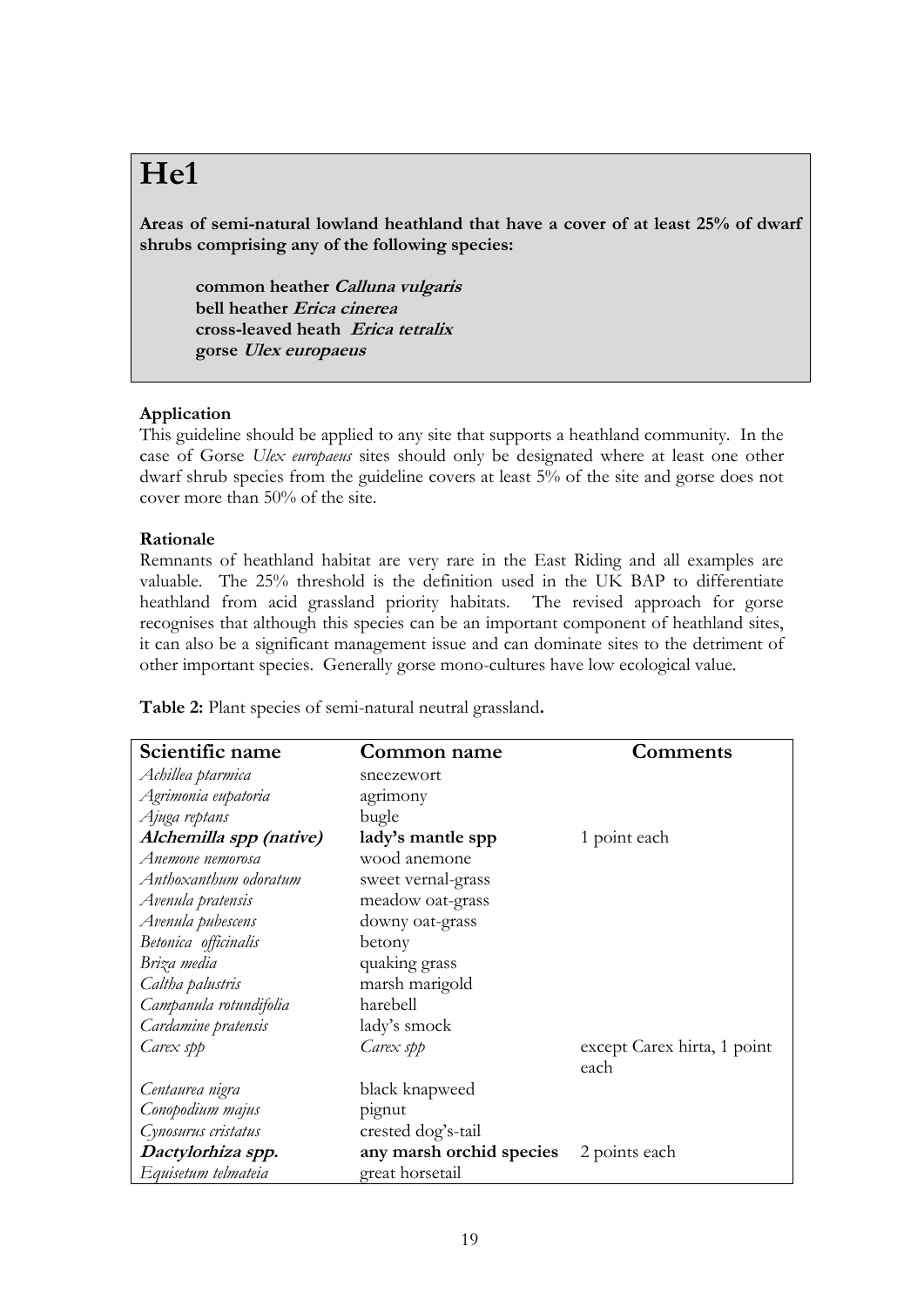| Scientific name                                                                                                   | Common name                | <b>Comments</b>              |
|-------------------------------------------------------------------------------------------------------------------|----------------------------|------------------------------|
| Euphrasia spp.                                                                                                    | eyebright spp              | 1 point each                 |
| Filipendula ulmaria                                                                                               | meadowsweet                |                              |
| Galium palustre                                                                                                   | common marsh-bedstraw      |                              |
| Galium verum                                                                                                      | lady's-bedstraw            |                              |
| Geranium pratense                                                                                                 | meadow cranesbill          |                              |
| Gymnadenia conopsea                                                                                               | Chalk fragrant orchid      |                              |
| Hordeum secalinum                                                                                                 | meadow barley              |                              |
| Hypericum tetrapterum                                                                                             | square-stalked St John's-  |                              |
|                                                                                                                   | wort                       |                              |
| Knautia arvensis                                                                                                  | field scabious             |                              |
| Lathyrus linifolius                                                                                               | bitter vetchling           |                              |
| Lathyrus pratensis                                                                                                | meadow vetchling           |                              |
| Leontodon hispidus                                                                                                | rough hawkbit              |                              |
| Leucanthemum vulgare                                                                                              | ox-eye daisy               |                              |
| Lotus corniculatus                                                                                                | bird's-foot trefoil        |                              |
| Lotus pedunculatus                                                                                                | greater birds-foot-trefoil |                              |
| Lysimachia nummularia                                                                                             | creeping jenny             |                              |
| Ophioglossum vulgatum                                                                                             | adder's-tongue fern        |                              |
| Orchis morio                                                                                                      | green-winged orchid        |                              |
| Persicaria bistorta                                                                                               | common bistort             |                              |
| Pimpinella saxifraga                                                                                              | burnet-saxifrage           |                              |
| Plantago media                                                                                                    | hoary plantain             |                              |
| Poterium sanguisorba ssp.                                                                                         | salad burnet               |                              |
| sanguisorba                                                                                                       |                            |                              |
| Primula veris                                                                                                     | cowslip                    |                              |
| Primula vulgaris                                                                                                  | primrose                   |                              |
| Ranunculus bulbosus                                                                                               | bulbous buttercup          |                              |
| Rhinanthus minor                                                                                                  | yellow rattle              |                              |
| Sanguisorba officinalis                                                                                           | great burnet               |                              |
| Scorzoneroides autumnalis                                                                                         | Scorzoneroides autumnalis  |                              |
| Silaum silaus                                                                                                     | pepper saxifrage           |                              |
| Silene flos-cuculi                                                                                                | ragged robin               |                              |
| Stellaria graminea                                                                                                | lesser stichwort           |                              |
| Succisa pratensis                                                                                                 | devil's-bit scabious       |                              |
| Trifolium medium                                                                                                  | zigzag clover              | not the agricultural variety |
| Trisetum flavescens<br>$\boldsymbol{V}$ and $\boldsymbol{V}$ are the set of $\boldsymbol{V}$ and $\boldsymbol{V}$ | yellow oat-grass           |                              |

**Key:** Species in **bold** score 2.

**Table 3:** Plant species of semi-natural calcareous grasslands**.**

| Scientific name         | Common name       | Comments     |
|-------------------------|-------------------|--------------|
| Agrimonia eupatoria     | agrimony          |              |
| Alchemilla spp (native) | lady's mantle spp | 1 point each |
| Anacamptis pyramidalis  | pyramidal orchid  |              |
| Anthyllis vulneraria    | kidney vetch      |              |
| Arabis hirsuta          | hairy rock-cress  |              |
| Astragalus danicus      | purple milk vetch |              |
| Avenula pratensis       | meadow oat-grass  |              |
| Avenula pubescens       | downy oat-grass   |              |
| Blackstonia perfoliata  | vellow-wort       |              |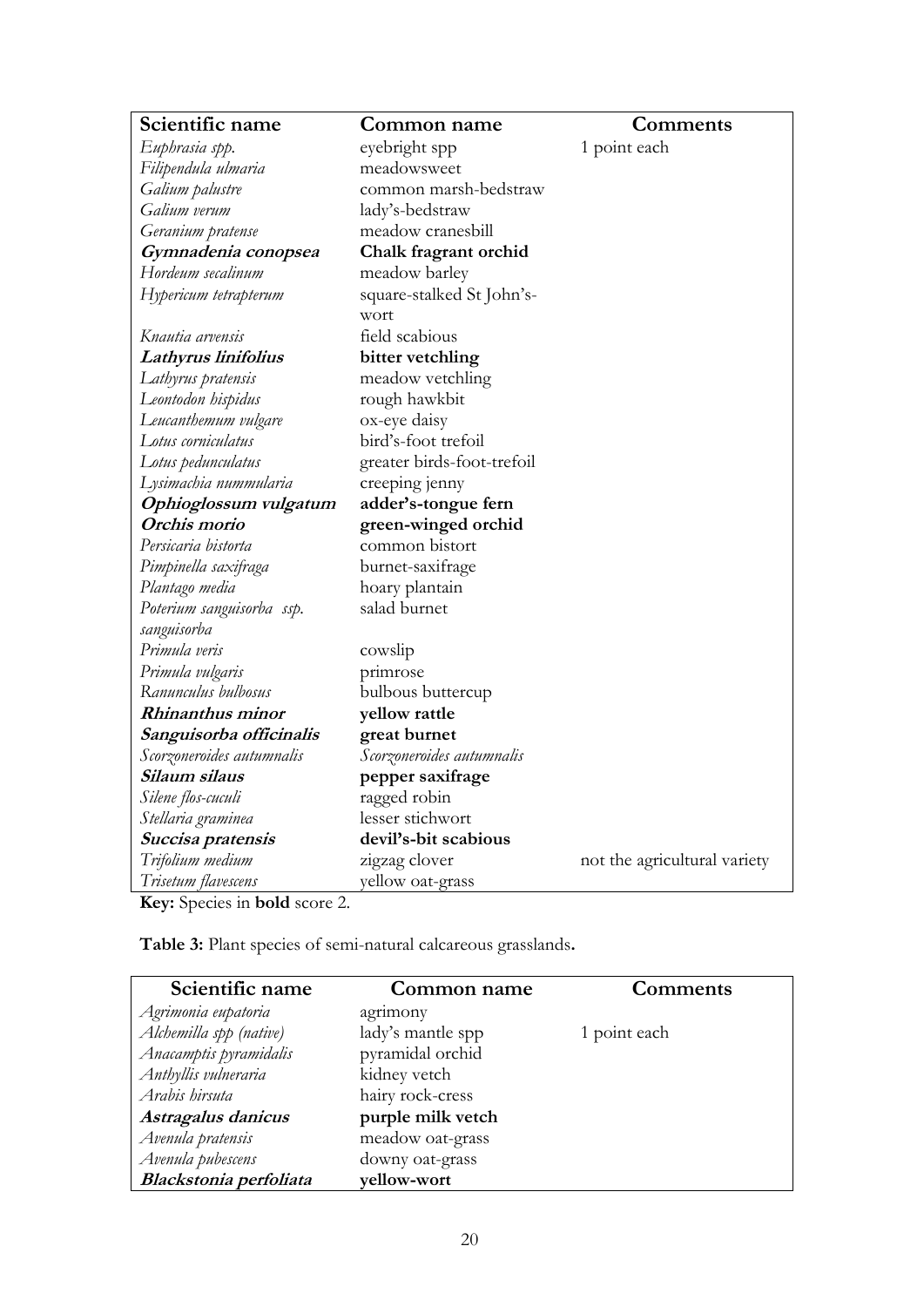| Scientific name                                 | <b>Common name</b>                       | Comments                      |
|-------------------------------------------------|------------------------------------------|-------------------------------|
| Brachypodium rupestre                           | tor grass                                |                               |
| Bromopsis erecta                                | upright brome                            |                               |
| Briza media                                     | quaking grass                            |                               |
| Calamintha acinos                               | basil thyme                              |                               |
| Campanula glomerata                             | clustered bellflower                     |                               |
| Campanula rotundifolia                          | harebell                                 |                               |
| Carex spp                                       | Carex spp                                | except C. hirta, 1 point each |
| Carlina vulgaris                                | carline thistle                          |                               |
| Catapodium rigidum                              | fern-grass                               |                               |
| Centaurea scabiosa                              | greater knapweed                         |                               |
| Cerastium arvense                               | field mouse-ear                          |                               |
| <i>Cirsium acaule</i>                           | dwarf thistle                            |                               |
| Cirsium eriophorum                              | woolly thistle                           |                               |
| Conopodium majus                                | Pignut                                   |                               |
| Cornus sanguinea                                | dogwood                                  |                               |
| Dactylorhiza fuchsii                            | common spotted orchid                    |                               |
| Dactylorhiza purpurella                         | northern marsh orchid                    |                               |
| Daucus carota                                   | wild carrot                              |                               |
| Echium vulgare                                  | viper's bugloss                          |                               |
| Euphrasia spp                                   | eyebright spp                            | 1 point each                  |
| Festuca ovina                                   | sheep's fescue                           |                               |
| Filipendula vulgaris                            | dropwort                                 |                               |
| Fragaria vesca                                  | wild strawberry                          |                               |
| Galeopsis angustifolia                          | red hemp-nettle                          |                               |
| Galium verum                                    | lady's bedstraw                          |                               |
| Genista tinctoria                               | dyer's greenweed                         |                               |
| Gentianella amarella                            |                                          |                               |
|                                                 | autumn gentian                           |                               |
| Geranium sanguineum                             | bloody cranesbill                        |                               |
| Gymnadenia conopsea<br>Helianthemum nummularium | Chalk fragrant orchid<br>common rockrose |                               |
|                                                 | horseshoe vetch                          |                               |
| Hippocrepis comosa                              |                                          |                               |
| Hypericum hirsutum                              | hairy St John's wort                     |                               |
| Hypericum perforatum                            | perforate St John's wort                 |                               |
| Koeleria macrantha                              | crested hair-grass                       |                               |
| Leontodon hispidus                              | rough hawkbit                            |                               |
| Orchis mascula                                  | early purple orchid                      |                               |
| Origanum vulgare                                | wild marjoram                            |                               |
| Orobanche elatior                               | knapweed broomrape                       |                               |
| Picris hieracioides                             | hawkweed oxtongue                        |                               |
| Pilosella officinarum                           | mouse-ear hawkweed                       |                               |
| Pimpinella saxifraga                            | burnet saxifrage                         |                               |
| Plantago media                                  | hoary plantain                           |                               |
| Polygala vulgaris                               | common milkwort                          |                               |
| Potentilla                                      | spring cinquefoil                        |                               |
| tabernaemontani                                 |                                          |                               |
| Poterium sanguisorba ssp.                       | salad burnet                             |                               |
| sanguisorba                                     |                                          |                               |
| Primula veris                                   | cowslip                                  |                               |
| Rhamnus cathartica                              | purging buckthorn                        |                               |
| Rhinanthus minor                                | yellow rattle                            |                               |

٦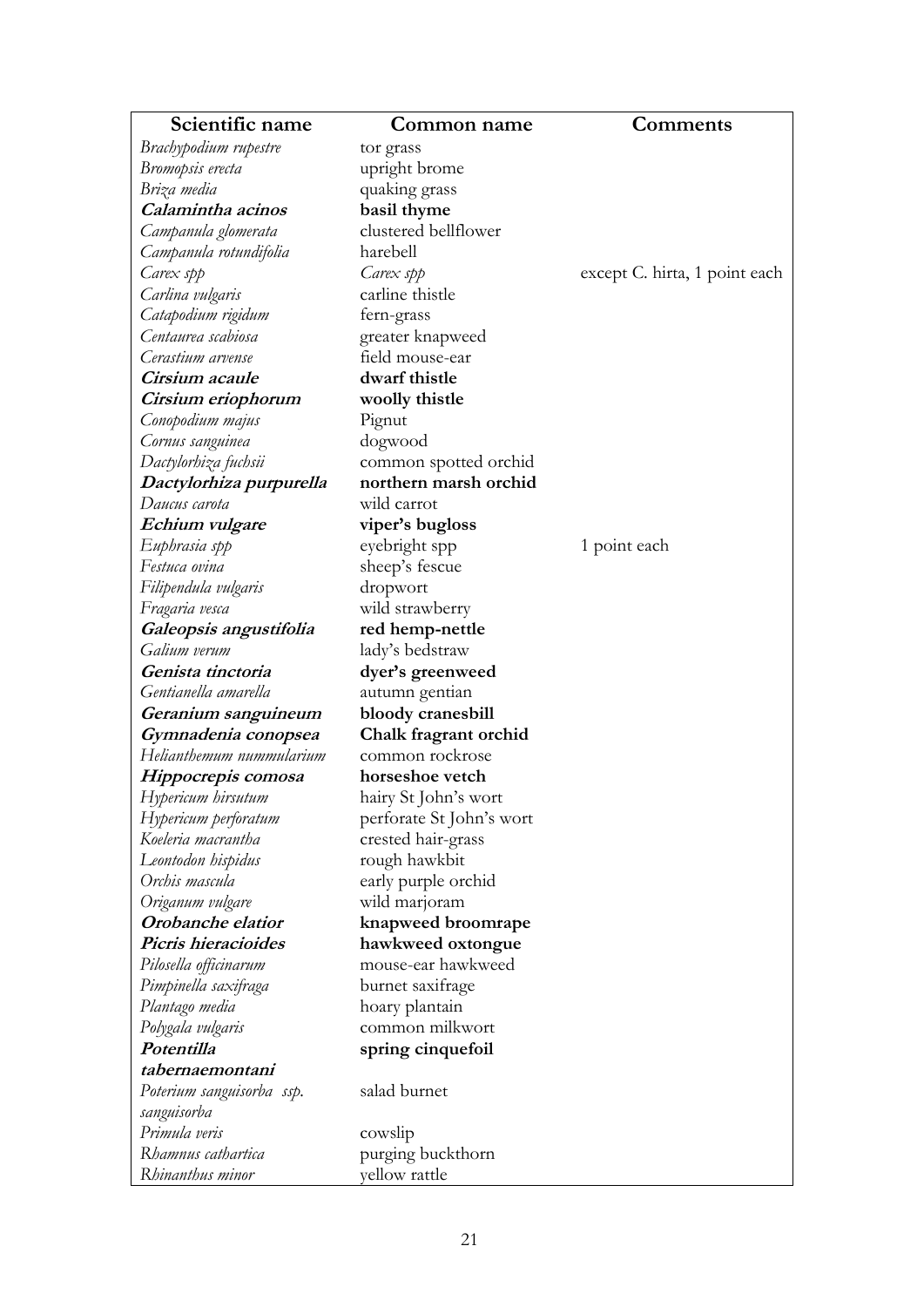| Scientific name                                                                                                                                                                                                                                                                                                                  | Common name           | <b>Comments</b> |
|----------------------------------------------------------------------------------------------------------------------------------------------------------------------------------------------------------------------------------------------------------------------------------------------------------------------------------|-----------------------|-----------------|
| Rosa spinosissima                                                                                                                                                                                                                                                                                                                | burnet rose           |                 |
| Scabiosa columbaria                                                                                                                                                                                                                                                                                                              | small scabious        |                 |
| Serratula tinctoria                                                                                                                                                                                                                                                                                                              | saw-wort              |                 |
| Spiranthes spiralis                                                                                                                                                                                                                                                                                                              | autumn lady's tresses |                 |
| Succisa pratensis                                                                                                                                                                                                                                                                                                                | devil's bit scabious  |                 |
| Thymus polytrichus                                                                                                                                                                                                                                                                                                               | wild thyme            |                 |
| Thymus pulegioides                                                                                                                                                                                                                                                                                                               | large thyme           |                 |
| Trisetum flavescens                                                                                                                                                                                                                                                                                                              | yellow oat-grass      |                 |
| Viola hirta                                                                                                                                                                                                                                                                                                                      | hairy violet          |                 |
| $\mathbf{r}$ $\alpha$ $\mathbf{r}$ $\mathbf{r}$ $\mathbf{r}$ $\mathbf{r}$ $\mathbf{r}$ $\mathbf{r}$ $\mathbf{r}$ $\mathbf{r}$ $\mathbf{r}$ $\mathbf{r}$ $\mathbf{r}$ $\mathbf{r}$ $\mathbf{r}$ $\mathbf{r}$ $\mathbf{r}$ $\mathbf{r}$ $\mathbf{r}$ $\mathbf{r}$ $\mathbf{r}$ $\mathbf{r}$ $\mathbf{r}$ $\mathbf{r}$ $\mathbf{r}$ |                       |                 |

**Key**: Species in **bold** score 2

**Table 4:** Plant species of semi-natural acid grassland.

| Scientific name        | Common name           | <b>Comments</b> |
|------------------------|-----------------------|-----------------|
| Achillea ptarmica      | sneezewort            |                 |
| Agrostis canina        | velvet bent           |                 |
| Aira caryophyllea      | silvery hair-grass    |                 |
| Aira praecox           | early hair-grass      |                 |
|                        |                       |                 |
| Arenaria serpyllifolia | Thyme-leaved sandwort |                 |
| Betonica officinalis   | betony                |                 |
| Calluna vulgaris       | heather               |                 |
| Campanula rotundifolia | harebell              |                 |
| Carex spp              | any sedge             | 1 point each    |
| Catapodium rigidum     | fern-grass            |                 |
| Centunculus minimus    | chaffweed             |                 |
| Cerastium arvense      | field mouse-ear       |                 |
| Cerastium glomeratum   | sticky mouse-ear      |                 |
| Cerastium              | little mouse-ear      |                 |
| semidecandrum          |                       |                 |
| Conopodium majus       | pignut                |                 |
| Dactylorhiza maculata  | heath spotted-orchid  |                 |
| Danthonia decumbens    | heath-grass           |                 |
| Deschampsia flexuosa   | wavy hair-grass       |                 |
| Elytrigia campestris   | neglected couch       |                 |
| Erica cinerea          | bell-heather          |                 |
| Erica tetralix         | cross-leaved heath    |                 |
| Erodium cicutarium     | common stork's-bill   |                 |
| Erophila verna agg     | whitlow grasses       |                 |
| Festuca ovina          | sheep's fescue        |                 |
| Filago minima          | small cudweed         |                 |
| Filago vulgaris        | common cudweed        |                 |
| Galium saxatile        | heath bedstraw        |                 |
| Galium verum           | lady's bedstraw       |                 |
| Gentiana pneumonanthe  | marsh gentian         |                 |
| Gnaphalium sylvaticum  | heath cudweed         |                 |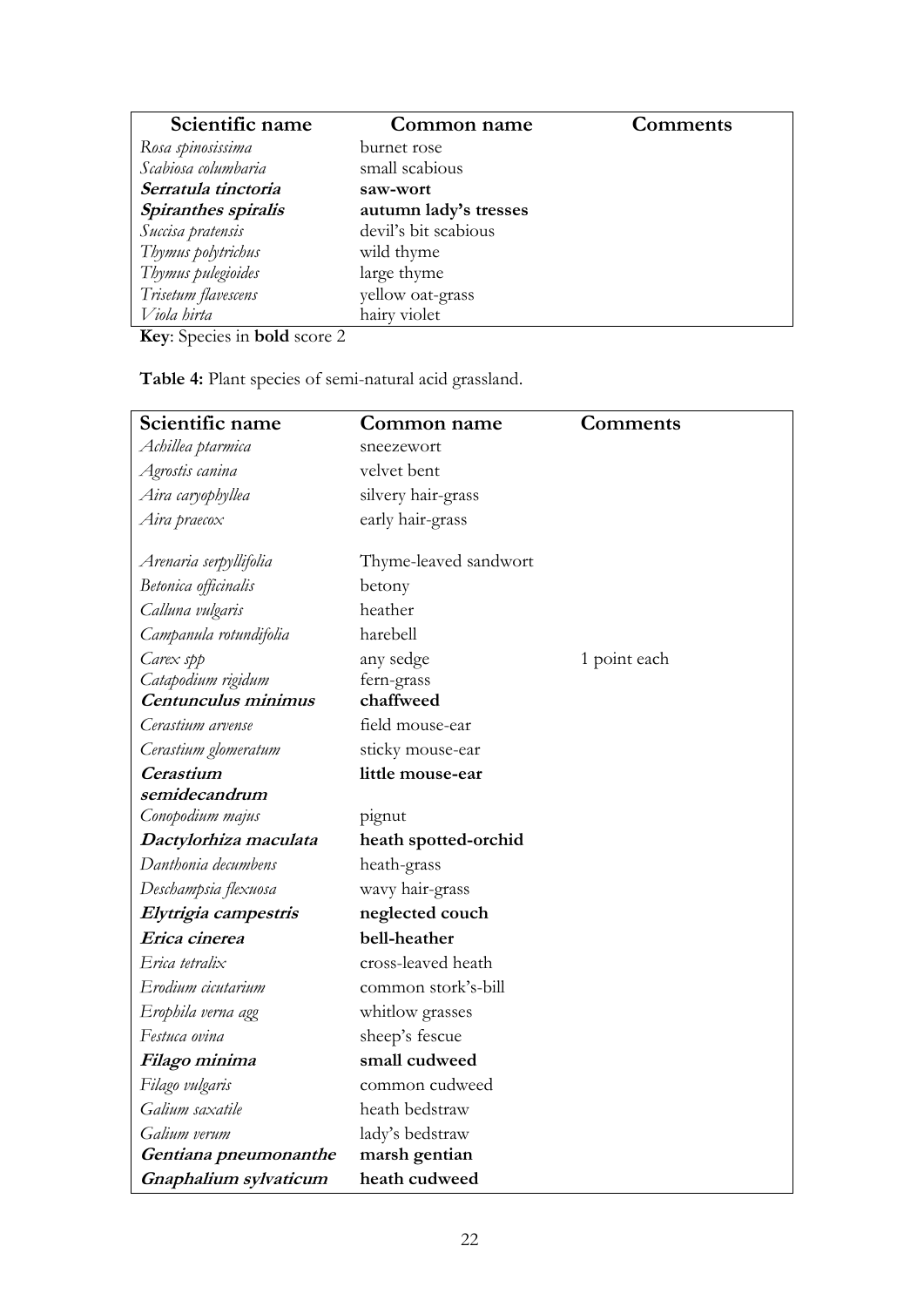| Scientific name           | Common name             | Comments |
|---------------------------|-------------------------|----------|
| Hypericum humifusum       | trailing St John's-wort |          |
| Hypericum pulchrum        | slender St John's-wort  |          |
| Hypochaeris radicata      | cat's-ear               |          |
| Juncus acutiflorus        | sharp-flowered rush     |          |
| Juncus squarrosus         | heath rush              |          |
| Lathyrus linifolius       | bitter vetch            |          |
| Leontodon saxatilis       | lesser hawkbit          |          |
| Lotus corniculatus        | bird's-foot trefoil     |          |
| Luzula campestris         | field woodrush          |          |
| Luzula multiflora         | heath woodrush          |          |
| Molinia caerulea          | purple moor-grass       |          |
| Myosotis discolor         | changing forget-me-not  |          |
| Myosotis ramosissima      | early forget-me-not     |          |
| Nardus stricta            | mat-grass               |          |
| Ornithopus perpusillus    | bird's-foot             |          |
| Pedicularis sylvatica     | lousewort               |          |
| Pilosella officinarum     | mouse-ear hawkweed      |          |
| Polygala serpyllifolia    | heath milkwort          |          |
| Potentilla anglica        | trailing tormentil      |          |
| Potentilla erecta         | common tormentil        |          |
| Potentilla sterilis       | barren strawberry       |          |
| Potentilla x mixta        | hybrid cinquefoil       |          |
| Pyrola minor              | common wintergreen      |          |
| Radiola linoides          | allseed                 |          |
| Rumex acetosella          | sheep's sorrel          |          |
| Scleranthus annuus        | annual knawel           |          |
| Scorzoneroides autumnalis | autumn hawkbit          |          |
| Senecio sylvaticus        | heath groundsel         |          |
| Spergularia rubra         | sand spurrey            |          |
| Stellaria graminea        | lesser stichwort        |          |
| Stellaria pallida         | lesser chickweed        |          |
| Succisa pratensis         | devil's-bit scabious    |          |
| Teesdalia nudicaulis      | shepherd's-cress        |          |
| Trichophorum germanicum   | deergrass               |          |
| Trifolium arvense         | hare's-foot clover      |          |
| Trifolium scabrum         | rough clover            |          |
| Trifolium striatum        | knotted clover          |          |
| Valerianella locusta      | common cornsalad        |          |
| Veronica officinalis      | heath speedwell         |          |
| Vicia lathyroides         | spring vetch            |          |
| Viola riviniana           | common dog violet       |          |

**Key**: Species in **bold** score 2.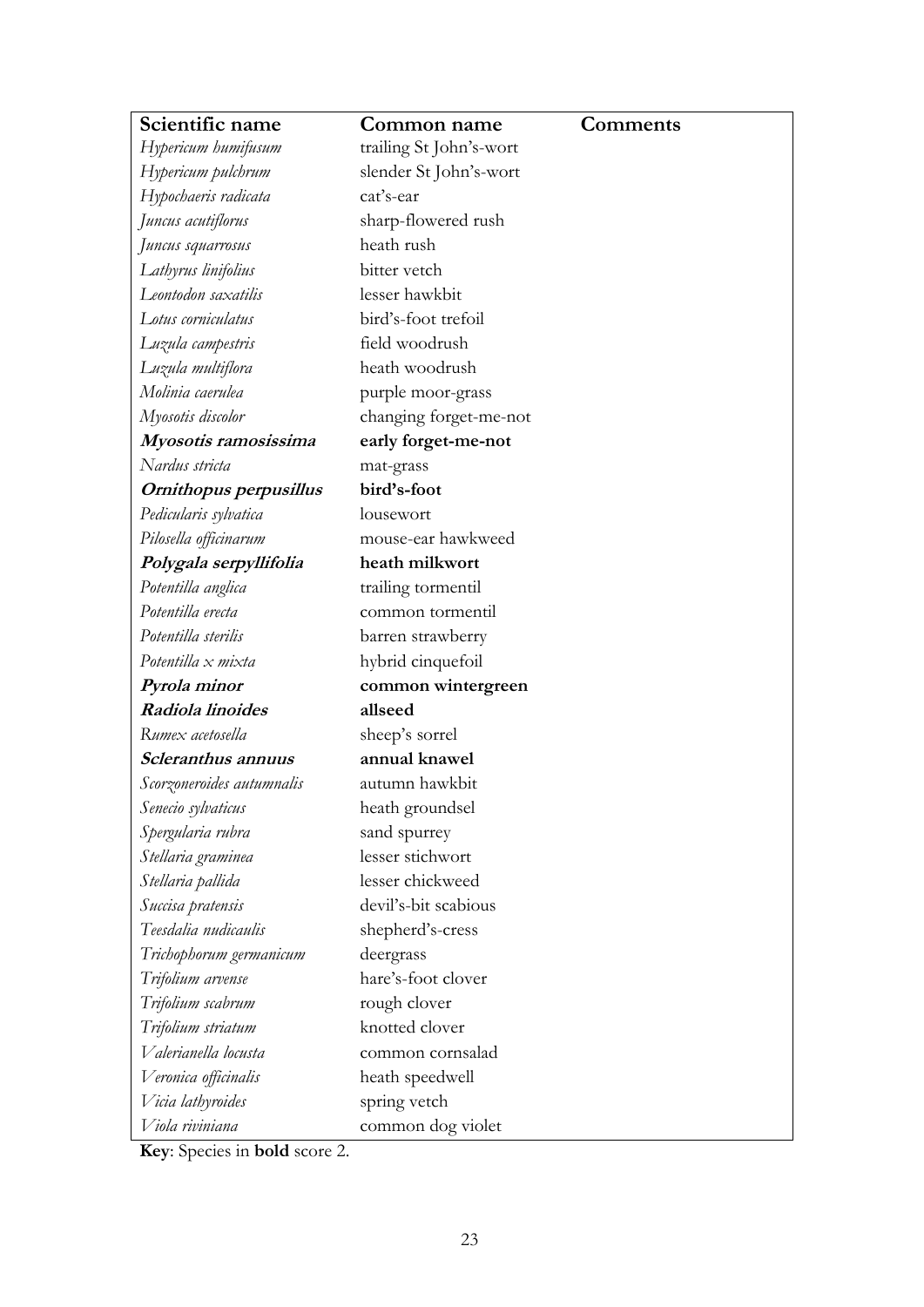**Table 5:** Plant species of semi-natural verges.

| Scientific name         | Common name            | <b>Comments</b> |
|-------------------------|------------------------|-----------------|
| Achillea ptarmica       | sneezewort             |                 |
| Agrimonia eupatoria     | agrimony               |                 |
| Aira caryophyllea       | silver hair-grass      |                 |
| Ajuga reptans           | bugle                  |                 |
| Alchemilla sp.          | lady's mantles         |                 |
| Allium ursinum          | ramsons                |                 |
| Anacamptis pyramidalis  | pyramidal orchid       |                 |
| Anemone nemorosa        | wood anemone           |                 |
| Angelica sylvestris     | wild angelica          |                 |
| Anthoxanthum odoratum   | sweet vernal-grass     |                 |
| Anthyllis vulneraria    | kidney vetch           |                 |
| Arum maculatum          | lords-and-ladies       |                 |
| Astragalus danicus      | purple milk-vetch      |                 |
| Atropa belladonna       | deadly nightshade      |                 |
| Avenula spp.            | oat-grasses            |                 |
| Betonica officinalis    | betony                 |                 |
| Blackstonia perfoliata  | yellow-wort            |                 |
| Brachypodium rupestre   | heath false-brome      |                 |
| Brachypodium sylvaticum | false-brome            |                 |
| Briza media             | quaking-grass          |                 |
| Bromopsis erecta        | upright brome          |                 |
| Calluna vulgaris        | heather                |                 |
| Campanula glomerata     | clustered bellflower   |                 |
| Campanula latifolia     | giant bellflower       |                 |
| Campanula rotundifolia  | harebell               |                 |
| Carex spp.              | sedges                 |                 |
| Carlina vulgaris        | carline thistle        |                 |
| Catapodium rigidum      | fern-grass             |                 |
| Centaurea nigra         | common knapweed        |                 |
| Centaurea scabiosa      | greater knapweed       |                 |
| Centaurium erythraea    | common centaury        |                 |
| Cerastium arvense       | field mouse-ear        |                 |
| Chaerophyllum temulum   | rough chervil          |                 |
| Circaea lutetiana       | enchanter's-nightshade |                 |
| Cirsium eriophorum      | woolly thistle         |                 |
| Coeloglossum viride     | frog orchid            |                 |
| Conopodium majus        | pignut                 |                 |
| Cruciata laevipes       | crosswort              |                 |
| Cynosurus cristatus     | crested dog's-tail     |                 |
| Dactylorhiza spp.       | dactylorhiza spp.      | 1 point each    |
| Danthonia decumbens     | heath-grass            |                 |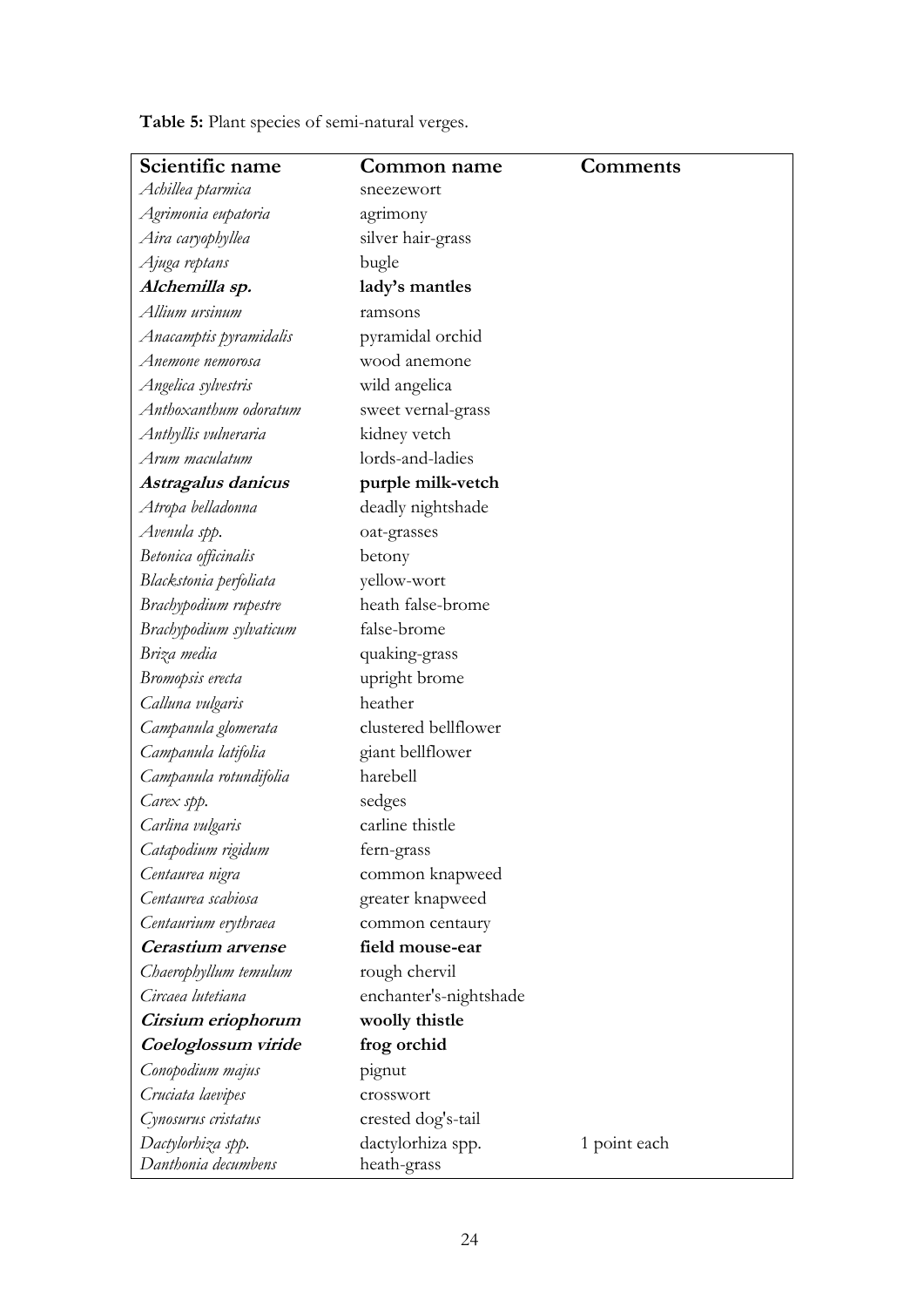| Scientific name           | Common name                   | Comments |
|---------------------------|-------------------------------|----------|
| Daucus carota             | carrot                        |          |
| Echium vulgare            | viper's-bugloss               |          |
| Equisetum telmateia       | great horsetail               |          |
| Erodium cicutarium        | common stork's-bill           |          |
| Eupatorium cannabinum     | hemp-agrimony                 |          |
| Euphrasia sp.             | eyebright(s)                  |          |
| Festuca ovina agg.        | sheep's-fescue                |          |
| Filipendula ulmaria       | meadowsweet                   |          |
| Filipendula vulgaris      | dropwort                      |          |
| Fragaria vesca            | wild strawberry               |          |
| Galium mollugo            | hedge bedstraw                |          |
| Galium verum              | lady's bedstraw               |          |
| Gentianella amarella      | autumn gentian                |          |
| Geranium columbinum       | long-stalked crane's-bill     |          |
| Geranium pratense         | meadow crane's-bill           |          |
| Geranium pyrenaicum       | hedgerow crane's-bill         |          |
| Geranium sanguineum       | bloody crane's-bill           |          |
| Geum rivale               | water avens                   |          |
| Gymnadenia conopsea       | Chalk fragrant orchid         |          |
| Helianthemum nummularium  | common rock-rose              |          |
| Hordeum secalinum         | meadow barley                 |          |
| Hyacinthoides non-scripta | bluebell                      |          |
| Hypericum hirsutum        | hairy St John's-wort          |          |
| Hypericum perforatum      | perforate St John's-wort      |          |
| Hypericum tetrapterum     | square-stalked St John's-     |          |
|                           | wort                          |          |
| Hypericum x desetangsii   | Des Etangs' St John's-        |          |
| Inula conyzae             | wort<br>ploughman's-spikenard |          |
| Knautia arvensis          | field scabious                |          |
| Koeleria macrantha        | crested hair-grass            |          |
| Lathyrus linifolius       | bitter-vetch                  |          |
| Lathyrus pratensis        | meadow vetchling              |          |
| Leontodon hispidus        | rough hawkbit                 |          |
| Leucanthemum vulgare      | oxeye daisy                   |          |
| Linaria vulgaris          | common toadflax               |          |
| Linum catharticum         | fairy flax                    |          |
| Lotus corniculatus        | common bird's-foot-trefoil    |          |
| Luzula campestris         | field wood-rush               |          |
| Mercurialis perennis      | dog's mercury                 |          |
| Milium effusum            | wood millet                   |          |
| Moehringia trinervia      | three-nerved sandwort         |          |
| Myosotis sylvatica        | wood forget-me-not            |          |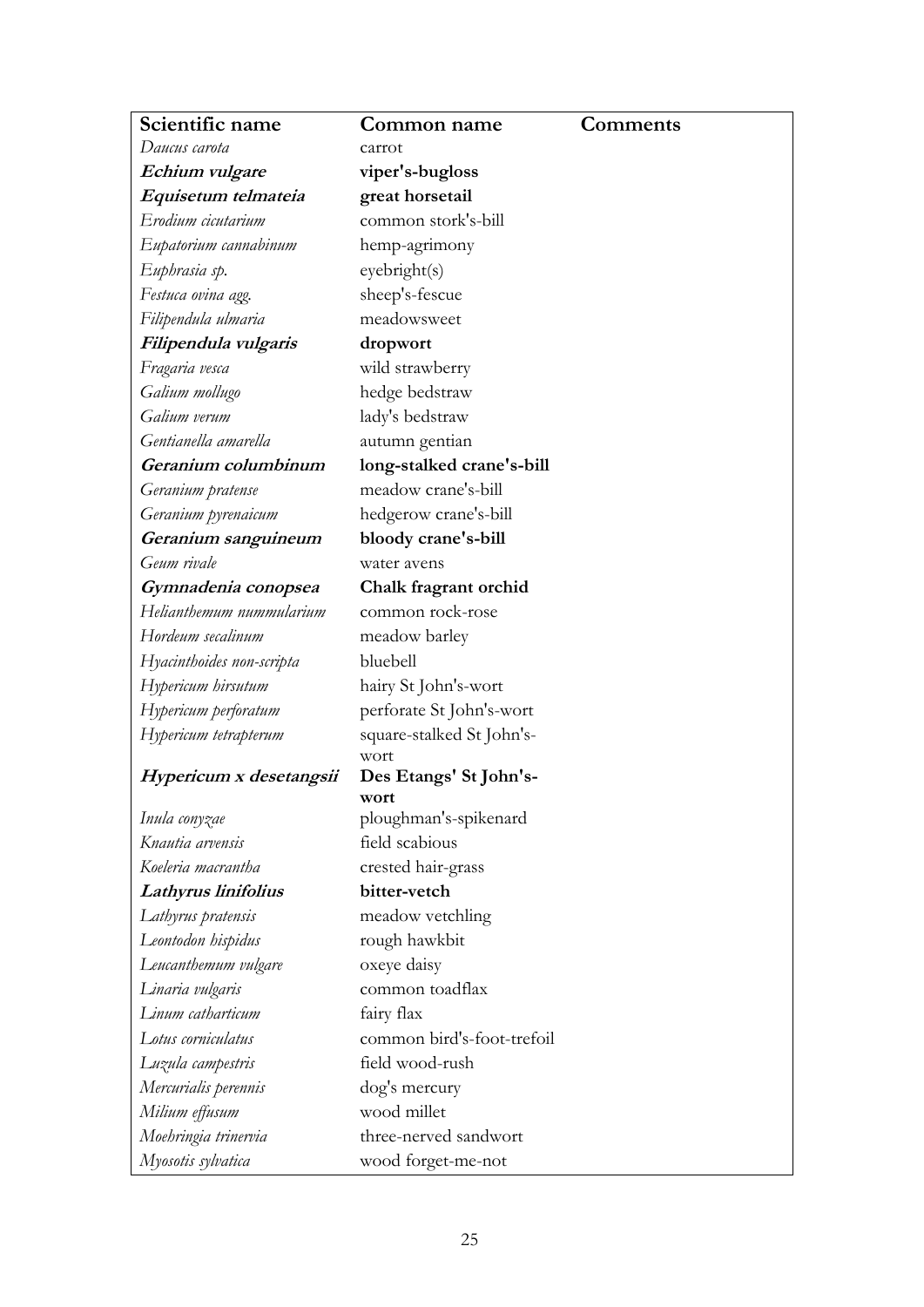| Scientific name                            | Common name              | <b>Comments</b> |
|--------------------------------------------|--------------------------|-----------------|
| Neottia ovata                              | common twayblade         |                 |
| Odontites vernus                           | red bartsia              |                 |
| Oenanthe fistulosa                         | tubular water-dropwort   |                 |
| Ononis spp                                 | restharrows              |                 |
| Ophioglossum vulgatum                      | adder's-tongue           |                 |
| Ophrys apifera                             | bee orchid               |                 |
| Orchis spp.                                | Orchis spp.              | 1 point each    |
| Ornithopus perpusillus                     | bird's-foot              |                 |
| Persicaria bistorta                        | common bistort           |                 |
| Petasites hybridus                         | butterbur                |                 |
| Pilosella officinarum                      | mouse-ear-hawkweed       |                 |
| Pimpinella major                           | greater burnet-saxifrage |                 |
| Pimpinella saxifraga                       | burnet-saxifrage         |                 |
| Potentilla erecta                          | tormentil                |                 |
| Potentilla sanguisorba ssp.<br>sanguisorba | salad burnet             |                 |
| Potentilla sterilis                        | barren strawberry        |                 |
| Primula veris                              | cowslip                  |                 |
| Primula vulgaris                           | Primrose                 |                 |
| Pulicaria dysenterica                      | common fleabane          |                 |
| Ranunculus auricomus                       | goldilocks buttercup     |                 |
| Ranunculus bulbosus                        | bulbous buttercup        |                 |
| Ranunculus sardous                         | hairy buttercup          |                 |
| Reseda lutea                               | wild mignonette          |                 |
| Rhinanthus minor                           | yellow-rattle            |                 |
| Rumex acetosella                           | sheep's sorrel           |                 |
| Sanguisorba officinalis                    | great burnet             |                 |
| Sanicula europaea                          | sanicle                  |                 |
| Saxifraga granulata                        | meadow saxifrage         |                 |
| Scabiosa columbaria                        | small scabious           |                 |
| Schedonorus pratensis                      | meadow fescue            |                 |
| Scleranthus annuus                         | annual knawel            |                 |
| Scorzoneroides autumnalis                  | autumn hawkbit           |                 |
| Senecio erucifolius                        | heath groundsel          |                 |
| Senecio viscosus                           | sticky groundsel         |                 |
| Serratula tinctoria                        | saw-wort                 |                 |
| Sherardia arvensis                         | field madder             |                 |
| Silaum silaus                              | pepper-saxifrage         |                 |
| Silene dioica                              | red campion              |                 |
| Silene flos-cuculi                         | ragged-robin             |                 |
| Silene vulgaris                            | bladder campion          |                 |
| Spergularia rubra                          | sand spurrey             |                 |
| Stachys palustris                          | marsh woundwort          |                 |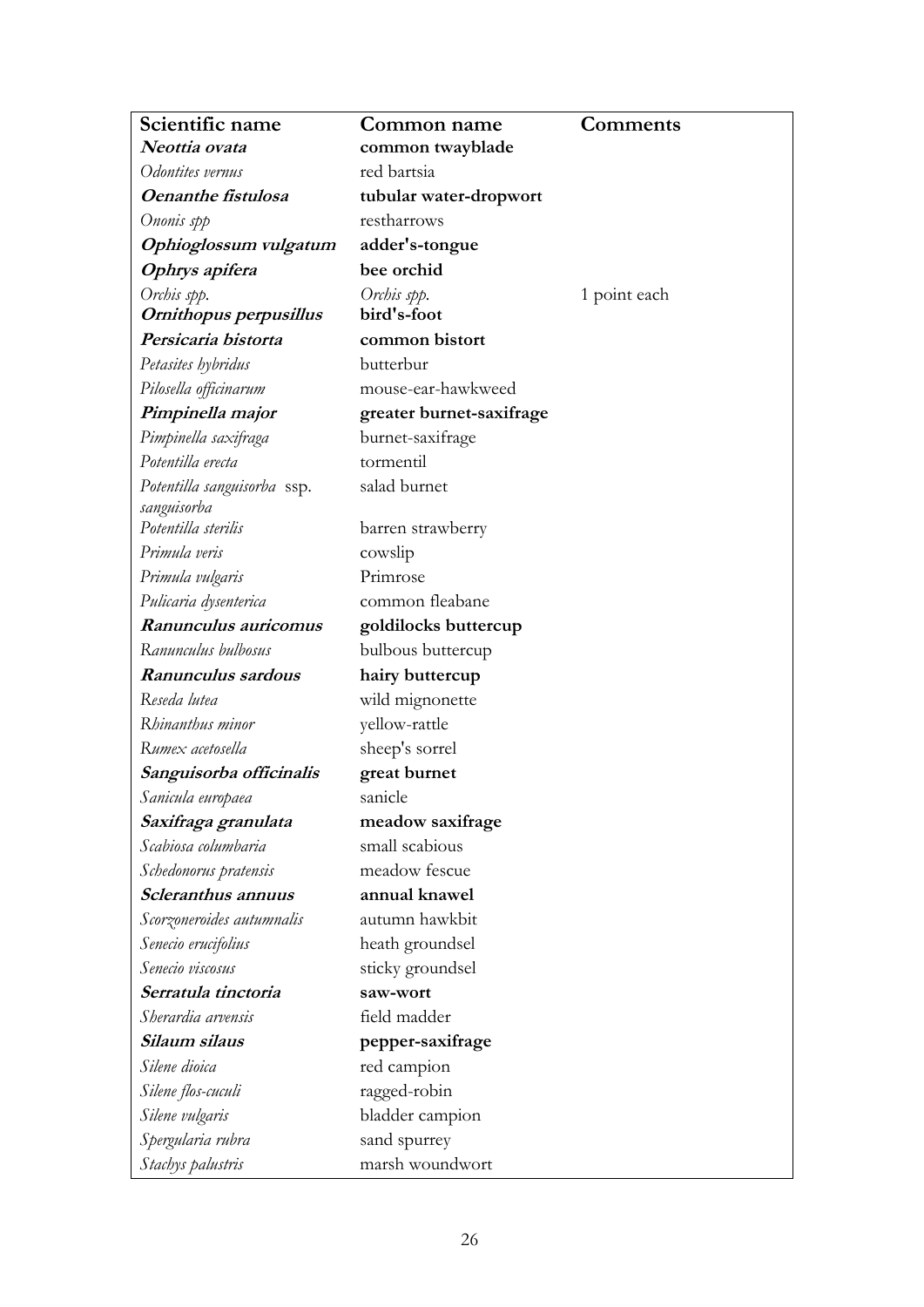| Scientific name        | Common name            | Comments                     |
|------------------------|------------------------|------------------------------|
| Stellaria graminea     | lesser stitchwort      |                              |
| Stellaria holostea     | greater stitchwort     |                              |
| Succisa pratensis      | devil's-bit scabious   |                              |
| Teucrium scorodonia    | wood sage              |                              |
| Trifolium campestre    | hop trefoil            |                              |
| Trifolium medium       | zigzag clover          | not the agricultural variety |
| Valeriana officinalis  | common valerian        |                              |
| Veronica chamaedrys    | germander speedwell    |                              |
| Veronica officinalis   | heath speedwell        |                              |
| Veronica serpyllifolia | thyme-leaved speedwell |                              |
| Viola hirta            | hairy violet           |                              |
| Viola odorata          | sweet violet           |                              |
| Viola tricolor         | wild pansy             |                              |

**Key:** Species in **bold** score 2.

### **3.2 Woodland, scrub and hedgerows**

### **3.2.1 Background**

Woodlands under this section include all broadleaf semi-natural woodland and broadleaf and coniferous plantations on former ancient semi-natural woodland sites. Also included are woodland sites of more recent origin. All hedgerows dominated by native tree and shrub species are also included in this section.

#### **3.2.2 Ancient Woodland**

There can be some confusion about the terms used to describe woodland types. Relics of primeval woodland which have continuously occupied the same site since the original wildwood covered the British Isles at the end of the last ice age are referred to as primary woodland. Although these woodlands may have been managed for centuries they have never been clear-felled or replanted and support trees and shrubs native to the sites.

Secondary woodlands are those that have formed on land which was cleared of trees at one time, although this may have occurred many hundreds of years ago.

On the basis of its age, woodland may also be classified as ancient or recent. All ancient woodlands date back to medieval times or earlier, pre 1600 AD in England. In general, the majority of woodland that existed in 1600 is believed to have still been primary woodland, as little plantation had occurred before this  $date^5$ .

All primary woodlands are ancient, whereas secondary woodlands may be ancient or recent. Ancient woodlands generally have richer, more characteristic floras, greater vegetation structure and age class diversity and in general a high nature

<sup>1</sup> <sup>5</sup> Rackham, O. (1980). Ancient Woodland. London. Arnold.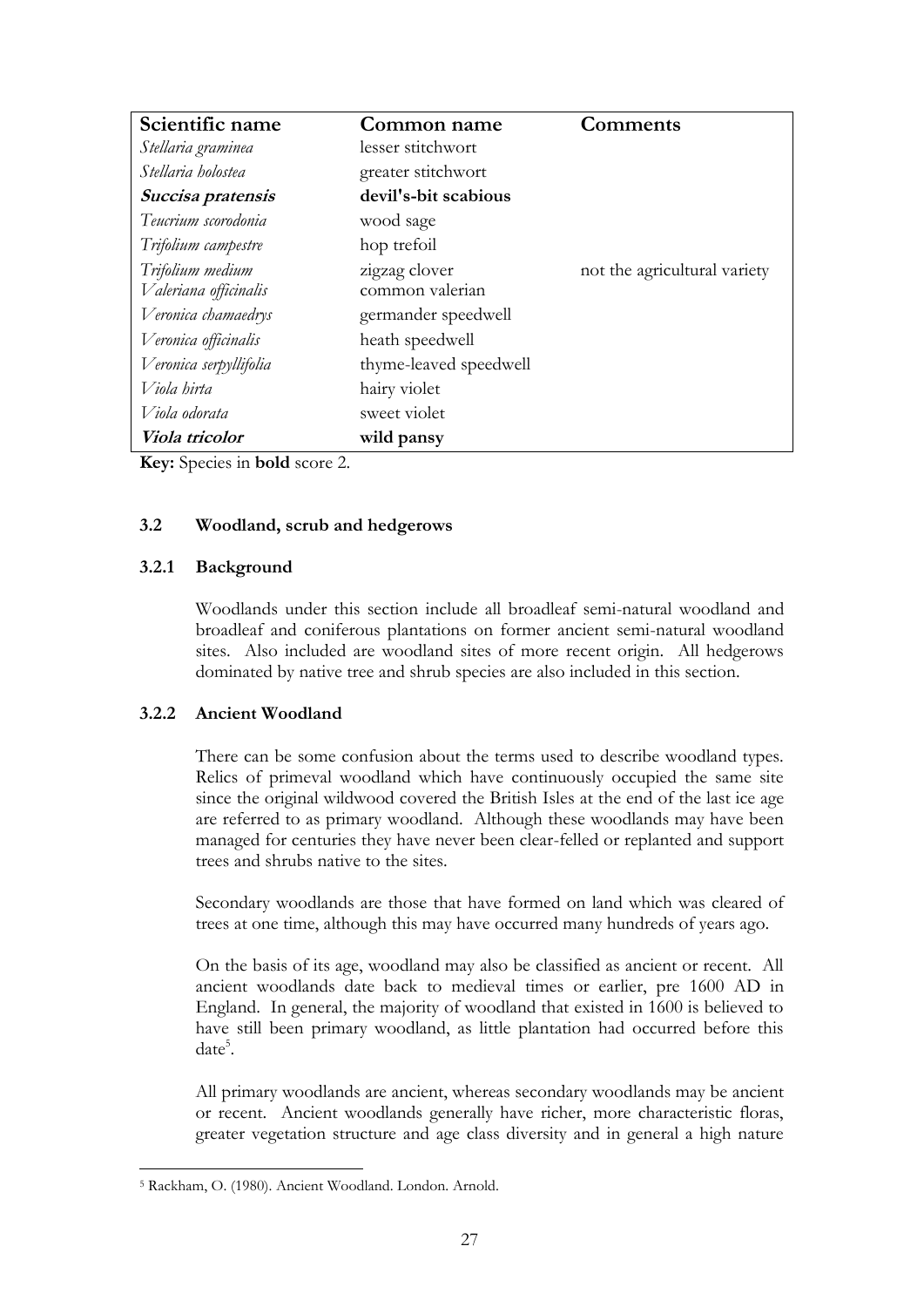conservation interest. It is now widely recognised that ancient woodlands support a suite of species that are confined to older sites. Ancient woodland is often categorised as Ancient Semi-Natural Woodland (ASNW) and Planted Ancient Woodland Sites (PAWS). The distinction is that the former has a canopy dominated by mixed broad-leaved species of varying ages, whereas PAWS have been clear felled and planted with a limited range of species. These may include native and non-native broad-leaved and coniferous species. PAWS are generally less species-rich than ASNW but often support important remnants of ancient woodland ground flora. In many cases both ASNW and PAWS can be found in the same stand of woodland.

The term semi-natural woodland refers to woodland comprising species native to the locality that have not obviously been planted. Ancient and semi-natural woodland is not necessarily the same thing. Ancient refers to the site as woodland over time, whereas semi-natural refers to what is growing on the site.

The Forestry Commission have recently produced a National Inventory of Woodlands and trees (July 2000) which lists the size, composition and condition of all the woodlands in the East Riding. There is also an Ancient Woodland Inventory for Humberside (EN, 1989), which covers approximately half of the East Riding area. This survey was conducted only in those areas of Humberside known to contain significant areas of Ancient Woodland. Sites of less than 2ha were excluded from the Inventory and as a consequence some small stands of ancient woodland in the area surveyed may have been omitted from the Inventory.

Woodland cover in the East Riding is sparse, well below the national average, and it does not feature as a major habitat in any particular Natural Area. However on a localised basis woodland communities are of great significance, such as the valley ash woodlands of the Yorkshire Wolds.

The Natural Area profile for Holderness states that there is just 83ha of ancient woodland in the NA, of which 68ha is semi-natural.

#### **3.2.3 Wet woodlands**

The UK HAP describes wet woodland as including NVC community types W1 to W7. These woodlands are found on poorly drained and/or seasonally wet soils with alder, willow and birch species dominating the woodland canopy and understorey.

They occur largely as small pockets associated with flowing and standing waters, other wetlands and floodplain habitats, mainly in the Humberhead Levels and the Vale of York NAs, and to a lesser extent in Holderness which has very little woodland cover. A good example occurs at Low Wood next to Hornsea Mere in Holderness.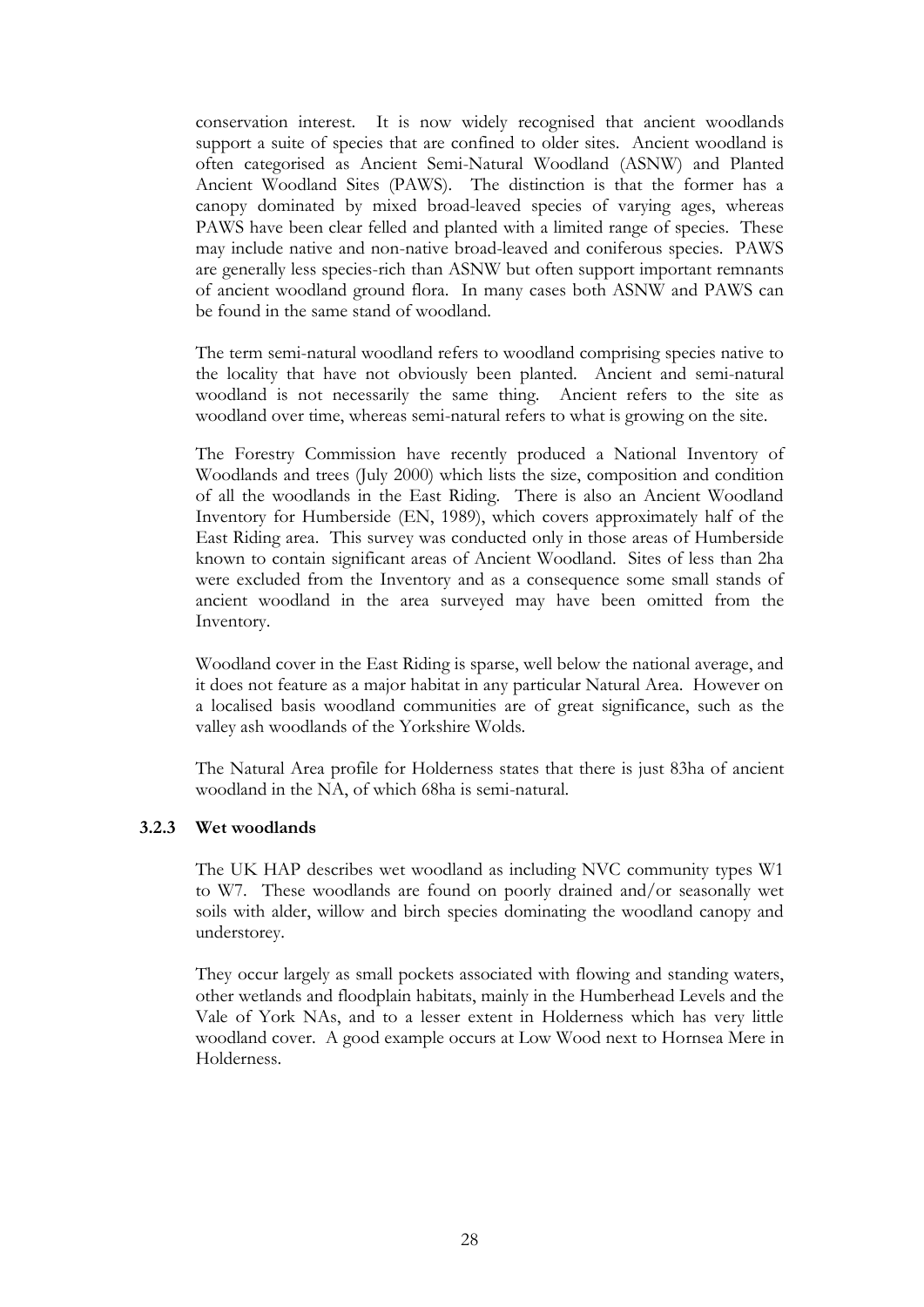### **3.2.4 Mixed Ash woodlands of neutral to calcareous soils**

The mixed ash woodlands of the East Riding correspond to the W8 (*Fraxinus excelsior - Acer campestre - Mercurialis perennis* woodland) community, which is found in the Yorkshire Wolds, Holderness and Vale of York and Mowbray NAs.

#### **3.2.5 Oak woodlands of neutral to acidic soils**

The W10 *Quercus robur-Pteridium aquilinum-Rubus fruticosus* woodland community occurs in the Vale of York, Holderness and the Humberhead Levels NAs.

### **3.2.6 Beech woodlands of neutral to calcareous soils**

Beech woodland is not normally regarded as native in the north of England, but Eva Crackles gives some evidence to the contrary in the Flora of the East Riding of Yorkshire. Brough was called 'Petuaria' meaning beech grove by the Romans, though the possibility that it was introduced cannot be excluded.

### **3.2.7 Scrub**

Scrub communities are a natural component of many habitat types, often where past management has lapsed or been reduced. In some circumstances such as coastal situations scrub can be the climax vegetation community. More often scrub is seen as a threat to other semi-natural habitats and in some circumstances scrub invasion does need to be controlled in order to protect grassland, heathland or wetland communities. Scrub, however, can be of significant nature conservation value in its own right, for example, species-rich scrub on chalk soils. Depending on the stage of development of scrub it can form dense single-species stands or scattered open stands.

The presence of scrub in a grassland, heathland or wetland provides valuable structural variety for a range of animals that would not otherwise occur on a site. This is particularly the case in relation to invertebrate faunas. As a consequence the maintenance of a balance between open habitats and scrub can be important in maintaining the ecological interest of a site.

Rare scrub communities are included in these guidelines, but other types of scrub community are included under the guidelines relating to habitat mosaics. In addition scrub is recognised as being an important component of grassland, heathland and wetland communities and as such the guidance on determining boundaries of LWSs allows for the inclusion of stands of scrub associated with these broad habitat types.

### **3.2.8 Hedgerows**

<u>.</u>

The most comprehensive work on the distribution of species rich hedgerows was by Derek Boatman (2001)<sup>6</sup>. This report concentrated on the woody species present and did not attempt to record other plants or animals. Helen Kitchen

<sup>6</sup> Boatman D.J. (2001). The composition and distribution of mixed hedges in East Yorkshire, The Naturalist, no 1038, vol 126, July-September 2001, p113-125.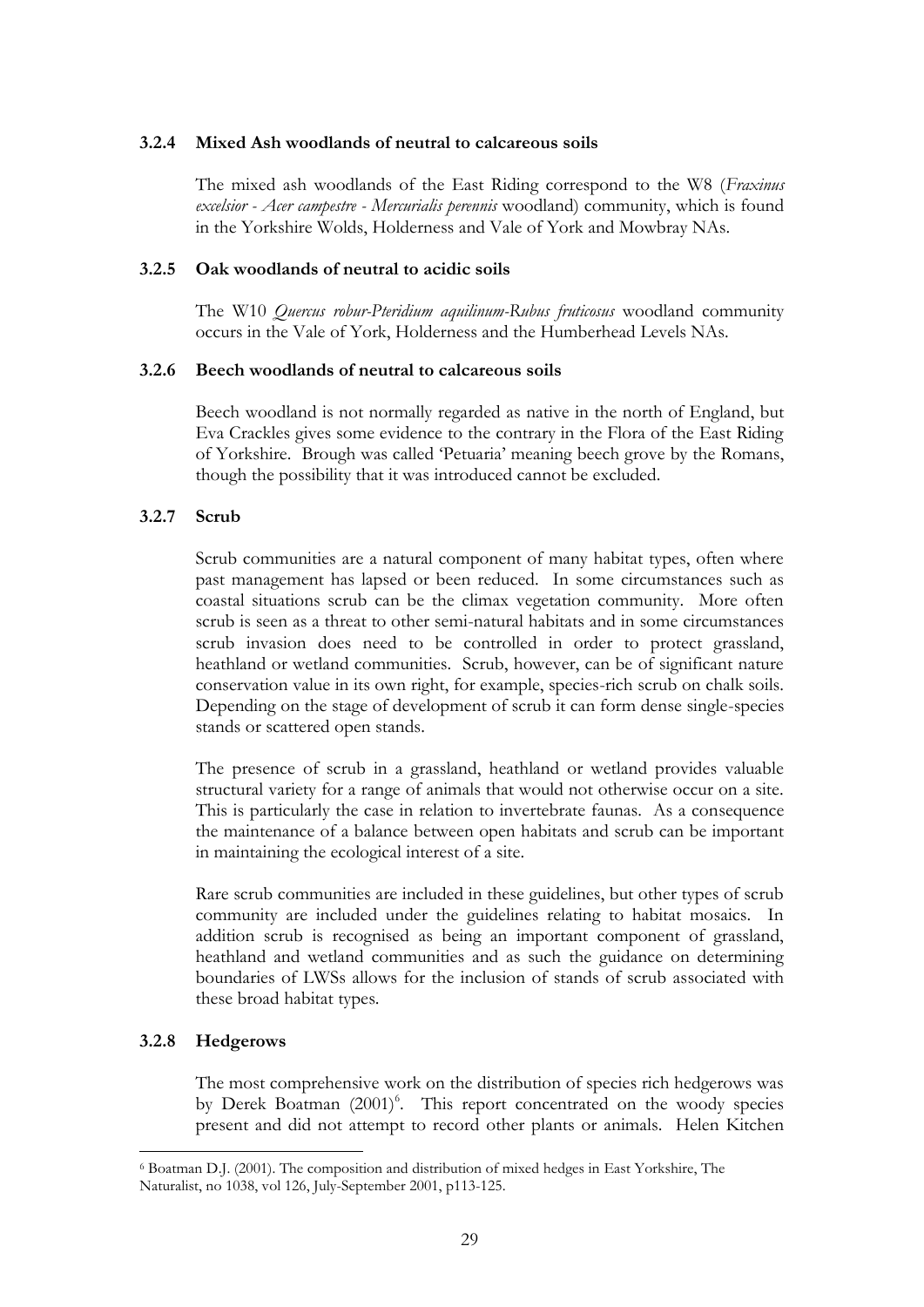$(1998)^7$  found that between 1976/77 and 1998 there was a 13.6% reduction in the length of hedgerows in eleven 1km squares in Holderness. This decline is unlikely to be linear over time, as agricultural intensification and infrastructure developments are set against conservation measures like agri-environment grant schemes and the Hedgerow Regulations (1997).

Ancient hedgerows are taken as those that were in existence prior to the Enclosures Acts which were passed primarily between 1720 and 1840. Most ancient hedgerows support a good diversity of woody plant species (e.g. hazel, field maple, wych elm and dogwood) and often a ground flora with ancient woodland indicators. They also can be associated with physical features such as parish boundary ditches and banks and are common along country lanes. By contrast enclosure hedges tend to comprise few species such as hawthorn, blackthorn and elder and are less associated with particular physical features.

Hedgerows are important for a wide range of common and rare species and are especially valuable habitats for farmland birds, bats, moths and butterflies. It is also recognised that as linear habitats they can act as links between areas of seminatural habitat, encouraging movement and dispersal for some species through what is generally an intensively managed landscape.

### **3.2.9 Selection Criteria and Attributes**

Table 6 below sets out selection criteria and attributes for the designation of woodland LWS in the East Riding of Yorkshire.

| Criterion                      | Attribute                                        |
|--------------------------------|--------------------------------------------------|
| Size                           | Area of site (ha) or length of hedgerow          |
| Diversity                      | Number of recorded vascular plant species.       |
|                                | This also reflects habitat diversity.            |
| Naturalness                    | Diversity of tree and shrub species per length   |
|                                | of hedgerow.                                     |
|                                | Presence of semi-natural/unplanted (AWI          |
|                                | and Phase 1 criteria); AWI listed; number        |
|                                | and/or cover ancient indicator species;          |
|                                | presence and cover/number of native              |
|                                | coppice/over-mature native trees.                |
|                                | Presence of native veteran trees.                |
| Rarity                         | Presence of nationally or regionally             |
|                                | uncommon NVC types.                              |
|                                | Presence of significant populations of rare      |
|                                | species                                          |
| Representativeness             | Presence of habitat and/or species               |
|                                | characteristic of county or NA                   |
| Position in an ecological unit | Proximity to other sites or position in wildlife |
|                                | corridor.                                        |

**Table 6:** Selection criteria and attributes for woodland LWSs.

<sup>&</sup>lt;u>.</u> <sup>7</sup> Kitchen H.C. (1998). An investigation into the condition of hedgerows, as the landscape infrastructure of Holderness. MSc dissertation, Land Resource Management, Cranfield University.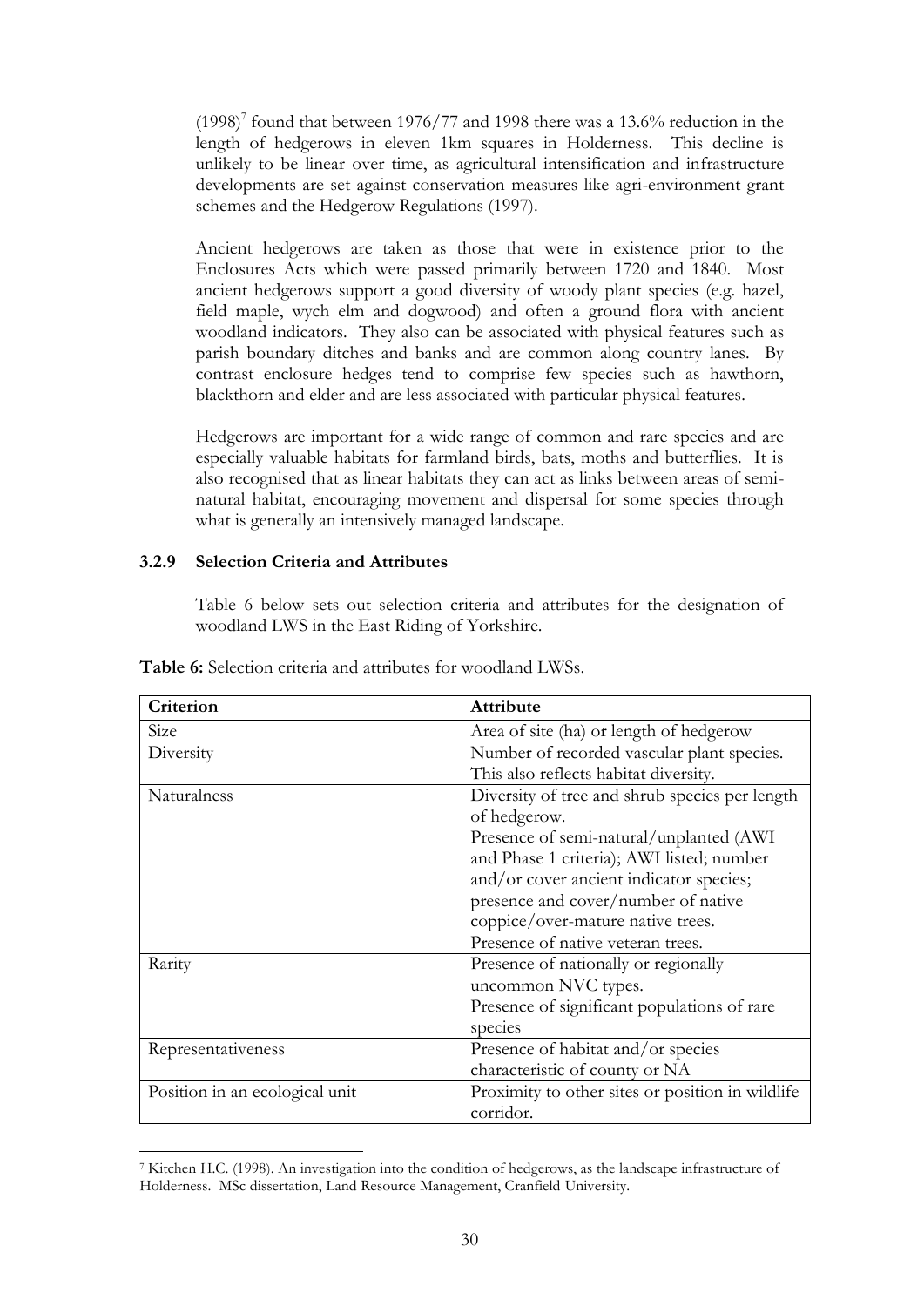| Criterion        | <b>Attribute</b>                             |
|------------------|----------------------------------------------|
| Recorded history | Presence of historic documentation and       |
|                  | cartographic evidence of ancient woodland or |
|                  | continuity of semi-natural woodland cover.   |

### **3.2.10 Woodland Selection Guidelines**

Sites that meet one or more of the following guidelines will be eligible for designation as a woodland LWS.

# **Wd1**

# **Areas of recognised ancient woodland habitat.**

# **Application**

This guideline is to be applied to woodland sites that meet the definition of ancient woodland as defined in the Ancient Woodland Inventory for Humberside. This includes both Ancient Semi-Natural Woodland (ASNW) and Planted Ancient Woodland (PAWS), as both types are sometimes found within the same wood. These are sites that are believed to have had continuous woodland cover since at least 1600. This should be supported by historical mapping evidence, and/or the survival of ancient features such as banks and ditches. This guideline is not restricted to sites listed within the Ancient Woodland Inventory of Humberside, as the inventory adopted a minimum threshold of 2ha in size.

### **Rationale**

Ancient Woodland sites are those where there has been woodland cover for many hundreds, or even thousands of years. The ecological continuity of these woodlands gives them a highly valuable community which may take millennia to replace if lost. A key attribute of ancient woodlands is their soil structure and biota including fungi. These soils have not been subject to ploughing or general disturbance and consequently are distinct from the soils of many other habitats. These soils and their associated flora and fauna often survive in Planted Ancient Woodlands.

Ancient semi-natural woodlands have not been untouched. They have a history of various forms of management, often for timber or firewood and sometimes grazing. These practices have usually affected the structure and species composition of the woodlands today. The East Riding has a very low level of woodland cover and ancient semi-natural woodlands are rare. Therefore there is no size threshold given, as is the case for the Ancient Woodland Inventory, as smaller examples are still valuable in a local context.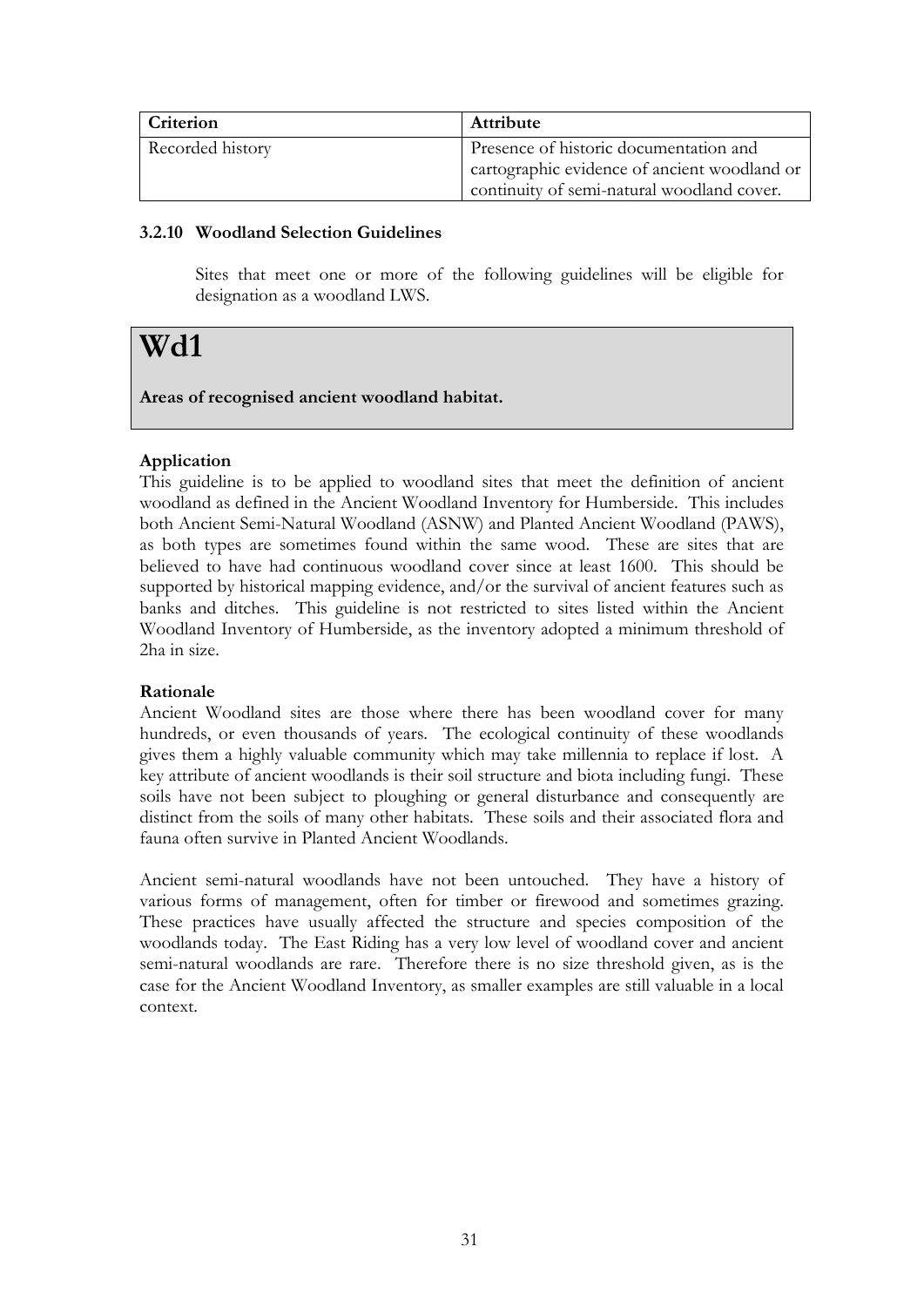# **Wd2**

**Stands of semi-natural woodland that are assigned to NVC community W8 Fraxinus excelsior – Acer campestre – Mercurialis perennis.**

# **Application**

This guideline will be applied to stands of semi-natural ash woodland. The definition of the site boundary will be a recognisable management unit, usually using contours or woodland coups as the NVC community stands may lie within larger woodlands. Sites should show a good affinity with W8 as determined by the surveyor and the LWS Panel. This guideline should not be used to designate sites where recently colonised, poor quality W8 is developing, except were these form part of larger W8 complexes or seminatural woodland habitat networks.

### **Rationale**

These woodland vegetation communities represent types of vegetation that are uncommon and fragmented in the East Riding. The W8 community is particularly characteristic of the Yorkshire Wolds.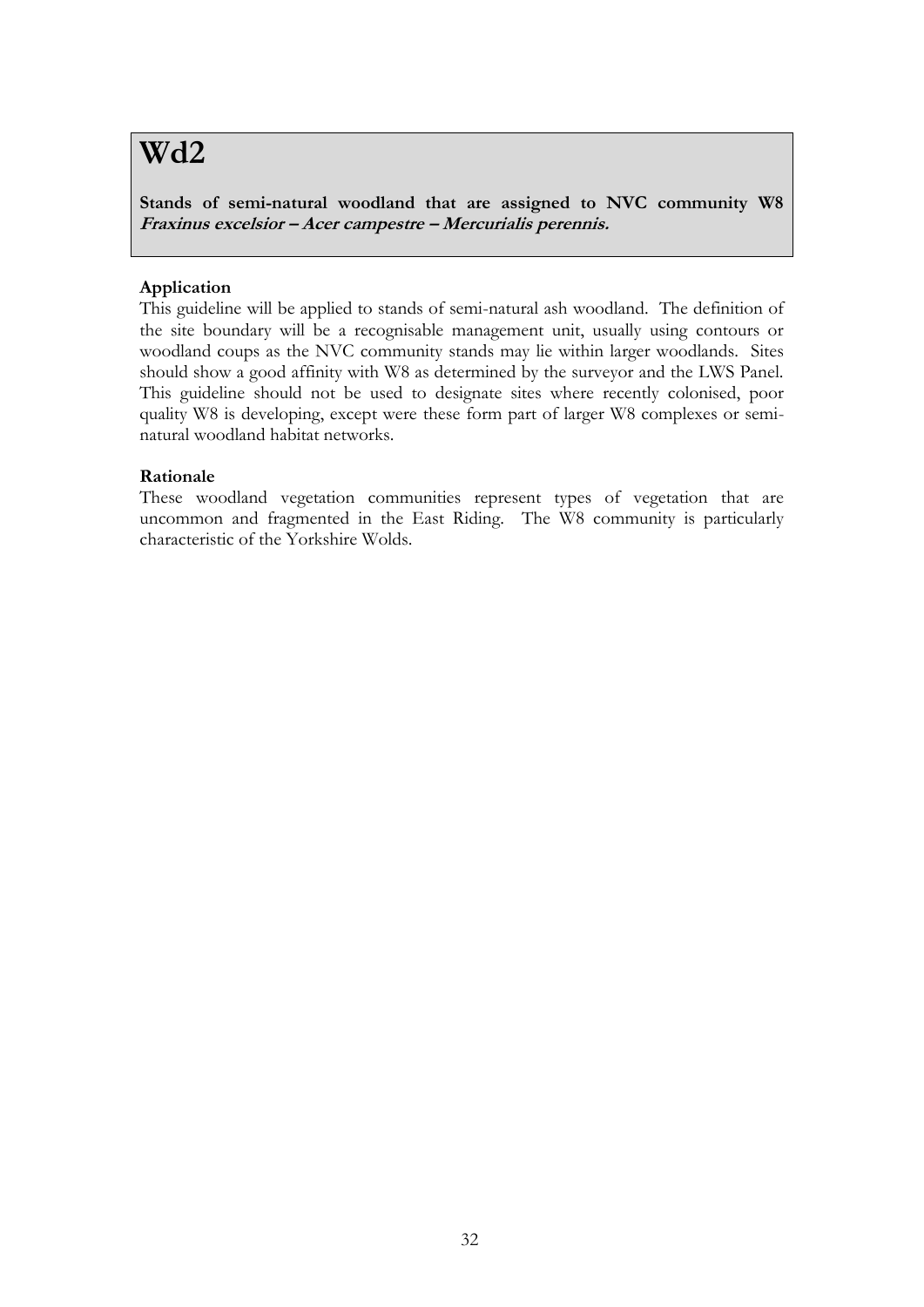**Woodland sites that support field evidence of features of ancient or long standing wet or dry woodland. Field evidence includes:**

- **a) For an acidic woodland a score of 8 or more derived from the species listed in Table 8.**
- **b) For a neutral to calcareous woodland a score of 12 or more derived from the species listed in Table 7.**
- **c) For a wet woodland a score of 10 or more derived from the species listed in Table 9.**

### **Application**

This guideline will be applied to all areas of woodland not listed as semi-natural ancient woodland in the Ancient Woodland Inventory (as those sites would be designated under guideline Wd1). The guideline may be applied to woodlands which are semi-natural or plantations (broad-leaved and mixed) or a combination of these.

#### **Rationale**

Much ancient woodland has been felled and replanted with coniferous and broad-leaved plantations, which can include both native and non-native species. These woodlands can continue to support features of ancient woodlands, such as species-rich rides with remnants of the ancient woodland ground flora. This remaining interest and the potential for restoration to a more semi-natural state cannot be replaced once lost and should be protected from adverse land-use change, such as development or agricultural conversion or intensification. These woodlands are considered an important part of the woodland nature conservation resource in the East Riding.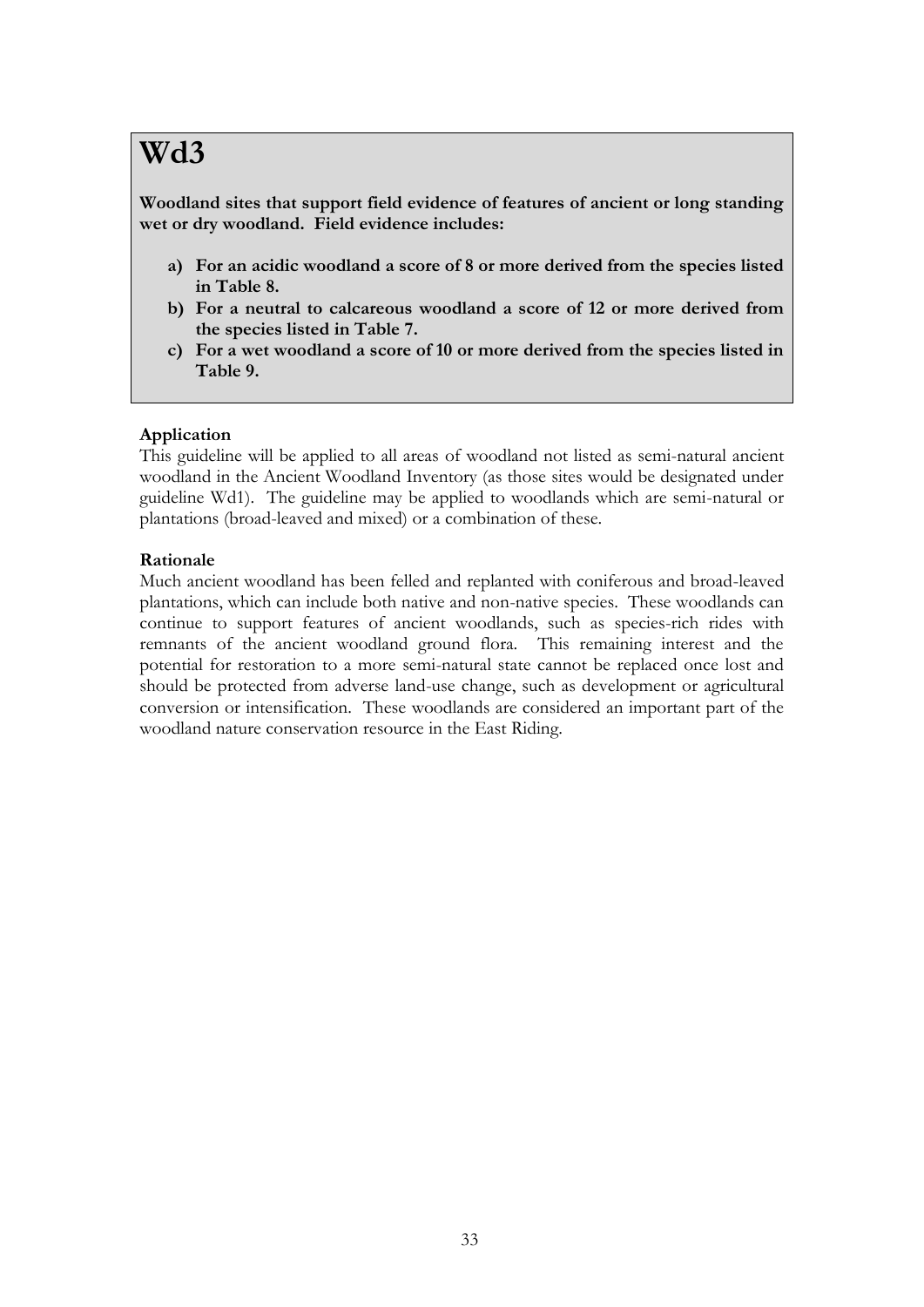**Woodlands that have a ground flora of characteristic forbs which cover at least 25% of the woodland.**

## **Application**

This guideline is to be applied to woodlands which do not meet W3 because of a lack of species richness, but do have extensive cover of woodland ground flora. The qualifying species of flora are those listed in Tables 7 and WWWW. The 25% coverage of ancient woodland species applies only to forbs in these tables and does not include trees, shrubs, grasses, sedges, rushes and ferns. In practice these are likely to be species which typically occur in extensive carpets such as bluebell, wood anemone and ramsons. This guideline applies only to naturally occurring populations and not to sites where woodland flowers have been planted.

#### **Rationale**

These woodlands with extensive areas of characteristic species may be of ancient origin. The woodland ground flora feature is of significant interest due to its extent rather than species richness. Woodlands which meet this guideline are therefore of significant ecological interest in an East Riding context.

# **Wd5**

**Semi-natural woodlands that adjoin or lie within 500m of an existing SSSI or LWS and have a score from Tables 7, 8 or 9 within 20% of the threshold for the other woodland guidelines.**

#### **Application**

This guideline can be applied to any woodland site that does not meet any of the other woodland guidelines, but has a reasonable degree of species-riches and contributes to local habitat networks.

#### **Rationale**

The role and importance of habitat connectivity has been well studied, in relation to population dynamics and rates of extinction, immigration and emigration of individuals from one habitat patch to another. The value of habitats patches as stepping stones is recognised in the EU 'Habitats' Directive (92/43/EEC). This guideline enables woodlands to be designated, which although they are below the threshold for species richness, may make an important contribution to habitat networks within an area. These networks may include hedgerows, mixed habitats and other features which contribute to the ecological diversity and connectivity of the area.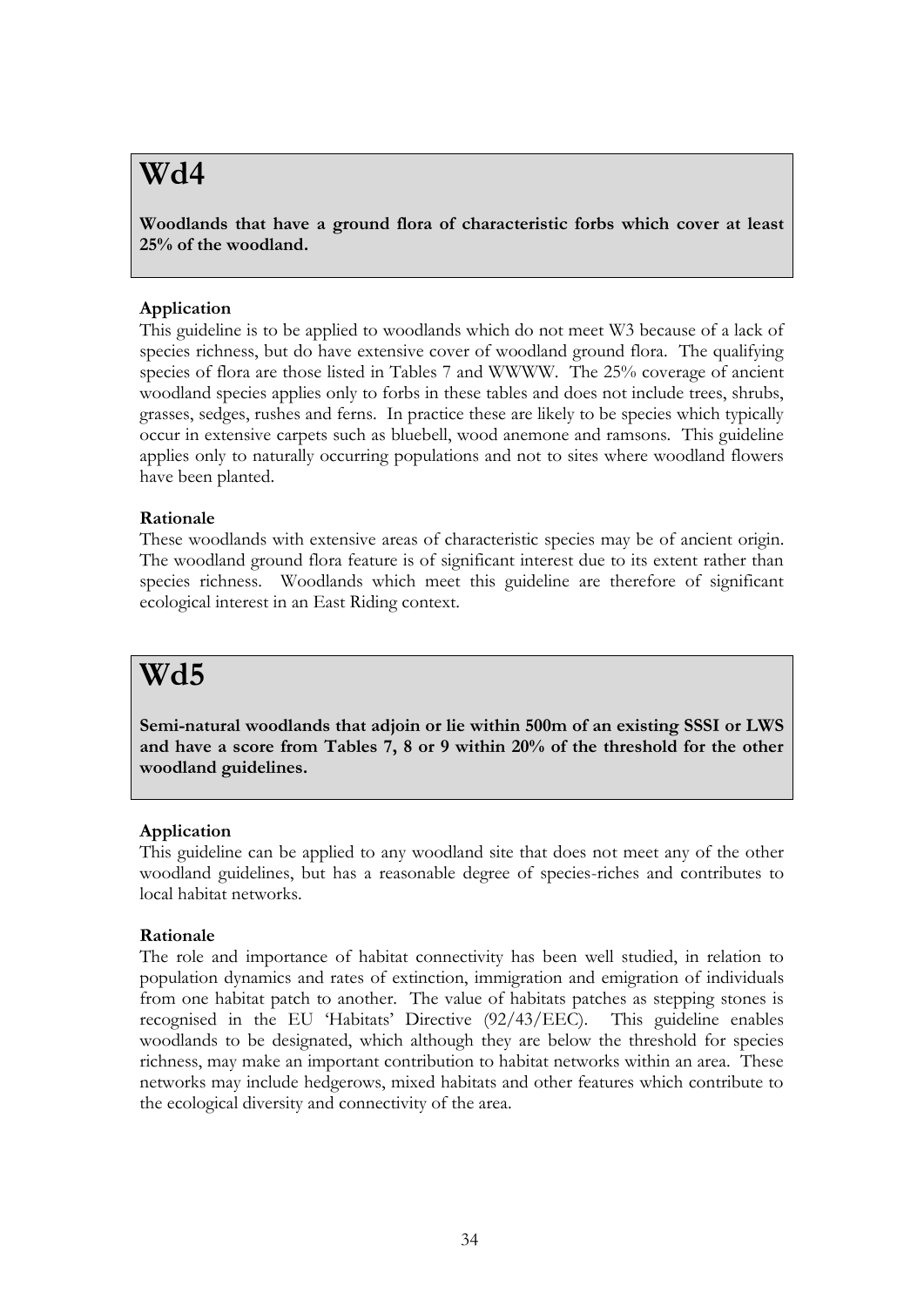**A hedgerow that is at least 30 metres in length, originates from the pre Enclosure Acts landscapes and meets one or more of the following criteria:**

- **a) an average of 6 or more species of native tree and/or shrub per 30m stretch**
- **b) an average of 5 or more species of native tree and/or shrub and a score of 5 or more for non-woody species listed in tables 7, 8 or 9 per 30m section.**
- **c) supports one or more veteran tree**
- **d) is a remnant of an ancient woodland**

# **Application**

This guideline can only be only applied to hedgerows that are thought to originate from pre-Enclosure Acts landscape. In the East Riding the Enclosure Acts were generally in the late eighteenth and early nineteenth century. Determination of the origins of a hedge can be based on map evidence and, if no mapping evidence is available, from field evidence that indicates the hedgerow is ancient. Guidance is given in the Hedgerow Regulations 1997 on relevant documents that can be used to determine pre-Enclosure Acts hedgerows.

# **Rationale**

Hedgerows originating from pre-Enclosure Acts landscapes are considered as ancient hedgerows by the UK HAP for Hedgerows. They are likely to support a good diversity of plant and animal species and are long established habitats in the landscape.

# **Wd7**

**A hedgerow or hedgerow that connects woodland LWS that are within 500m of each other and support 5 or more mature native broad-leaved trees and score 4 or more for non-woody species listed in tables 7, 8 or 9.**

# **Application**

This guideline can be applied to any hedgerow whether pre-Enclosure Acts or not. The hedgerows should be more or less continuous and there should be no gaps greater than 10m. If there is a series of gaps each less than 10m but accounting collectively for more than 30% of the length of the hedgerow, it should not be designated.

# **Rationale**

Hedgerows are recognised as important habitats in their own right for a range of plant and animal species and also linear habitats that aid the dispersal of species. Hedges that connect woodland of Local Wildlife Site quality are likely to be more important for the dispersal of species.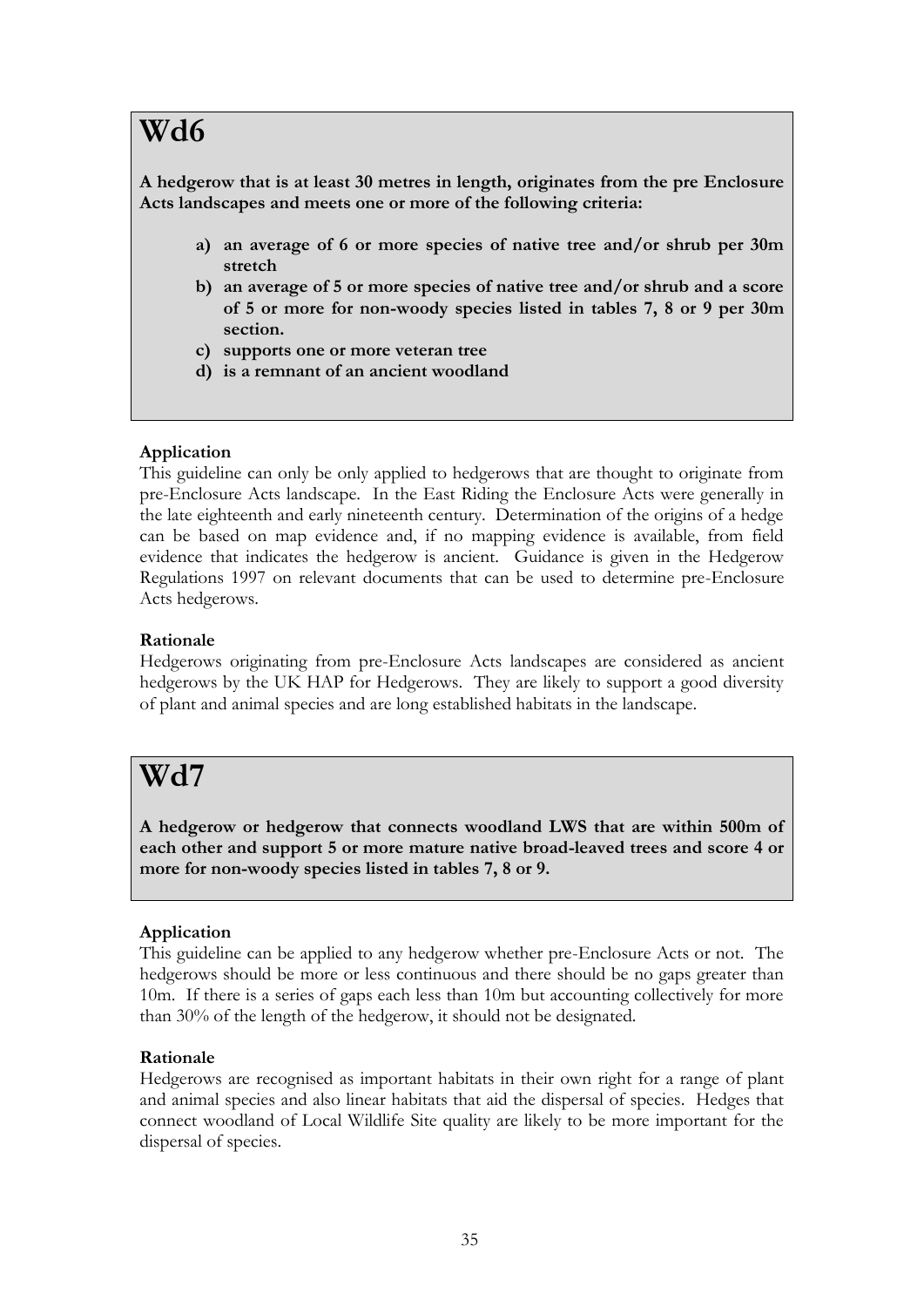**Scrub communities which contain 3 or more of the following species:**

**Spindle Euonymus europaeus Wild privet Ligustrum vulgare Purging buckthorn Rhamnus cathartica Dogwood Cornus sanguinea Burnet rose Rosa spinosissima Wild clematis Clematis vitalba Wild Service tree Sorbus torminalis Alder buckthorn Frangula alnus**

### **Application**

This guideline can be applied to areas of scrub that are more species rich. Two of the qualifying species should be at least occasional rather than rare on the site, when assessing their abundance using the DAFOR scale.

### **Rationale**

Scrub can be a valuable community in its own right and the presence of these species indicates a more species-rich community.

| Scientific name               | Common name              | Comments    |
|-------------------------------|--------------------------|-------------|
| Acer campestre                | field maple              |             |
| Actaea spicata                | baneberry                |             |
| Adoxa moschatellina           | moschatel                |             |
| Allium ursinum                | ramsons                  |             |
| Anemone nemorosa              | wood anemone             |             |
| Arum maculatum                | lords and ladies         |             |
| Asplenium scolopendrium       | hart's tongue fern       |             |
| Athyrium felix-femina         | lady fern                |             |
| Atropa belladonna             | deadly nightshade        |             |
| Bromopsis ramosa              | hairy-brome              |             |
| Campanula trachelium          | nettle-leaved bellflower |             |
| Carex pallescens              | pale sedge               |             |
| Carex pendula                 | pendulous sedge          |             |
| Carex remota                  | remote sedge             |             |
| Carex sylvatica               | wood sedge               |             |
| Cephalanthera                 | white helleborine        |             |
| damasonium                    |                          |             |
| Chrysosplenium                | alternate-leaved golden  |             |
| alternifolium                 | saxifrage                |             |
| Chrysosplenium oppositifolium | opposite-leaved golden   |             |
|                               | saxifrage                |             |
| Circaea lutetiana             | enchanter's-nightshade   |             |
| Convallaria majalis           | lily of the valley       | not planted |
| Cornus sanguinea              | dogwood                  | not planted |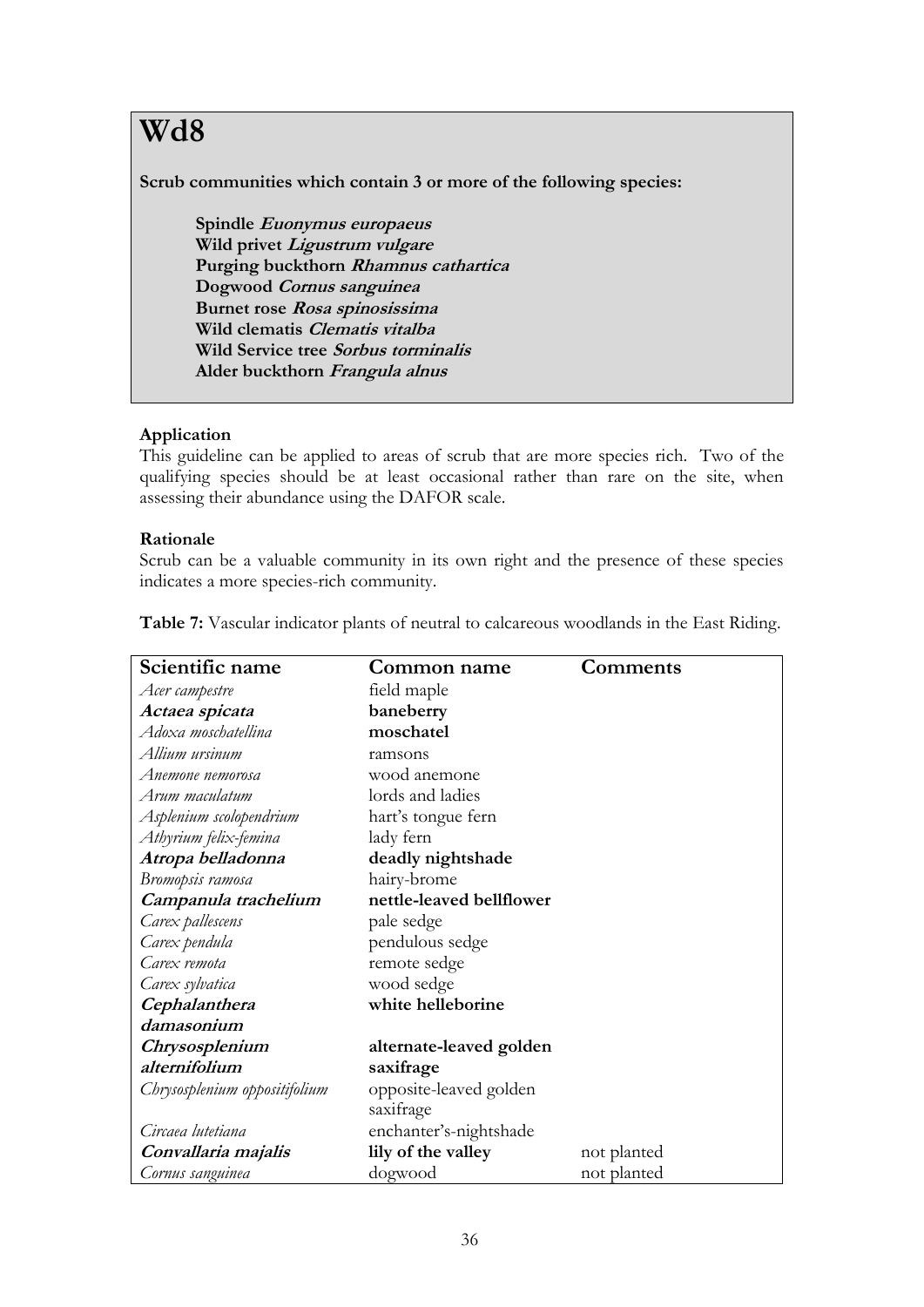| Scientific name           | Common name                      | <b>Comments</b>         |  |  |  |
|---------------------------|----------------------------------|-------------------------|--|--|--|
| Daphne laureola           | spurge-laurel                    |                         |  |  |  |
| Dryopteris carthusiana    | narrow buckler-fern              |                         |  |  |  |
| Dryopteris dilatata       | broad buckler-fern               |                         |  |  |  |
| Elymus caninus            | bearded couch                    |                         |  |  |  |
| Epipactis phyllanthes     | green-flowered                   |                         |  |  |  |
|                           | helleborine                      |                         |  |  |  |
| Euonymus europaeus        | spindle                          | not planted             |  |  |  |
| Frangula alnus            | alder buckthorn                  |                         |  |  |  |
| Galium odoratum           | sweet woodruff                   |                         |  |  |  |
| Hyacinthoides non-scripta | bluebell                         | Not Spanish, or hybrids |  |  |  |
| Hypopitys monotropa       | yellow bird's-nest               |                         |  |  |  |
| Lathraea squamaria        | toothwort                        |                         |  |  |  |
| Ligustrum vulgare         | wild privet                      |                         |  |  |  |
| Luzula pilosa             | hairy wood-rush                  |                         |  |  |  |
| Luzula sylvatica          | great wood-rush                  |                         |  |  |  |
| Lysimachia nemorum        | yellow pimpernel                 |                         |  |  |  |
| Melica uniflora           | wood melick                      |                         |  |  |  |
| Mercurialis perennis      | dog's mercury                    |                         |  |  |  |
| Milium effusum            | wood millet                      |                         |  |  |  |
| Moehringia trinervia      | three-nerved sandwort            |                         |  |  |  |
| Orchis mascula            | early-purple orchid              |                         |  |  |  |
| Oxalis acetosella         | wood sorrel                      |                         |  |  |  |
| Paris quadrifolia         | herb paris                       |                         |  |  |  |
| Platanthera chlorantha    | greater butterfly orchid         |                         |  |  |  |
| Polystichum aculeatum     | hard shield fern                 |                         |  |  |  |
| Polystichum setiferum     | soft shield fern                 |                         |  |  |  |
| Potentilla sterilis       | barren strawberry                |                         |  |  |  |
| Primula vulgaris          | primrose                         |                         |  |  |  |
| Pyrola minor              | common wintergreen               |                         |  |  |  |
| Ranunculus auricomus      | goldilocks buttercup             |                         |  |  |  |
| Rhamnus cathartica        | buckthorn                        |                         |  |  |  |
| Sanicula europaea         | sanicle                          |                         |  |  |  |
| Schedonorus giganteus     | giant fescue                     |                         |  |  |  |
| Tilia cordata (ancient)   | small-leaved lime<br>not planted |                         |  |  |  |
| Veronica montana          | wood speedwell                   |                         |  |  |  |
| Viburnum opulus           | guelder rose                     |                         |  |  |  |
| Vicia sylvatica           | wood vetch                       |                         |  |  |  |
| Viola reichenbachiana     | early dog violet                 |                         |  |  |  |

**Table 8:** Vascular indicator plants of acid woodland in the East Riding.

| Scientific name          | Common name        | <b>Comments</b> |
|--------------------------|--------------------|-----------------|
| Anemone nemorosa         | wood anemone       |                 |
| Athyrium filix-femina    | lady fern          |                 |
| <b>Blechnum</b> spicant  | hard fern          |                 |
| Calluna vulgaris         | heather            |                 |
| Carex sylvatica          | wood sedge         |                 |
| Ceratocapnos claviculata | climbing corydalis |                 |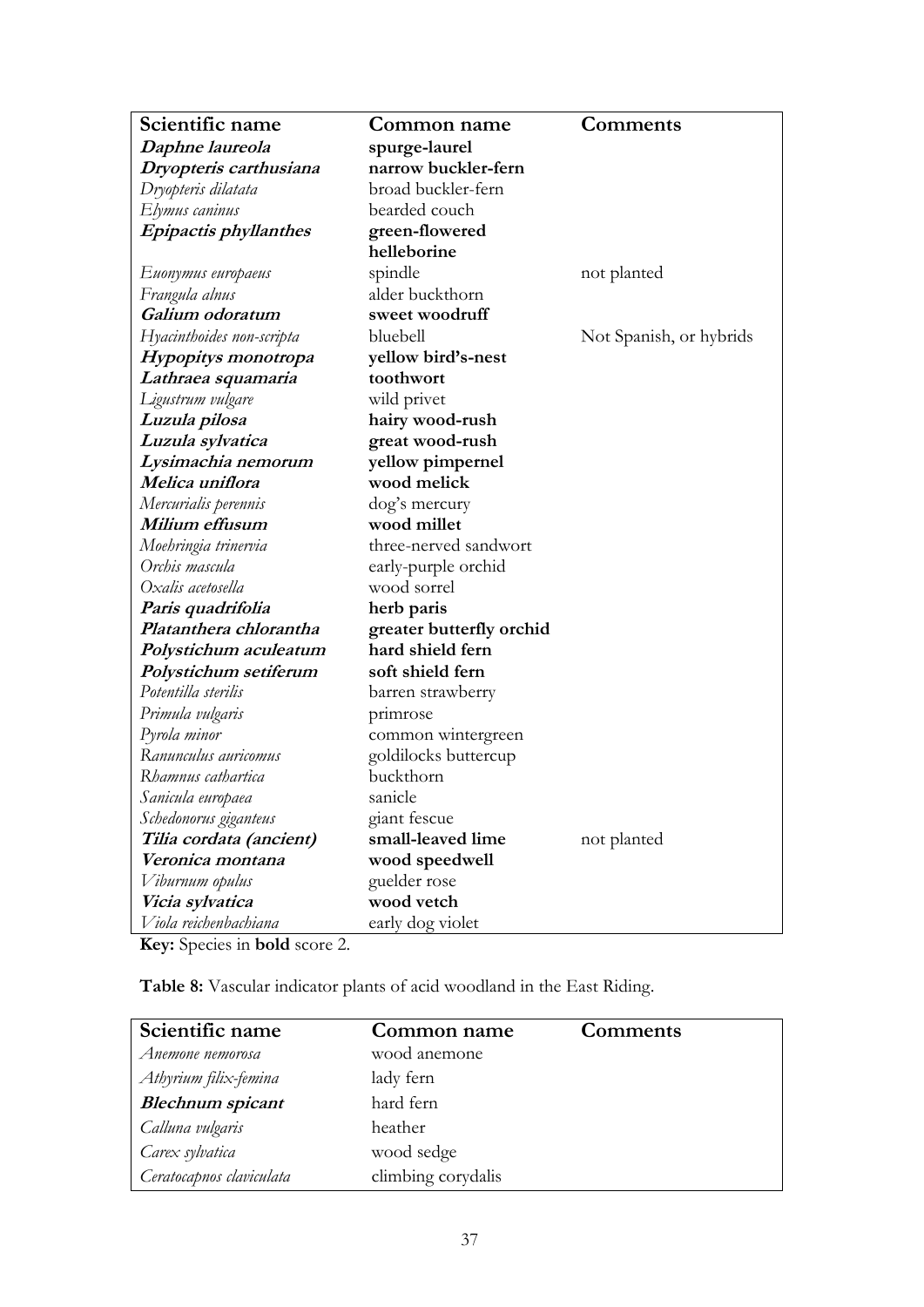| Scientific name                 | Common name            | <b>Comments</b>         |  |  |
|---------------------------------|------------------------|-------------------------|--|--|
| Chrysosplenium                  | opposite-leaved golden |                         |  |  |
| oppositifolium                  | saxifrage              |                         |  |  |
| Circaea lutetiana               | enchanter's nightshade |                         |  |  |
| Convallaria majalis +           | lily-of-the-valley     | not planted             |  |  |
| Corylus avellana                | hazel                  |                         |  |  |
| Deschampsia flexuosa            | wavy hair-grass        |                         |  |  |
| Dryopteris dilatata             | broad buckler-fern     |                         |  |  |
| Erica tetralix                  | cross-leaved heath     |                         |  |  |
| Eriophorum angustifolium        | common cottongrass     |                         |  |  |
| Frangula alnus                  | alder buckthorn        |                         |  |  |
| $Hyacinthoides$ non-scripta $+$ | bluebell               | Not Spanish, or hybrids |  |  |
| Lonicera periclymenum           | honeysuckle            |                         |  |  |
| Luzula pilosa                   | hairy wood-rush        |                         |  |  |
| Luzula sylvatica                | great wood-rush        |                         |  |  |
| Lysimachia nemorum              | yellow pimpernel       |                         |  |  |
| Melampyrum pratense             | common cow wheat       |                         |  |  |
| Moehringia trinervia            | three-nerved sandwort  |                         |  |  |
| Oreopteris limbosperma          | lemon scented fern     |                         |  |  |
| Oxalis acetosella               | wood sorrel            |                         |  |  |
| Polypodium vulgare              | common polypody        |                         |  |  |
| Polytrichum spp.                | polytrichum mosses     |                         |  |  |
| Pyrola minor                    | common wintergreen     |                         |  |  |
| Quercus petraea                 | sessile oak            |                         |  |  |
| Salix aurita                    | eared willow           |                         |  |  |
| Scrophularia nodosa             | common figwort         |                         |  |  |
| Sphagnum spp                    | sphagnum mosses        |                         |  |  |
| Teucrium scorodonia             | wood sage              |                         |  |  |
| Vaccinium myrtillus             | bilberry               |                         |  |  |
| Viburnum opulus                 | guelder rose           |                         |  |  |
| Viola palustris                 | marsh violet           |                         |  |  |

**Table 9:** Vascular indicator plants of wet woodlands in East Riding.

| Scientific name<br>Adoxa moschatellina | Common name<br>moschatel | Comments |
|----------------------------------------|--------------------------|----------|
| Allium ursinum                         | ramsons                  |          |
| Anemone nemorosa                       | wood anemone             |          |
| Angelica sylvestris                    | wild angelica            |          |
| Apium nodiflorum                       | fool's watercress        |          |
| Athyrium filix-femina                  | lady fern                |          |
| Berula erecta                          | lesser water parsnip     |          |
| Calamagrostis canescens                | purple small-reed        |          |
| Caltha palustris                       | marsh marigold           |          |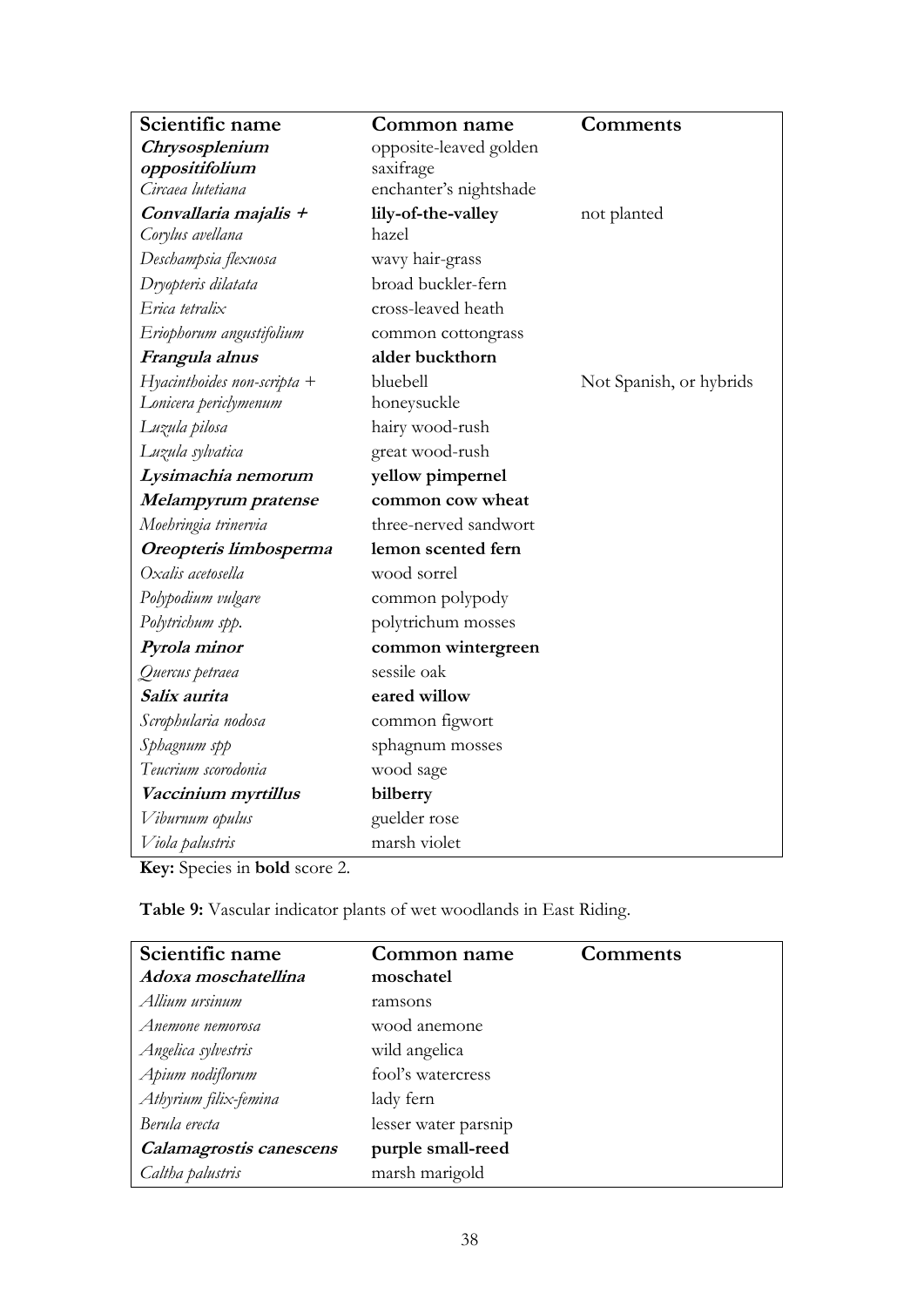| Scientific name                              | <b>Common name</b>                   | Comments               |  |  |
|----------------------------------------------|--------------------------------------|------------------------|--|--|
| Cardamine amara                              | large bittercress                    |                        |  |  |
| Carex acuta                                  | slender tufted sedge                 |                        |  |  |
| Carex acutiformis                            | lesser pond sedge                    |                        |  |  |
| Carex laevigata                              | smooth-stalked sedge                 |                        |  |  |
| Carex nigra                                  | common sedge                         |                        |  |  |
| Carex paniculata                             | greater tussock sedge                |                        |  |  |
| Carex remota                                 | remote sedge                         |                        |  |  |
| Carex riparia                                | greater pond sedge                   |                        |  |  |
| Chrysosplenium                               | alternate-leaved golden              |                        |  |  |
| alternifolium                                | saxifrage                            |                        |  |  |
| Chrysosplenium oppositifolium                | opposite leaved golden               |                        |  |  |
| Crepis paludosa                              | saxifrage<br>marsh hawk's-beard      |                        |  |  |
| Dryopteris carthusiana                       | narrow buckler fern                  |                        |  |  |
| Equisetum fluviatile                         | water horsetail                      |                        |  |  |
| Equisetum telmateia                          | giant horsetail                      |                        |  |  |
| Erica tetralix                               | cross-leaved heath                   |                        |  |  |
| Frangula alnus                               | alder buckthorn                      |                        |  |  |
| Geum rivale                                  | water avens                          |                        |  |  |
| Hydrocotyle vulgaris                         | marsh pennywort                      |                        |  |  |
| Iris pseudacorus                             | yellow iris                          |                        |  |  |
|                                              |                                      |                        |  |  |
|                                              |                                      |                        |  |  |
| Lamiastrum galeobdolon                       | yellow archangel                     | <i>(ssp. montanum)</i> |  |  |
| Lysimachia nemorum                           | creeping jenny                       |                        |  |  |
| Mercurialis perennis<br>Myosotis scorpioides | dog's mercury<br>water forget-me-not |                        |  |  |
| Oxalis acetosella                            | wood sorrel                          |                        |  |  |
| Paris quadrifolia                            |                                      |                        |  |  |
| Phragmites australis                         | herb paris<br>common reed            |                        |  |  |
| Poa nemoralis                                | wood meadow-grass                    |                        |  |  |
| Primula vulgaris                             | primrose                             |                        |  |  |
| Ranunculus flammula                          | lesser spearwort                     |                        |  |  |
| Salix cinerea ssp. Oleifolia                 | grey willow                          |                        |  |  |
| Scutellaria galericulata                     | skullcap                             |                        |  |  |
| Scirpus sylvaticus                           | wood club-rush                       |                        |  |  |
| Silene flos-cuculi                           | ragged robin                         |                        |  |  |
| Sphagnum spp.                                | sphagnum mosses                      |                        |  |  |
| Stellaria alsine                             | bog stitchwort                       |                        |  |  |
| Stellaria neglecta                           | great chickweed                      |                        |  |  |
| Stellaria nemorum                            | wood stitchwort                      |                        |  |  |
| Valeriana dioica                             | marsh valerian                       |                        |  |  |
| Valeriana officinalis                        | common valerian                      |                        |  |  |
| Viburnum opulus<br>Viola palustris           | guelder rose<br>marsh violet         | not planted            |  |  |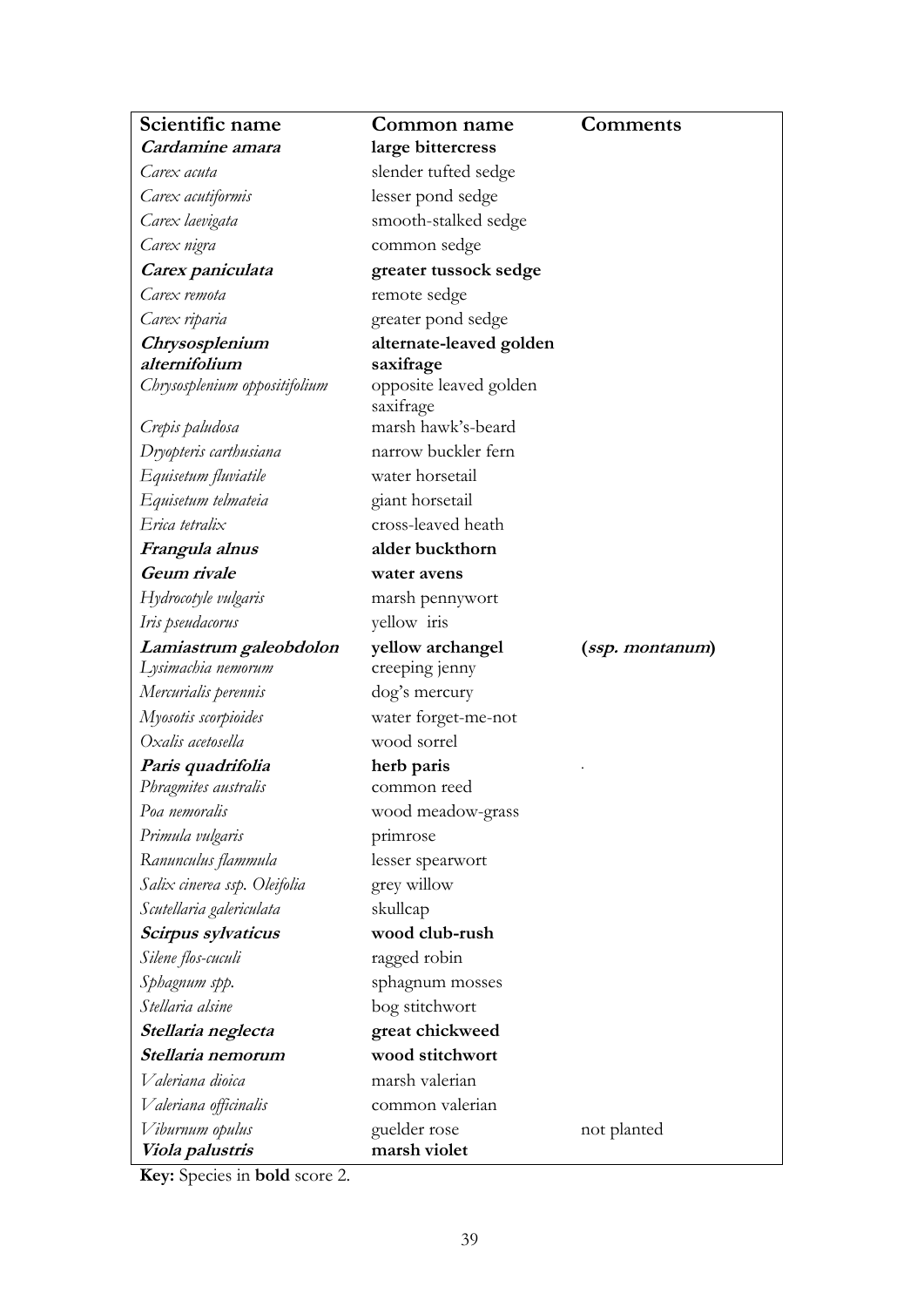### **3.3 Parkland, wood pasture and traditional orchards**

### **3.3.1 Background**

There is little information on the distribution of parkland wood pasture and ancient trees in the East Riding. However small pockets of  $18<sup>th</sup>$  Century parkland associated with period country houses are found within the Vale of York NA.

Parklands and wood pasture habitats are the product of historic land management systems, and represent a vegetation structure rather than being a particular plant community (UK BAP). Such sites may once have been royal hunting forests, wooded pastures or commons and semi-formal parkland associated with large country houses. These sites often comprise a combination of large old and veteran standard trees as scattered specimens and high forest woodland blocks with a mixture of permanent pasture or heathland. In some circumstances, the parkland or wood pasture may also include ornamental or natural standing water bodies and flowing water habitats.

### **3.3.2 Parkland**

In parkland the combination of habitats and the presence of old and veteran trees provide a variety of habitat mosaics and a diversity of structure that support a wide range of species. The close geographical proximity of a range of habitats, including hard structures such as buildings and walls, provide habitat corridors, links, mosaics and stepping stones for species activity, movements, food and shelter.

#### **3.3.3 Wood Pasture**

Similarly, historic wood pasture sites provide habitat mosaics and structural diversity, which contribute to their ecological value. Such sites may still be managed using traditional methods, but for many sites such management has now lapsed. Wood pasture supports combinations of currently grazed or ungrazed grassland with characteristic features such as old or veteran trees, pollards and evidence of timber management for young wood. As a result both parkland and wood pasture sites can support distinctive and important assemblages of fungi, epiphytic ferns, bryophytes, invertebrates associated with deadwood, bats and birds.

# **3.3.4 Veteran Trees**

Great Britain probably holds a high proportion of veteran trees in Europe and therefore all veteran trees are important for nature conservation.<sup>8</sup> The historical continuity and management of parkland and wood pasture habitats not only provides an important setting for veteran trees now but also significant potential for future veteran trees to grow. The ecological habitat value of old and veteran tree populations is often great, for example within avenues. This is because there

<sup>1</sup> <sup>8</sup> David Clayden, English Nature *pers.comm.*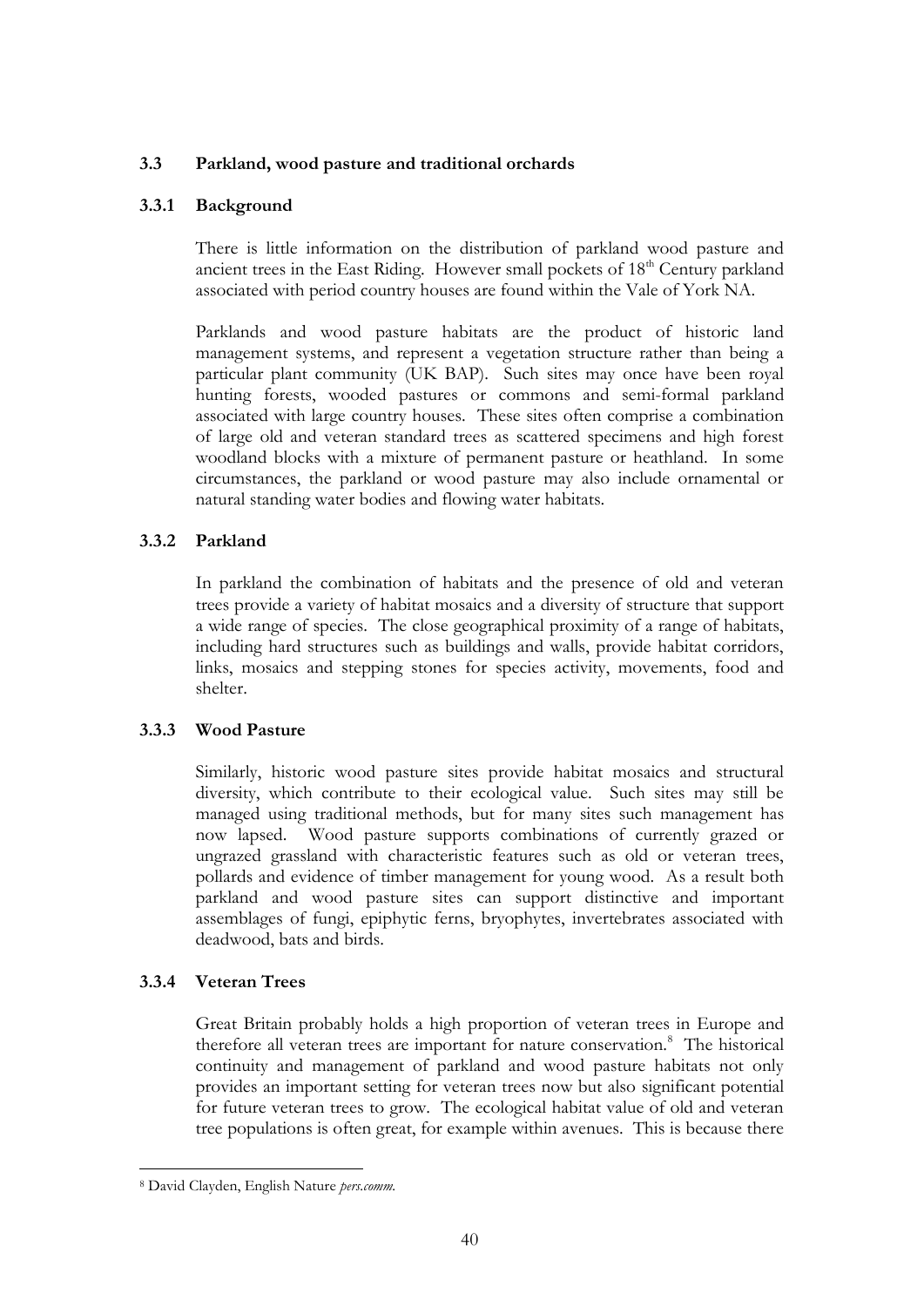are more ecological habitat niches available and they are more likely to support viable long-term populations of associated species and habitats. Trees in avenues and in groupings are particularly valuable. New plantings adjacent to existing veterans provide a good opportunity for species colonisation and movement between trees.

The Veteran Trees Initiative (VTI) has produced a book regarding all aspects of veteran trees and their management.<sup>9</sup> In this publication a veteran tree is "*defined as a tree that is of interest biologically, culturally or aesthetically because of its age, size or condition*." This includes trees that are in the ancient stage of their life and trees that are old relative to other specimens of the same species. There are various types of veteran trees, which are differentiated according to management practice - past or present. The VTI guide is an essential aid in the determination of veteran and old trees. Age alone is not a sufficient criterion.

#### **3.3.5 Traditional Orchards**

Traditional Orchards have a similar habitat structure to parkland and wood pasture. The key characteristic is that they are dominated by relatively widely spaced mature fruit trees set in grazed or un-grazed grassland. Traditional orchards differ from modern commercial orchards in that the trees are medium to large specimens rather than the 'bush' varieties in modern orchards. Many trees in traditional orchards are old and support dead wood habitat. Many traditional orchards have lost most of their trees and now have only scattered trees remaining. The grasslands in traditional orchards may be of some ecological value as they have often not been subject to the same intensification of management as other permanent grasslands.

#### **3.3.6 Selection Criteria and Attributes**

Table 10 below sets out selection criteria and attributes for the designation of parkland, wood pasture and traditional orchard LWS in the East Riding of Yorkshire.

**Table 10:** Selection criteria and attributes for parkland, wood pasture and traditional orchard LWS.

| Criterion | <b>Attribute</b>                                |
|-----------|-------------------------------------------------|
| Size      | Area of site (ha)                               |
| Rarity    | Presence of rare saproxylic fungi <sup>10</sup> |
|           | Presence of saproxylic invertebrates found      |
|           | which are listed in the Index of Ecological     |
|           | Continuity. <sup>11 12 13</sup>                 |

<sup>9</sup>Helen Read (2000). Veteran Trees - A guide to good management. English Nature.

<u>.</u>

<sup>10</sup> Ted Green. Index in prep.

<sup>11</sup> Alexander, KNA. (1988). The development of an Index of Ecological Continuity for deadwood associated beetles. In: Welch, RC (ed) Invertebrate indicators of ancient woodland (East Region Regional News) Antenna 12: 69-71.

<sup>12</sup> Harding, PT and Alexander, KNA. (1993) The Saproxylic Invertebrates of Historic Parklands: Progress and Problems. In: xxx (eds) Kirby and Drake (1993).

<sup>13</sup> Harding, PT and Alexander, KNA. (1994). The use of Saproxylic Invertebrates in the Selection and Evaluation of Areas of Relic Forest in Pasture-Woodlands. British Journal of Entomological Natural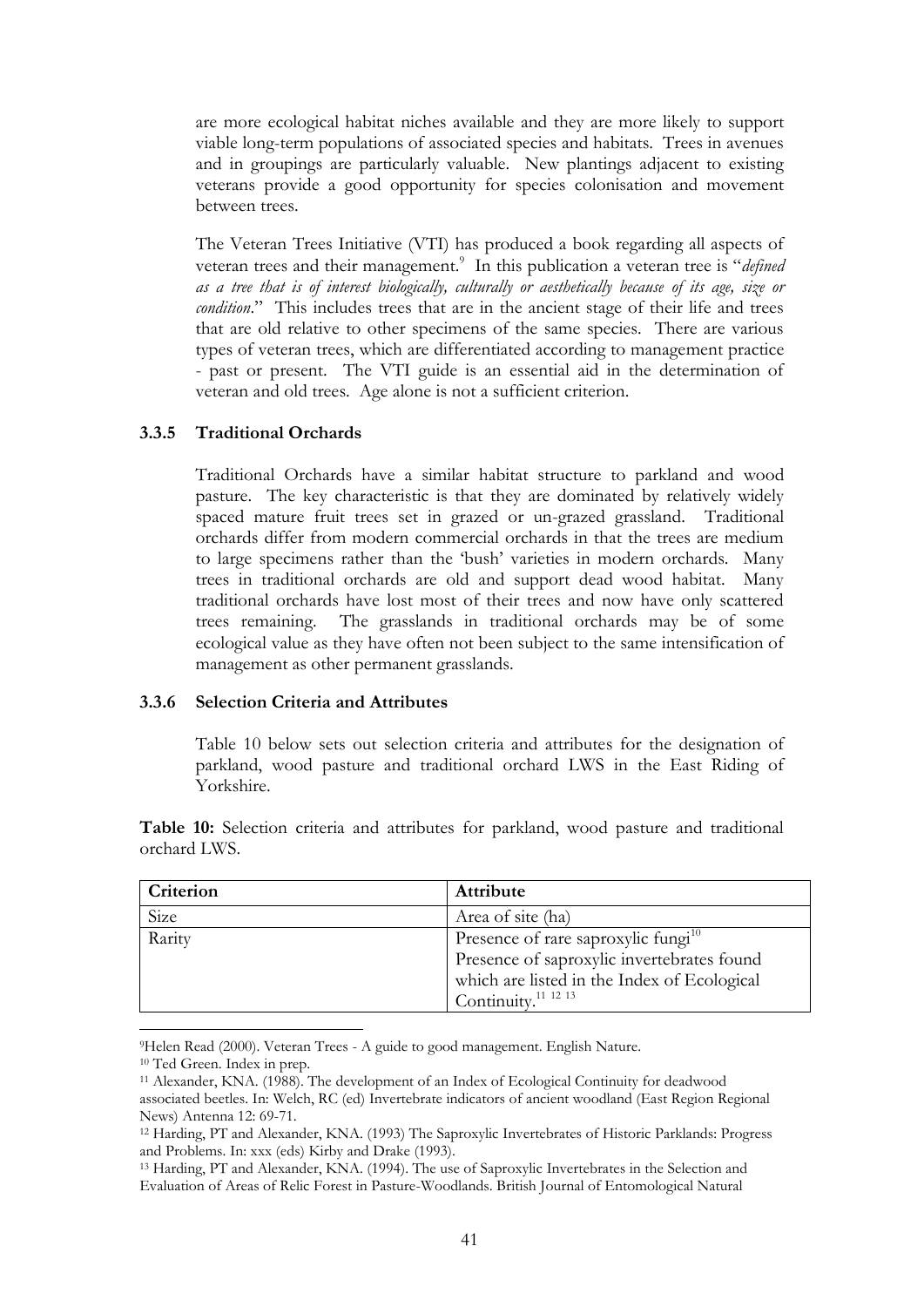| Criterion                      | Attribute                                        |
|--------------------------------|--------------------------------------------------|
|                                | Presence of lichens found listed in the Revised  |
|                                | Index of Ecological Continuity <sup>14 15</sup>  |
| Diversity                      | Diversity of habitats (number of habitats and    |
|                                | structural diversity) within the site and/or     |
|                                | species groups.                                  |
|                                | Number of veteran trees and quantity of          |
|                                | standing and fallen dead-wood material           |
|                                | Availability of varied nectar sources            |
| Naturalness                    | Presence of native veteran trees                 |
|                                | Absence of ploughing and/or fertiliser input     |
|                                | Absence of intensive grazing                     |
| Representativeness             | Presence of habitat and/or species               |
|                                | characteristic of parkland and wood pasture      |
|                                | Presence of habitat and/or species               |
|                                | characteristic of the county or NA.              |
| Position in an ecological unit | Proximity of site to other LWSs or within a      |
|                                | wildlife corridor                                |
|                                | Proximity of site to other semi-natural habitats |
|                                | Location of site in relation to other sites      |
|                                | supporting veteran trees                         |
| Recorded history               | Presence of historic documentation and           |
|                                | cartographic evidence of past land-use.          |
|                                | Presence of ancient woodland.                    |

### **3.3.7 Parkland, Wood Pasture and Traditional Orchard Selection Guidelines**

Sites will be eligible for selection as an LWS if they meet any of the following guidelines.

# **Pk1**

**Parkland or Wood Pasture with at least 1 mature tree per ha that meets any of the following criteria:** 

- **a) Supports at least 2 veteran trees**
- **b) Supports significant dead wood habitat**
- **c) Supports fungi, lower plants or fauna associated with parkland and dead wood habitats which are important in a local context**
- **d) Supports extensive areas of unimproved or semi-improved grassland**

### **Application**

1

History, 7 (Suppl), pp21-26.

<sup>14</sup> Rose, F. (1976). Lichenological indicators of age and environmental continuity in woodlands. In (eds) Brown, DH, Hawksworth, DL and Bailey, RH. (1976) Lichenology: progress and problems. pp279-307. London, Academic Press.

<sup>15</sup> Harding and Rose 1986. Pasture woodlands in lowland Britain. Huntingdon, Institute of Terrestrial Ecology.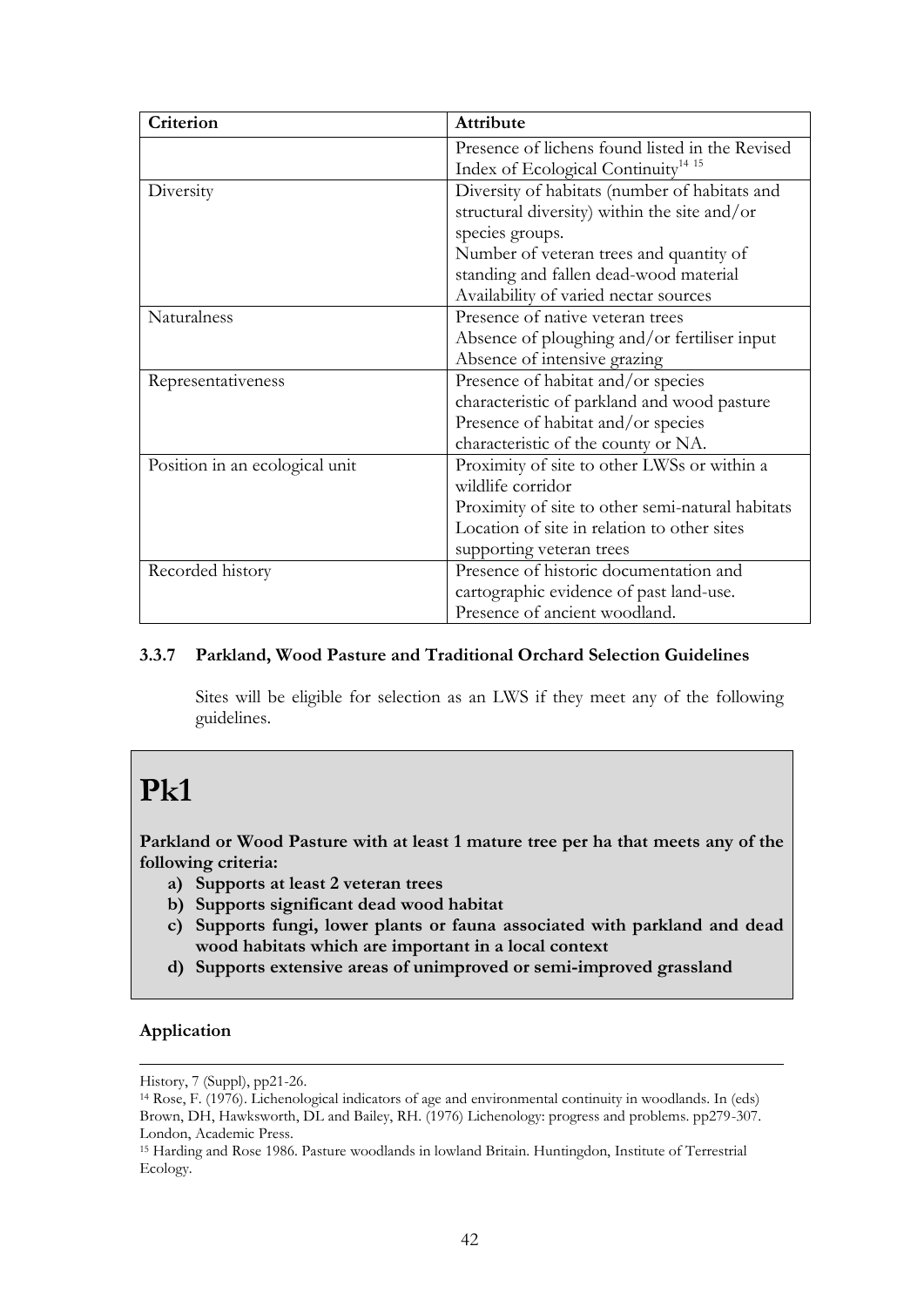This guideline should be applied to Parkland or Wood Pasture sites which have features of ecological interest. The relevant features are defined below:

a.) – Veteran trees should be recorded using recognised methodologies. The features of the trees which are considered to be significant in classifying them as veteran trees must be clearly identified.

b.) – Significant dead wood habitat cannot be measured precisely, but should include dead wood on several trees. It may include dead limbs or parts of limbs, dead wood with the trunk and fallen dead wood as this can be a valuable habitat for fungi and invertebrates.

c.) – Records of fungi lower plants such as lichens and mosses or dead wood fauna such as invertebrates should be within the last five years. Species should ideally include UK BAP species or nationally scarce or notable invertebrates which are dependant on dead wood.

d.) – Semi-natural grassland includes grassland showing an affinity to the following NVC communities: neutral grassland - MG4, MG5, MG6 (more species-rich examples); calcareous grassland - CG2, CG3, CG4, CG5, CG7; acid grassland – U1, U4.

e.) – Other habitats and features may include water bodies, water courses, flushes, marshy grassland, heathland, or species rich hedgerows.

#### **Rationale**

Parkland and Wood Pasture are the products of historic management systems, and represent a vegetation structure rather than a particular vegetation community. The ecological importance of such sites is often related to mature or veteran trees but can also include other species and habitats. The potential features of interest may well vary between different sites. Therefore this guideline uses a suite of features of ecological interest.

# **Pk2 (Vt1)**

**Veteran Trees Any site that supports three or more veteran trees.**

#### **Application**

This guideline should be applied to groups of veteran trees which occur in a definable management unit, such as a woodland, field or hedgerow. Veteran trees should be recorded using recognised methodologies. The features of the trees which are considered to be significant in classifying them as veteran trees must be clearly identified.

#### **Rationale**

Veteran trees can support a range of fungi, flora and fauna due to their diversity of micro habitats that develop with the ageing process. In general groups of veteran trees are more valuable than single veteran trees, as they provide a greater aggregation of micro habitats and are greater ecological continuity of the habitats. Veteran trees are rare in the East Riding due to the low levels of woodland cover. Therefore all groups of veteran trees are of conservation importance.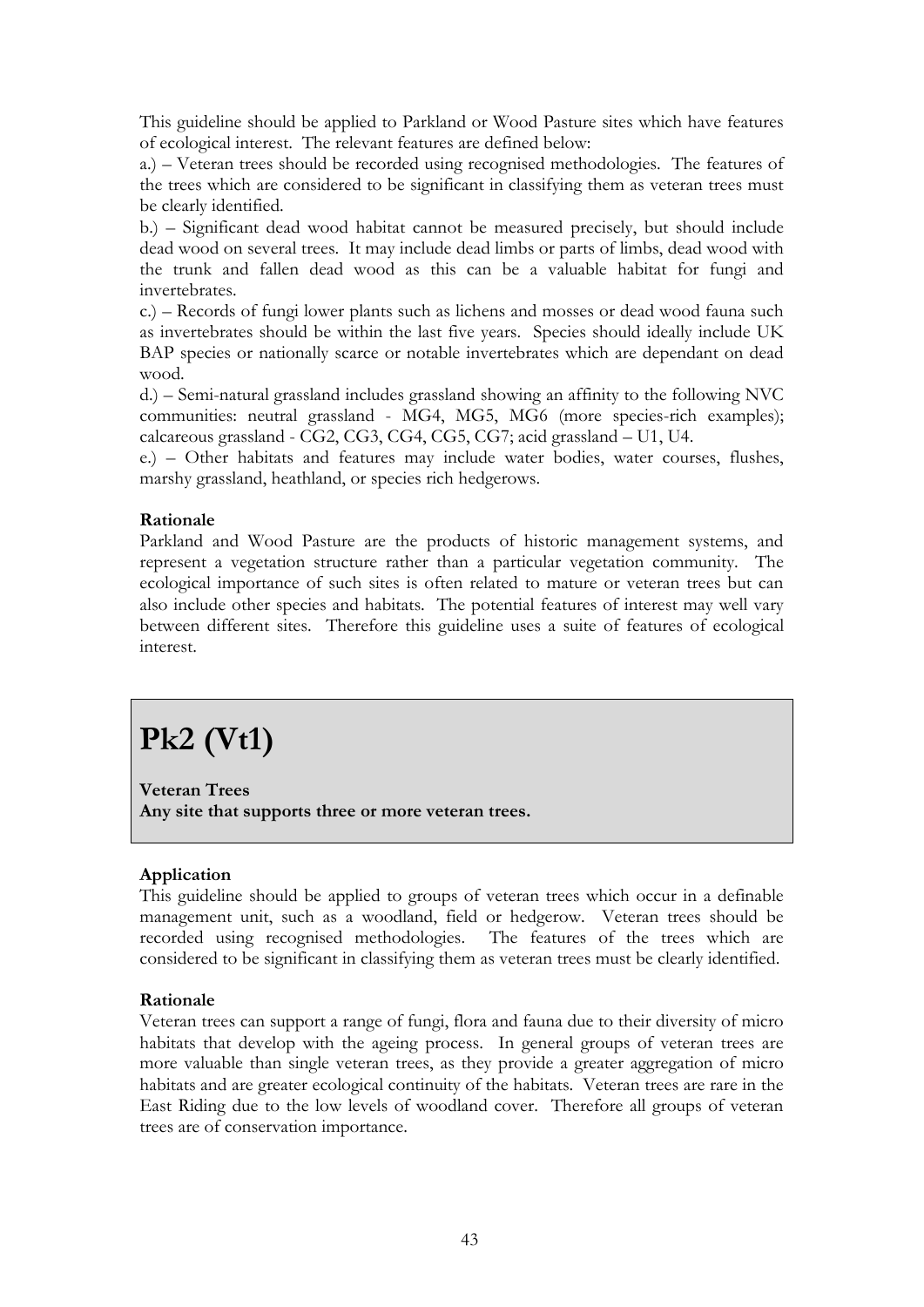# **Pk3 (Or1)**

**Any site supporting traditional orchard habitat as defined by the UK BAP containing at least 12 trees.**

### **Application**

This guideline should normally be applied to orchards meeting the threshold in traditional medium to large sized trees, rather than dwarf or bush specimens, although these may also be present. The threshold applies to living trees, but may include trees nearing the end of their life, as they can support dead wood habitat which may have additional biodiversity value.

#### **Rationale**

Traditional orchards are a very rare habitat in the East Riding and one that has declined considerably during the last century. Traditional orchards may also support grasslands of ecological interest as they have often not been subject to the same intensification of management as other permanent grasslands.

### **3.4 Fens, lowland mires, springs and flushes**

### **3.4.1 Background**

The terminology surrounding wetland habitats can be confusing depending on different definitions of terms such as 'fen', 'swamp', 'mire' and 'marsh' (see glossary). Swamp habitats usually have a higher water table for longer during the year than fen habitats. As such they tend to be dominated by Reeds such as *Phragmites* whereas fens tend to have a more diverse range of herbaceous species. Swamp and fen often occur in complex habitat mosaics due to subtle variations in topography and hydrology. Fen habitats are often understood to imply impeded ground of a less acidic/neutral and more calcareous nature and soil structure. Marsh covers a range of circumstances and is often found in combination with fen and grassland. Marsh habitats typically support species of periodically waterlogged soils, but with a water table that falls below the soil surface in the summer months. These communities whilst often associated with the edge of fen habitats are often referred to, and managed as grasslands, but technically have been classified as mire communities. As such they are covered by these selection guidelines.

Fens and lowland acid mires are characterised by a summer water table at or just below the sediment surface but which increases periodically, leading to flooding or water-logging of the land surface. Owing to the high water table there is suppression of organic matter decomposition and the potential for the accumulation of partially decomposed or undecomposed organic material (peat).

Fens receive water and nutrients from surface water, ground water, rainfall and the soil and are comprised predominantly of herbaceous vegetation, although small shrubs may occur and many sites will contain an element of scrub or wet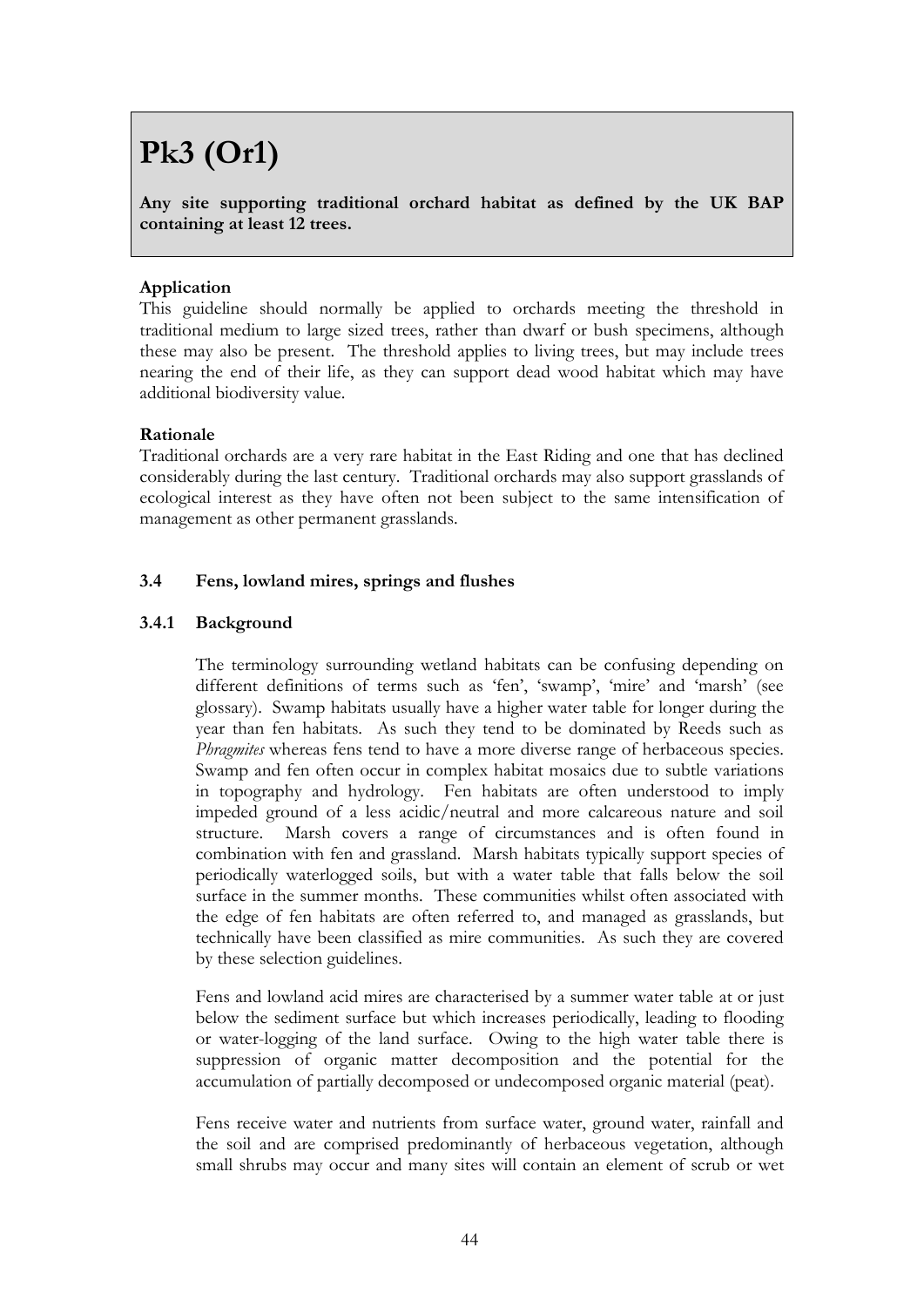woodland. Unlike swamps, the vegetation comprises mixtures of species in which tall grasses and sedges may be abundant but do not form extensive monodominant stands. Fens occupy a range of habitats from the margins of open water to relatively well-drained sites where humid conditions are maintained by seepages of groundwater.

Two types of fen can be broadly distinguished based on water movement. Topogenous fens are those where water movements are primarily up and down within the soil. Soligenous fens are those where the water moves primarily laterally over the surface and through the upper soil profile. Fens have also been categorised based on their nutrient and base status as 'poor-fens' and 'rich-fens'. Similarly the terms 'fen' and 'mire' are often viewed as interchangeable by some writers and in some works, depending on the degree of acidity or alkalinity exhibited by the habitat concerned. So we can also come across Topogenous and Soligenous mires.

Grasses and/or tall forbs or species of rush often dominate the vegetation communities of lowland mires. The soils are often waterlogged during the winter months, but the water table falls below the soil surface during the summer enabling the vegetation to be grazed or even cut. They can occur in locations irrigated by base-poor and base-rich water.

#### **3.4.2 Poor-fens and lowland acid mires**

Poor-fens and lowland acid mires occur on geological formations such as sandstone and on surface deposits that give rise to base-poor substrates. These habitats will also occur in situations where the ground is irrigated by nutrientpoor waters. They support low-growing vegetation irrigated by acid water of low nutrient status. These habitats tend to occur in upland areas or in association with lowland heath and acid grassland and range from marginally acidic rushpastures to *Sphagnum* (bog moss) mires. Where rainfall is high and frequent, such as in parts of the Humberhead Levels, lowland raised bog may form. This habitat derives all of its water requirements from rainfall and the vegetation is isolated from the influences of surface or groundwater. Lowland raised bog is a priority habitat under the UK BAP.

#### **3.4.3 Rich-fens and calcareous springs/flushes**

Rich-fens are generally irrigated with base-rich waters and are predominantly lowland in distribution. A typical example would be the chalk spring fed fen at North Newbald Becksies. These support a wide range of plant communities and species. In more eutrophic (nutrient-rich) situations tall-herb communities can dominate such fens. The more eutrophic tall-herb fens are characterised by dense vegetation canopies with limited species diversity. Despite the reduced species diversity, however, they are an important and characteristic vegetation type in many areas often representing the only type of fen in intensively farmed lowland landscapes. In the most disturbed and eutrophicated stands rank nitrophile herbs, such as greater willowherb and stinging nettle, replace more characteristic fen plants. Rich fens are also sometimes associated with grass dominated communities that are managed as fen meadows which support a characteristic variety of species.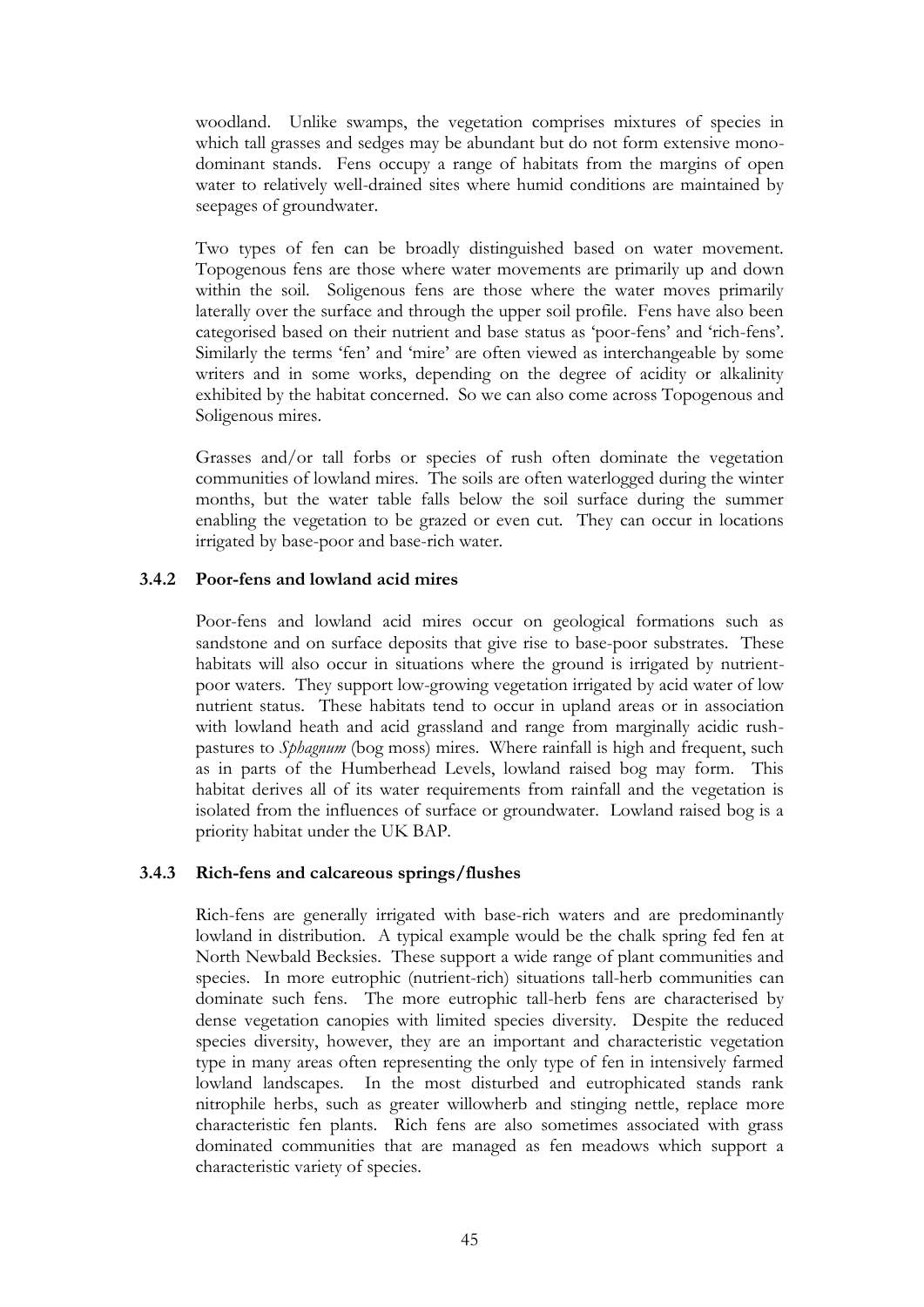In less eutrophic conditions, but where the influence of base-rich water remains strong (including sites where calcareous flushes irrigate acid soils), fen and fen meadow vegetation is characterised by a generally species-rich flora.

There is a UK HAP for fens, which excludes other habitats, such as reedbed, which are covered by other national HAPs. The plan for fens does not provide any detailed information on the cover or distribution of fens. There is also a UK HAP for purple moor grass and rush pastures which includes some of the lowland acid mire communities included in these selection guidelines.

A variety of fen and mire types occur in the East Riding ranging from wet heath and purple moorgrass communities of damp acidic soils in the Vale of York NA to eutrophic tall herb fens associated with wetlands throughout the County.

#### **3.4.4 Selection Criteria and Attributes**

Table 11 below sets out selection criteria and attributes for the designation of fen, lowland acid mire and spring and flush LWS in the East Riding of Yorkshire.

|                    | Table 11: Selection criteria and attributes for fen, lowland acid mire and spring and flush |  |  |  |  |  |  |
|--------------------|---------------------------------------------------------------------------------------------|--|--|--|--|--|--|
| LWS <sub>s</sub> . |                                                                                             |  |  |  |  |  |  |

| Criterion                 | Attribute                                                          |
|---------------------------|--------------------------------------------------------------------|
| Size                      | Area of site (ha). Larger sites are likely to have greater         |
|                           | hydrological integrity and will usually be less affected by        |
|                           | surrounding land use. However, small sites may be of great         |
|                           | interest: some of the most valuable fens and mires in East         |
|                           | Yorkshire occur in kettle-holes or on the sites of former peat     |
|                           | cuttings (turbaries) or mineral workings of quite limited area. A  |
|                           | mire around a single spring could potentially have been in         |
|                           | existence for thousands of years                                   |
| Naturalness               | Absence of artificial drainage or agricultural improvement.        |
|                           | Evidence of historical continuity e.g. deep deposits of peat.      |
|                           | Presence of natural hydrological influences e.g. springs, flooding |
|                           | etc. Presence of ancient wetland indicators.                       |
| Diversity                 | Diversity of plant species, especially fen/mire indicators.        |
|                           | Diversity of plant communities can reflect zonations related to    |
|                           | hydrological and edaphic differences.                              |
| Rarity                    | Rarity of plant species, communities or fen types.                 |
| Representativeness        | Presence of representative examples of NVC community types.        |
|                           | Presence of locally distinctive fen/mire types.                    |
| Position in an ecological | Connectivity with other semi-natural habitats, especially those    |
| unit                      | representing different stages in the hydrosere (e.g. fens          |
|                           | associated with wet woodland or dry unimproved grassland).         |
|                           | Location and extent in relation to the physical environment, e.g.  |
|                           | where a site forms part of a series of valley or floodplain fens.  |
| Recorded history          | Past biological recording, e.g. historical records of flora and    |
|                           | fauna which may reflect change or continuity in a site's biota.    |
|                           | Historical confirmation of hydrological or management              |
|                           | influences e.g. documented sites of springs, sites shown as        |
|                           | wetland on early maps, sites with common rights of turbary, and    |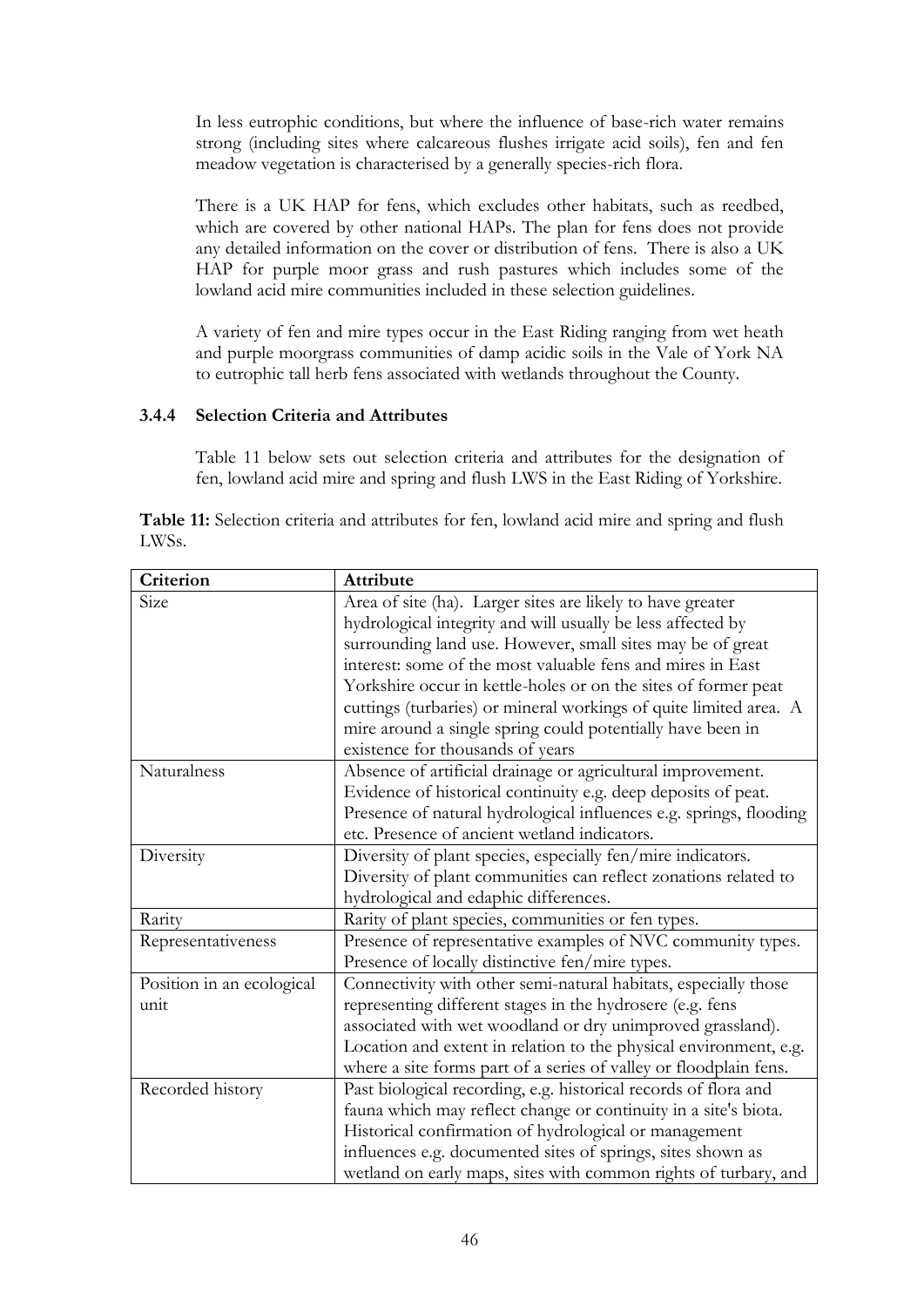| Criterion | Attribute                                               |
|-----------|---------------------------------------------------------|
|           | sites with a palynological record.                      |
| Fragility | Vulnerability of sites to eutrophication, agricultural  |
|           | improvement, drainage or unchecked successional change. |

# **3.4.5 Fens, lowland mires, springs and flushes Selection Guidelines**

Sites will be eligible for selection as an LWS if they meet any of the following guidelines.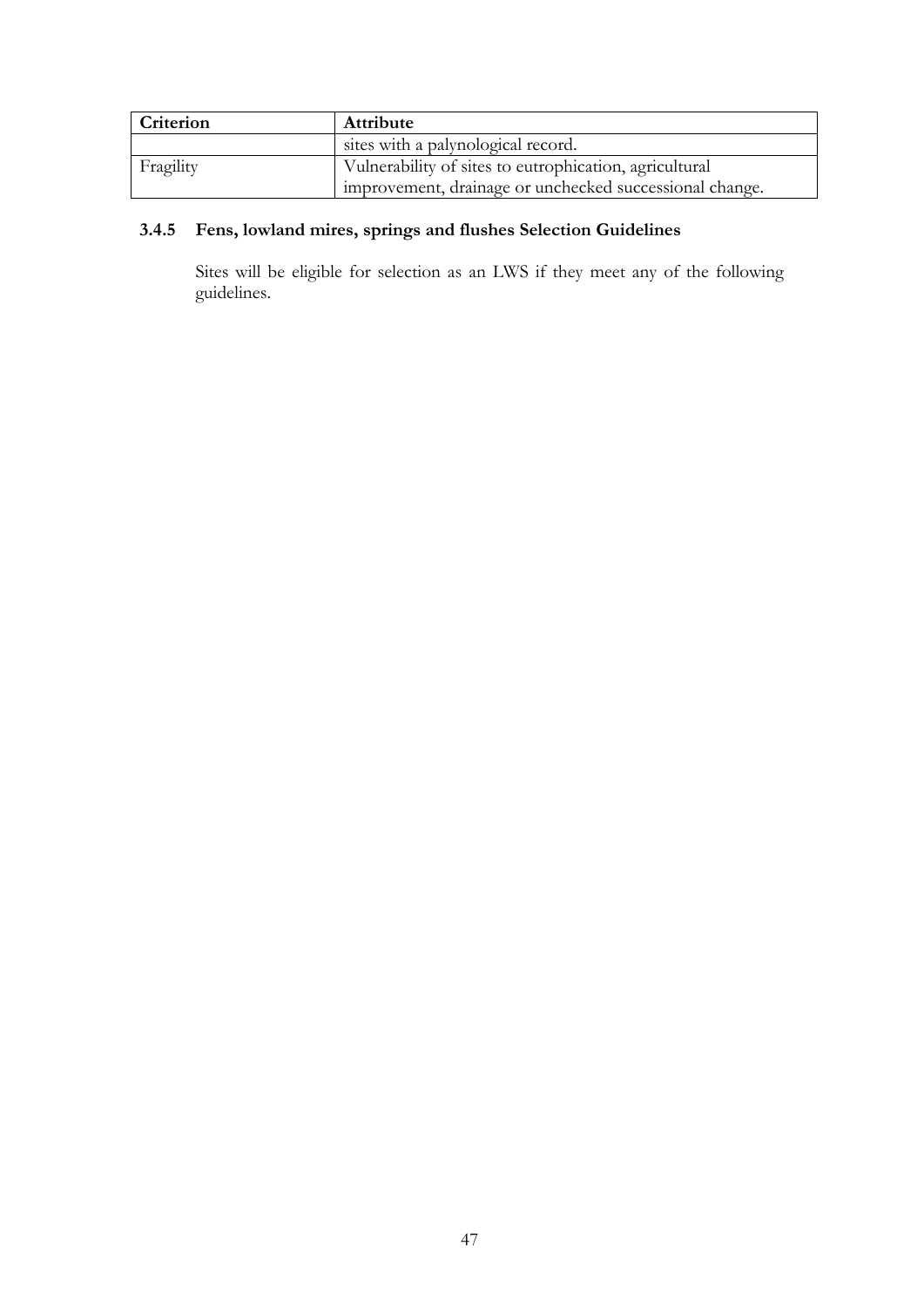# **Fe1**

**Areas of lowland mire habitat that support the following NVC community types:**

**M22 Juncus subnodulosus-Cirsium palustre fen-meadow M23 Juncus effusus/acutiflorus-Galium palustre rush pasture M24 Cirsio-Molinientum caeruleae fen-meadow**

# **Application**

This guideline will be applied to areas of fen meadow and rush pasture that show a good affinity with the NVC communities listed above. The classification of the community should be based on the judgement of the surveyors and the LWS Panel.

### **Rationale**

In the East Riding these vegetation communities and the assemblage of plants and animals they support have become rare.

# **Fe2**

**Stands of tall-herb fen and/or reedbed that are predominately comprised of the following NVC communities:**

**S4 Phragmites australis swamp and reed-beds S25 Phragmites australis-Eupatorium cannabinum swamp and reed-beds S26 Phragmites australis-Urtica dioica tall-herb fen S27 Carex rostrata- Potentilla palustris tall-herb fen S28 Phalaris arundinacea tall-herb fen M27 Filipendula ulmaria-Angelica sylvestris mire**

# **Application**

This guideline will be applied to areas dominated by tall-herb fen that show a good affinity with the NVC communities listed above. The classification of the community should be based on the judgement of the surveyors and the LWS panel. These NVC communities may occur in mosaics with other wetland habitats, in which case the area designated should be based on management or mapping units. This guideline does not apply to agricultural drainage ditches which are subject to regular maintenance by the drainage authorities.

#### **Rationale**

Tall-herb fens in the East Riding have been greatly reduced to drainage and agricultural improvement. However, re-wetting of some sites has enabled the development of new communities in some areas. Examples of these NVC communities are still very scare or localised in the East Riding and therefore an important habitat type.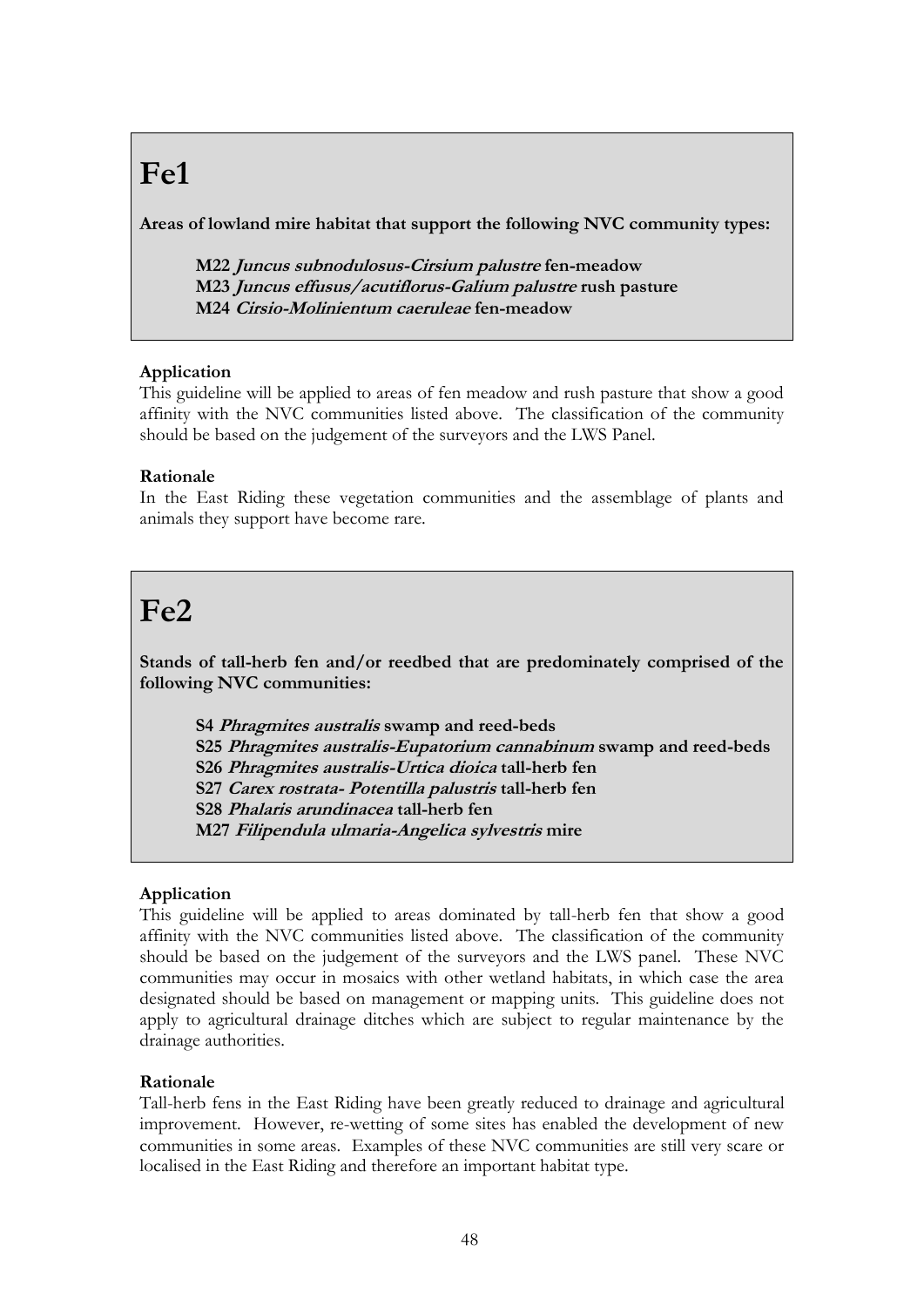# **Fe3**

**Areas of rich-fen habitat that score 10 or more from the species listed in Table 12.**

# **Application**

This guideline may be applied to any fen site, whether of an identified NVC community or not, so long as it includes a representative selection of species listed in Table 12. These species are characteristic of species-rich good quality rich-fen types.

# **Rationale**

Rich-fen sites have been adversely affected by agricultural and other land-use changes in the East riding. The remaining sites are often small and isolated from other similar habitats. However, such sites continue to be of high nature conservation value as representative examples of the rich-fen habitat and plant and animal communities it supports.

# **Fe4**

**Areas of poor-fen and acid mire habitat that score 8 or more from the species listed in Table 13.**

# **Application**

This guideline may be applied to any fen site, whether of an identified NVC community or not, so long as it includes a representative selection of species listed in Table 13. These species are characteristic of good quality poor-fen types.

# **Rationale**

Poor-fen sites are rare within the East Riding and support specialised groups of plants associated with this habitat.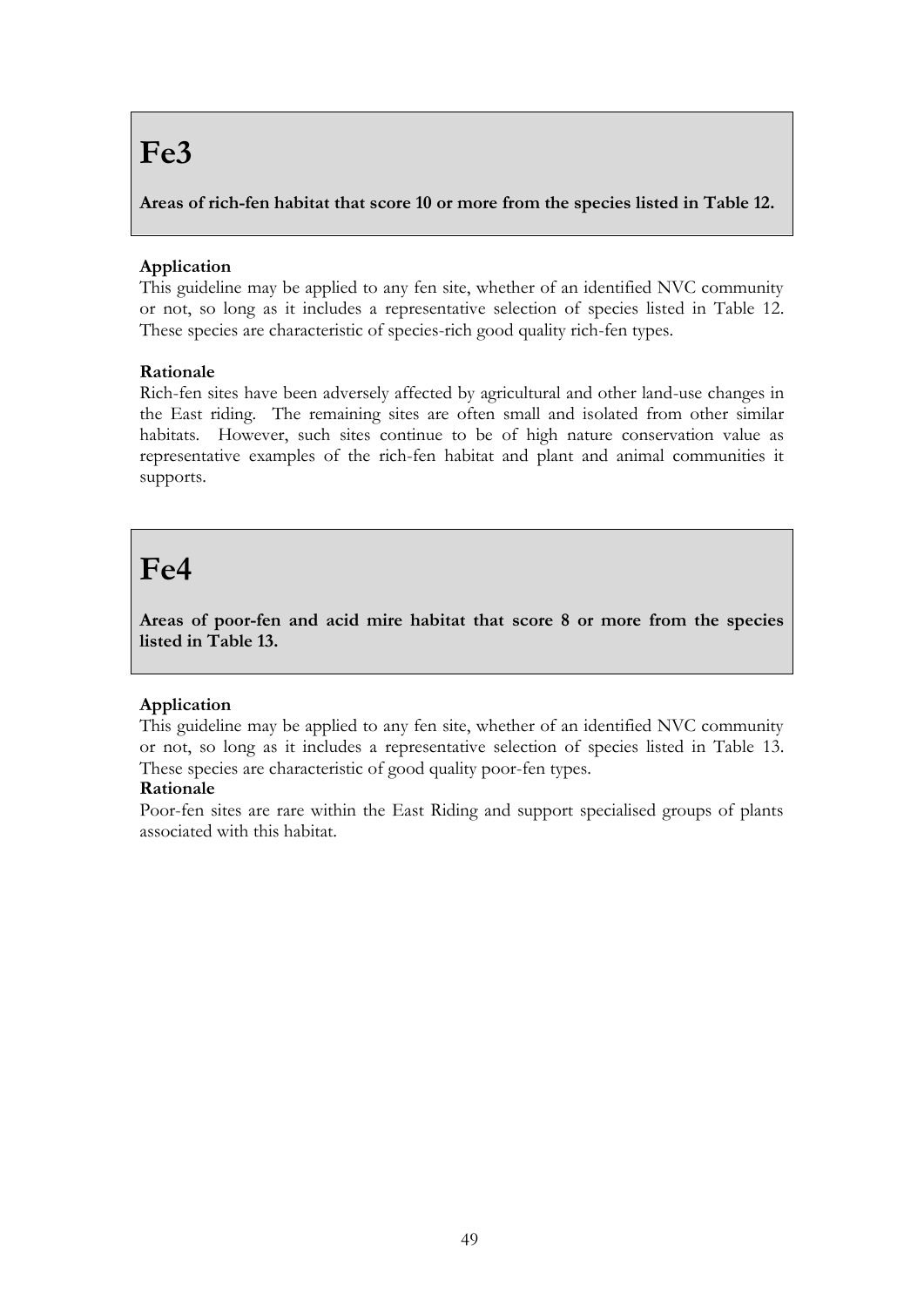# **Fe5**

**Areas of mixed fen and mire habitat that score 10 or more from the combined species listed in Tables 12 and 13**

## **Application**

This guideline should be applied to fen and/or lowland acid mire complexes that cannot readily be distinguished as rich or poor fen or lowland mire and do not qualify under of the other guidelines.

### **Rationale**

These mixed fen and mire sites may not meet the selection guidelines for the different fen types that may be present. These sites represent valuable transitional fen communities that reflect complex variations in topography, substrate and hydrology.

# **Fe6**

**Springs and associated flushes that score 6 or more from the species listed in Table 14**

#### **Application**

This guideline should be applied to habitats associated with springs and flushes.

#### **Rationale**

Springs and their associated flushes often occur in combination with grassland, scrub, woodland and other habitats. Where they are unaffected by agricultural improvement they can support valuable and distinctive assemblages of species of mire, fen and springhead habitats. These assemblages of species are reliant upon the hydrology and water quality of the local bedrock.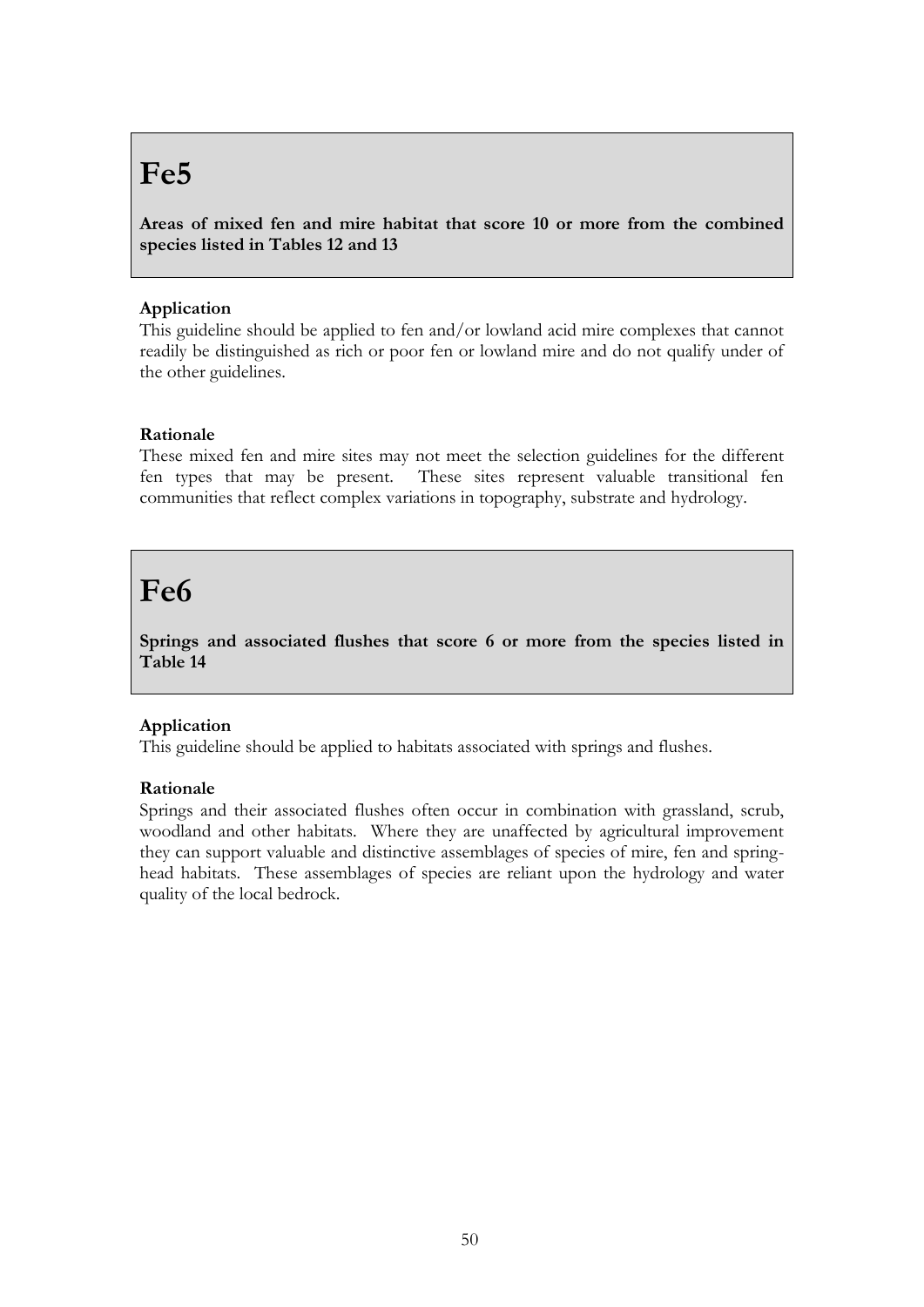**Table 12.** Plant species characteristic of rich-fens**.**

| Scientific name           | Common name                | <b>Comments</b> |
|---------------------------|----------------------------|-----------------|
| Achillea ptarmica         | sneezewort                 |                 |
| Anagallis tenella         | bog pimpernel              |                 |
| Angelica sylvestris       | angelica                   |                 |
| Athyrium filix-femina     | lady fern                  |                 |
| Berula erecta             | lesser water-parsnip       |                 |
| <b>Blysmus</b> compressus | flat sedge                 |                 |
| Calamagrostis canescens   | purple small-reed          |                 |
| Calliergon spp.           | calliergon mosses          |                 |
| Caltha palustris          | marsh marigold             |                 |
| Carex spp.                | sedges                     | All species     |
| Cirsium dissectum         | meadow thistle             |                 |
| Cladium mariscus          | saw sedge                  |                 |
| Comarum palustre          | marsh cinquefoil           |                 |
| Crepis paludosa           | marsh hawk's-beard         |                 |
| Dactylorhiza spp. (except | marsh orchids              | All species     |
| D. fuchsii)               |                            |                 |
| Dryopteris carthusiana    | narrow buckler-fern        |                 |
| Eleocharis spp. (except   | spike-rushes               |                 |
| E.palustris)              |                            |                 |
| Epipactis palustris       | marsh helleborine          |                 |
| Equisetum fluviatile      | water horsetail            |                 |
| Equisetum telemataeia     | giant horsetail            |                 |
| Eriophorum angustifolium  | common cottongrass         |                 |
| Eriophorum vaginatum      | hare's-tail cottongrass    |                 |
| Eupatoria cannabinum      | hemp agrimony              |                 |
| Filipendula ulmaria       | meadowsweet                |                 |
| Galeopsis bifida          | bifid hemp-nettle          |                 |
| Galium uliginosum         | fen bedstraw               |                 |
| Geum rivale               | water avens                |                 |
| Gymnadenia densiflora     | marsh fragrant orchid      |                 |
| Hydrocotyle vulgaris      | marsh pennywort            |                 |
| Hypericum tetrapterum     | square-stalked St. John's- |                 |
|                           | wort                       |                 |
| Iris pseudacorus          | yellow flag                |                 |
| Juncus compressus         | round-fruited rush         |                 |
| Juncus subnodulosus       | blunt-flowered rush        |                 |
| Lathyrus palustris        | marsh pea                  |                 |
| Lotus pedunculatus        | greater birdsfoot trefoil  |                 |
| Lycopus europaeus         | gipsywort                  |                 |
| Lysimachia nemorum        | yellow pimpernel           |                 |
| Lysimachia nummularia     | creeping jenny             |                 |
| Lysimachia vulgaris       | yellow loosestrife         |                 |
| Lythrum salicaria         | purple loosestrife         |                 |
| Mentha aquatica           | water mint                 |                 |
| Menyanthes trifoliata     | bogbean                    |                 |
| Molinia caerulea          | purple moor-grass          |                 |
| Neottia ovata             | common twayblade           |                 |
| Oenanthe fistulosa        | tubular water dropwort     |                 |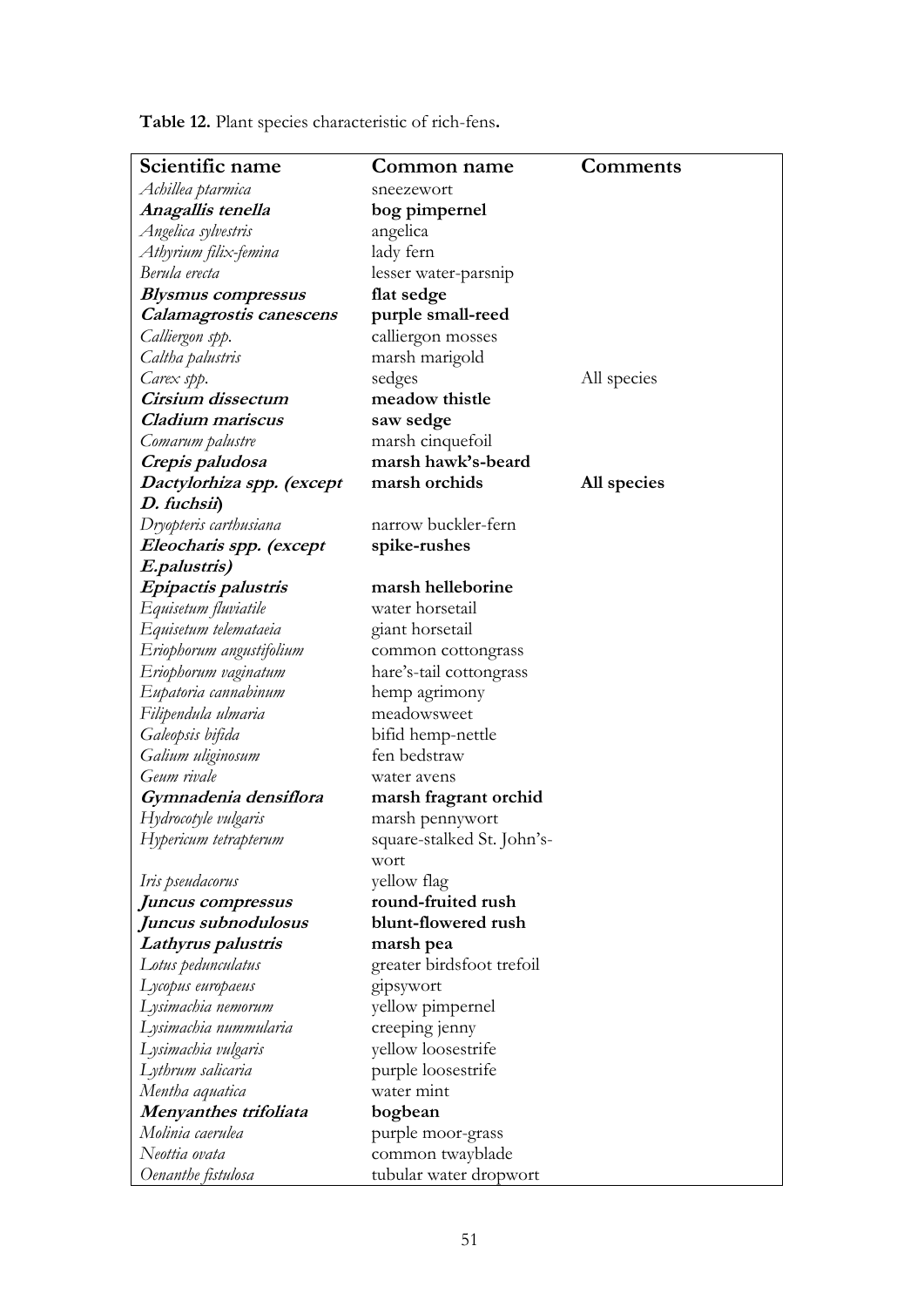| Scientific name          | Common name            | <b>Comments</b> |
|--------------------------|------------------------|-----------------|
| Oenanthe lachenalii      | parsley water-dropwort |                 |
| Parnassia palustris      | grass-of-Parnassus     |                 |
| Pedicularis palustris    | marsh lousewort        |                 |
| Pedicularis sylvatica    | lousewort              |                 |
| Phragmites australis     | common reed            |                 |
| Pinguicula vulgaris      | butterwort             |                 |
| Pulicaria dysenterica    | fleabane               |                 |
| Ranunculus flammula      | lesser spearwort       |                 |
| Ranunculus lingua        | greater spearwort      |                 |
| Salix pentandra          | bay willow             |                 |
| Samolus valerandi        | brookweed              |                 |
| Sanguisorba officinalis  | great burnet           |                 |
| Schoenus nigricans       | black bog rush         |                 |
| Scirpus sylvaticus       | wood club-rush         |                 |
| Scutellaria galericulata | skullcap               |                 |
| Serratula tinctoria      | saw-wort               |                 |
| Silene flos-cuculi       | ragged robin           |                 |
| Stellaria palustris      | marsh stitchwort       |                 |
| Succisa pratensis        | devil's-bit scabious   |                 |
| Thalictrum flavum        | meadow-rue             |                 |
| Triglochin palustris     | marsh arrow-grass      |                 |
| Typha angustifolia       | Lesser bulrush         |                 |
| Utricularia spp          | bladderwort            | All species     |
| Valeriana dioica         | marsh valerian         |                 |
| Valeriana officinalis    | common valerian        |                 |
| Veronica scutellata      | marsh speedwell        |                 |
| Viola palustris          | marsh violet           |                 |

**Table 13:** Plant species characteristic of poor fens and acid mires.

| Scientific name         | Common name          | Comments                 |
|-------------------------|----------------------|--------------------------|
| Agrostis canina         | velvet bent          |                          |
| Anagallis tenella       | bog pimpernel        |                          |
| Calluna vulgaris        | heather              |                          |
| Carex spp.              | sedges               | all species              |
| Comarum palustre        | marsh cinquefoil     |                          |
| Dactylorhiza spp.       | marsh orchids        | all species except $D$ . |
|                         |                      | fuchsii                  |
| Danthonia decumbens     | heath-grass          |                          |
| Drosera spp.            | sundew spp.          |                          |
| Epilobium palustre      | marsh willowherb     |                          |
| Erica tetralix          | cross-leaved heath   |                          |
| Eriophorum spp.         | cotton-grasses       | all species              |
| Galium palustre         | marsh bedstraw       |                          |
| Gentiana pneumonanthe   | marsh gentian        |                          |
| Hydrocotyle vulgaris    | marsh pennywort      |                          |
| <b>Hypericum</b> elodes | marsh St John's-wort |                          |
| Isolepsis setacea       | bristle club rush    |                          |
| Juncus acutiflorus      | sharp-flowered rush  |                          |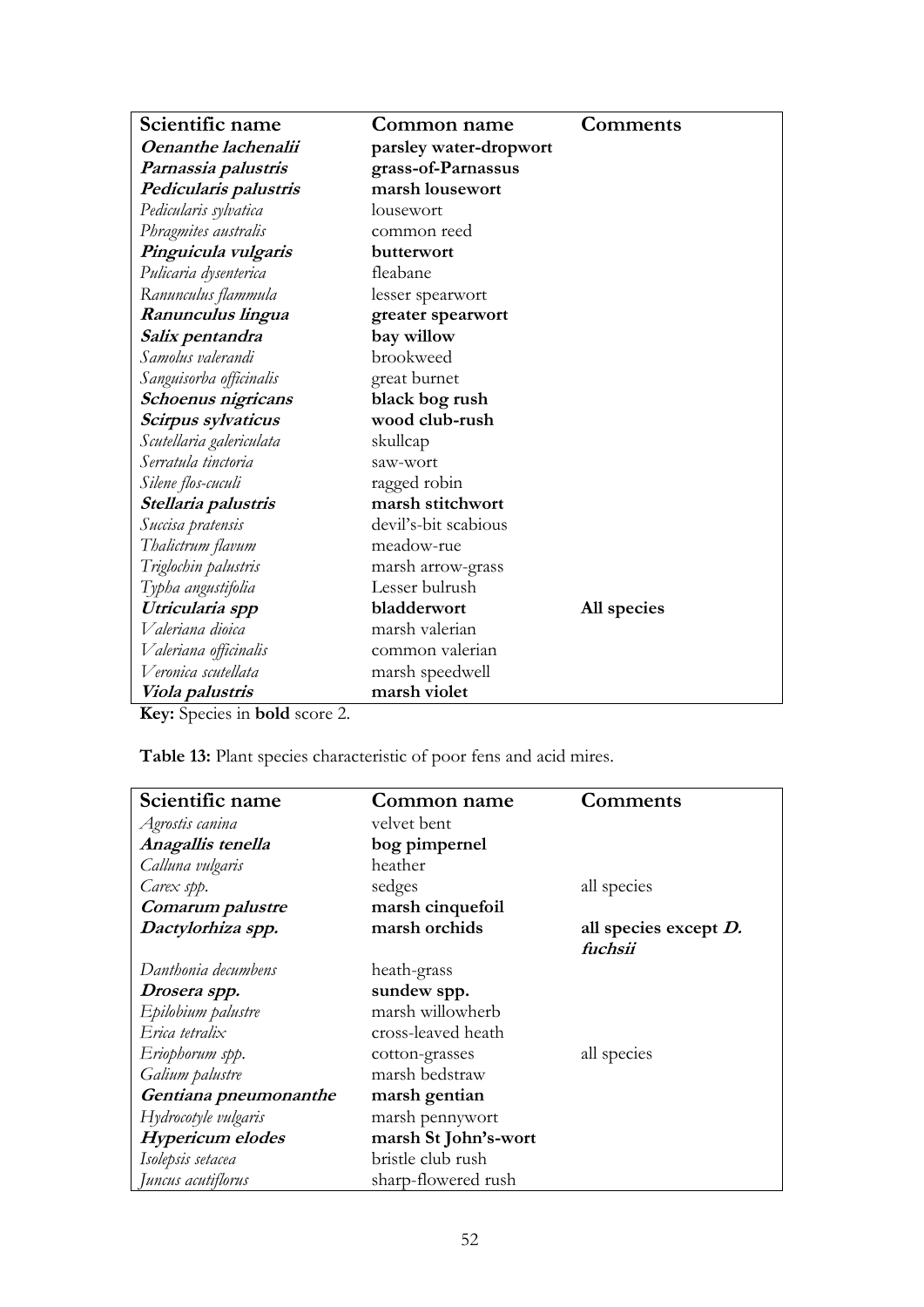| Scientific name                                          | Common name          | Comments    |
|----------------------------------------------------------|----------------------|-------------|
| Juncus squarrosus                                        | heath rush           |             |
| Menyanthes trifoliata                                    | bogbean              |             |
| Molinia caerulea                                         | purple moor-grass    |             |
| Montia fontana                                           | blinks               |             |
| Nardus stricta                                           | mat-grass            |             |
| Pedicularis palustris                                    | marsh lousewort      |             |
| Pedicularis sylvatica                                    | common lousewort     |             |
| Ranunculus flammula                                      | lesser spearwort     |             |
| Salix aurita                                             | eared willow         |             |
| Salix repens                                             | creeping willow      |             |
| Scutellaria galericulata                                 | skullcap             |             |
| Scutellaria minor                                        | lesser skullcap      |             |
| Sphagnum spp.                                            | bog moss             |             |
| Stellaria alsine                                         | bog stichwort        |             |
| Succisa pratensis                                        | devil's-bit scabious |             |
| Trichophorum                                             | deer grass           |             |
| germanicum                                               |                      |             |
| Utricularia spp.                                         | bladderwort          | all species |
| Viola palustris                                          | marsh violet         |             |
| $\mathbf{V}_{\alpha\alpha\beta}$ Consider in hold sector |                      |             |

**Table 14:** Plant species characteristic of calcareous springs and associated flushes.

| Scientific name               | Common name             | Comments |
|-------------------------------|-------------------------|----------|
| <b>Blysmus compressus</b>     | flat sedge              |          |
| Caltha palustris              | marsh marigold          |          |
| Cardamine pratensis           | cuckoo flower           |          |
| Carex echinata                | star sedge              |          |
| Carex demissa                 | common yellow sedge     |          |
| Carex flacca                  | glaucous sedge          |          |
| Carex hostiana                | tawny sedge             |          |
| Carex panicea                 | carnation sedge         |          |
| Carex pulicaris               | flea sedge              |          |
| Carex lepidocarpa             | long-stalked yellow     |          |
|                               | sedge                   |          |
| Catabrosa aquatica            | water whorl-grass       |          |
| Chrysosplenium                | alternate-leaved golden |          |
| alternifolium                 | saxifrage               |          |
| Chrysosplenium oppositifolium | opposite-leaved golden  |          |
|                               | saxifrage               |          |
| Cirsium palustre              | marsh thistle           |          |
| Dactylorhiza spp              | marsh orchids           |          |
| Eleocharis quinqueflora       | few-flowered spike-rush |          |
| Epilobium palustre            | marsh willowherb        |          |
| Epipactis palustris           | marsh helleborine       |          |
| Equisetum telmataeia          | great horsetail         |          |
| Hydrocotyle vulgare           | marsh pen               |          |
| Juncus compressus             | round-fruited rush      |          |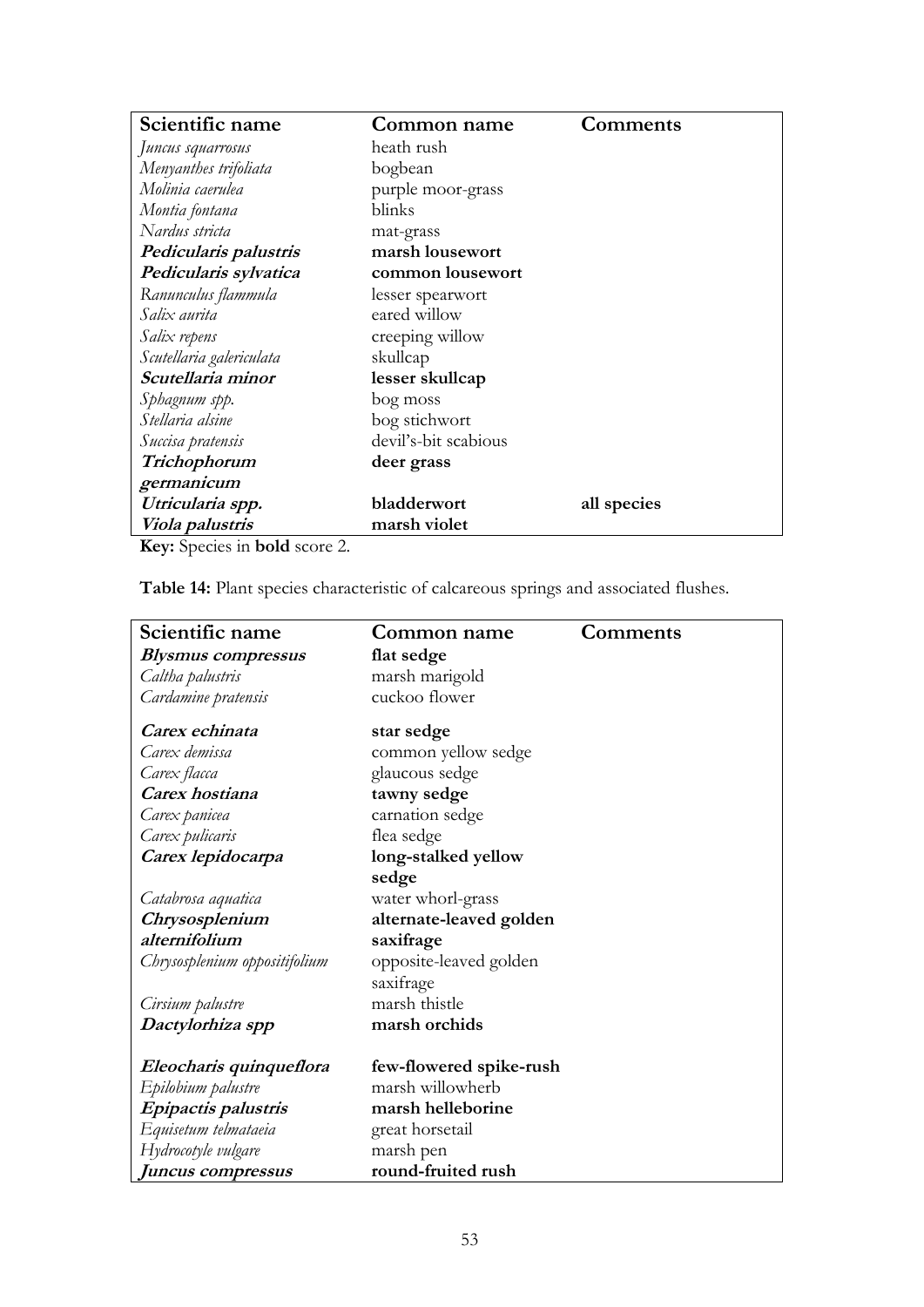| Scientific name        | Common name       | Comments |
|------------------------|-------------------|----------|
| Montia fontana         | <b>Blinks</b>     |          |
| Pedicularis palustris  | marsh lousewort   |          |
| Pinguicula vulgaris    | butterwort        |          |
| Sagina nodosa          | knotted pearlwort |          |
| Stellaria palustris    | marsh stitchwort  |          |
| Valeriana dioica       | marsh valerian    |          |
| Cratoneuron commutatum | moss              |          |
| Cratoneuron filicinum  | moss              |          |
| Philonotis fontana     | moss              |          |
| Calliergon spp         | moss              |          |
| Drepanocladus spp      | moss              |          |
| Ctenidium molluscum    | moss              |          |
| Brachythecium rivulare | moss              |          |

#### **3.5 Standing Water Habitats**

#### **3.5.1 Background**

Standing water includes a variety of essentially non-flowing water habitats, although it is recognised that some standing waters do have inflows and outflows of water. Standing waters occur in many different shapes and sizes including lakes, ponds, reservoirs, ditches and canals. Some of these are natural features of the landscape whilst others are created by human activity. All standing water habitats support areas of open water with associated submerged, floating, emergent and marginal/wet mud plant communities where the water table is permanently above the sediment surface. Where water levels drop below the surface for part of the year the habitat is included in other selection guidelines covering wet woodland and fen.

By definition water-filled drainage ditches must have a rate of flow; this varies considerably from one ditch to another and according to time of year. These guidelines include ditches that usually support water throughout the year and thereby support a wetland or aquatic flora and fauna. Where ditches have obvious flow and are stream-like, they should be considered under the flowing water selection guidelines. If there is a level of uncertainty regarding perceptible flow, ditches could be tested under either flowing or standing water guidelines to establish which is most relevant.

Standing water sites can be broadly categorised into eutrophic, mesotrophic and oligotrophic water bodies based on the nutrient status of the water. Whilst chemical parameters have been defined, the interactions between nutrients and biota in standing waters are very complex and adequate data are rarely available. The ranges of concentrations stated are those that usually characterise the water body type; concentrations may vary outside these ranges according to the aforementioned interactions and the time of year. These different types of standing water support characteristic plant and animal assemblages.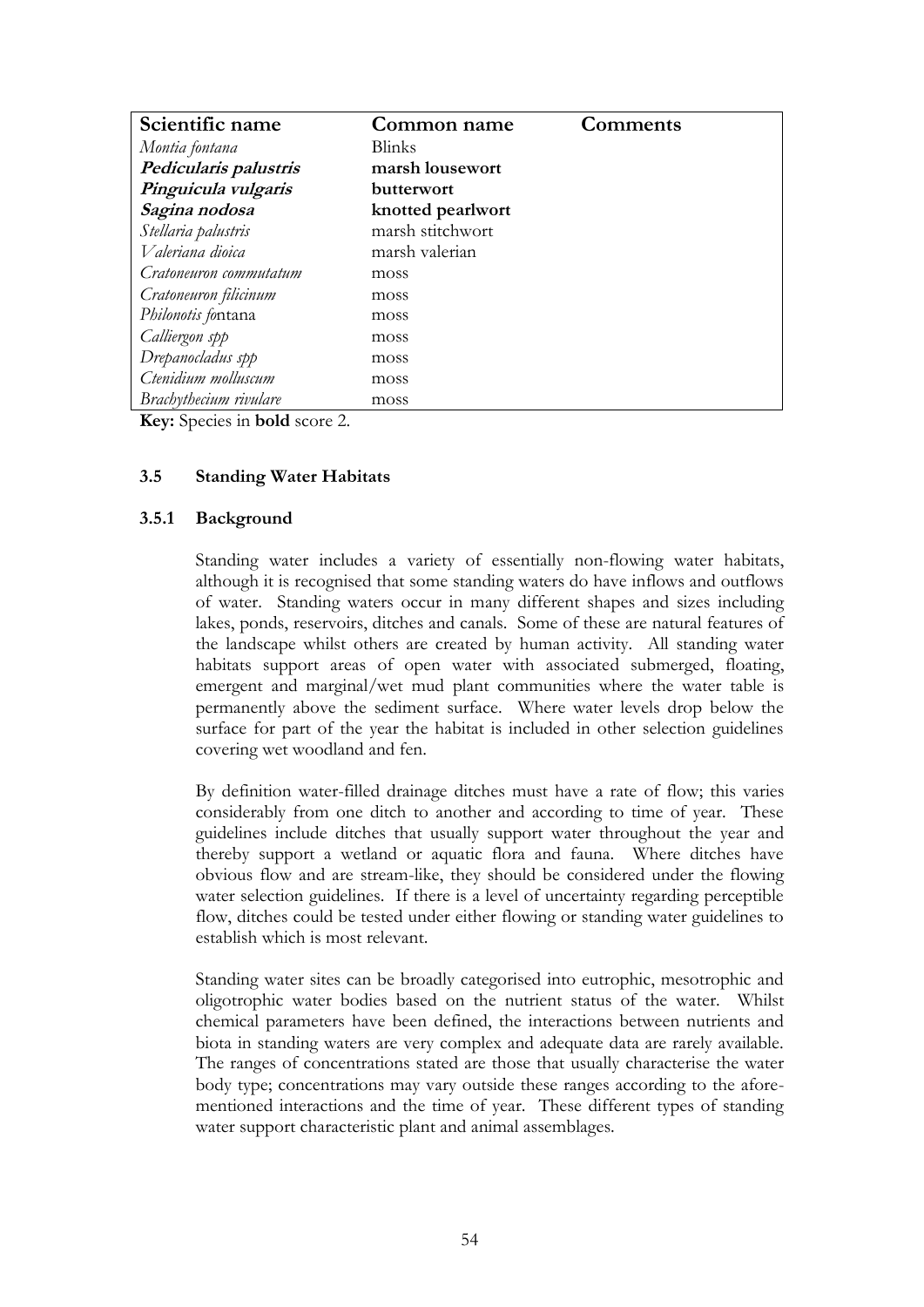#### **3.5.2 Eutrophic standing water**

According to the UK HAP, eutrophic waters are found throughout the UK although they are most typical of hard water lowland areas in the south and east. In the north and west they occur especially near the coast. The total UK area for eutrophic waters is thought to be in the region of  $1785 \text{km}^2$ . In England it is estimated that there is an area of approximately  $675 \text{km}^2$  of still inland waters of which  $80\%$  is thought to be eutrophic.

Eutrophic Waters are characterised by their high levels of key plant nutrients. Phosphorus levels are typically greater than 0.035 mg/l and inorganic nitrogen concentrations are greater than 0.5mg/l. These are the lower limits of eutrophic waters and sites often support significantly higher concentrations than this. Owing to the high levels of nutrients these waters often support algal blooms in the summer, some of which can be potentially toxic (blue-green algae).

Eutrophic waters can support a high biodiversity, including planktonic algae and zooplankton, as well as submerged, floating, emergent and marginal plant assemblages. Many eutrophic standing waters are also of importance for their invertebrate assemblages, in particular dragonflies and damselflies, water beetles and snails. In addition they can also support a rich marginal fauna of non-aquatic species. Eutrophic standing waters can also be important for coarse fish such as roach, tench and pike and salmonids where they occur naturally.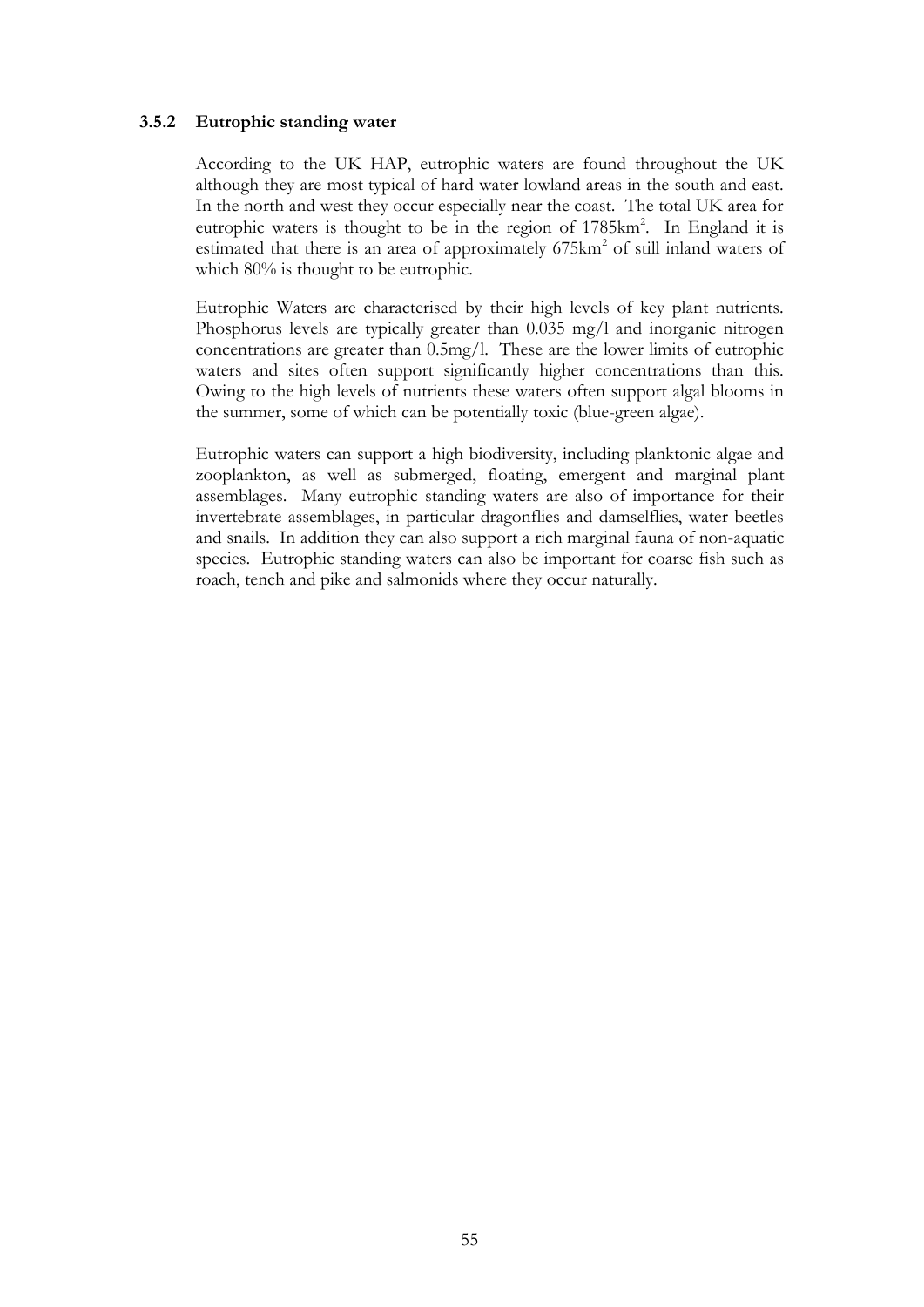#### **3.5.3 Mesotrophic standing water**

According to the UK HAP, mesotrophic standing waters are relatively infrequent in the UK and are largely confined to the margins of the upland areas in the north and west of the country. Mesotrophic waters are characterised by a moderate range of nutrients that is not so high as to be eutrophic or so low as to prevent reasonable plant growth in the summer, although normally almost all of the key plant nutrients are taken up by algal growth during the summer. Mesotrophic waters are defined here as those capable of supporting a diverse macrophyte flora but with relatively clear water and limited growth of planktonic or filamentous algae. Macrophyte communities will include at least some vascular plants or stoneworts (*charophytes*) intolerant of nutrient-enriched conditions particularly nitrogen and phosphorus. Typically mesotrophic waters have a narrow range of nutrient levels, inorganic nitrogen concentrations of 0.3- 0.65 mg/l and total phosphorus concentrations of 0.01-0.035mg/l. As a consequence, this habitat is becoming increasingly rare as artificial inputs of nutrients from agriculture and industry increase the trophic status of such water bodies.

Mesotrophic waters can support a higher diversity of submerged water plants than any other standing water type. They often also support populations of nationally scarce and rare species. Many fish species have been artificially introduced to mesotrophic waters and hence there are very few natural fish assemblages.

In the East Riding there is a wide variety of different standing water bodies, some of which are natural in origin, whilst many others have been created by human activity. Many of the best standing water sites support a range of habitat structures and some of the highest quality sites support only a small proportion of open water. The following list indicates the type and variety of this habitat within the county.

The East Riding standing water habitats include natural lakes such as the "meres" in the Holderness NA, which are a series of peat filled depressions left by the retreating ice from the last glacial period. The best known example is Hornsea Mere SSSI which is, at around 120ha in size, the largest natural lake in Yorkshire.

There is quite a long list of man made standing water features, which are also of high nature conservation importance. These range from the dewponds of the Yorkshire Wolds NA to the Leven and Pocklington Canals in the Holderness and Vale of York NAs respectively, both of which have notable SSSI sections. Other important man made features include: mill ponds; monastic ponds; stock watering ponds; and mineral extraction sites, both former sand and gravel workings and clay and borrow pits (delphs). The latter are particularly significant in the Howden/Walling Fen area. The locally extensive networks of wet agricultural ditches have variable significance both as wildlife corridors and as habitats in their own right.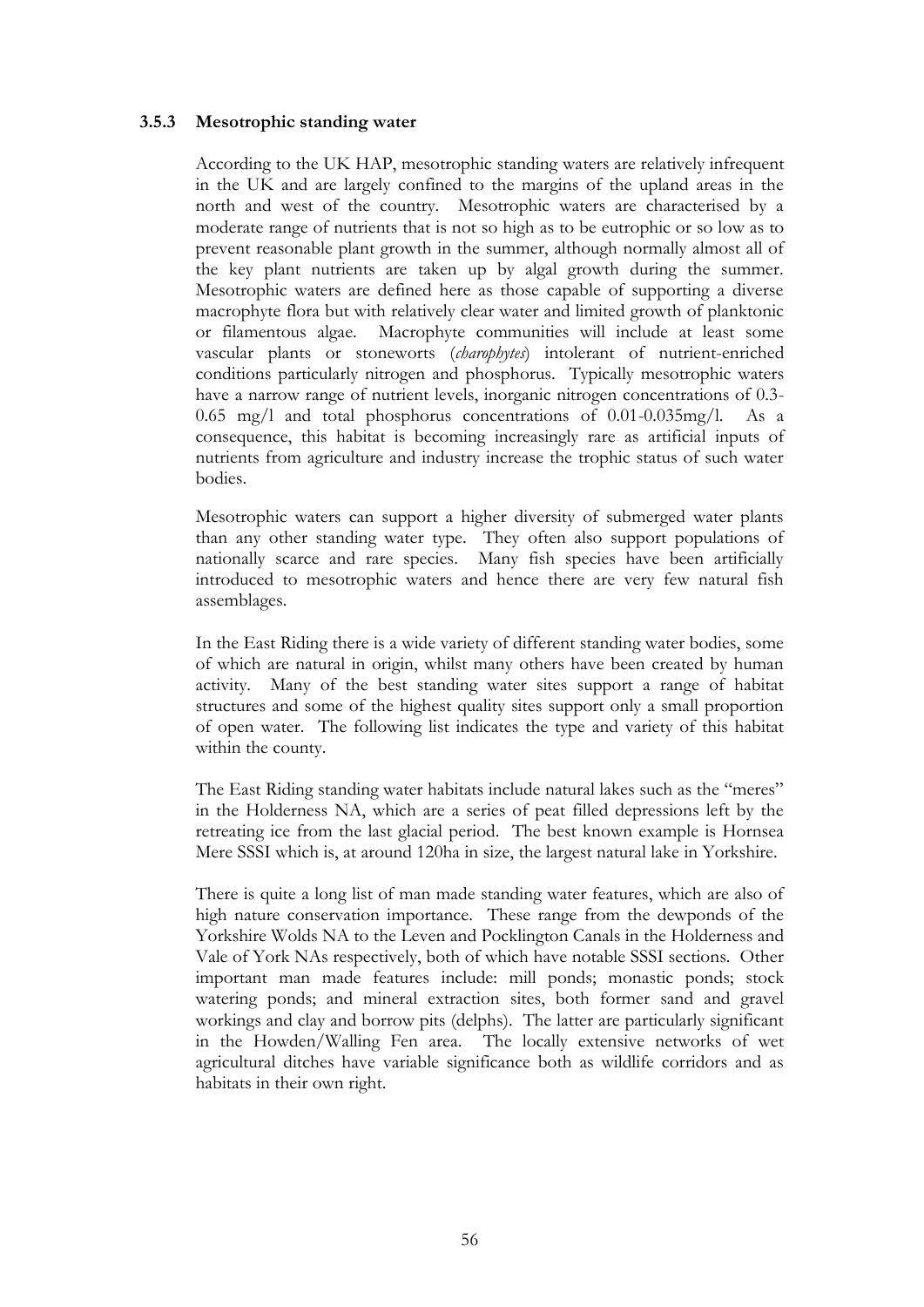## **3.5.4 Selection Criteria and Attributes**

Table 15 below sets out selection criteria and attributes for the designation of standing water LWS in the East Riding of Yorkshire.

| Table 15: Selection criteria and attributes for standing water LWSs. |  |
|----------------------------------------------------------------------|--|
|----------------------------------------------------------------------|--|

| Criterion                 | <b>Attribute</b>                                                                                                       |
|---------------------------|------------------------------------------------------------------------------------------------------------------------|
| Size                      | The area of a site or, for canals and ditches, length in metres                                                        |
| Diversity                 | The diversity of vegetation structure and successional stages<br>of marginal, emergent, submerged and floating aquatic |
|                           | vegetation.                                                                                                            |
| Naturalness               | The presence of natural features, evidence of longevity.                                                               |
|                           | Absence of invasive alien species. Use of trophic status/                                                              |
|                           | nutrient level data. Absence of physical or chemical pollution                                                         |
|                           | including absence of human manipulation such as artificial                                                             |
|                           | fish stocking                                                                                                          |
| Rarity                    | The presence of nationally rare or declining species; presence                                                         |
|                           | of regionally important species; presence of locally rare or                                                           |
|                           | declining plant species or species/communities of restricted                                                           |
|                           | distribution, which have a population stronghold in the East                                                           |
|                           | Riding. Examples include white-clawed crayfish and greater                                                             |
|                           | water parsnip.                                                                                                         |
| Representativeness        | The use of trophic status/nutrient level data,                                                                         |
|                           | Conductivity, pH, hardness data where available. Presence of                                                           |
|                           | meres in Holderness NA or dewponds on Yorkshire Wolds                                                                  |
|                           | NA. The presence of aquatic NVC communities. (NVC                                                                      |
|                           | data will be used where it is available, as aquatic vegetation is                                                      |
|                           | under-recorded in the East Riding).                                                                                    |
| Position in an ecological | The proximity to and connections with other wetlands or                                                                |
| unit                      | habitats necessary for the survival of other biotic groups                                                             |
|                           | (invertebrates and amphibians), including non-designated                                                               |
|                           | sites or designated sites. Site in key migration route for                                                             |
|                           | wildlife. Buffer zone function                                                                                         |
| Fragility                 | Point source or diffuse source pollution does not adversely                                                            |
|                           | affect the site.                                                                                                       |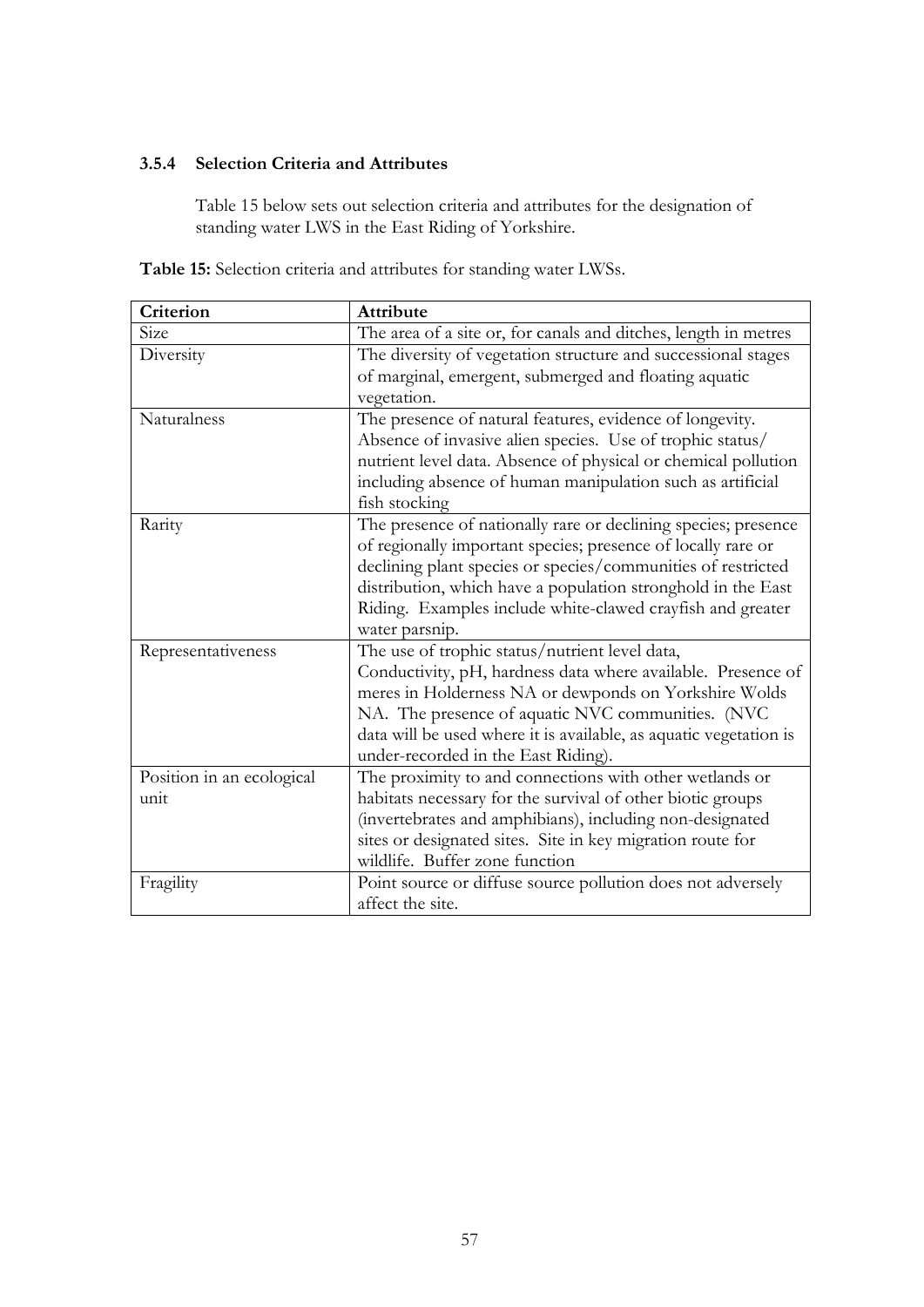#### **3.5.5 General application of Standing Water Guidelines**

The guidelines for standing waters should be applied to areas of permanent or seasonal open water and associated swamp habitats of natural and artificial origin. Subsidiary habitats such as wet woodland and fen that may be associated with standing water sites may also be included within the LWS if they warrant designation in their own right. If they do not merit designation they may also be included within the standing water LWS if they are hydrologically contiguous with the standing water or provide important habitat for part of the life cycle of species of interest that are associated with the LWS. Linear sites such as canals should be assessed in sections between readily identifiable features such as bridges or locks, or for ditches this may include confluences or junction points.

#### **3.5.6 Standing Water Selection Guidelines**

Areas of standing water, with any integral marginal vegetation that meet any one or more of the following guidelines will be eligible for selection as an LWS.

# **Sw1**

**A nutrient rich standing water that scores 10 or more from the species listed in Table 16 with at least one species recorded from two of the following habitat zones:**

**Submerged Floating Emergent**

#### **Application**

The majority of the species recorded in Table 16 should be well distributed throughout the site. If they are rare the site should not be designated.

#### **Rationale**

The species listed in table 16 provide an indication of a diverse and good quality standing water habitat, with a range of different vegetation communities from open water through to marginal swamp vegetation that is of nature conservation value.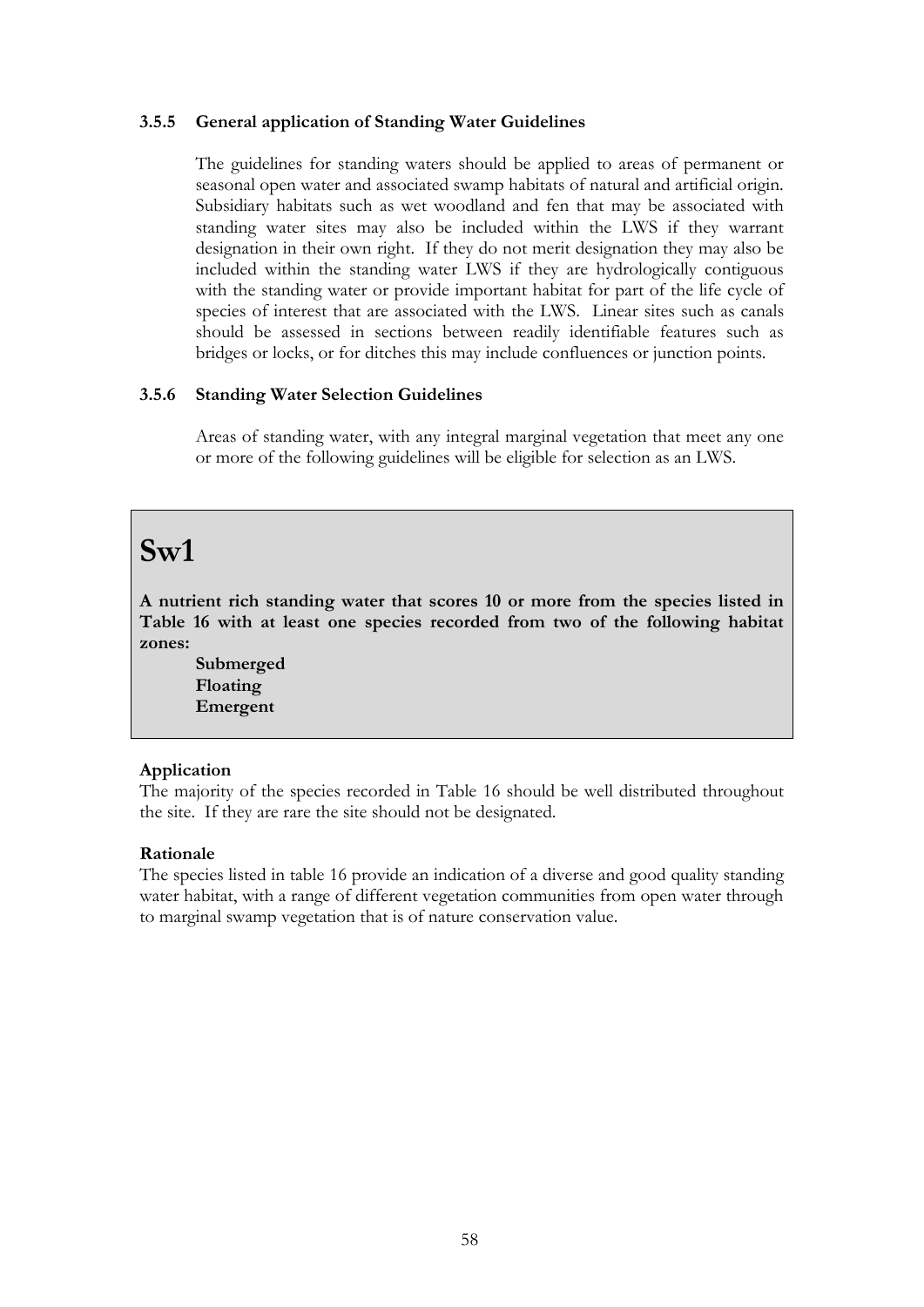# **Sw2**

**A nutrient poor standing water that scores 5 or more from the species listed in Table 17**

# **Application**

The majority of the species recorded in Table 17 should be well distributed throughout the site. If they are rare the site should not be designated.

# **Rationale**

The species listed in table 17 provide an indication of good examples of nutrient poor standing water habitat (mesotrophic, oligotrophic through to dystrophic).

# **Sw3**

**A standing water that supports one of the known rare aquatic habitats in the East Riding as follows:**

- **a) mesotrophic standing water**
- **b) 5 or more submerged aquatic species from tables 16 and 17**
- **c) stable charophyte communities**
- **d) maritime brackish water ponds**

# **Application**

This guideline should be applied to those key habitats that are known to be rare within the county. Under a) mesotrophic standing water is defined in earlier text. Under b) this is not intended to be applied to pioneer communities dominated by *Chara* in the process of succession to macrophyte communities, or to ditches dredged within the last two years. Any assessment should look at historical data for stoneworts at the site to demonstrate that they exist in a sustainable community.

#### **Rationale**

The above are rare habitats or vegetation community types in the East Riding.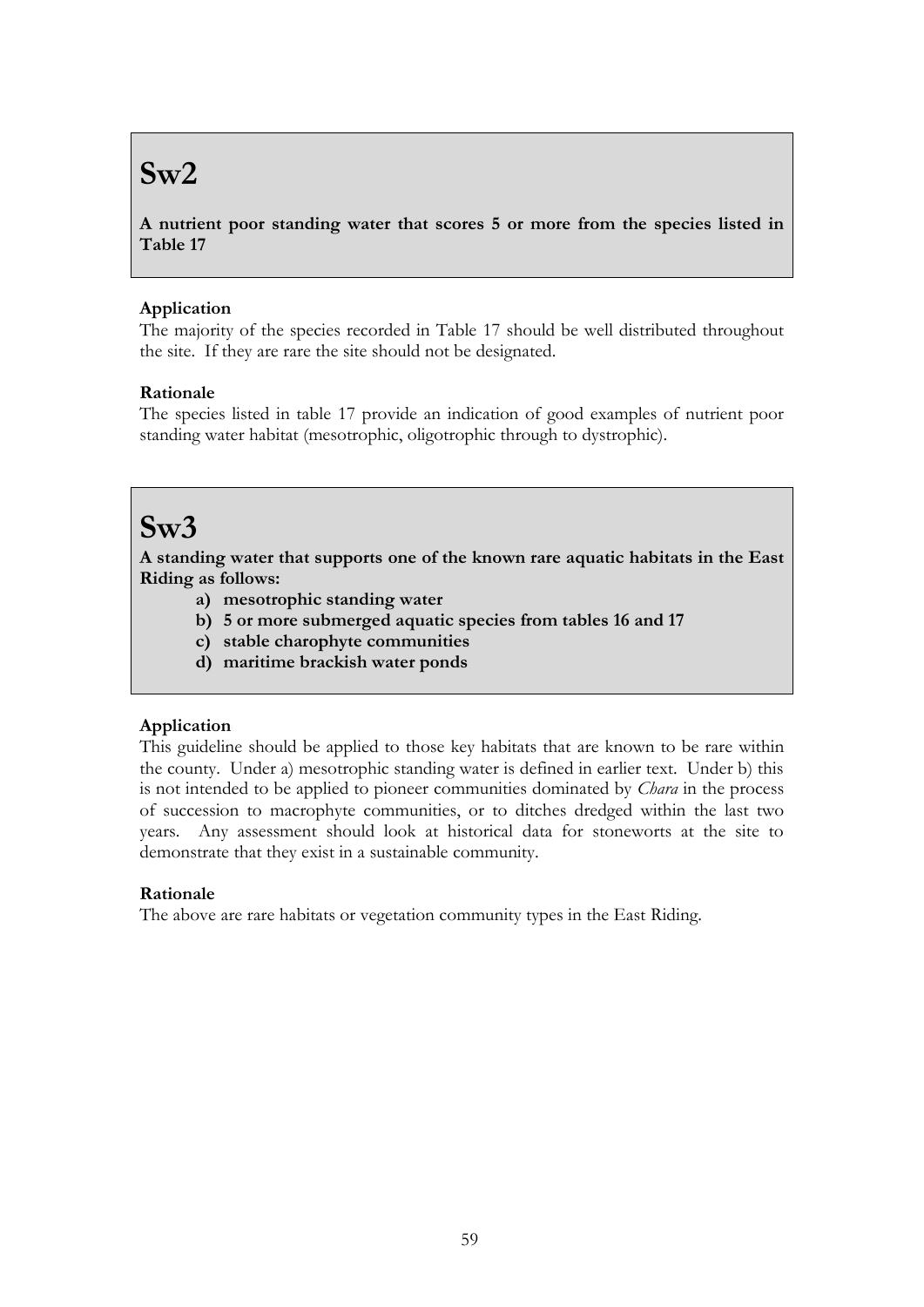# **Sw4**

**A standing water site that supports seasonal draw down zones and open vegetation of inundation habitat characterised by:**

**a) The presence of 2 or more species in Table 18, one of which must be one of the specialist species marked with an asterisk.** 

**or**

**b) One of the following NVC communities OV29 Alopecurus geniculatus-Rorippa palustris OV30 Bidens tripartita-Persicaria amphibia OV31 Rorippa palustris-Gnaphalium uliginosum OV35 Lythrum portula-Ranunculus flammula**

#### **Application**

This applies to sites that hold standing water due to prolonged or seasonal flooding or standing water sites where the water levels fluctuate. These may be floodplain grasslands, fen or reservoirs.

#### **Rationale**

These narrow zones can support highly specialised flora including nationally scarce species.

**Table 16:** Indicative species list for nutrient rich standing waters (eutrophic through to mesotrophic).

| Scientific name                | <b>Common name</b>         | Characteristic |
|--------------------------------|----------------------------|----------------|
|                                |                            | <b>Species</b> |
| Alisma lanceolatum             | narrow-leaved water-       |                |
|                                | plantain                   |                |
| Alisma plantago-aquatica       | water plantain             |                |
| Apium inundatum                | lesser marshwort           | *              |
| Apium nodiflorum               | fool's water-cress         |                |
| <b>Baldellia ranunculoides</b> | lesser water-plantain      | *              |
| Berula erecta                  | lesser water-parsnip       |                |
| <b>Butomus umbellatus</b>      | flowering rush             |                |
| Calliergon spp.                | calliergon mosses          |                |
| Callitriche hermaphroditica    | autumnal water-star-wort   |                |
| Callitriche obtusangula        | blunt-fruited water-star-  |                |
|                                | wort                       |                |
| Callitriche platycarpa         | various-leaved water-star- |                |
|                                | wort                       |                |
| Callitriche stagnalis          | common water-star-wort     |                |
| Carex spp                      | any sedge                  |                |
| Catabrosa aquatica             | water whorl-grass          |                |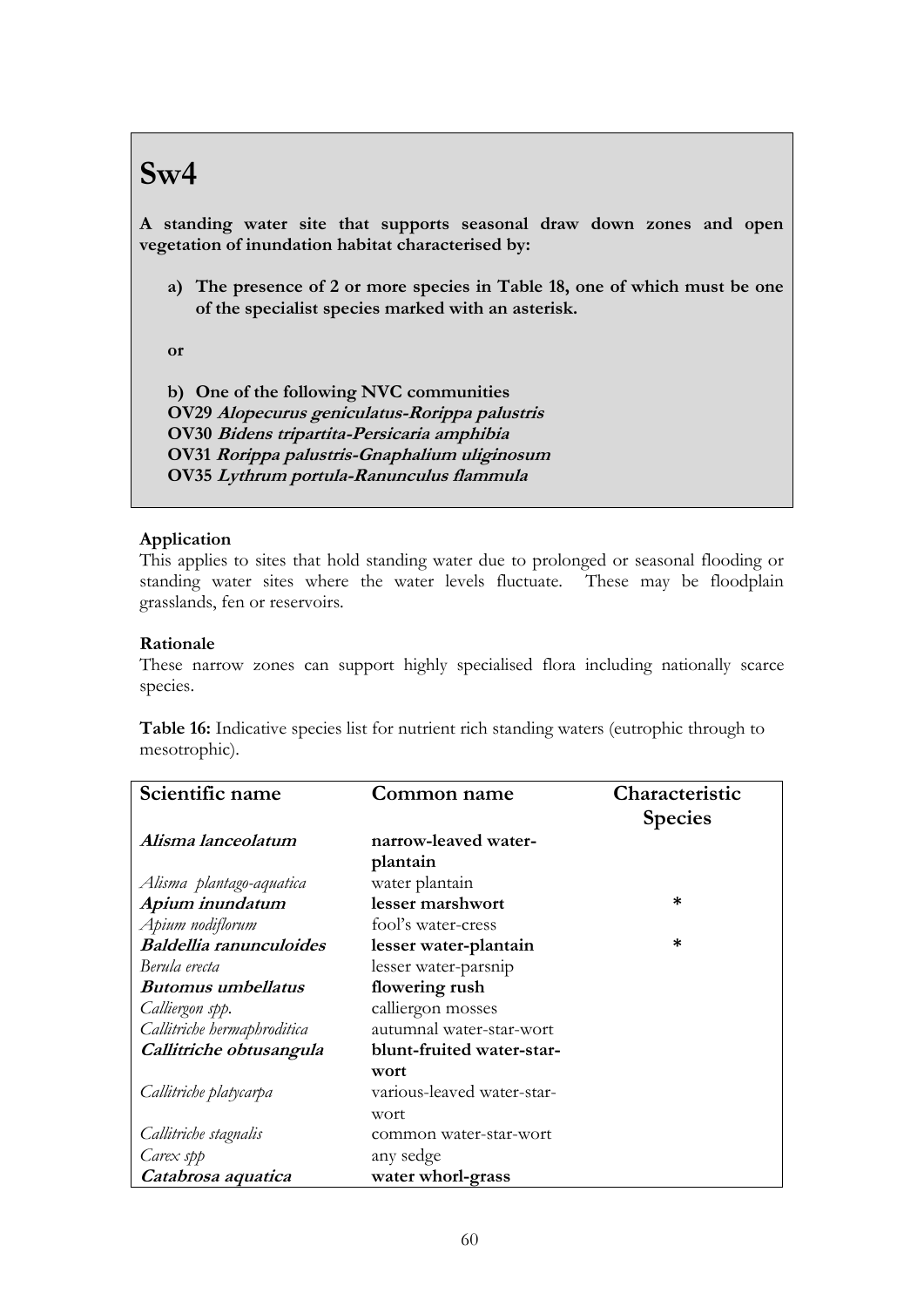| Scientific name           | <b>Common name</b>      | Characteristic      |
|---------------------------|-------------------------|---------------------|
|                           |                         | <b>Species</b>      |
| Ceratophyllum demersum    | rigid hornwort          |                     |
| <b>Charophytes</b>        | any stonewort           | *                   |
| Cladium mariscus          | great fen sedge         | *                   |
| Drepanocladus aduncus     | a moss                  |                     |
| Eleocharis acicularis     | needle spike-rush       |                     |
| <b>Eleogiton</b> fluitans | floating club-rush      | *                   |
| Equisetum fluviatile      | water horsetail         |                     |
| Groenlandia densa         | opposite-leaved         |                     |
|                           | pondweed                |                     |
| Glyceria declinata        | small sweet-grass       |                     |
| Glyceria fluitans         | floating sweet-grass    |                     |
| Glyceria maxima           | reed sweet-grass        |                     |
| Glyceria notata           | plicate sweet-grass     |                     |
| Hippuris vulgaris         | mare's tail             |                     |
| Hottonia palustris        | water violet            | *                   |
| Hydrocharis morsus-ranae  | frogbit                 | *                   |
| Hydrocotyle vulgaris      | marsh penny wort        |                     |
| Iris pseudacorus          | yellow flag             |                     |
| Spirodela polyrhiza       | greater duckweed        |                     |
| Lythrum salicaria         | purple loosestrife      |                     |
| Mentha aquatica           | water mint              |                     |
| Menyanthes trifoliata     | bogbean                 | *                   |
| Myosotis laxa             | tufted forget-me-not    |                     |
| Myosotis scorpioides      | water forget-me-not     |                     |
| Myosotis secunda          | creeping forget-me-not  |                     |
| Myriophyllum              | alternate water milfoil | *                   |
| alterniflorum             |                         |                     |
| Myriophyllum spicatum     | spiked water milfoil    |                     |
| Myriophyllum              | whorled water-milfoil   |                     |
| verticillatum             |                         |                     |
| Nasturtium officinale     | water-cress             |                     |
| Nitella spp.              | any stonewort           |                     |
| Nuphar lutea              | yellow water-lily       | when not introduced |
| Nymphaea alba             | white water-lily        | when not introduced |
| Oenanthe aquatica         | fine leaved water       |                     |
|                           | dropwort                |                     |
| Oenanthe crocata          | hemlock water dropwort  |                     |
| Oenanthe fistulosa        | tubular water-dropwort  |                     |
| Oenanthe lachenalii       | parsley water-dropwort  |                     |
| Persicaria amphibia       | amphibious bistort      |                     |
| Phragmites australis      | common reed             |                     |
| Pilularia globulifera     | pillwort                | ∗                   |
| Potamogeton alpinus       | red pondweed            | ∗                   |
| Potamogeton berchtoldii   | small pondweed          |                     |
| Potamogeton coloratus     | fen pondweed            | ∗                   |
| Potamogeton crispus       | curled pondweed         |                     |
| Potamogeton friesii       | flat-stalked pondweed   |                     |
| Potamogeton natans        | broad-leaved pondweed   |                     |
| Potamogeton pectinatus    | fennel-leaved pondweed  |                     |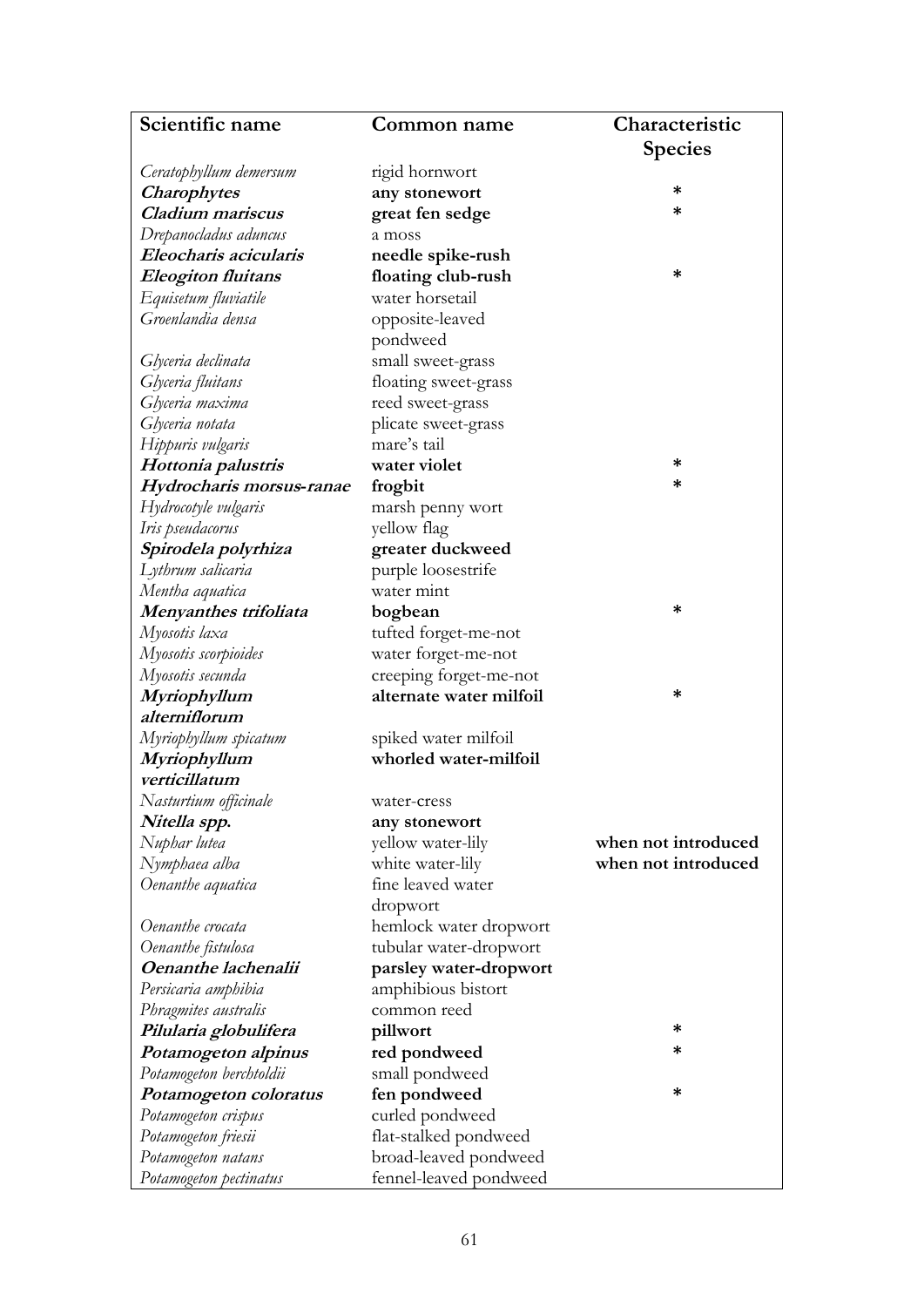| Scientific name             | <b>Common name</b>     | Characteristic |
|-----------------------------|------------------------|----------------|
|                             |                        | <b>Species</b> |
| Potamogeton pusillus        | lesser pondweed        |                |
| Ranunculus spp (aquatic)    | water-crowfoot species |                |
| Riccia/Ricciocarpus spp.    | liverworts             |                |
| Sagittaria sagittifolia     | arrowhead              |                |
| Schoenoplectus lacustris    | common club-rush       |                |
| Schoenus nigricans          | black bog-rush         |                |
| Scirpus sylvaticus          | wood club-rush         |                |
| Sparganium erectum          | branched bur-reed      |                |
| Sparganium emersum          | unbranched bur-reed    |                |
| Tolypella spp.              | any stonewort          | 2 points each  |
| Typha angustifolia          | lesser bulrush         |                |
| Veronica anagallis-aquatica | blue water-speedwell   |                |
| Veronica beccabunga         | brooklime              |                |
| Veronica catenata           | pink water-speedwell   |                |
| Zannichellia palustris      | horned pondweed        |                |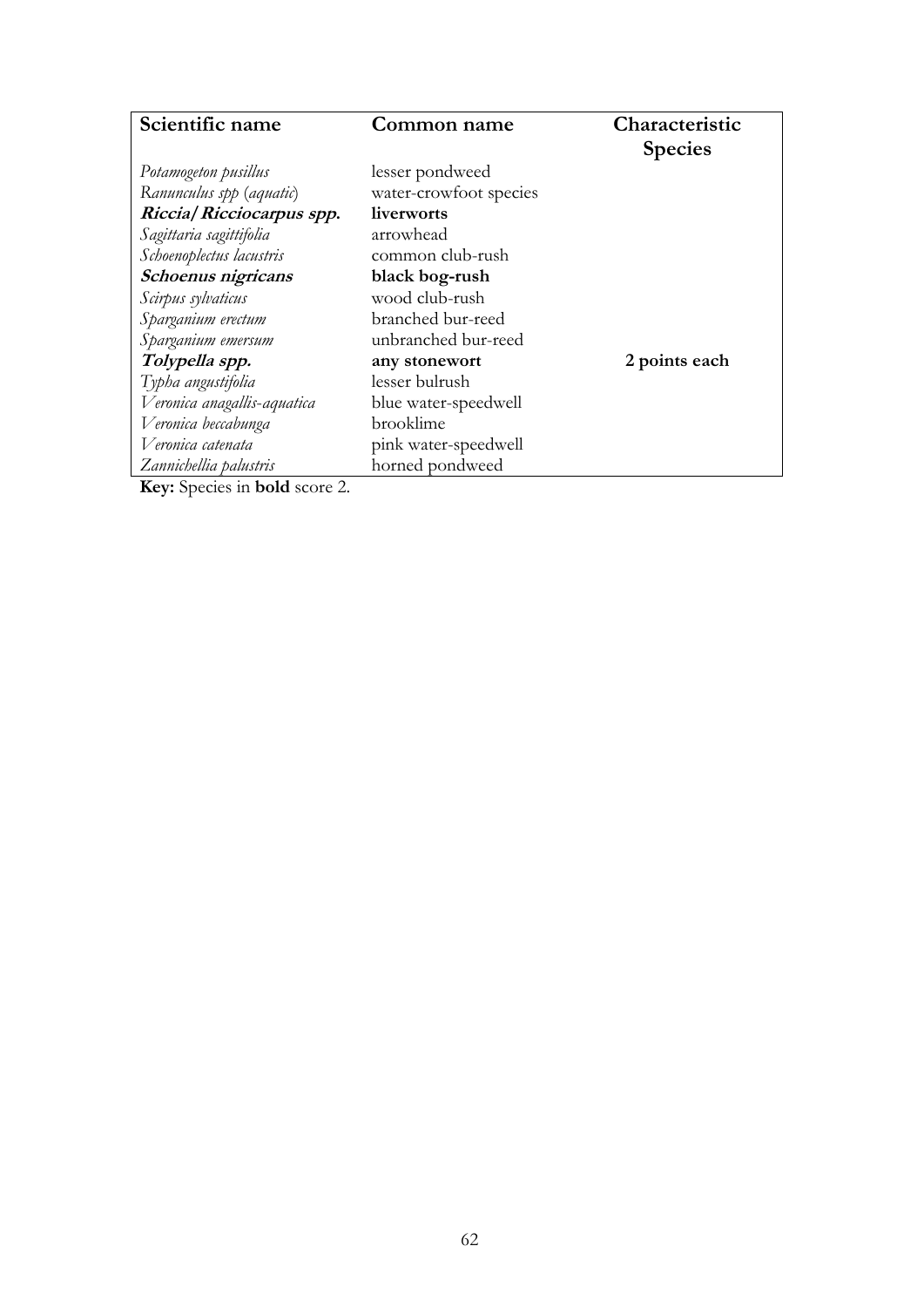**Table 17:** Indicative species list for nutrient poor standing waters (dystrophic, oligotrophic through to mesotrophic).

| Scientific name                | Common name               | Characteristic |
|--------------------------------|---------------------------|----------------|
|                                |                           | <b>Species</b> |
| Apium inundatum                | lesser marshwort          |                |
| <b>Baldellia ranunculoides</b> | lesser water-plantain     | *              |
| Callitriche hamulata           | intermediate water-star-  |                |
|                                | wort                      |                |
| Carex paniculata               | greater tussock sedge     |                |
| Carex limosa                   | mud sedge                 |                |
| Carex rostrata                 | bottle sedge              |                |
| Charophyte spp.                | any stonewort             | *              |
| Cladium mariscus               | great fen sedge           | *              |
| Comarum palustre               | marsh cinquefoil          |                |
| Eleogiton fluitans             | floating club-rush        | *              |
| Equisetum fluviatile           | water horsetail           |                |
| Eriophorum latifolium          | broad-leaved cotton grass |                |
| Eriophorum spp                 | any other species of      |                |
|                                | cotton grass              |                |
| Hippuris vulgaris              | mare's tail               |                |
| Hottonia palustris             | water violet              | ∗              |
| Hydrocharis morsus-ranae       | frogbit                   | *              |
| Juncus bulbosus                | bulbous rush              |                |
| Menyanthes trifoliata          | bogbean                   | *              |
| Myosotis stolonifera           | pale forget-me-not        |                |
| Myriophyllum                   | alternate water-milfoil   | *              |
| alterniflorum                  |                           |                |
| Nitella spp.                   | stonewort                 |                |
| Nymphaea alba                  | white water-lily          |                |
| Pilularia globulifera          | pillwort                  | *              |
| Potamogeton alpinus            | red pondweed              | *              |
| Potamogeton coloratus          | fen pondweed              | *              |
| Potamogeton natans             | broad-leaved pondweed     |                |
| Potamogeton perfoliatus        | bog pondweed              |                |
| Ranunculus flammula            | lesser spearwort          |                |
| Ranunculus spp. (aquatic)      | water crowfoot species    |                |
| Schoenoplectus tabernaemontani | grey club-rush            |                |
| Sphagnum spp.                  | bog moss                  |                |
| Utricularia spp.               | <b>Bladderwort</b> (any   | *              |
|                                | species)                  |                |

**Key:** Species in **bold** score 2.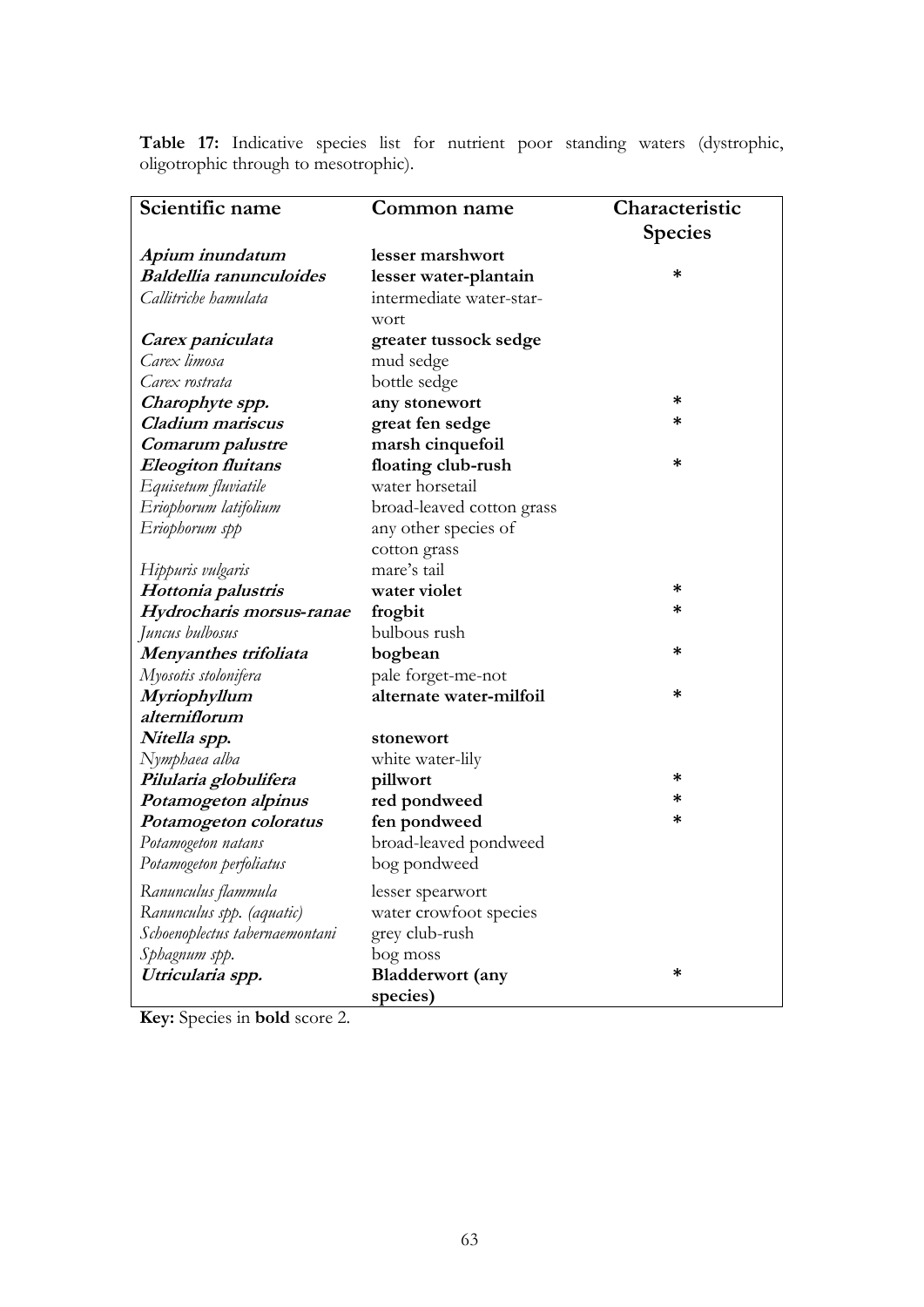**Table 18:** Indicative species list for draw-down zones and open vegetation of inundation habitat.

| Scientific name        | Common name              | <b>Specialist species</b> |
|------------------------|--------------------------|---------------------------|
| Agrostis stolonifera   | creeping bent            |                           |
| Alopecurus aequalis    | orange foxtail           | $\ast$                    |
| Alopecurus geniculatus | marsh foxtail            |                           |
| Bidens spp.            | bur marigolds            |                           |
| Callitriche spp.       | water-starworts          |                           |
| Chenopodium            | many-seeded goosefoot    | *                         |
| polyspermum            |                          |                           |
| Chenopodium rubrum     | red goosefoot            |                           |
| Comarum palustre       | marsh cinquefoil         |                           |
| Eleocharis acicularis  | needle spike-rush        | $\ast$                    |
| Gnaphalium uliginosum  | marsh cudweed            |                           |
| Hydrocotyle vulgaris   | marsh pennywort          |                           |
| Juncus bufonius        | toad rush                |                           |
| Lythrum portula        | water purslane           | $\ast$                    |
| Myosotis spp           | water forget-me-nots     |                           |
| Persicaria amphibia    | amphibious bistort       |                           |
| Persicaria minor       | small water-pepper       | ∗                         |
| Pilularia globulifera  | pillwort                 | $\ast$                    |
| Persicaria hydropiper  | water-pepper             |                           |
| Potentilla anserina    | silverweed               |                           |
| Ranunculus repens      | creeping buttercup       |                           |
| Rorippa spp.           | the smaller yellow-cress |                           |
|                        | species                  |                           |
| <b>Rumex maritimus</b> | golden dock              | $\ast$                    |
| Rumex palustris        | marsh dock               |                           |
| Veronica scutellata    | marsh speedwell          |                           |

**Key:** Species in **bold** score 2.

#### **3.6 Flowing Water Habitats**

#### **3.6.1 Background**

These guidelines primarily include rivers and specific types of streams. Springs are included in the guidelines for the selection of fen and lowland mire habitat. Waterside habitats closely linked to rivers and streams such as flood meadows, fens and wet woodland are covered by other selection guidelines, however pools and marshy areas associated with rivers floodplains may be included within a river LWS site. Canals are included under the standing water section as their plant communities are more characteristic of standing than flowing water systems. Ditches may be designated under flowing water guidelines where their flora has closer affinities with those of flowing waters, but both flowing and standing water guidelines should be applied to see which is more suitable. Species strongly associated with flowing water habitats, such as water vole and otter are included in selection guidelines for species groups.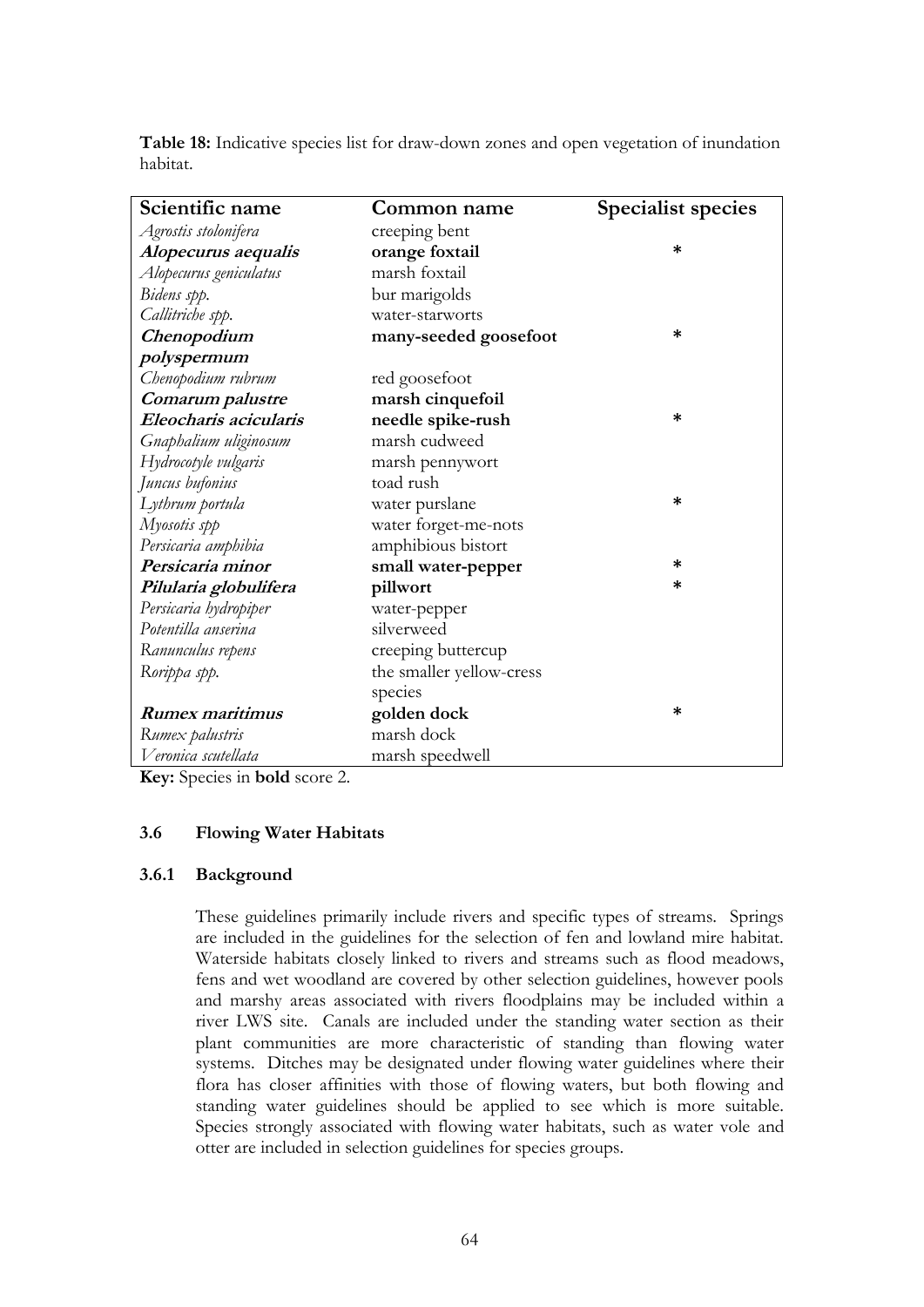The Water Framework Directive is a European Community Directive which came into force in December 2000 and was enacted into UK Law in December 2003. It requires ground waters, surface waters and estuaries to reach minimum standards for water quality. It is therefore an important driver for the improvement of water quality. The Environment Agency is the lead authority in England for the implementation of the Directive.

#### **3.6.2 Rivers**

<u>.</u>

Rivers are dynamic ecosystems in their natural state, however, there are few natural rivers remaining within the UK and such rivers represent a valuable resource.<sup>16</sup>. Throughout its length a river will pass through different developmental stages, each with different characteristics and nature conservation value. Near to the source of a river, watercourses are often small, narrow and fast flowing. As the volume of water increases from tributaries the headwater streams form larger watercourses and eventually rivers. In their lower reaches rivers typically flow more slowly over gently sloping flood plains before discharging into the sea. The different parts of this generalised model of a watercourse support a variety of different in-channel features and are often associated with quite different waterside habitats. The variation in rate of flow and volume of water affects the deposition of waterborne sediments and other materials, which in turn affects the substrate and physical structure of the river.

The mosaic of features found in rivers and streams support a diverse range of plants and animals. Riffles and pools support aquatic species, and exposed river sediments such as shingle beds and sand bars are very important for a range of invertebrates, notably ground beetles, spiders and craneflies. Marginal and bank side vegetation is important for its floristic value and the fauna it supports. Rivers and streams often provide a wildlife corridor that forms an important link with fragmented habitats.

Along many stretches of rivers attempts have been (and continue to be) made to control and confine natural processes through dredging of silts and other substrates, construction of flood banks, re-enforcement of banks and straightening of watercourses. All these activities affect the diversity and nature of both in-channel habitats and those of the riverside. These physical modifications and controls affect the ability of a river to create the diversity of river habitat normally associated with natural river systems. This in turn affects the variety of habitats and niches available to plants and animals.

The diversity of plant and animal species is not only affected by the physical characteristics of the river, but also by the condition of the water itself. In general terms, upland rivers and watercourses near to source tend to have lower concentrations of dissolved plant nutrients, less pollution and much higher levels of dissolved oxygen. In contrast, lowland, middle and lower courses of rivers receive large inputs of organic and inorganic material and increased levels of nutrients and other elements. In these parts of the rivers, where flows are slower and there is less incorporation of oxygen from the air dissolved oxygen levels exhibit seasonal and diurnal fluctuations.

<sup>16</sup> UK Biodiversity Steering Group (1998). Biodiversity: The UK Steering Group Report, Volume 2 Action Plans, 1995.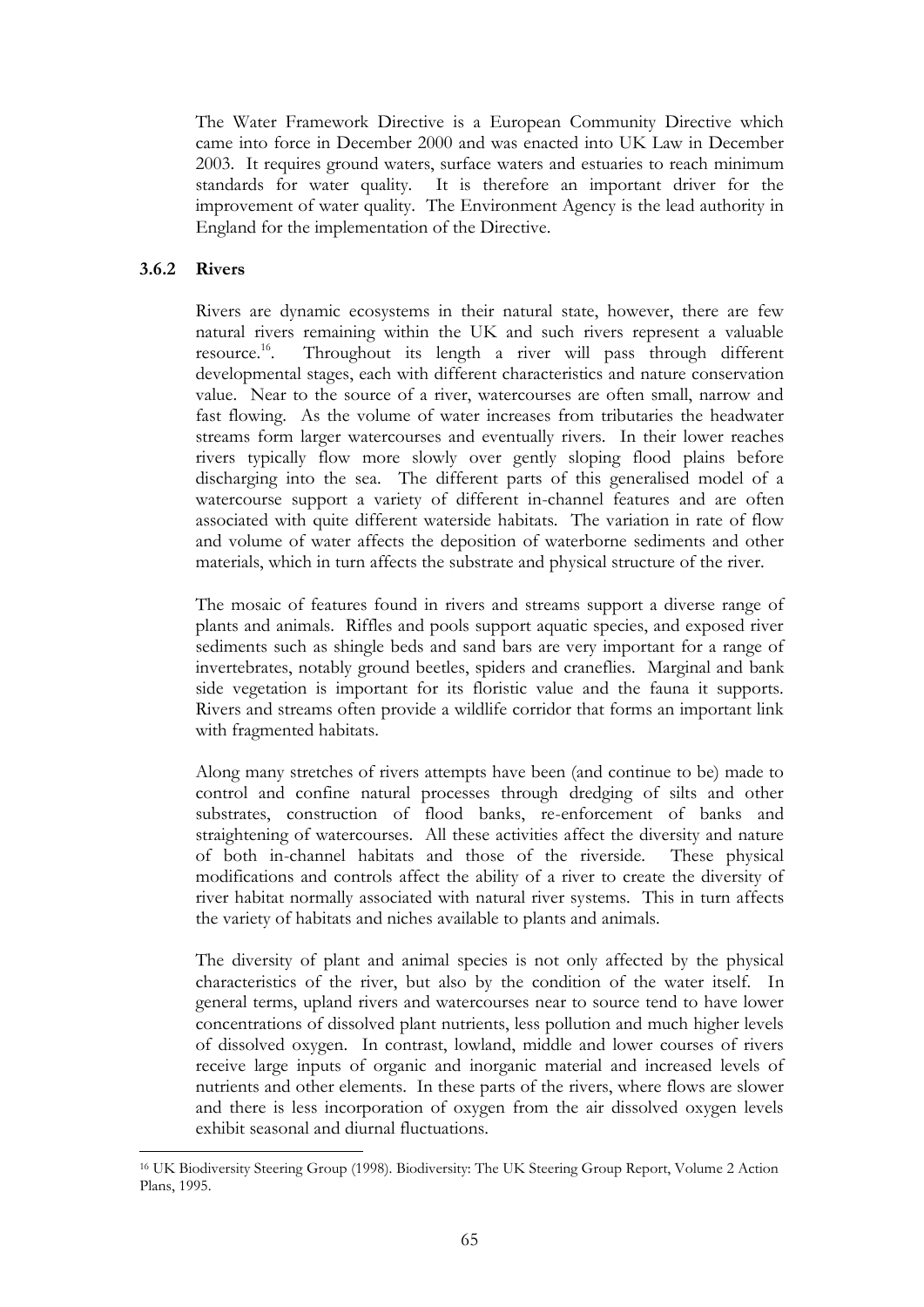The chemical composition of some flowing waters is also greatly influenced by the bedrock within the catchment of the river. This can also significantly affect the variety of plants and animals found within the watercourse. Watercourses with a good water quality, for example, will generally support a higher diversity of aquatic invertebrates than those that are heavily polluted. Water quality can also affect the diversity of fish and other animal groups. Heavily polluted watercourses also exhibit changes in the submerged aquatic flora. Eutrophication of rivers and streams from artificial sources can result in a shift from submerged vegetation dominated by macrophytes to communities dominated by algae.

The East Riding supports a diverse range of flowing water in the form of streams and rivers. The River Hull headwaters form the most northerly chalk stream in the UK. They are particularly important for supporting river water-dropwort *Oenanthe fluviatilis* at the northern limit of its range in the UK. There are also seasonal winterbournes such as the Gypsey Race which dry up or have very reduced flows in the summer.

The lower reaches of the large lowland rivers, the Humber, Ouse, Hull and Derwent have all been heavily modified by flood defence banks, barrages (Hull and Barmby) and weirs (Naburn). Some of the lower reaches are classified as 'high-level carriers' by the flood defence authorities which means they are isolated from their flood plains and washlands are not practical as they would require pumped drainage. They act as important migratory routes for birds and fish.

#### **3.6.3 Land and Level Drains**

<u>.</u>

A number of large land or 'level' drains such as the Barmston, Winestead, Keyingham and Hedon drains also cross the Holderness Plain and, although heavily canalised, they form important refuges and corridors for wildlife, such as water voles. Goulder (2000) <sup>17</sup>describes and evaluates the botanical value of some of the Holderness drains.

#### **3.6.4 Selection Criteria and Attributes**

Table 19 below sets out selection criteria and attributes for the designation of flowing water LWS in the East Riding of Yorkshire.

**Table 19:** Selection criteria and attributes for flowing water LWSs.

| Criterion | <b>Attribute</b>                             |
|-----------|----------------------------------------------|
| Size      | No minimum size for length. A                |
|           | recognisable management unit defined by      |
|           | physical features on the ground. Ideally, in |
|           | the long term, 500m standard lengths         |
|           | based upon River Habitat Survey              |
|           | (RHS)/River Corridor Survey (RCS).           |

<sup>17</sup> Goulder R. (2000). Aquatic macrophytes and conservation in the drains of the Hull Valley, The Naturalist, Number 1032, Vol. 125, January-March 2000, pp17-28.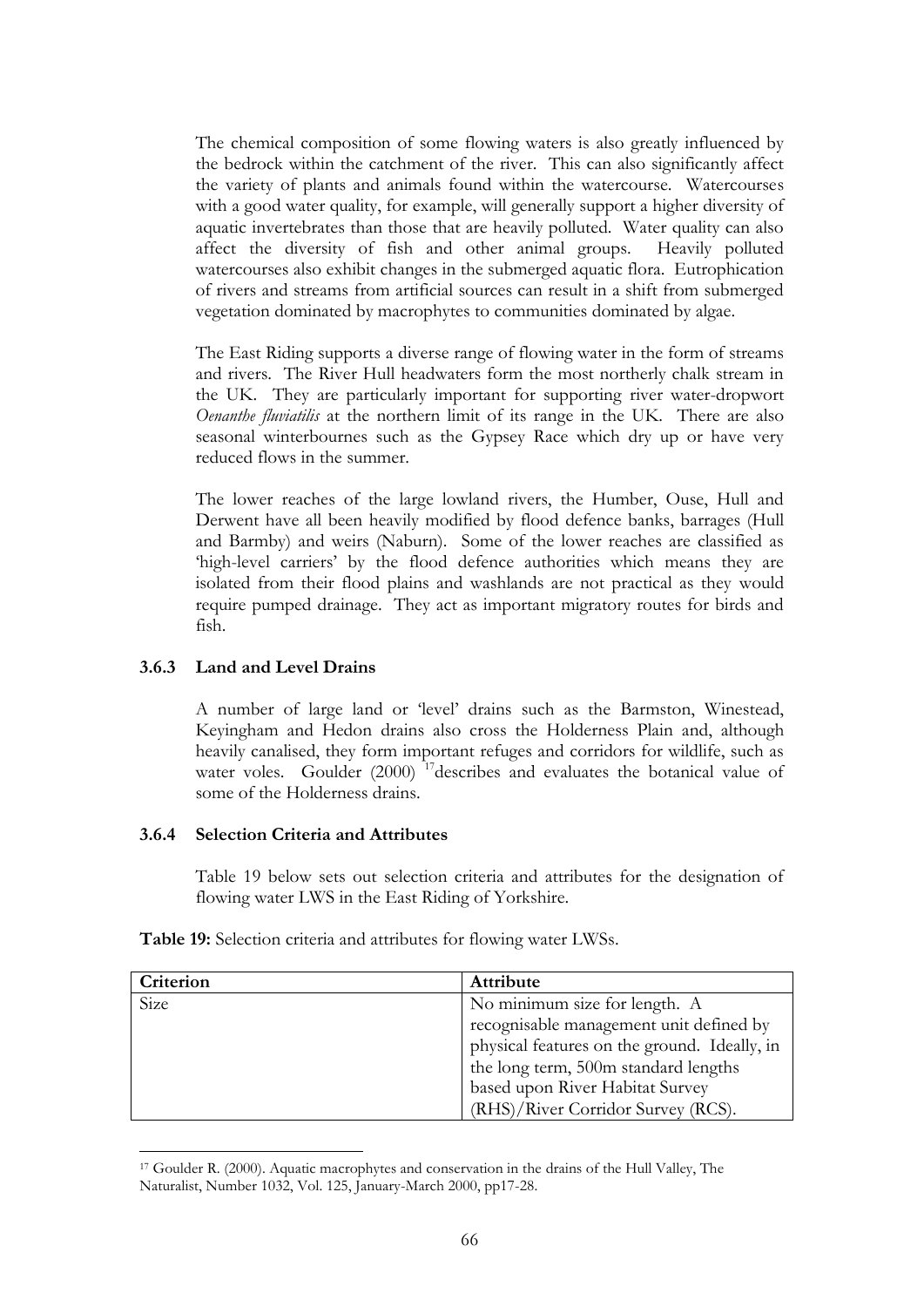| Criterion                      | Attribute                                    |  |
|--------------------------------|----------------------------------------------|--|
|                                | Width minimum 0.5m from wetland              |  |
|                                | margin - wetland margin.                     |  |
| Rarity                         | The presence of internationally important    |  |
|                                | plant species.                               |  |
|                                | The presence of nationally rare or declining |  |
|                                | plant species; presence of regionally        |  |
|                                | important species; presence of locally rare  |  |
|                                | or declining plant species or                |  |
|                                | species/communities of restricted            |  |
|                                | distribution that have a population          |  |
|                                | stronghold in the East Riding.               |  |
|                                | The presence of a rare habitat type at       |  |
|                                | international-local level.                   |  |
| Diversity                      | The diversity of hydromorphological          |  |
|                                | features as defined by RHS methodology       |  |
|                                | The diversity of NVC types and plant and     |  |
|                                | animal species.                              |  |
| Naturalness                    | The presence of features associated with     |  |
|                                | natural rivers such as oxbows, riffles,      |  |
|                                | pools, gravel shoals/shingle, sand bars.     |  |
|                                | Evidence of active meandering.               |  |
| Representativeness             | The presence of nationally important river   |  |
|                                | types as defined by RHS or methodology       |  |
|                                | developed by Nigel Holmes "Typing            |  |
|                                | British Rivers According to their Flora."    |  |
|                                | Comparison of the observed characteristics   |  |
|                                | of the river with Biological General Quality |  |
|                                | Assessment (includes BMWP and                |  |
|                                | RIVPACS) of what might be expected.          |  |
| Position in an ecological unit | The proximity to other habitats including    |  |
|                                | wetlands.                                    |  |
|                                | Known migration route for wildlife           |  |
|                                | including fish.                              |  |

#### **3.6.5 General application of Flowing Water guidelines**

These guidelines may be applied to all rivers and streams. The extent of the riverine or stream habitat included should be in accordance with the definition given for rivers and streams in the UK BAP:

*"This type includes rivers and streams from bank top to bank top or where there are no distinctive banks or banks are never overtopped, it includes the extent of the mean annual flood. This includes the open water zone which may contain submerged, free floating or floating-leaved vegetation, water fringe vegetation and exposed sediments and shingle banks."*

In the immediate future a recognisable management unit will be used to define LWS boundaries, as defined by physical features on the ground e.g. bridges or field boundaries.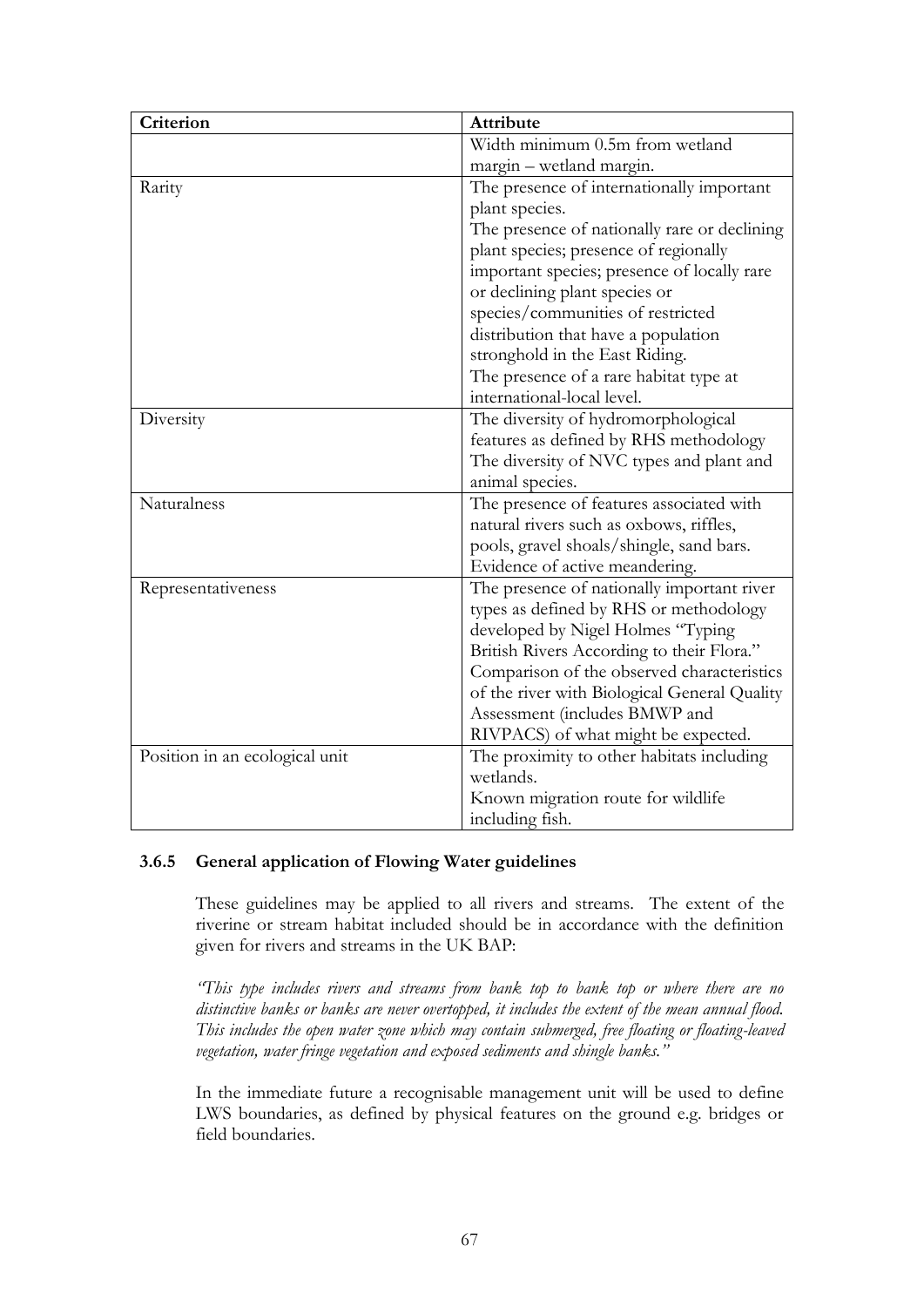In the long term, the assessment of rivers of LWS quality would ideally be made against pre-determined 500 metre long sections of river measured from permanent in-river structures, such as a weir or tidal barrier. These 500m stretches would be as determined by the Environment Agency according to standard River Habitat Survey methodology. At present, however, it is not possible to assess riverine LWSs on that basis and therefore boundaries will be determined as specified in the previous paragraph.

#### **3.6.6 Flowing Water Selection Guidelines**

Watercourses or sections of watercourses will be eligible for selection as an LWS if they satisfy one of the following guidelines.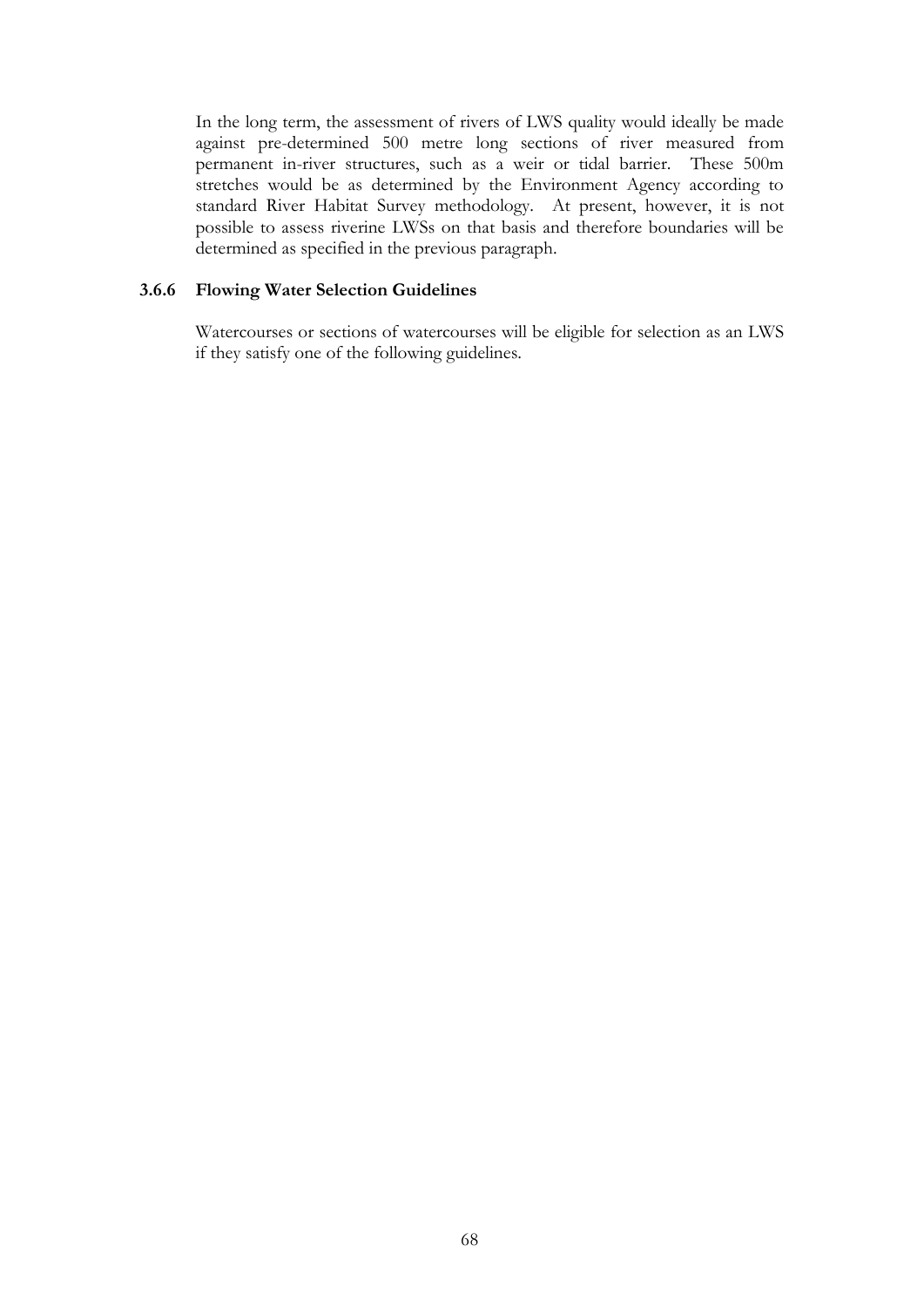## **Fw1**

**A stretch of river or smaller water course that supports three or more of the following features:**

**Islands Shingle banks and shoals River cliffs (earth or rock) Riffle and run systems Sand or mud banks Vegetated or un-vegetated point bars Diverse channel-edge and bank-side vegetation structure Unmodified bank profiles Significant water-crowfoot beds Adjacent flood plain wetland habitats**

## **Application**

The guideline should be applied to stretches of rivers that include the relevant features. The boundary should be demarcated by clearly definable features such as bridges, weirs, or other structures or obvious changes in river form such as canalisation. The landward boundary should include bank-side vegetation and adjacent flood plain wetland habitats where these are qualifying features. These may include ox-bows, ponds, swamps and small areas of wet woodland. Evidence of the relevant features should be mapped with target notes.

#### **Rationale**

Most rivers and smaller water courses in the East Riding have been modified to some degree including canalisation, flood bank construction and periodic channel re-profiling and dredging. These modifications have often had an adverse impact upon ecological interest due to the reduction in habitat niches. Therefore stretches of rivers that retain some features of a more semi-natural structure provide a better habitat for aquatic flora and fauna such as fish and invertebrates.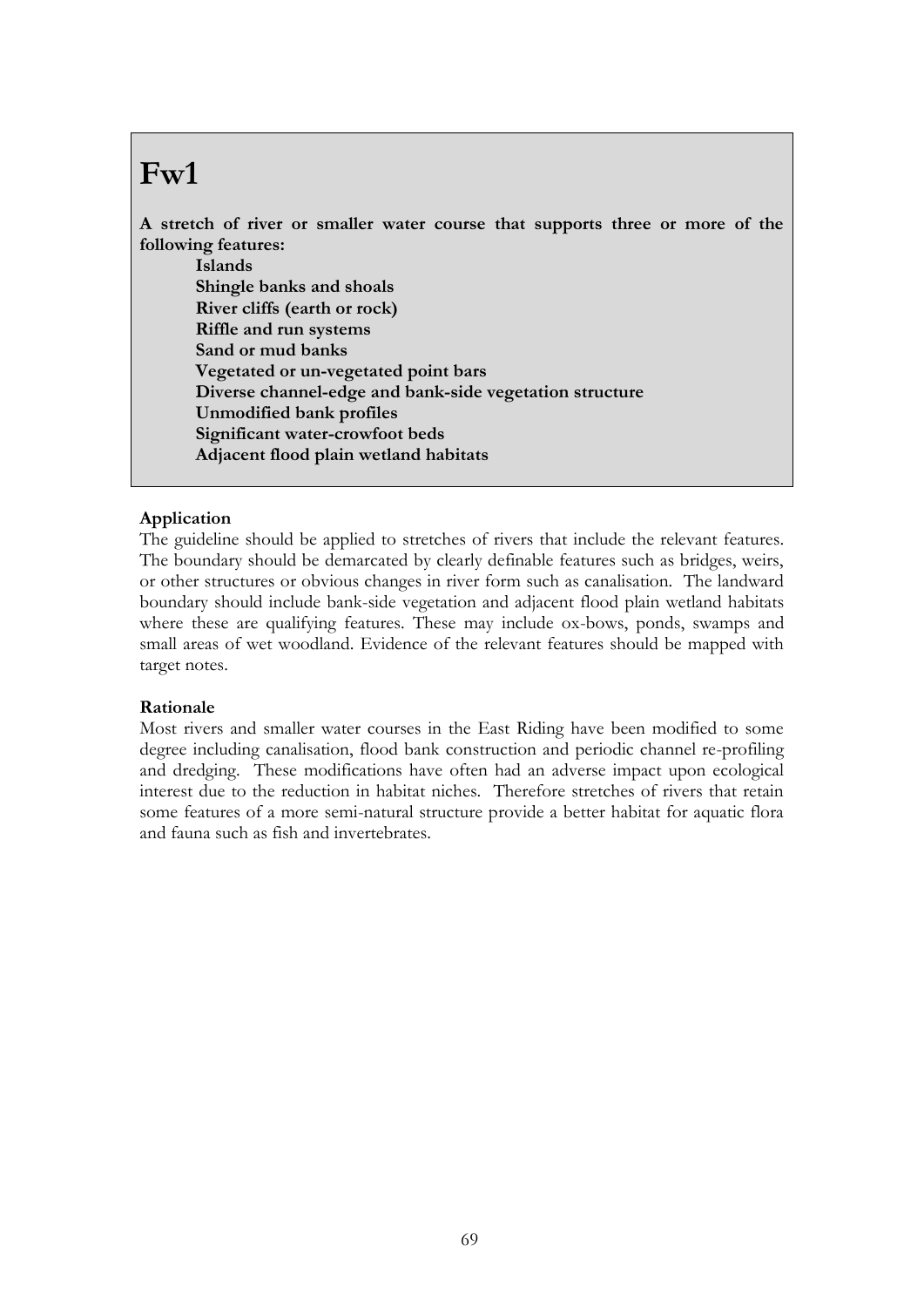## **Fw2**

**A stretch of river or smaller water course that scores 12 or more from the species listed in Table 20.**

## **Application**

This guideline should be applied to sites meeting the threshold score. The boundary should be demarcated by clearly definable features such, such as bridges, weirs, or other structures, or obvious changes in river form such as canalisation.

## **Rationale**

These rivers support a good diversity of aquatic plants and are therefore of conservation importance.

## **Fw3**

**Any stream that originates in the calcareous substrata of the Yorkshire Wolds Natural Area and supports 4 or more species of characteristic calcareous stream flora listed in Table 20**

## **Application**

This guideline should be applied to streams which support a characteristic calcareous flora meeting the threshold. The downstream extent to the designation should be the limit of the aquatic vegetation type. This guideline may be supported by additional information regarding associated invertebrate assemblages, but such evidence is not essential.

## **Rationale**

Chalk streams originating in the Yorkshire Wolds NA are a distinctive and rare habitat in the County. This guideline identifies good quality examples which exhibit a characteristic aquatic flora. Unmodified near natural watercourses, support a greater diversity of plant and animal species than watercourses that have been physically modified and have a degraded quality of water. Natural watercourses are important reservoirs of biodiversity. Certain stretches of the Wolds calcareous streams exhibit chalk stream characteristics which is a UK Biodiversity Action Plan habitat.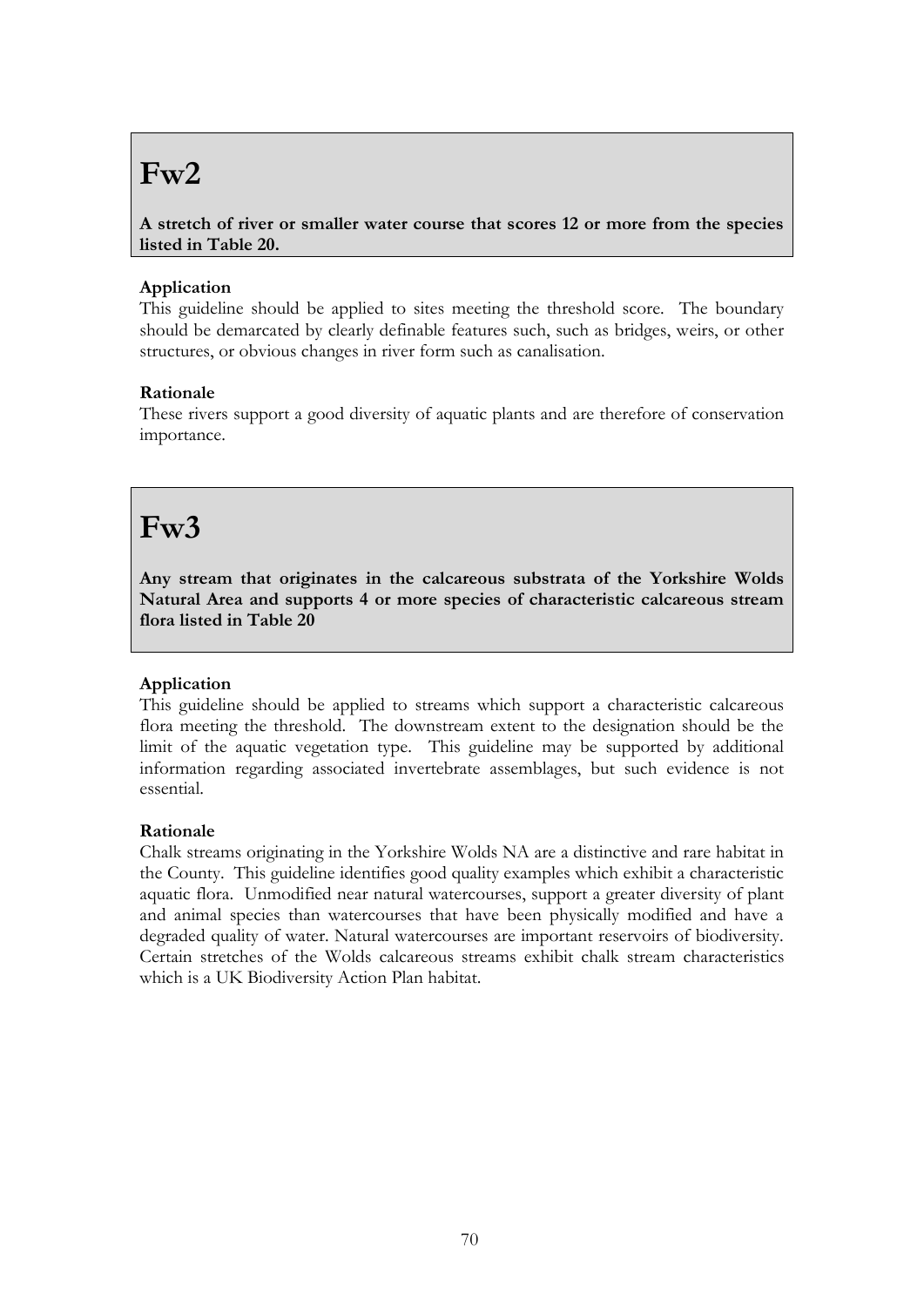## **Fw4**

**Any drain in the Holderness, Humber Estuary, Humberhead Levels or Vale of York Natural Areas, that supports 10 or more species listed in Table 20**

## **Application**

This guideline should be applied to drains which support an aquatic flora meeting the threshold. The extent to the designation should reflect the extent of the interest and be clearly definable, e.g. demarcated by bridges, culverts, or obvious bends. The designation should take account of the cyclical nature of management of drains. As a result of this management the distribution of flora may vary between sections and years. Therefore the records form a series of years may be considered to aid determination of boundaries.

## **Rationale**

Drains in these NAs often support remnants of a flora that was once much more widespread before extensive drainage took place. The extensive arable landscapes in these natural areas have limited amounts of semi-natural habitats. Therefore these drains provide an important extensive linear semi-natural habitat which can act as a means of dispersal for many plants and animals.

Drains are slow flowing water habitats which left unmanaged would be subject to vegetation succession. This process would lead to drains being colonised by swamp vegetation and eventually willow dominated wet woodland. The cyclical management of clearing out drains is therefore essential both for the water management function and to maintain open water habitat for aquatic flora and fauna.

| Scientific name                | <b>Common name</b>    | <b>Calcareous stream</b> |  |  |  |
|--------------------------------|-----------------------|--------------------------|--|--|--|
|                                |                       | species                  |  |  |  |
| Alisma lanceolatum             | narrow-leaved water   |                          |  |  |  |
|                                | plantain              |                          |  |  |  |
| Alisma plantago-aquatica       | water plantain        |                          |  |  |  |
| Apium nodiflorum               | fool's water-cress    |                          |  |  |  |
| <b>Baldellia ranunculoides</b> | lesser water plantain |                          |  |  |  |
| Berula erecta                  | lesser water-parsnip  | *                        |  |  |  |
| <i>Butomus umbellatus</i>      | flowering rush        |                          |  |  |  |
| Callitriche spp.               | any water-starwort    | *                        |  |  |  |
| Carex acutiformis              | lesser pond sedge     |                          |  |  |  |
| Carex paniculata               | great tussock sedge   | ж                        |  |  |  |
| Carex riparia                  | greater pond sedge    |                          |  |  |  |
| Ceratophyllum demersum         | rigid hornwort        |                          |  |  |  |
| <b>Charophytes</b>             | any stonewort species |                          |  |  |  |
| Eupatoria cannabinum           | hemp agrimony         | ∗                        |  |  |  |
| Glyceria notata                | plicate sweet-grass   | *                        |  |  |  |
| Hippuris vulgaris              | mare's-tail           |                          |  |  |  |

**Table 20:** Flowing water vascular plants.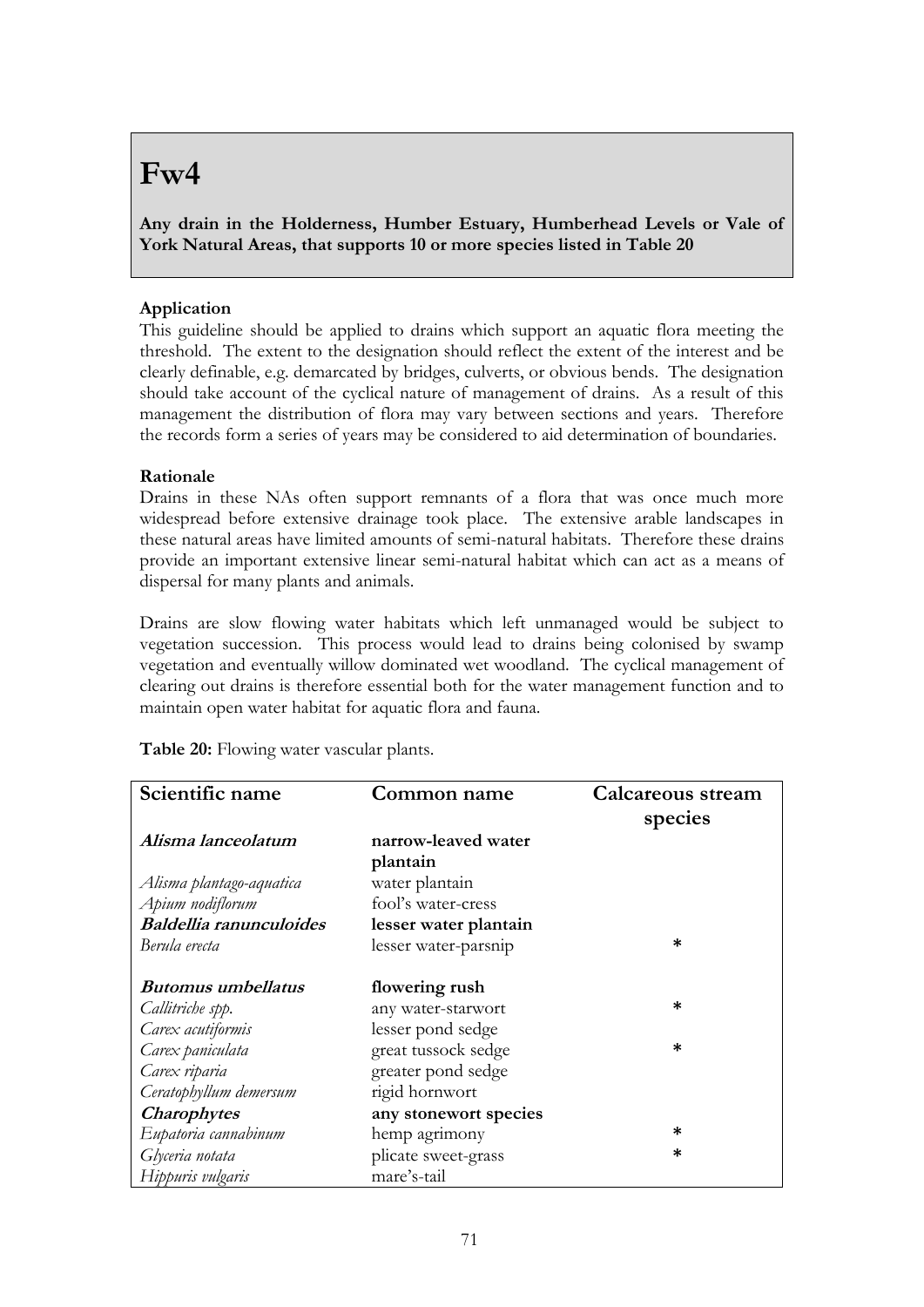| Scientific name                | Common name             | <b>Calcareous stream</b> |
|--------------------------------|-------------------------|--------------------------|
|                                |                         | species                  |
| Hottonia palustris             | water violet            |                          |
| Juncus subnodulosus            | blunt-flowered rush     |                          |
| Lemna trisulca                 | ivy-leaved duckweed     |                          |
| Lythrum salicaria              | purple loosestrife      |                          |
| Mentha aquatica                | water mint              |                          |
| Myosotis scorpioides           | water forget-me-not     |                          |
| Myriophyllum                   | alternate water-milfoil |                          |
| alterniflorum                  |                         |                          |
| Myriophyllum spicatum          | spiked water-milfoil    |                          |
| Myriophyllum                   | whorled water-milfoil   |                          |
| verticillatum                  |                         |                          |
| Nasturtium officinale          | water-cress             |                          |
| Nuphar lutea                   | yellow water lily       |                          |
| Nymphaea alba                  | white water lily        |                          |
| <b>Oenanthe fluviatilis</b>    | river water dropwort    |                          |
| Potamogeton berchtoldii        | small pondweed          |                          |
| Potamogeton crispus            | curled pondweed         |                          |
| Potamogeton friesii            | flat-stalked pondweed   |                          |
| Potamogeton lucens             | shining pondweed        |                          |
| Potamogeton natans             | broad-leaved pondweed   |                          |
| Potamogeton pectinatus         | fennel pondweed         |                          |
| Potamogeton perfoliatus        | perfoliate pondweed     |                          |
| Potamogeton pusillus           | lesser pondweed         |                          |
| Ranunculus fluitans            | river water crowfoot    | $\ast$                   |
| Ranunculus penicillatus ssp.   | stream water-crowfoot   | $\ast$                   |
| pseudofluitans                 |                         |                          |
| Ranunculus spp. (aquatic)      | other water-crowfoot    | $\ast$                   |
|                                | species                 |                          |
| Rorippa amphibia               | great yellow-cress      |                          |
| Rumex hydrolapathum            | water dock              |                          |
| Sagittaria sagittifolia        | arrowhead               |                          |
| Samolus valerandi              | common club-rush        |                          |
| Schoenoplectus tabernaemontani | grey club-rush          |                          |
| Sparganium emersum             | unbranched bur-reed     |                          |
| Veronica anagallis-aquatica    | blue water speedwell    | $\ast$                   |
| Veronica beccabunga            | brooklime               |                          |
| Zannichellia palustris         | horned pondweed         |                          |

**Key:** Species in **bold** score 2.

## **3.7 Coastal and Estuarine Habitats**

## **3.7.1 Background**

In the East Riding habitats associated with the coast and Humber estuary include maritime cliff and slope, saltmarsh, sand dune, vegetated and unvegetated shingle, saline lagoon and mudflat, sea grass beds. These habitats all occur within the Humber Estuary NA, Saltburn to Bridlington MA and the Bridlington-Skegness MA.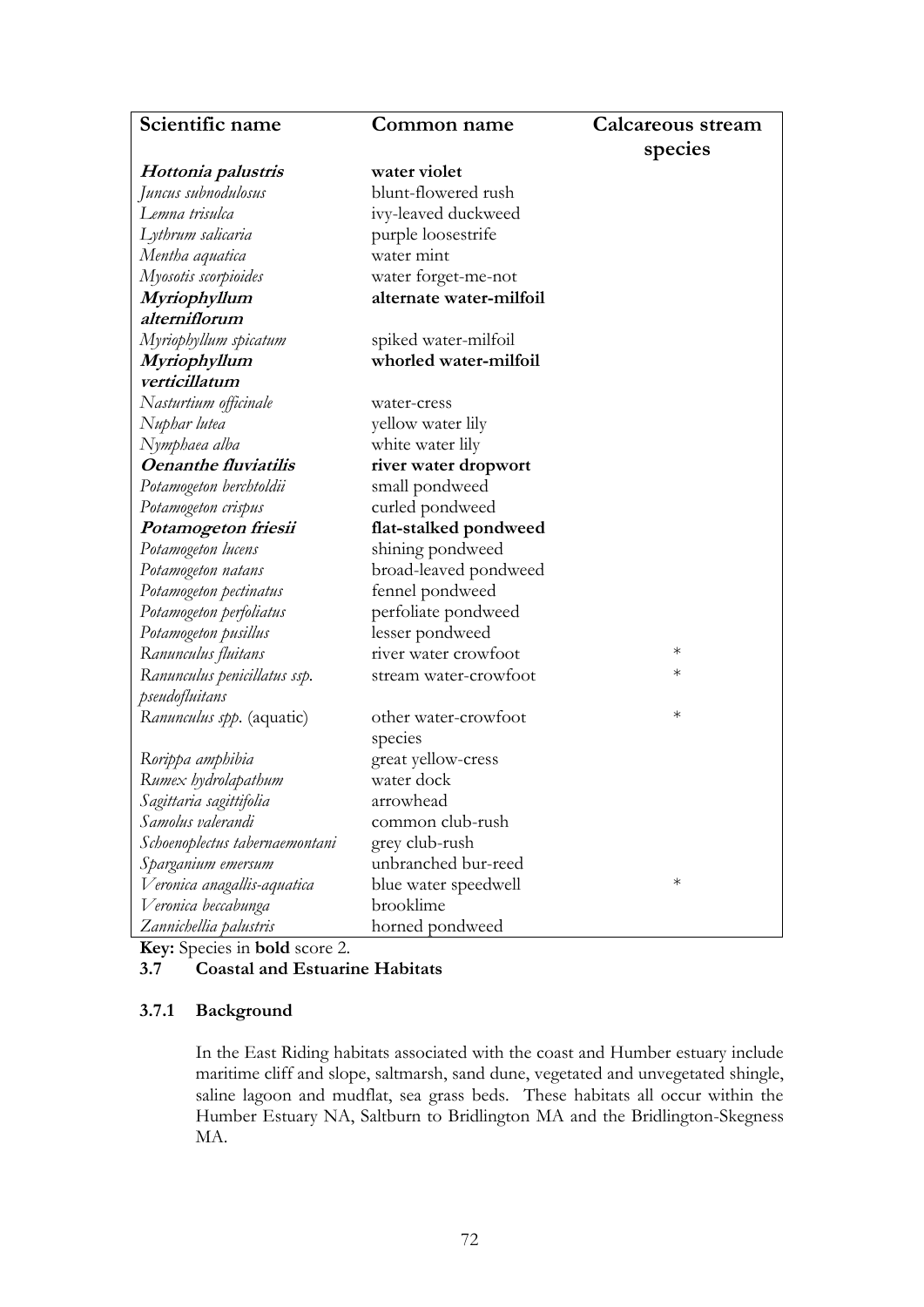The Humber Estuary is the only estuarine system within the East Riding, which supports a mosaic of mudflats, saltmarsh, vegetated and unvegetated shingle and saline lagoons. The estuary is designated as a SSSI, SAC and SPA. The bird interest is in part due to vast numbers of wintering waders and wildfowl, but it also supports important concentrations of breeding little terns and bearded tits. Designated habitats include estuary, coastal lagoon, Atlantic salt meadow, salicornia annual communities, mud and sand flats and sand banks. Sea and river lampreys are also of European significance.

#### **3.7.2 Maritime Cliff and Slope**

Maritime cliffs and slopes are defined as sloping to vertical faces on the coastline where a break in slope is formed by slippage and/or coastal erosion. The landward limit of the zone is determined by the limit of salt spray. The type of cliff and slope that is formed is influenced by a variety of factors including the nature of the underlying bedrock and superficial deposits. These habitats, especially the grasslands, heaths and scrub, can be considered as some of the most natural habitats remaining in the UK.

The UK HAP for Maritime Cliff and Slope states that there is an estimated 4000km of coastline cliffs. Almost all of the coastline north of the Humber Estuary can be classed as sea cliff. In the East Riding this resource is comprised of 54 km of soft cliff in the Bridlington to Skegness Maritime Natural Area and 6.5 km of hard cliff comprised of chalk in the Saltburn to Bridlington Maritime Natural Area<sup>18</sup>.

The chalk cliffs around Flamborough Head are the most northerly chalk sea cliffs in the England and as such are designated as Sites of Special Scientific Interest (SSSI) and SAC. The only section of the soft cliff which is designated as a SSSI is at Dimlington Cliff, a nationally important example of Quaternary stratigraphy, at the southern end of the Bridlington to Skegness Maritime Natural Area. The soft cliffs are extremely dynamic and are some of the fastest eroding cliffs in the UK. As a consequence they largely support ruderal vegetation adapted to frequent disturbance rather than the characteristic salt tolerant species associated with maritime cliff and slope.

#### **3.7.3 Coastal Sand dunes**

Coastal sand dunes are rare in the East Riding and are largely restricted to the Humber Estuary and the southern tip within the county of the Bridlington to Skegness Maritime Natural Area at Easington and Spurn. These are part of the Humber Estuary SSSI/SPA. There are also very small dune systems on low-lying reaches of the Holderness coast.

#### **3.7.4 Saline Lagoons**

<u>.</u>

Saline lagoons are located close to the sea where they are subject to sea spray and in some situations influxes of sea water. Some are natural water bodies and others have arisen as a result of the excavation of borrow pits or clay pits. The

<sup>18</sup> Selman, R., F. Dodd and K. Bayes (1999) A Biodiversity Audit of Yorkshire and the Humber. Yorkshire and Humber Biodiversity Forum.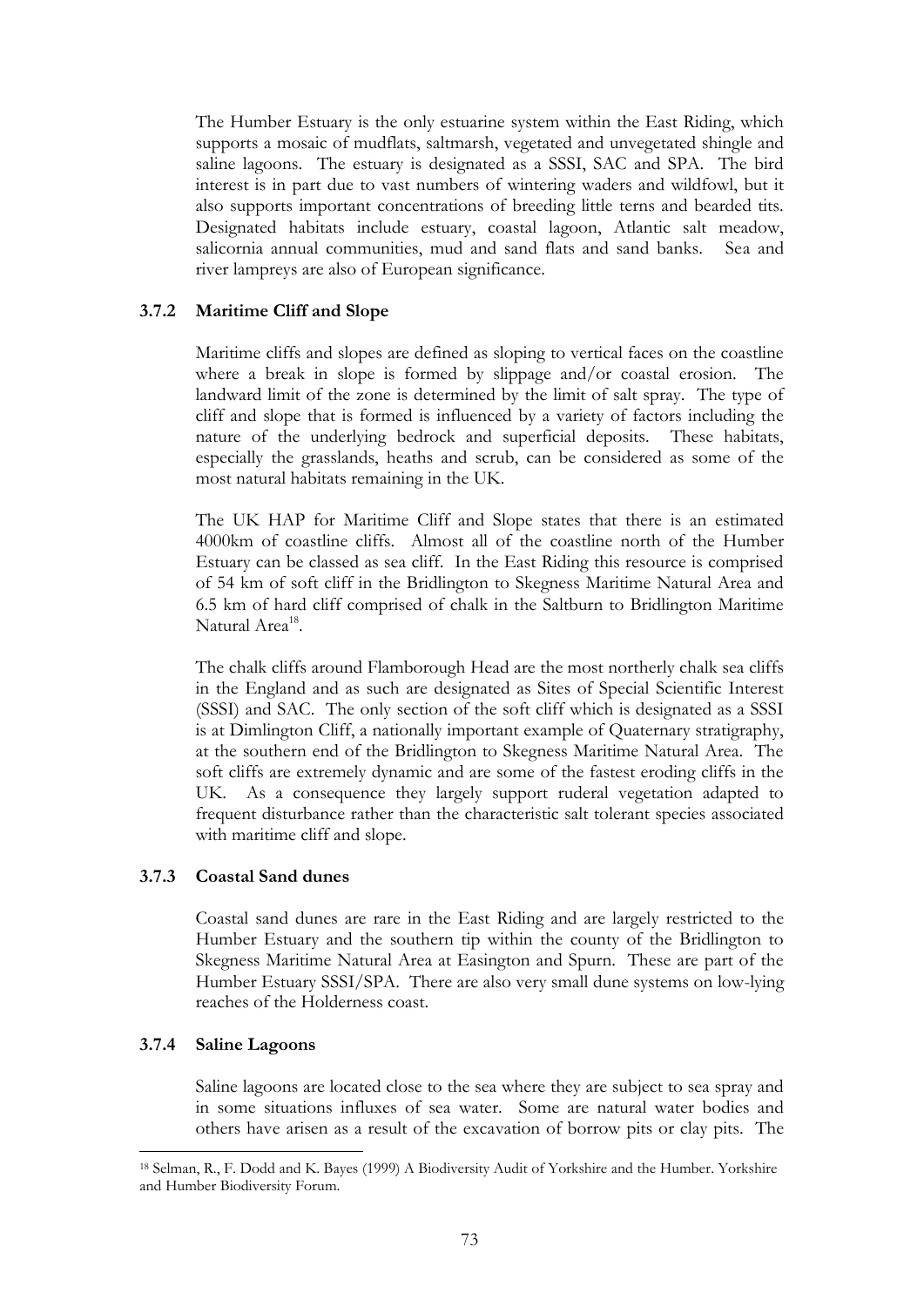lagoons at Easington (North and South) and Blacktoft Sands are designated as a SSSIs and part of the Humber Estuary SPA.

## **3.7.5 Coastal vegetated shingle**

Coastal vegetated shingle is a rare habitat in the East Riding and is restricted to Spurn Point. As well as supporting a characteristic variety of plant species this habitat provides valuable nesting sites for little ringed plover and little tern. All these areas are within SSSIs.

## **3.7.6 Saltmarsh**

Saltmarsh within the East Riding of Yorkshire is almost entirely restricted to the Humber Estuary. It supports a characteristic range of specialist plants which tolerate varying levels of salt water inundation during tidal cycles.

#### **3.7.7 Mudflats and sea-grass beds**

Mudflats and sea grass beds are restricted to the Humber Estuary forming an internationally important habitat mosaic with other estuarine habitats such as saltmarsh. These habitats support internationally important numbers of wintering birds and valuable assemblages of invertebrates and plants.

### **3.7.8 Selection Criteria and Attributes**

Table 21 below sets out selection criteria and attributes for the designation of coastal habitat LWS in the East Riding of Yorkshire.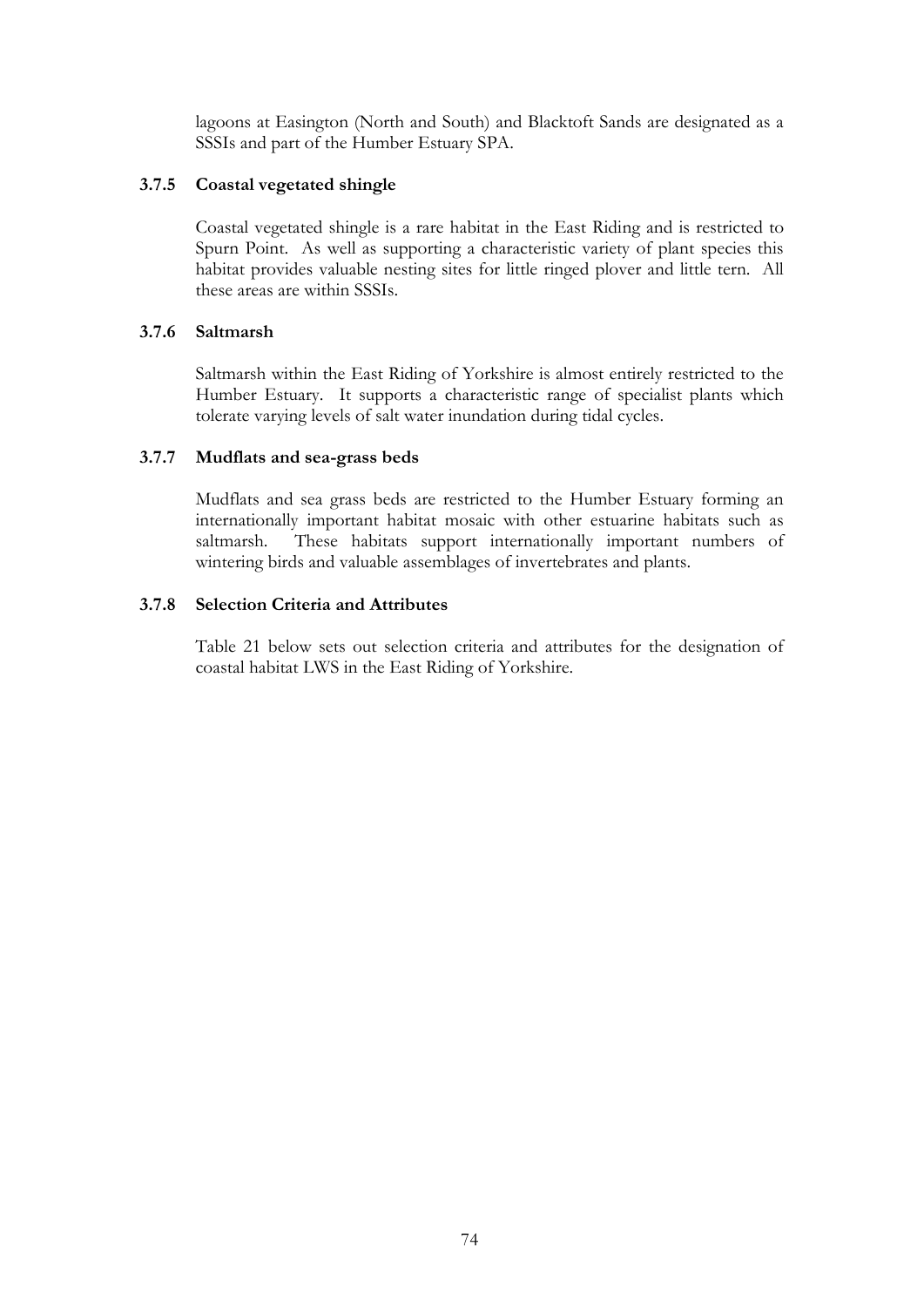**Table 21:** Selection criteria and attributes for coastal habitat LWSs.

| Criterion                      | Attribute                                     |
|--------------------------------|-----------------------------------------------|
| Size                           | The area of site and continuity of coastline. |
| Naturalness                    | The presence of habitat due to obvious        |
|                                | natural processes such as landslip, wave      |
|                                | action, salt spray and lack of grazing.       |
|                                | The presence of indicator species of long     |
|                                | established and ancient habitats.             |
| Diversity                      | The number of vascular plants and other       |
|                                | species recorded.                             |
|                                | The number of habitats and plant              |
|                                | communities.                                  |
| Rarity                         | The presence of nationally, regionally or     |
|                                | locally rare or declining species. Rarity of  |
|                                | habitat in East Riding and the region,        |
|                                | particularly estuary and chalk cliff.         |
| Representativeness             | The presence of characteristic and/or locally |
|                                | distinctive species assemblages.              |
| Fragility                      | Evidence of factors that affect the integrity |
|                                | of the site such as coastal erosion,          |
|                                | agricultural improvement, pedestrian          |
|                                | erosion, fly-tipping and tourism              |
|                                | developments on landward side.                |
|                                | The presence of alien and invasive species.   |
| Position in an ecological unit | Continuity of habitat, formation of strategic |
|                                | wildlife corridor, adjacent to and contiguous |
|                                | with SSSIs and a range of habitat types.      |

## **3.7.9 Coastal and Estuarine Habitat Selection Guidelines**

Sites that satisfy any one of the following guidelines will be eligible for designation as an LWS.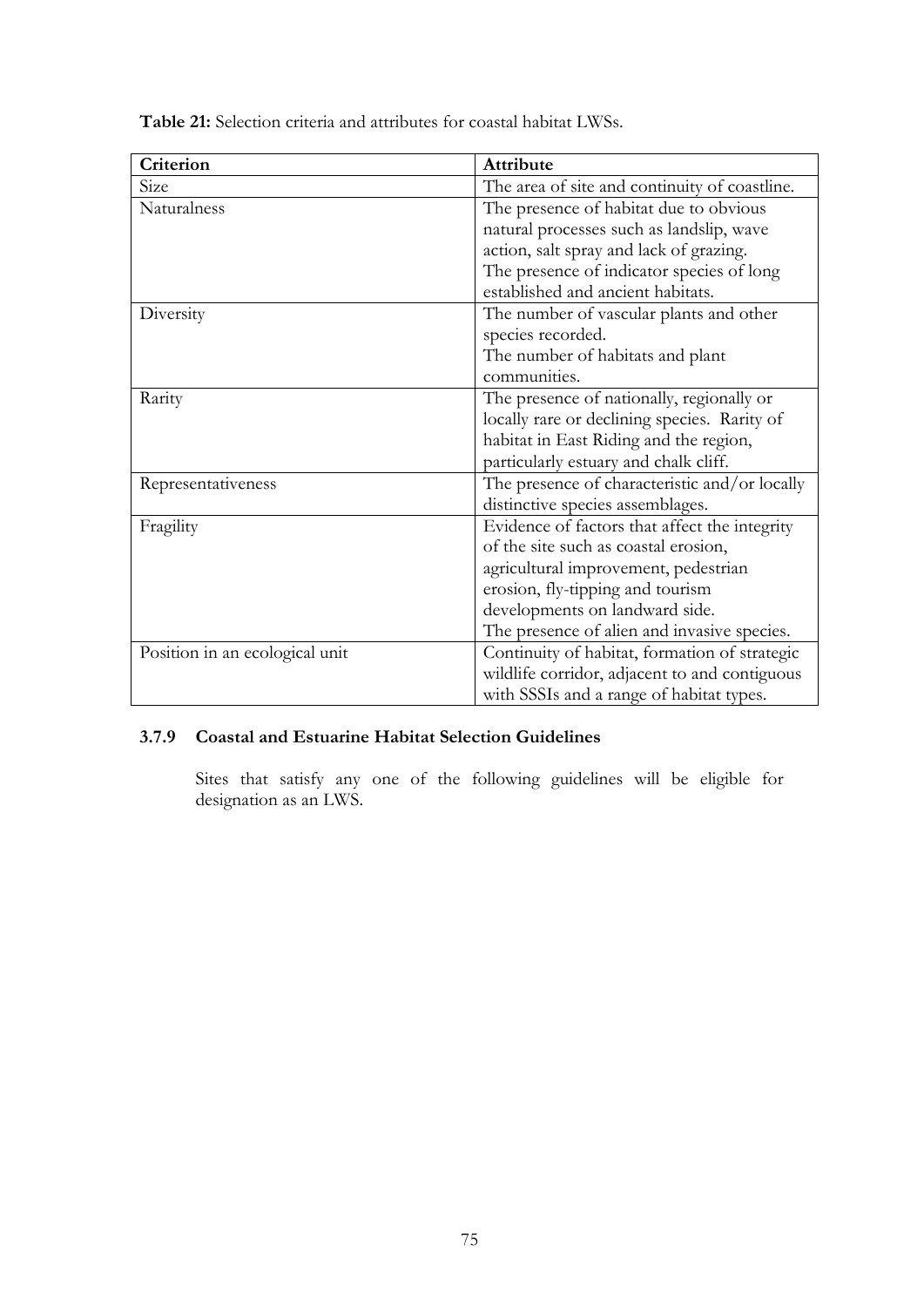## **C&E1**

**Areas of semi-natural habitat in coastal and estuarine environments which support good examples of the following habitats:**

**Intertidal mudflats and sea grass beds Brackish fens and swamp Saltmarsh Coastal sand dunes Saline Lagoons Vegetated shingle**

## **Application**

This guideline should be applied to any sites that support good examples of these coastal habitats. Good examples are defined as those which support a typical range of species characteristic of the habitat. The habitat patch should also be of sufficient size to justify designation. Managed realignment sites created adjacent to statutory sites may be designated until such as time as they may be included with the statutory site in future. Small brackish ponds, which may be seasonal or have varying water levels, should be considered under the standing water guidelines and not as saline lagoons. The boundaries of sites should not extend below mean low water.

## **Rationale**

These habitats are all characteristic and often rare or localised features of the East Riding's coastal and estuarine environment. They support a range of specialised species and therefore are of significant conservation interest.

## **3.8 Mixed Habitat and Structural Mosaics**

## **3.8.1 Background**

Throughout the countryside and in urban areas many habitats occur as mosaics and contain structural variation in the vegetation. Sites may comprise habitats that are individually or collectively of conservation value, but do not necessarily satisfy specific habitat selection guidelines. Sites may also support excellent and or highly varied structure between different habitats or within the same habitat that provides a range of niches that are valuable for invertebrate groups. These sites can make an important contribution to the local biodiversity value of an area.

Semi-natural habitat mosaic sites can occur on abandoned or less intensively managed agricultural or industrial land. In the latter case the mosaic will often comprise habitats that are representative of different stages of broad succession of vegetation from bare ground or open water to marsh or woodland. Abandoned or unmanaged areas of quarries are often a good example of these types of circumstances, as they often support grassland and bare ground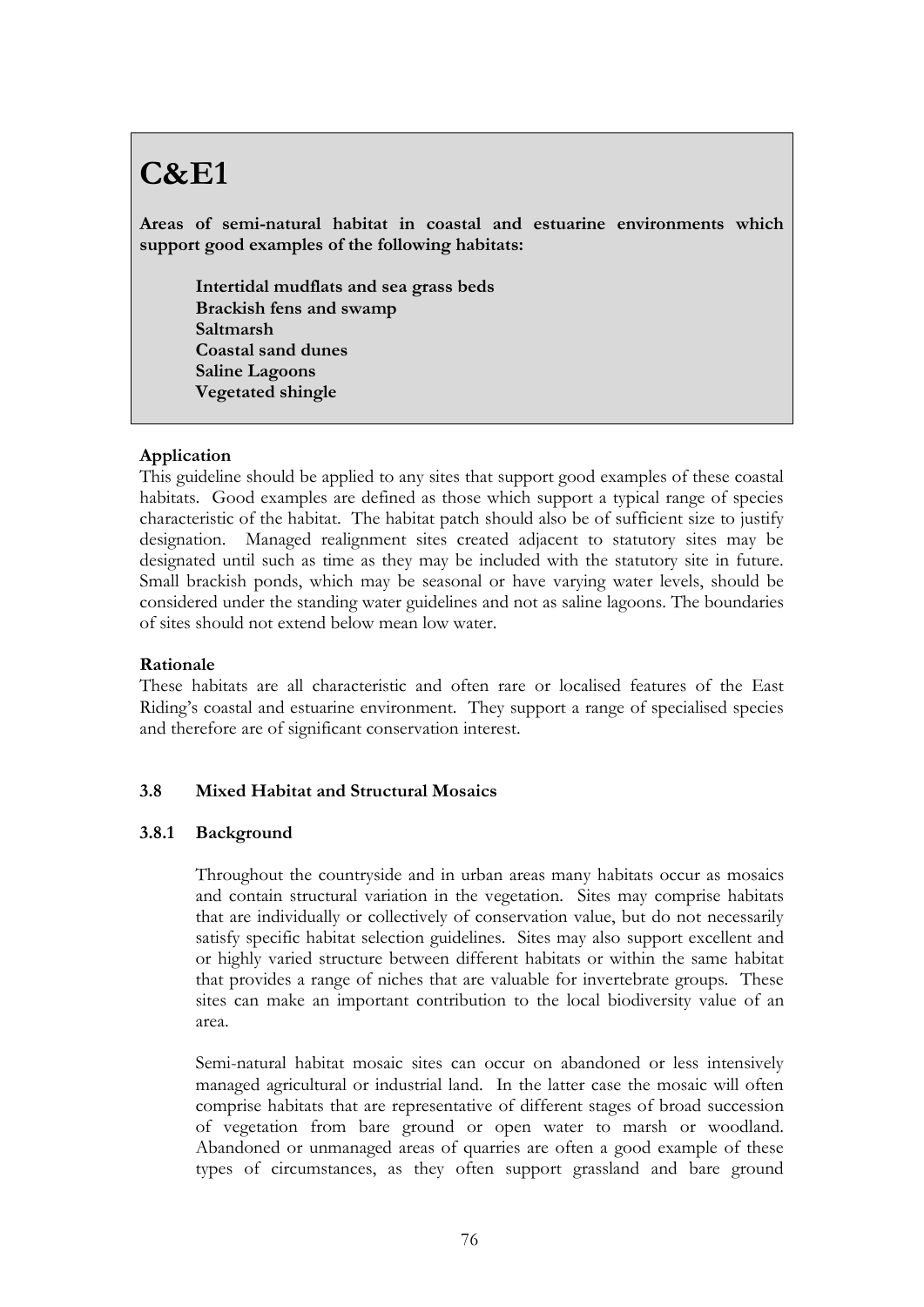communities maintained by grazing rabbits and other herbivores, secondary scrub and woodland, and in low lying areas, marsh or open water. In addition the former quarry face may provide habitats on cliffs and ledges for bats, plants, and nesting sites for birds.

Some faunal species, particularly invertebrates are dependent on different parts of vegetation mosaics and structure at different stages of their life cycles or for daily feeding or cover. Such variation is important to their survival. Structural heterogeneity can be considered on different scales.<sup>19</sup> The more complex the vegetation structure, the greater the niche diversity and therefore, the greater the number of insects likely to be present.<sup>20</sup>

Structural complexity is generally a function of vegetation architecture, although it may also refer to substrate architecture. This could include river shingles or benthic habitats. Complex vegetation architecture may be an attribute of a dominant plant species (e.g. the densely woven structure of *Chara* beds in open water). It may also be as a result of different species growing together for example where small sedges, species of spike rush, species of rush and mosses form a close mosaic in some types of fen and water margin vegetation.

1

<sup>19</sup> Hammond, M. (2000). The importance of habitat structure in assessing site quality for nature conservation. Unpub paper prepared for North Yorkshire LWS Panel.

<sup>&</sup>lt;sup>20</sup> Speight, MR, Hunter MD and Watt, AD. (1999). Ecology of insects: concepts and applications. Blackwell Science Oxford.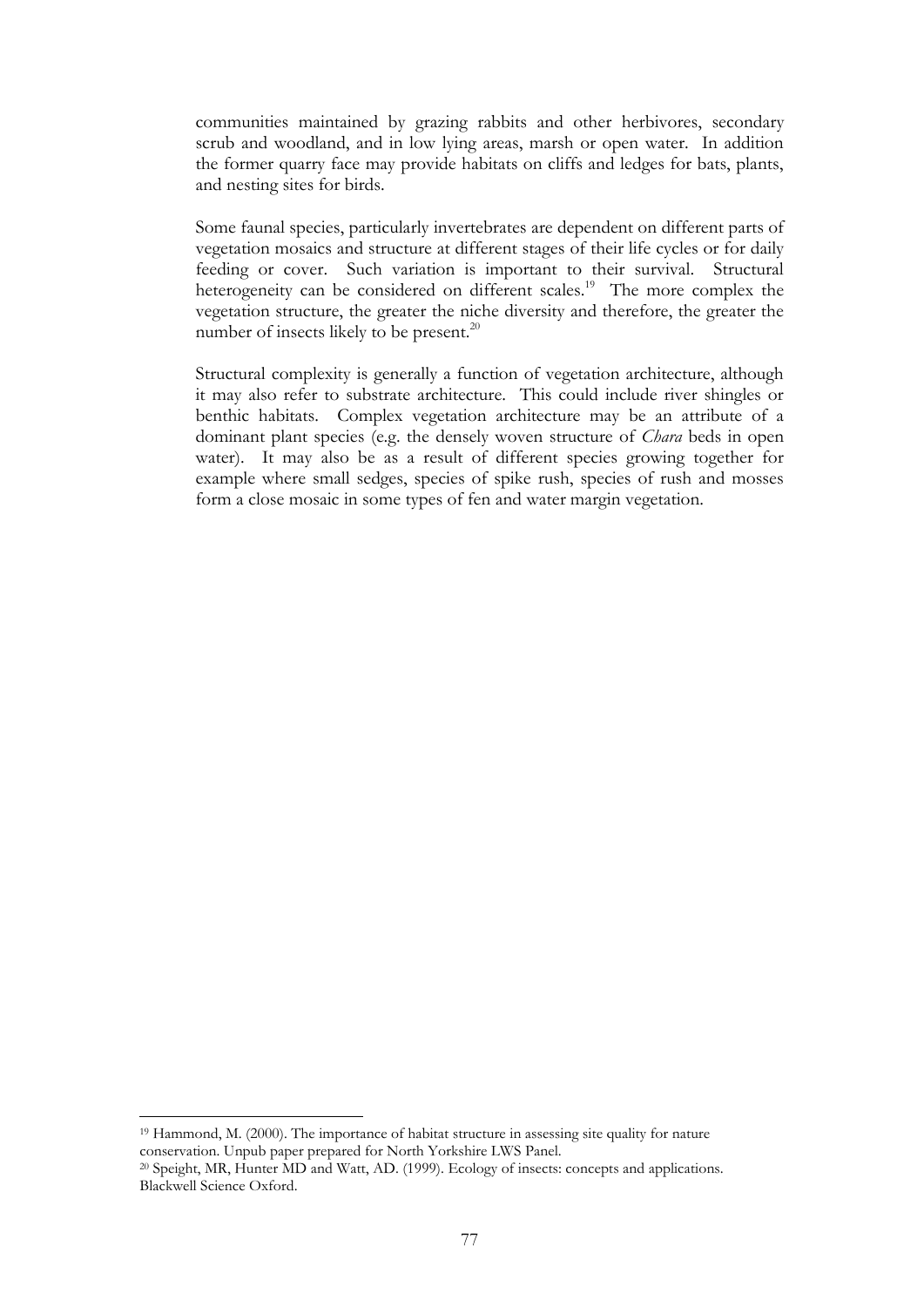## **3.8.2 Habitat Mosaic Selection Guidelines**

Any site that meets one of the following guidelines will be eligible for LWS designation.

## **Mh1**

**Sites that support a combination of two or more individual habitats that are within 20% of the qualifying criteria / thresholds for each habitat.**

## **Application**

This guideline should be applied to any sites that supports a mosaic of semi-natural vegetation. At least two of the habitats must be within 20% of qualifying under other habitat guidelines. The site may however include other habitats that are not within 20% if they form part of the same mapping/management unit. This guideline should also be applied to any verge or linear habitat site that supports a varied habitat structure in a 'vergescape'. Examples of mixed habitats in verges commonly include grassland, hedgerows and ditches, but may also include scrub and various wetland habitats. Verges that have significant semi-natural grassland interest should be assessed under the appropriate grassland guideline. The guideline can be applied to verges that occur adjacent to roads, railways (used or disused), cuttings and embankments, tracks, green lanes, towpaths, footpaths or bridleways.

#### **Rationale**

Typically, mixed habitat sites will support different stages in vegetation succession. The transition zones between these habitats can also provide a valuable ecotone. This may benefit some species which need a combination of different habitats types within close proximity to support their lifecycles. Verges are valuable as linear habitat corridors linking other sites within the wider landscape, increasing connectivity and allowing movement of species between other sites. This is especially important given the potential effects of climate change upon the distribution of species.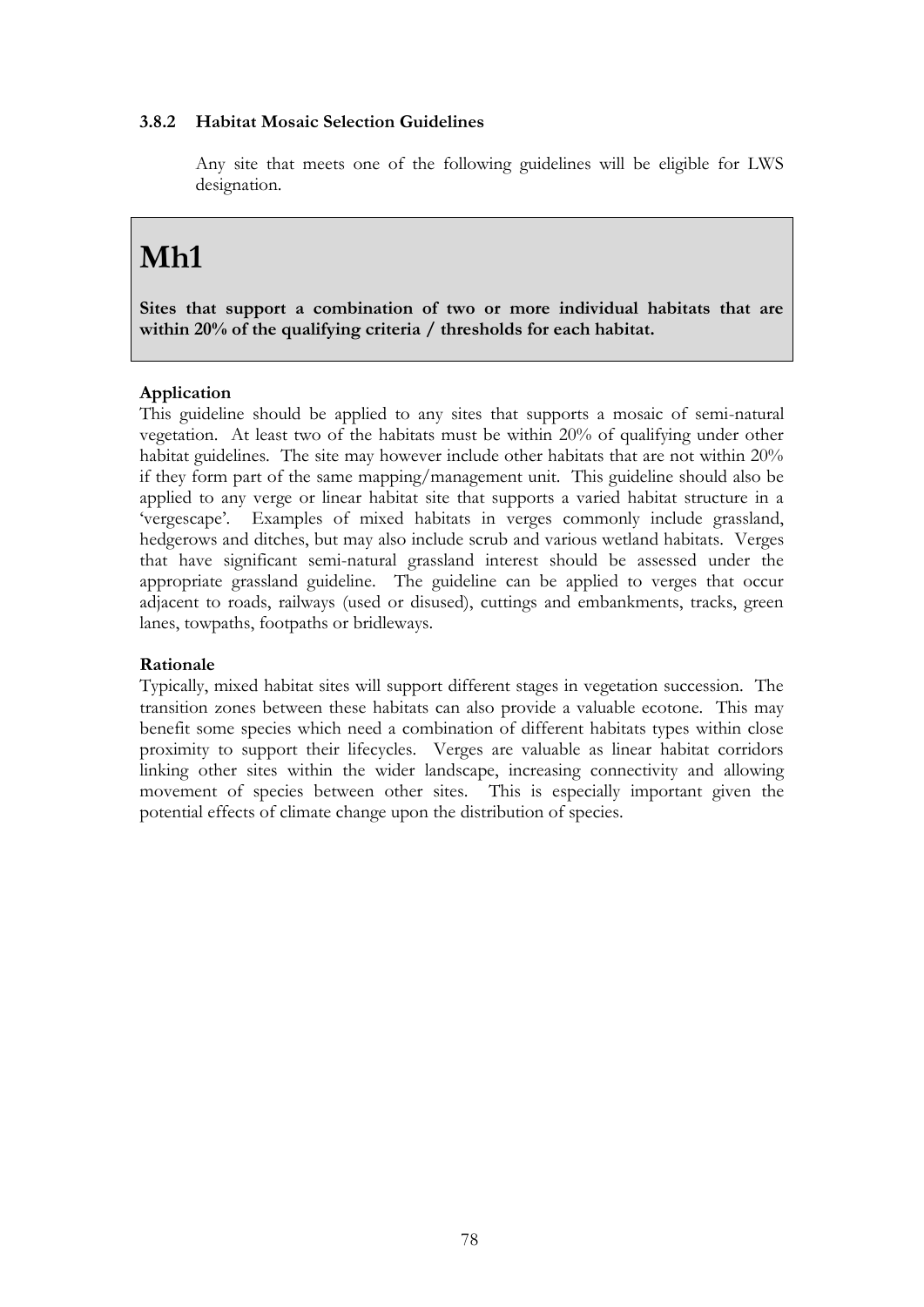# **Mh2**

**Sites that support a mosaic of the semi-natural habitats listed in Table 22 that collectively have a habitat diversity score greater than 6 and make a significant contribution to the local biodiversity value of the NA in which they are situated.**

## **Application**

This guideline should be applied to any site that supports a combination of habitats. The assessment of the contribution to the local biodiversity value should be based on the importance of the UK BAP habitats and species present on the site.

## **Rationale**

The combination of different habitat types in close proximity to each other can help support a wide range of plant and animal species. These habitat mosaic sites are often important reservoirs of biodiversity, particularly in areas of the county where there is intensive land-use and/or a lack of semi-natural habitats of LWS quality.

## **Mh3**

**Sites that support features indicating high structural diversity within habitat types as shown in Table 23 and make a significant contribution to the local biodiversity value of the NA in which they are situated.** 

## **Application**

This guideline should be applied to any site that supports a varied habitat structure. The assessment of the contribution to the local biodiversity value should be based on the importance of the UK BAP habitats and species present on the site.

## **Rationale**

A high degree of structural diversity with habitats provides many niches and micro habitats which can support a high diversity of animal species, especially invertebrates.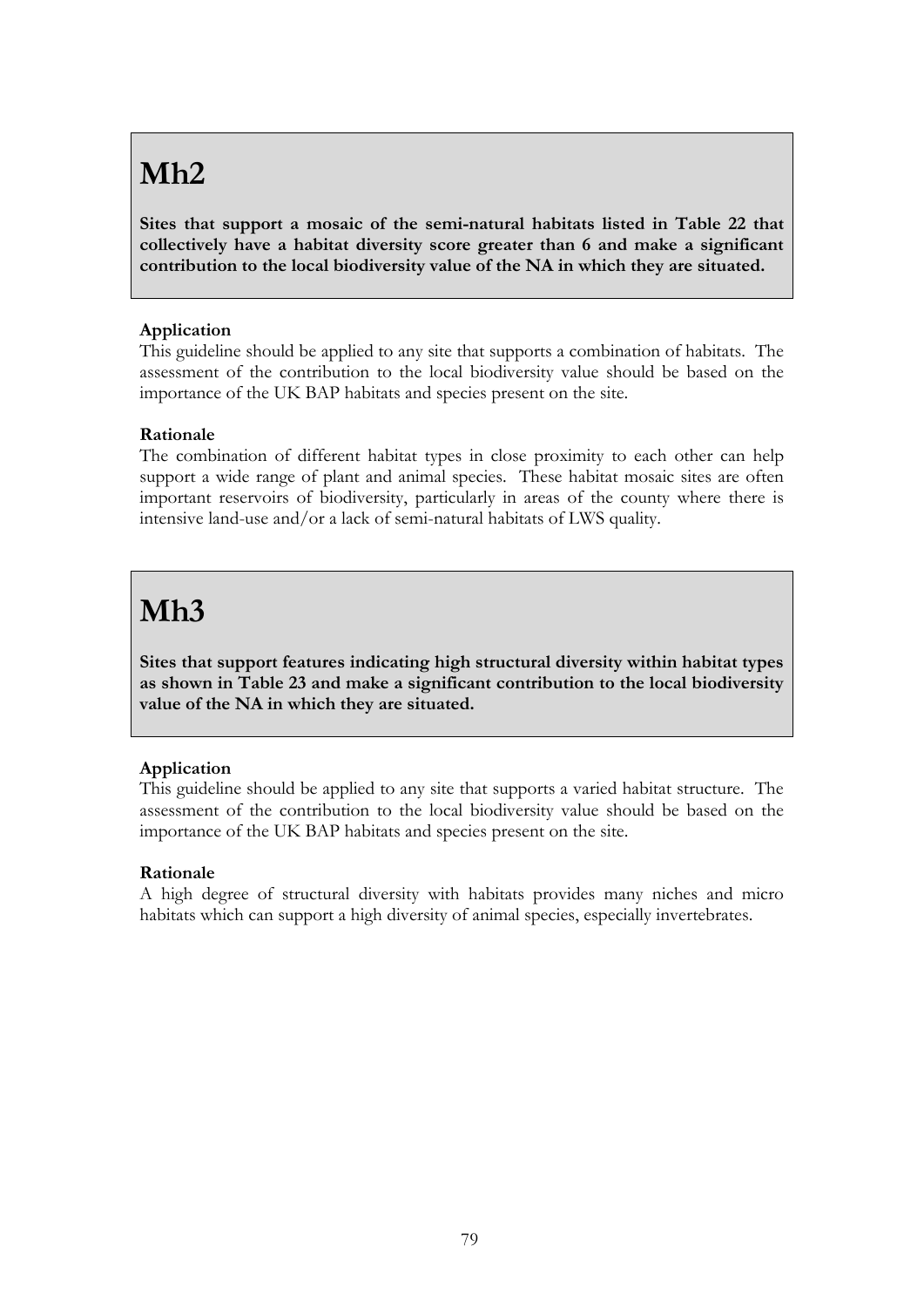**Table 22:** Habitat mosaics.

| <b>Habitat</b>                                          | <b>Score</b> |
|---------------------------------------------------------|--------------|
|                                                         |              |
| Unimproved neutral grassland (MG5, MG4, MG8, MG9, MG10) | 4 points     |
| Unimproved calcareous grassland (CG9, CG10)             | 4 points     |
| Unimproved lowland dry acid grassland                   | 4 points     |
| Ancient semi-natural woodland                           | 4 points     |
| Wet heath or bog                                        | 4 points     |
| Chalk scree                                             | 4 points     |
| Dry heath                                               | 3 points     |
| Tall coarse grassland and scattered scrub mosaic        | 2 points     |
| Scrub communities of more than 1 woody species          | 2 points     |
| Open water/and swamp (running or standing)              | 2 points     |
| Marsh or fen (species-rich)                             | 2 points     |
| Heath/acid grassland mosaic                             | 2 points     |
| Secondary semi-natural woodland                         | 2 points     |
| Marsh or fen (species-poor)                             | 1 point      |
| Ruderal/bare ground communities                         | 1 point      |
| Single species dominated scrub                          | 1 point      |
| Inundation communities                                  | 1 point      |
| Other habitat types covered by these guidelines         | 1 point      |
|                                                         |              |

**Table 23:** Features of structural diversity.

| Dead wood (wet and shady situations)       | Scattered scrub                            |
|--------------------------------------------|--------------------------------------------|
| Dead wood (dry and open situations)        | Grass tussocks                             |
| Old coppice stools                         | South facing slopes                        |
| Woodland rides                             | Steep slopes on banks                      |
| Pollards                                   | Hummocky ground in old disused quarries    |
| Sap runs on trees                          | Earthworks                                 |
| River shingle                              | Coarse tussocky grassland                  |
| Loose hard substrates (e.g. rubble, brick, | Varied sward heights from short open turf  |
| stone)                                     | to bare ground or mud                      |
| Springs, seepages or pools                 | Tidal refuse                               |
| Temporary pools                            | Seasonally damp/wet areas                  |
| Ditches                                    | Water margins (marginal mud, silt or sand) |
| Evidence of ruts and hoofprints (with      |                                            |
| Continuity over several years)             |                                            |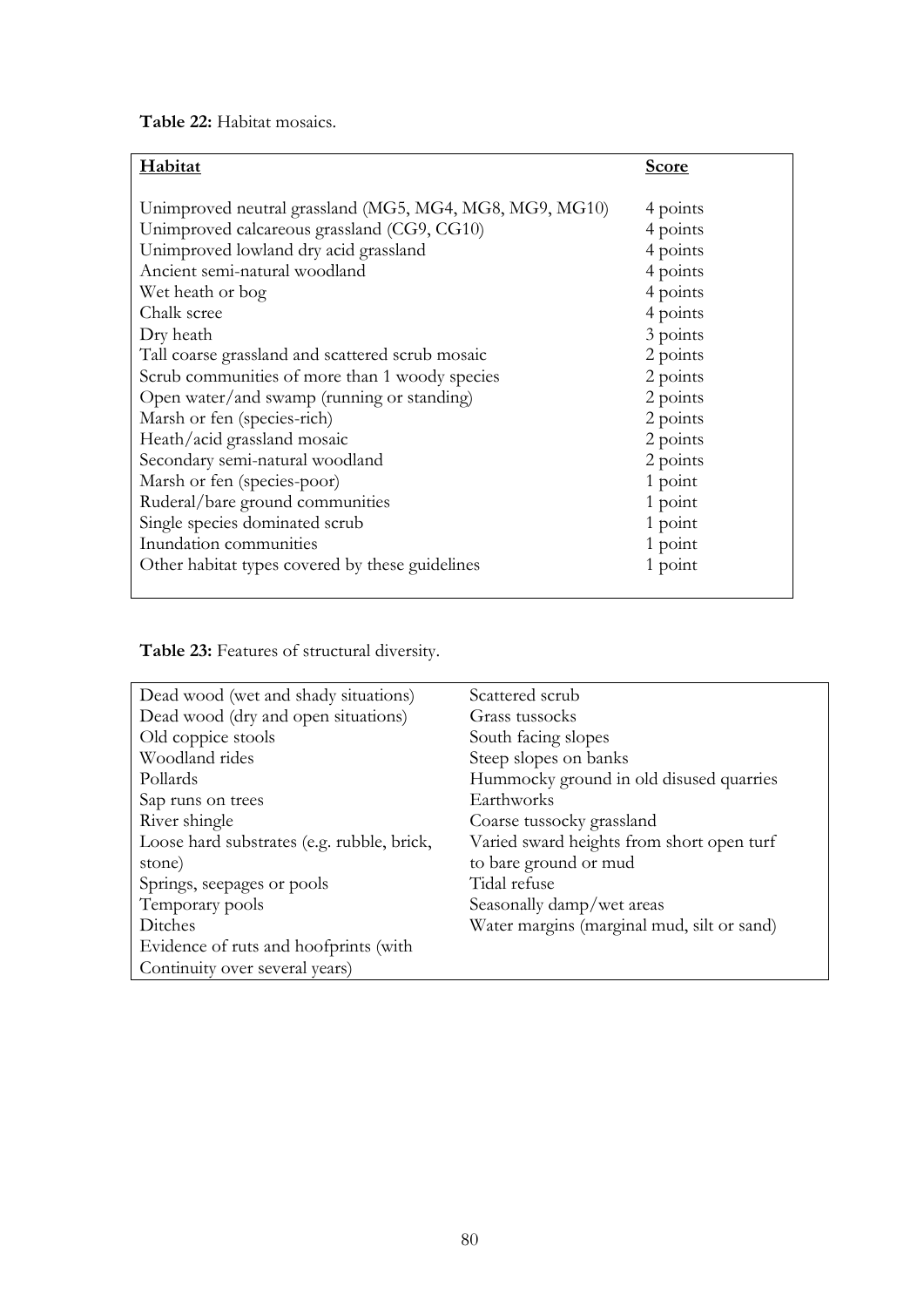## **4. Guidelines for the Selection of Local Wildlife Sites – Species Guidelines**

## **4.1 Species Guidelines Background**

In the East Riding Local Sites System there is a general presumption in favour of assessing sites on the basis of habitat guidelines. Candidate Sites should therefore be screened firstly against the habitat guidelines before the species guidelines are considered.

Many sites which qualify under the Habitats guidelines will also have individual species or assemblages which qualify under the species guidelines. If a site has already qualified under the habitat guidelines it is still useful to identify any species guidelines that the site may also qualify under. This may be particularly relevant when considering the impacts of any planning application or changes in management to a designated Local Wildlife Site (LWS).

The approach taken to selecting sites for species is based on either individual rare species or assemblages of species. National lists are used in most cases to identify individual species of conservation importance. For taxa where knowledge of the distribution and status is good, additional species may be identified. The assessment of assemblages is often based on a simple number of indicator species. However, where knowledge is sufficient, a scoring system, or other more refined methods may be used.

Assemblage guidelines have not been developed for all species groups, as knowledge on some taxa is too limited and no robust assemblages are known for these. However, if it can be demonstrated that robust assemblage species lists are available and the necessary data and local expertise can be identified then the designation of LWS for species assemblages can be considered for other groups over and above those listed in these guidelines.

Many species receive varying degrees of protection under European and UK legislation, The Conservation of Habitats and Species Regulations 2010 (which implements the EU 'Habitats Directive') and the Wildlife and Countryside Act 1981 (as amended), are the key pieces of legislation.

The LWS guidelines do not seek to duplicate the protection afforded by such legislation. However the guidelines do refer to some schedules in the legislation to identify rare species for LWS designation. LWS designation in general aims to identify and protect the habitat that supports the life cycle of a species, not just its breeding site, which is generally the focus of the legislation. LWS designation is therefore only appropriate for species which are supported by a relatively discreet area of habitat, not for wide ranging species such as birds of prey, bats or otters.

## **4.2 Application of the Species Guidelines**

The guidelines use national lists of conservation for all invertebrates plus assemblages and rare breeding species for better recorded groups, for example birds. The application of national lists such as the UK BAP and Red Data Books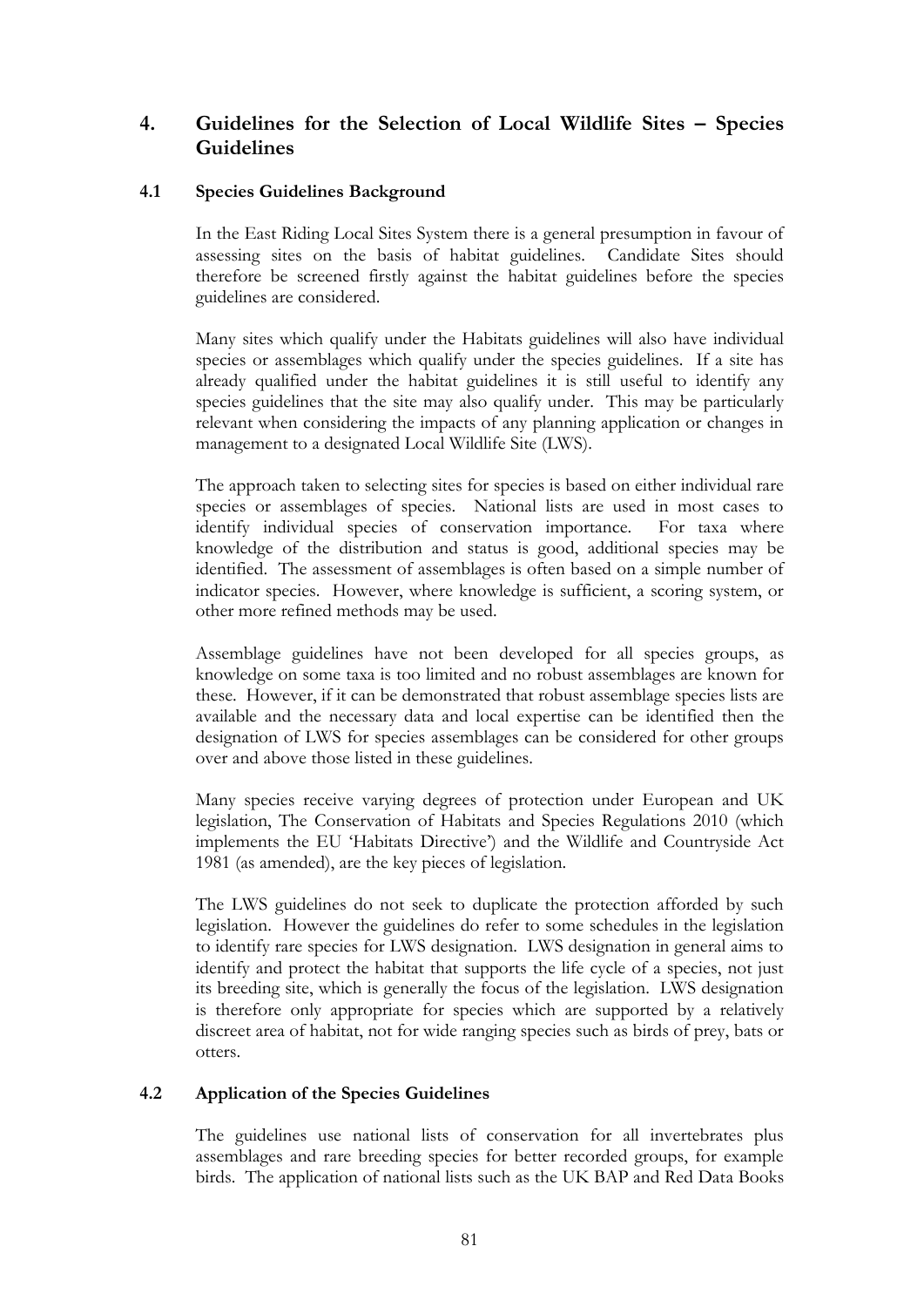should be applied to the most recent version of the lists concerned. In the case of Red Data Books this may be for a large group of taxa or for smaller subgroups. In the case of Red Data Books, these should only be used to designate sites for species which are genuinely rare in the East Riding.

Currently in the East Riding the knowledge of the distribution of many groups of species is very limited. Therefore when considering designation, regard should be had to the level of data available for the species and its possibility that the species is under-recorded in the East Riding. For lesser known taxa designation should only be made in consultation with the relevant County recorders or other acknowledged experts for that particular species group.

Unfortunately there are cases where unauthorised introductions of species occur. Only naturally occurring populations should be considered for designation (except for certain authorised species recovery programmes). If the occurrence of a species on a site is known or suspected to be the result of introduced or escaped stock it should not be considered as a feature for designation.

## **4.3 Vascular Plants**

## **4.3.1 Background**

Vascular plants include flowering plants (angiosperms) and ferns (pteridophytes). Assemblages of vascular plants have been used to assess different habitats in the Habitats section of the Guidelines. Therefore species guideline VP1 for vascular plants only considers species that are rare or considered to be of conservation importance.

## **4.3.2 Application of the Vascular Plant Guidelines**

The guidelines should only be applied to populations of species which are of natural occurrence and native to the East Riding. It is important to determine the distribution of the plants in the locality, examining other potential sites, in order to determine a suitable site boundary. Sites where there has been a recent deliberate introduction or re-introduction (excluding certain species recovery programmes) should not be selected.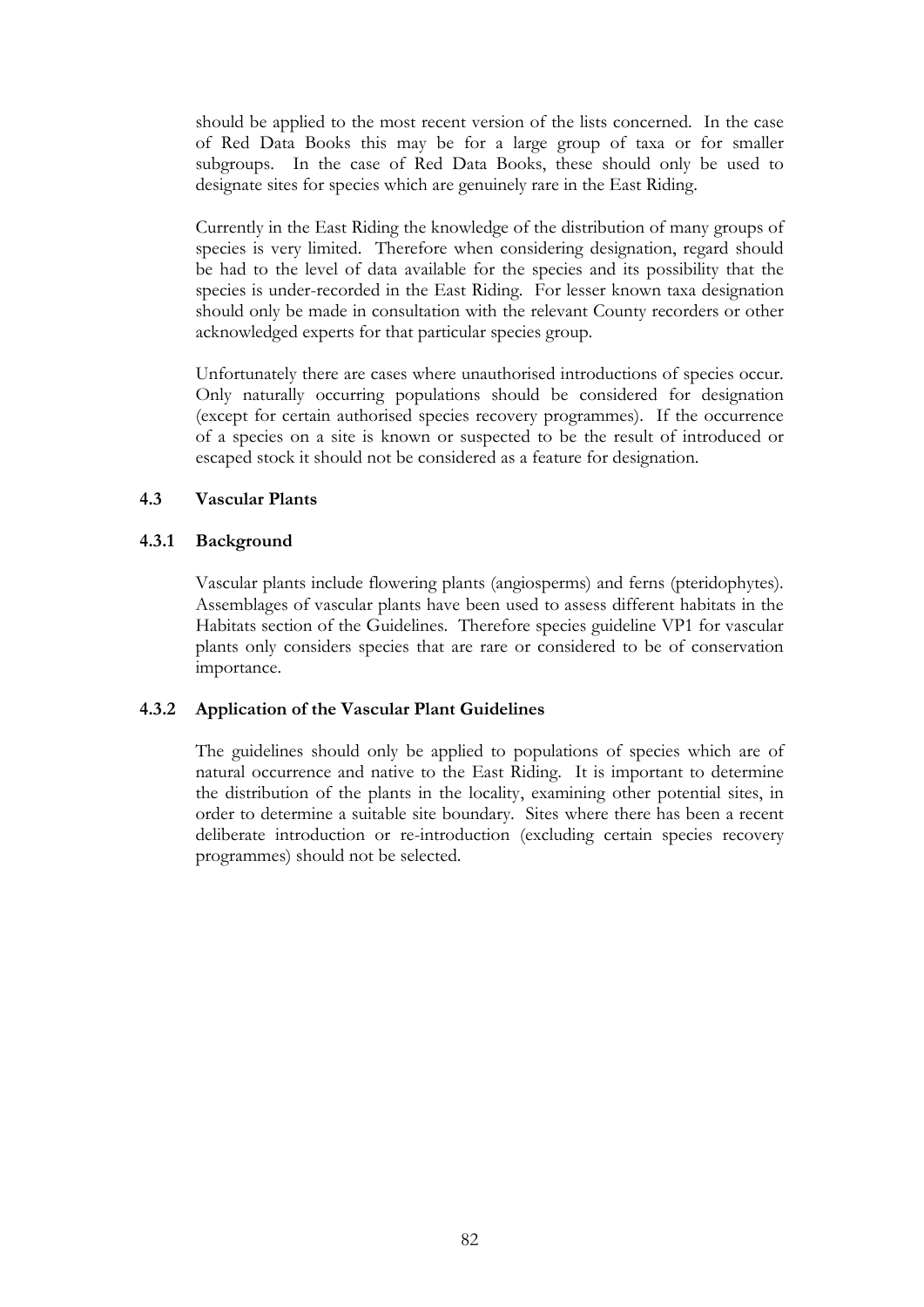#### **4.3.3 Vascular Plant Selection Guidelines**

## **VP1**

**Any site that supports a population of a plant species which is native to the East Riding of Yorkshire and meets any one of the following criteria:**

- **1. Fully protected under Schedule 8 of the Wildlife and Countryside Act (as amended);**
- **2. Listed in the Red Data Book Categories 'Critically Endangered', 'Near Threatened' or 'Vulnerable';**
- **3. Listed as a Priority species in the UK Biodiversity Action Plan; or**
- **4. Listed as being a species of 'principal importance for the conservation of biological diversity' in the Natural Environment and Rural Communities Act (NERC).**

## **Application**

This guideline should be applied with regard to the most current version of each of the respective lists. 'Fully protected under schedule 8 of the Wildlife & Countryside Act' refers to protection under section13 Part 1(a) and excludes those species protected in respect of sale only by Parts 2(a&b) e.g. Bluebell.

#### **Rationale**

All of the species on these lists have been identified as rare or threatened and in need of conservation at a national level. Therefore any local populations should be identified, conserved and where possible enhanced as they are important for sustaining biological diversity throughout the British Isles.

## **4.4 Non-Vascular Plants**

#### **4.4.1 Background**

Non-vascular plants include mosses, liverworts, lichens and stoneworts. Identification of most taxa is very difficult and usually requires microscopic identification. There are very few expert recorders of these taxa and therefore knowledge of their local distribution and status is far less complete than for vascular plants. It is important therefore that records of all rare species are confirmed by recognised experts, including recorders for county, regional or national recording schemes.

Many species are restricted to specific micro habitats and therefore populations may be confined to small areas of a single tree, rock surface, building or bare ground, while stoneworts are aquatic species. It is therefore important to determine the distribution of the plants in the locality, examining other potential sites, in order to determine a suitable site boundary.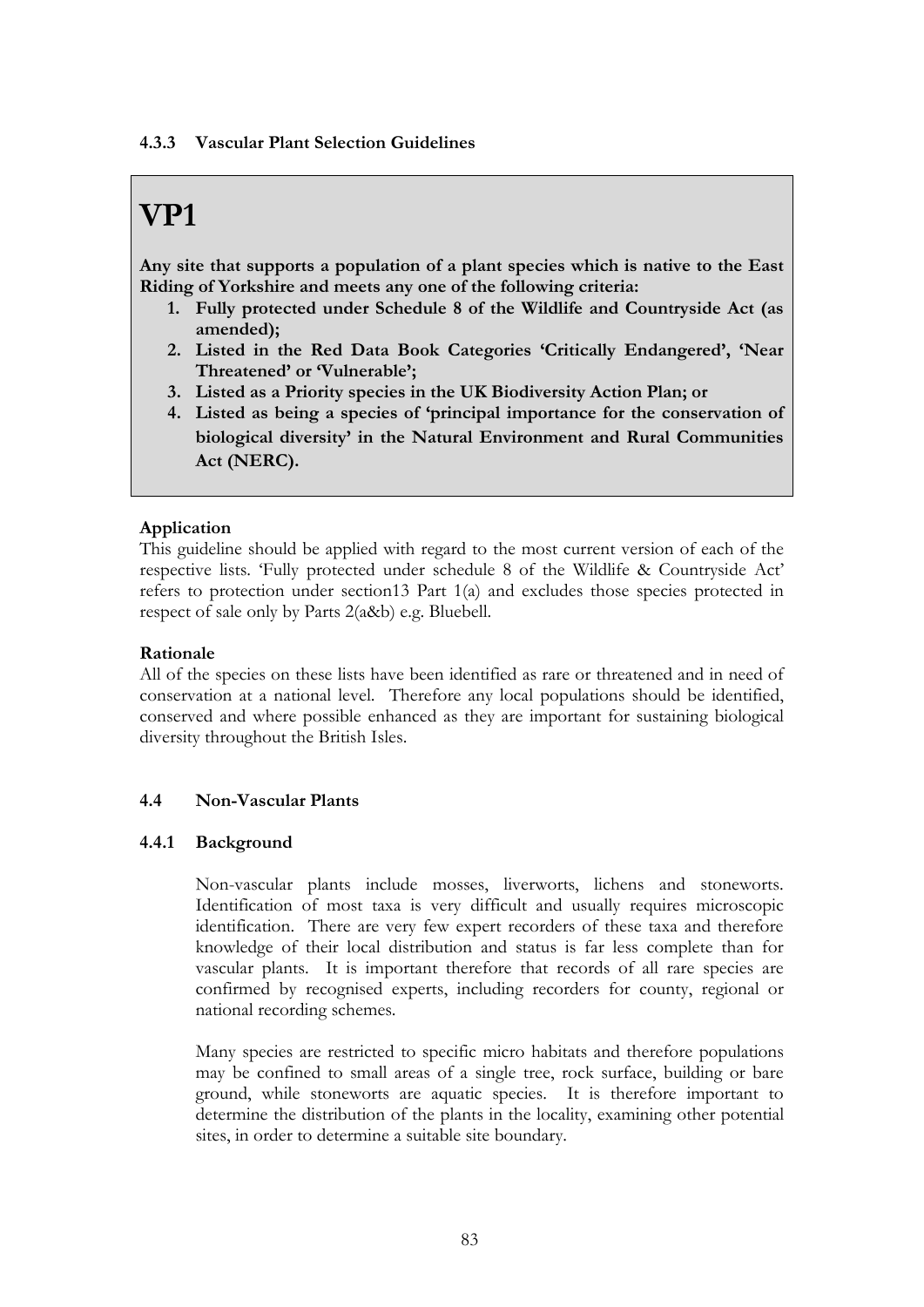Non-vascular plants will colonise a range of natural habitats and man-made substrates. Houses, streets and agricultural or industrial buildings whether in use or not will not be eligible for selection.

## **4.4.2 Non-Vascular Plant Selection Guidelines**

# **NV1**

**Any site that supports a population of a non-vascular plant species which is native to the East Riding of Yorkshire and meets any one of the following criteria:**

- **1. Fully protected under Schedule 8 of the Wildlife and Countryside Act (as amended);**
- **2. Listed in the Red Data Book Categories 'Critically Endangered', 'Near Threatened' or 'Vulnerable';**
- **3. Listed as a Priority species in the UK Biodiversity Action Plan; or**
- **4. Listed as being a species of 'principal importance for the conservation of biological diversity' in the Natural Environment and Rural Communities Act (NERC).**

## **Application**

This guideline should be applied with regard to the most current version of each of the respective lists, for the relevant taxonomic group. 'Fully protected under schedule 8 of the Wildlife & Countryside Act' refers to protection under section13 Part 1(a) and excludes those species protected in respect of sale only by Parts 2(a&b).

## **Rationale**

All of the species on these lists have been identified as rare or threatened and in need of conservation at a national level. Therefore any local populations should be identified, conserved and where possible enhanced as they are important for sustaining biological diversity throughout the British Isles.

## **4.5 Fungi**

## **4.5.1 Background**

There are many thousands of species of fungi in Britain. They include mushrooms, toadstools, as well as rusts and moulds. Most Fungi are a mycelium, a fine, sinuous thread-like structure. In most species the mycelium produces fruiting bodies which are often only evident for short period. It is the fruiting bodies which are used for identification and therefore most taxa can only be identified for a short period of the year, generally in the autumn. The abundance and frequency of the production of fruiting bodies can vary greatly from year to year. As with non-vascular plants, identification often requires expert examination of microscopic characteristics. Many groups are therefore not well recorded in the East Riding. Designation should therefore take account of the current knowledge of species or communities in consultation with expert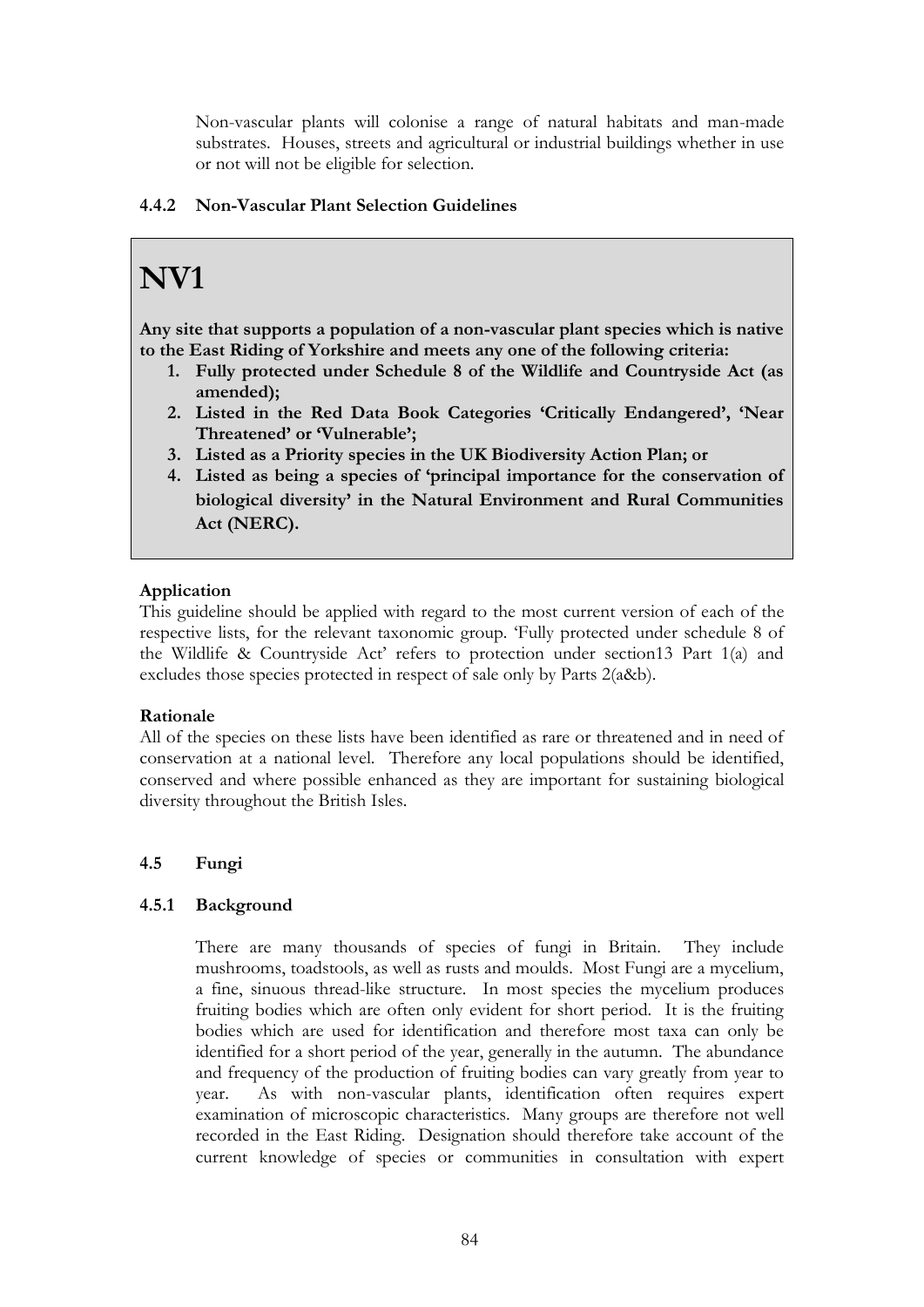recorders. Designation should only be applied to naturally occurring populations, not deliberate, or accidental introductions.

## **4.5.2 Fungi Selection Guidelines**

## **Fu1**

**Any site that supports a population of a fungi species which is native to the East Riding of Yorkshire and meets one any of the following criteria:**

- **1. Fully protected under Schedule 8 of the Wildlife and Countryside Act (as amended);**
- **2. Listed in the Red Data Book Categories 'Critically Endangered', 'Near Threatened' and 'Vulnerable';**
- **3. Listed as a Priority species in the UK Biodiversity Action Plan; or**
- **4. Listed as being a species of 'principal importance for the conservation of biological diversity' in the Natural Environment and Rural Communities Act (NERC).**

## **Application**

This guideline should be applied with regard to the most current version of each of the respective lists. Records of rare species should be supported by photographs or microscopic examination where necessary. 'Fully protected under schedule 8 of the Wildlife & Countryside Act' refers to protection under section13 Part 1(a) and excludes those species protected in respect of sale only by Parts 2(a&b).

## **Rationale**

All of the species on these lists have been identified as rare or threatened and in need of conservation at a national level. Therefore any local populations should be identified and conserved and where possible enhanced as they are important for sustaining biological diversity throughout the British Isles.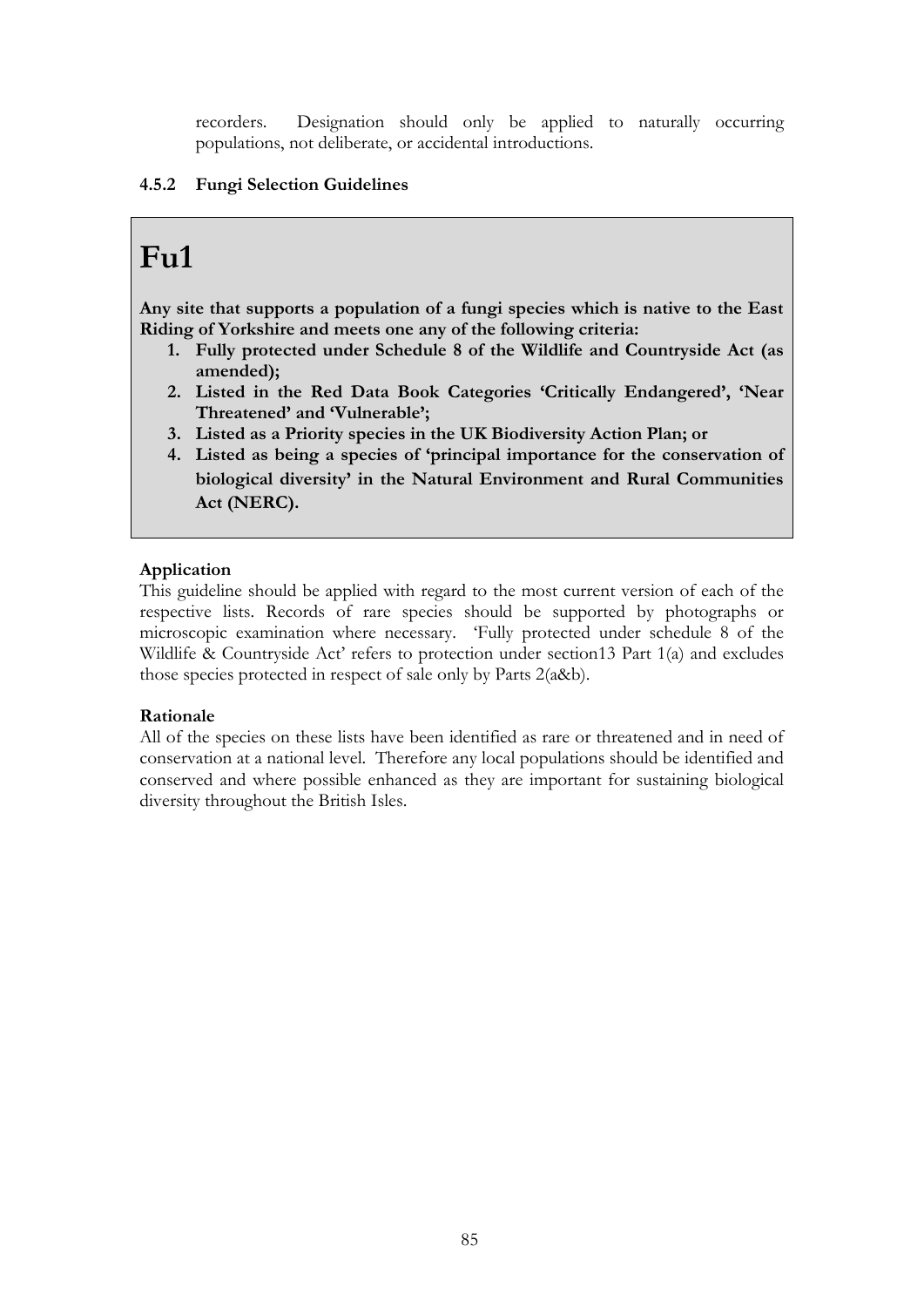# **Fu2**

**Any site that supports waxcaps Hygrocybe spp. which meets one of the following criteria:**

- **1. An assemblage of 8 or more species from multiple visits;**
- **2. An assemblage of 6 species from a single visit; or**
- **3. A recent record of Crimson Waxcap (Hygrocybe punicea)**

## **Application**

This guideline should be applied to all the sites with recent records of waxcaps, *Hygrocybe spp.* Records of rare species should be supported by photographs or microscopic examination where necessary.

#### **Rationale**

The genus *Hygrocybe* are often colourful mushrooms of nutrient poor, short sward grasslands. They are generally easier to identify and therefore better studied than many other grassland fungi such as *Clavaria, Entoloma* and *Geoglosscae* species. The fruiting bodies are usually only visible on certain days during autumn and not more than 75% of the species present on a site would be expected to be fruiting on any one date. The single species *H. punicea* is chosen as it is a very good indicator of species rich waxcap assemblages, and any site with this species would be expected to support an assemblage of at least 8 species

## **4.6 Mammals**

## **4.6.1 Background**

In keeping with the general principles of the species guidelines, the mammal guidelines have been restricted to scarcer species whose ranges can be encompassed within an LWS boundary. Consequently wide ranging species, including otters, brown hare, bats and water vole have not been included in the guidelines.

The presence of mammal species will be based on sightings, as well field signs such as, droppings and nest sites. These should be confirmed by someone with relevant expertise of appropriate survey techniques.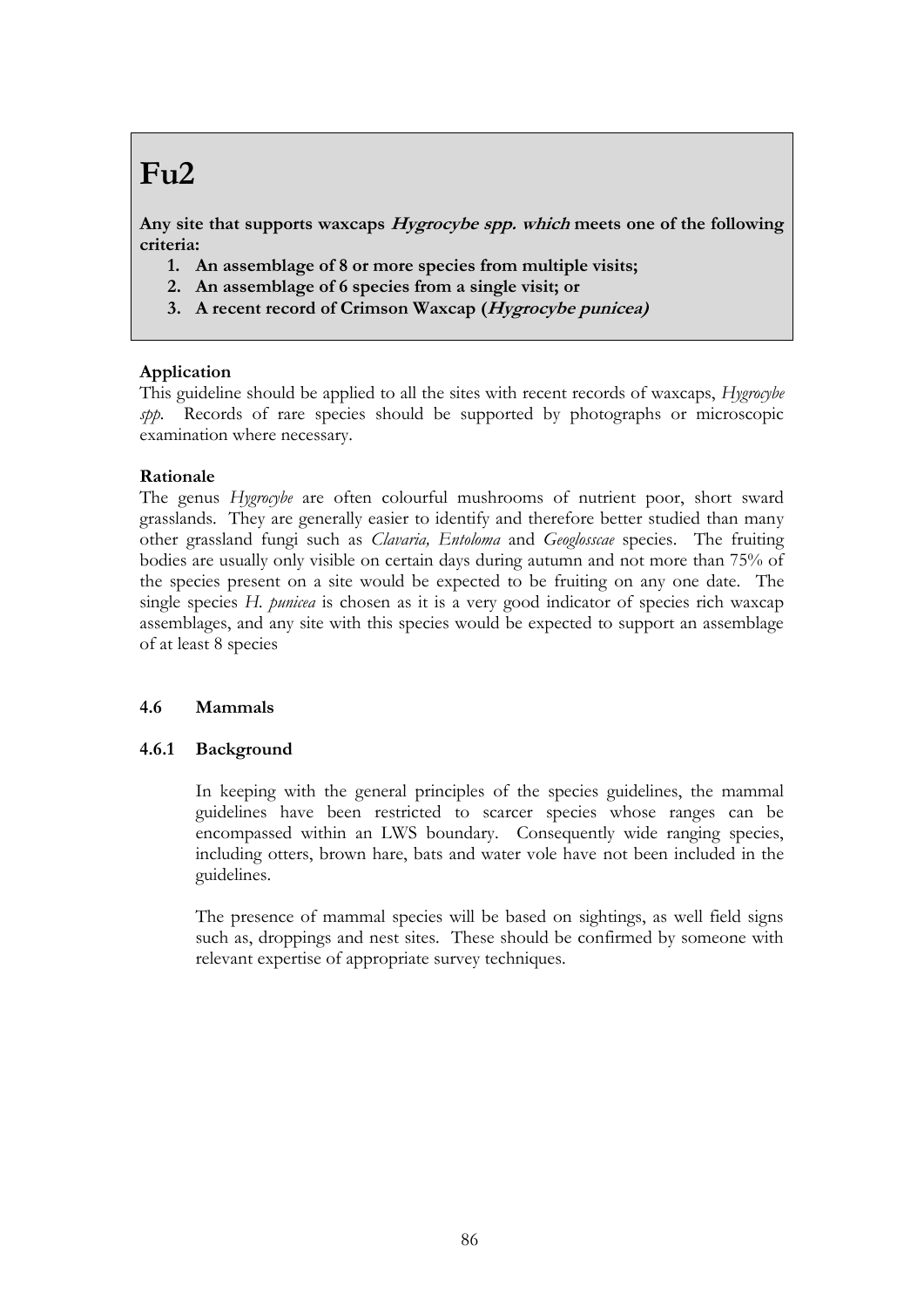#### **4.6.2 Mammals Selection Guidelines**

# **M1**

**Any site that regularly supports a significant population of the following mammal species:**

- **Harvest Mouse; or**
- **Water Shrew.**

## **Application**

Sufficient data must be available to demonstrate a link between the species and continued occupation of a defined site for at least two years. Sites where species have been introduced should not normally be considered unless they are part of a recognised species recovery programme. Site boundaries should include likely key breeding and feeding areas, rather than the total area over which the species may be recorded.

#### **Rationale**

These mammals are scarce and localised in the East Riding. Harvest Mouse was traditionally associated with cornfields; however it occurs in a range of tall grass type habitats, including reedbeds, fen and ruderal. Water Shrew inhabits rivers and streams with clean, clear water. It feeds on aquatic and terrestrial invertebrates and so also utilises vegetation adjacent to watercourses. These species are therefore suitable for protection through a site based approach as they inhabit relatively discreet areas of habitat.

## **4.7 Birds**

## **4.7.1 Background**

Birds are generally a well recorded group and knowledge of the status of individual species in an East Riding context is good. However populations and breeding at individual sites may vary from year to year. Therefore when considering the designation of sites for birds it is important that recent evidence of breeding is available to support any designation.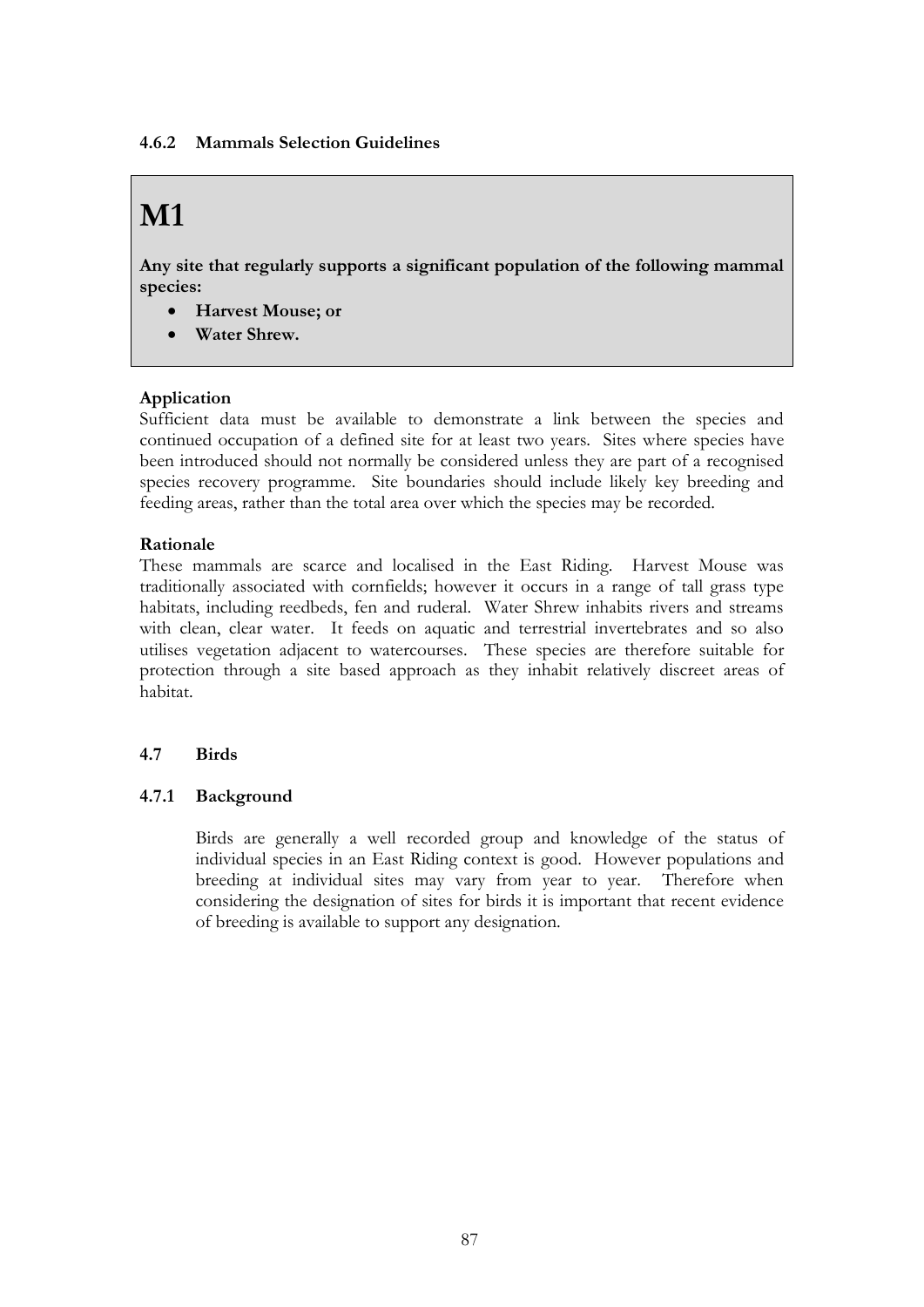## **4.7.2 Birds Selection Guidelines**

## **B1**

**Any site that supports 0.5% of the UK breeding population of a bird.**

## **Application**

This guideline should be applied to sites where the average (5 year mean) breeding population meets the threshold, or where the population significantly exceeds the threshold for more than one year.

## **Rationale**

The threshold for consideration for SSSI designation is 1% and therefore in keeping with many other Local Sites guidelines the LWS threshold is half that of the SSSI threshold.

## **B2**

**Any site that supports 0.5% of the UK wintering or migratory population of a bird.**

## **Application**

This guideline should be applied to sites where the average (5 year mean) wintering or migratory population meets the threshold.

## **Rationale**

The threshold for consideration for SSSI designation is 1% and therefore in keeping with many other Local Sites guidelines the LWS threshold is half that of the SSSI threshold.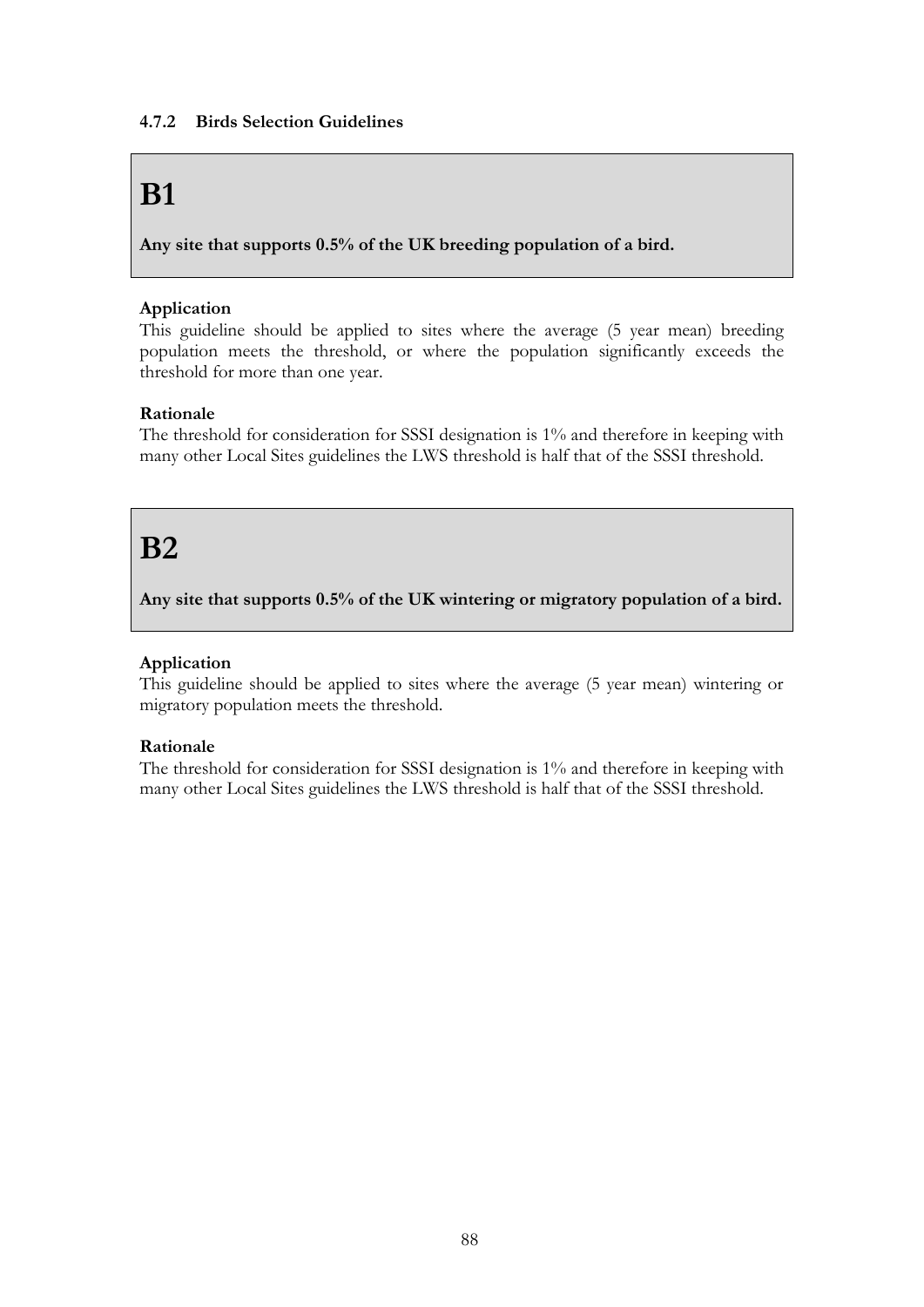# **B3**

**Any site that supports a population of a rare breeding bird species in the East Riding. The species to which this guideline should be applied are listed in table 24 below**

| <b>Scientific Name</b>      | <b>Common Name</b>        |
|-----------------------------|---------------------------|
| Anas querquedula            | Garganey                  |
| Podiceps nigricollis        | Black-necked grebe        |
| Botaurus stellaris          | Bittern                   |
| Egretta garzetta            | Little egret              |
| Porzana porzana             | Spotted crake             |
| $C$ rex crex                | Corn crake                |
| Recurvirostra avocetta      | Avocet                    |
| Philomachus pugnax          | Ruff                      |
| Limosa limosa               | Black-tailed godwit       |
| Larus melanocephalus        | Mediterranean gull        |
| Sterna albifrons            | Little tern               |
| Streptopelia turtur         | Turtle dove               |
| Asio otus                   | Long-eared owl            |
| Caprimulgus europaeus       | Nightjar                  |
| Dendrocopus minor           | Lesser spotted woodpecker |
| Lullula arborea             | Woodlark                  |
| Anthus trivialis            | Tree pipit                |
| Saxicola rubetra            | Whinchat                  |
| Cettia cetti                | Cetti's warbler           |
| Acrocephalus palustris      | Marsh warbler             |
| Panurus biarmicus           | Bearded tit               |
| Cocothraustes cocothraustes | Hawfinch                  |

**Table 24:** Rare breeding bird species in the East Riding of Yorkshire.

## **Application**

The guideline should be applied to any site supporting a population of a rare breeding bird in the East Riding. The status of some breeding species changes over time and the table should be periodically reviewed as necessary based on the best available data. Species may be added or removed during reviews depending on changes to their status. In general species should only be added where the population in the East Riding is less than 20 pairs, or the species is confined to less than 5 sites.

## **Rationale**

These are rare breeding birds in the East Riding and all breeding sites should be protected.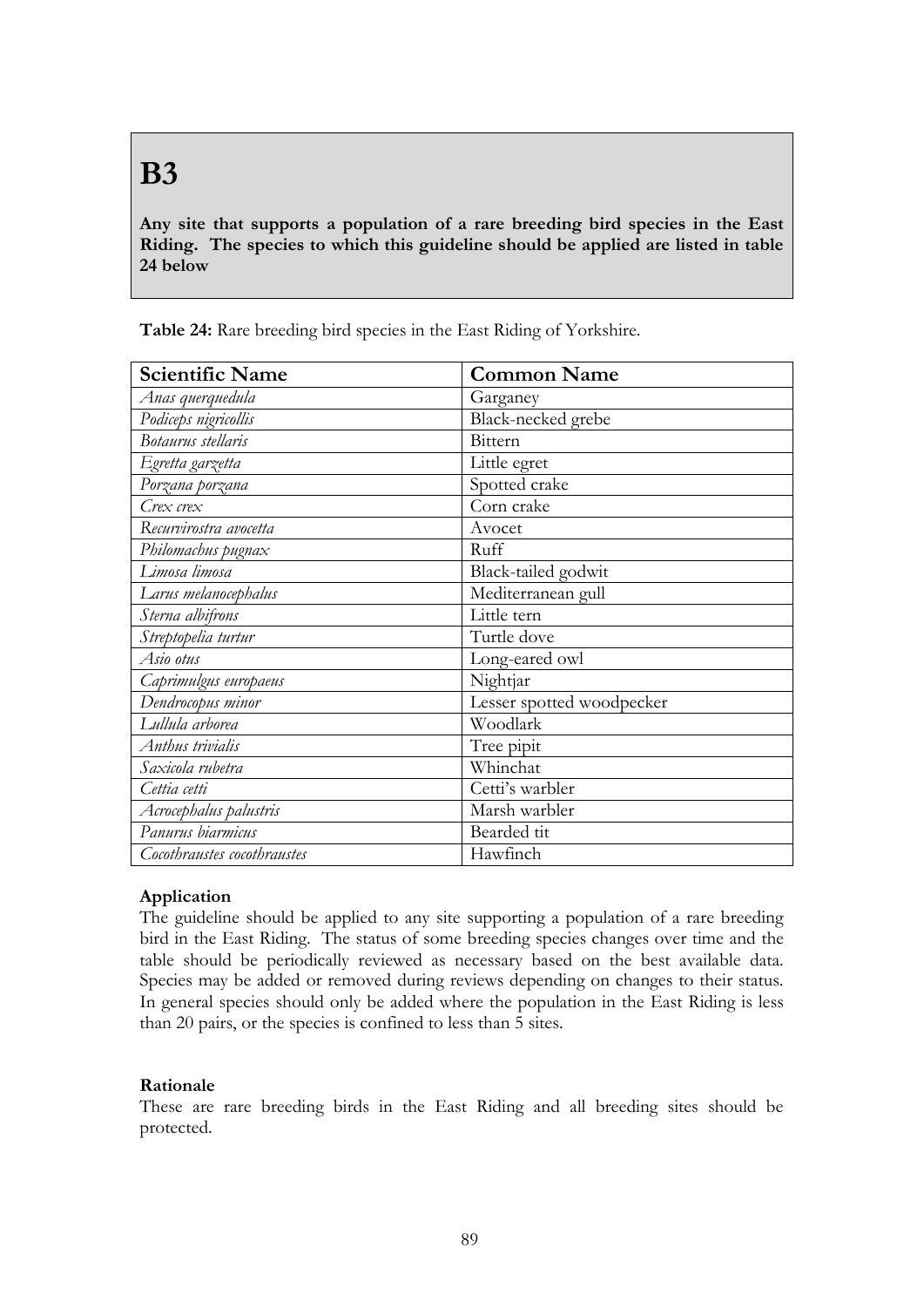# **B4**

**Any site that supports a nesting colony of the following species which reaches the population threshold (number of pairs) listed:**

- **1. Grey heron (15 pairs);**
- **2. Cormorant (5 pairs); or**
- **3. Common tern (5 pairs).**

## **Application**

The population should be an average over 3 years, or double the threshold for a single year. In the case of Common tern the site should include the whole of the water-body in which they are breeding. In the case of Grey heron and Cormorant it should include the woodland, or other structure used for nesting, and adjacent water-bodies if they are important for feeding during the breeding season.

## **Rationale**

These colonial breeding species are very localised as breeding birds in the East Riding and all breeding sites should be protected.

## **B5**

**Any site that supports a significant assemblage of breeding birds in the following habitats:**

- **1. Wet grassland, scores 5 or more in table 25;**
- **2. Open water and margins, scores 8 or more in table 26; or**
- **3. Woodland, scores 5 or more table 27.**

| Table 25: Breeding birds of wet grassland |  |  |  |
|-------------------------------------------|--|--|--|
|-------------------------------------------|--|--|--|

| <b>Scientific Name</b> | <b>Common Name</b>  | <b>Score</b>   |
|------------------------|---------------------|----------------|
| Vanellus vanellus      | Lapwing             |                |
| Gallinago gallinago    | Snipe               | 2              |
| Numenius arquata       | Curlew              | $\overline{2}$ |
| Tringa totanus         | Redshank            |                |
| Cuculus canorus        | Cuckoo              | 2              |
| Alauda arvensis        | Skylark             |                |
| Anthus pratensis       | Meadow Pipit        |                |
| Motacilla flava        | Yellow wagtail      | 2              |
| Locustella naevia      | Grasshopper warbler | 2              |
| Emberiza schoeniclus   | Reed Bunting        |                |

**Table 26:** Breeding birds of open waters & margins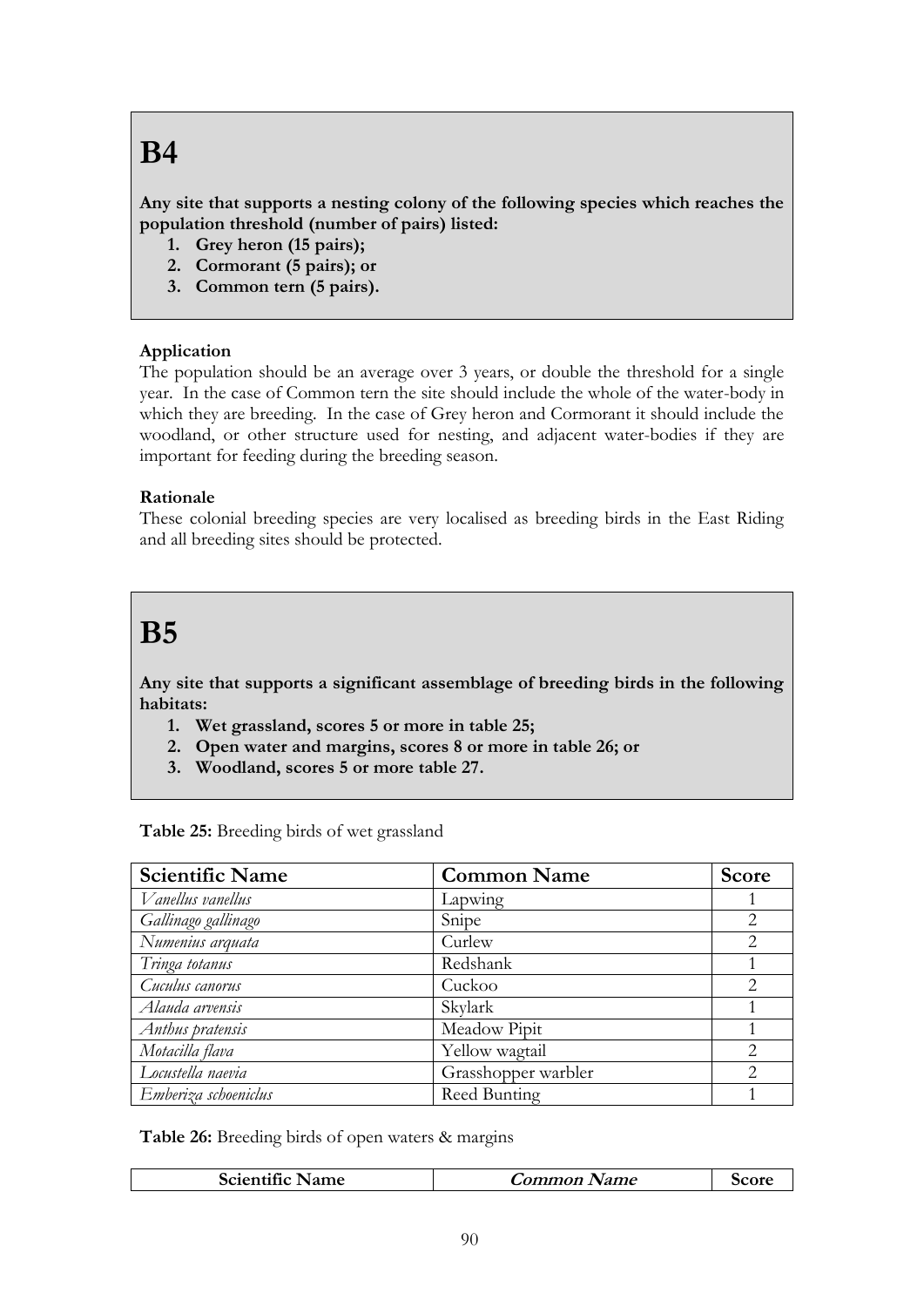| Tadorna tadorna            | Shelduck             | $\mathbf{1}$   |
|----------------------------|----------------------|----------------|
| Anas strepera              | Gadwall              |                |
| Anas crecca                | Teal                 | $\overline{2}$ |
| Anas clypeata              | Shoveler             | $\overline{2}$ |
| Aythya farina              | Pochard              | 1              |
| Aythya fuligula            | <b>Tufted Duck</b>   | 1              |
| Tachybaptus ruficollis     | Little Grebe         |                |
| Rallus aquaticus           | Water Rail           | $\overline{2}$ |
| Haemataopus ostralegus     | Oystercatcher        | 1              |
| Charadrius dubius          | Little ringed Plover | $\mathbf{1}$   |
| Vanellus vanellus          | Lapwing              | 1              |
| Tringa totanus             | Redshank             | 1              |
| Chroicocephalus ridibundus | Black-headed gull    | 1              |
| Sterna hirundo             | Common Tern          | 1              |
| Cuculus canorus            | Cuckoo               | $\overline{2}$ |
| Alcedo atthis              | Kingfisher           | $\mathbf{1}$   |
| Riparia riparia            | Sand Martin          | 1              |
| Motacilla flava            | Yellow wagtail       | $\overline{2}$ |
| Locutella naevia           | Grasshopper warbler  | $\overline{2}$ |
| Emberiza schoeniclus       | Reed Bunting         | 1              |

#### **Table 27:** Breeding birds of woodland

| <b>Scientific Name</b><br><b>Common Name</b> |                    | Score                       |
|----------------------------------------------|--------------------|-----------------------------|
| Scolopax rusticola                           | Woodcock           | 2                           |
| Picus viridis                                | Green woodpecker   |                             |
| Sylvia communis                              | Whitethroat        |                             |
| Phylloscopus trochilus                       | Willow Warbler     |                             |
| Muscicapa striata                            | Spotted Flycatcher | $\mathcal{D}_{\mathcal{L}}$ |
| Poecile montana                              | Willow Tit         | 2                           |
| Poecile palustris                            | Marsh Tit          | 1                           |
| Sitta europaea                               | Nuthatch           | $\mathcal{D}_{\mathcal{L}}$ |
| Passer montanus                              | Tree Sparrow       |                             |
| Carduelis cannabina                          | Linnet             |                             |
| Pyrrhula pyrrhula                            | Bullfinch          |                             |

## **Application**

Data should preferably be gathered in accordance with recognised national bird survey methodologies or adaptations of these for LWS bird surveys. The guideline will be applied using Table WWG, 26 & 27 with the species in this table having being collated from historic data, bird reports and via consultation with local recorders. The guidelines should be applied to the following habitats as follows:

 **Wet grassland.** This includes grassland / fen mosaics with a significant wet grassland component. Ditches may be an integral part of the site. Open water should be limited to shallow small or seasonal pools. Any more significant areas of open water should be considered under the 'open water & margins guideline'.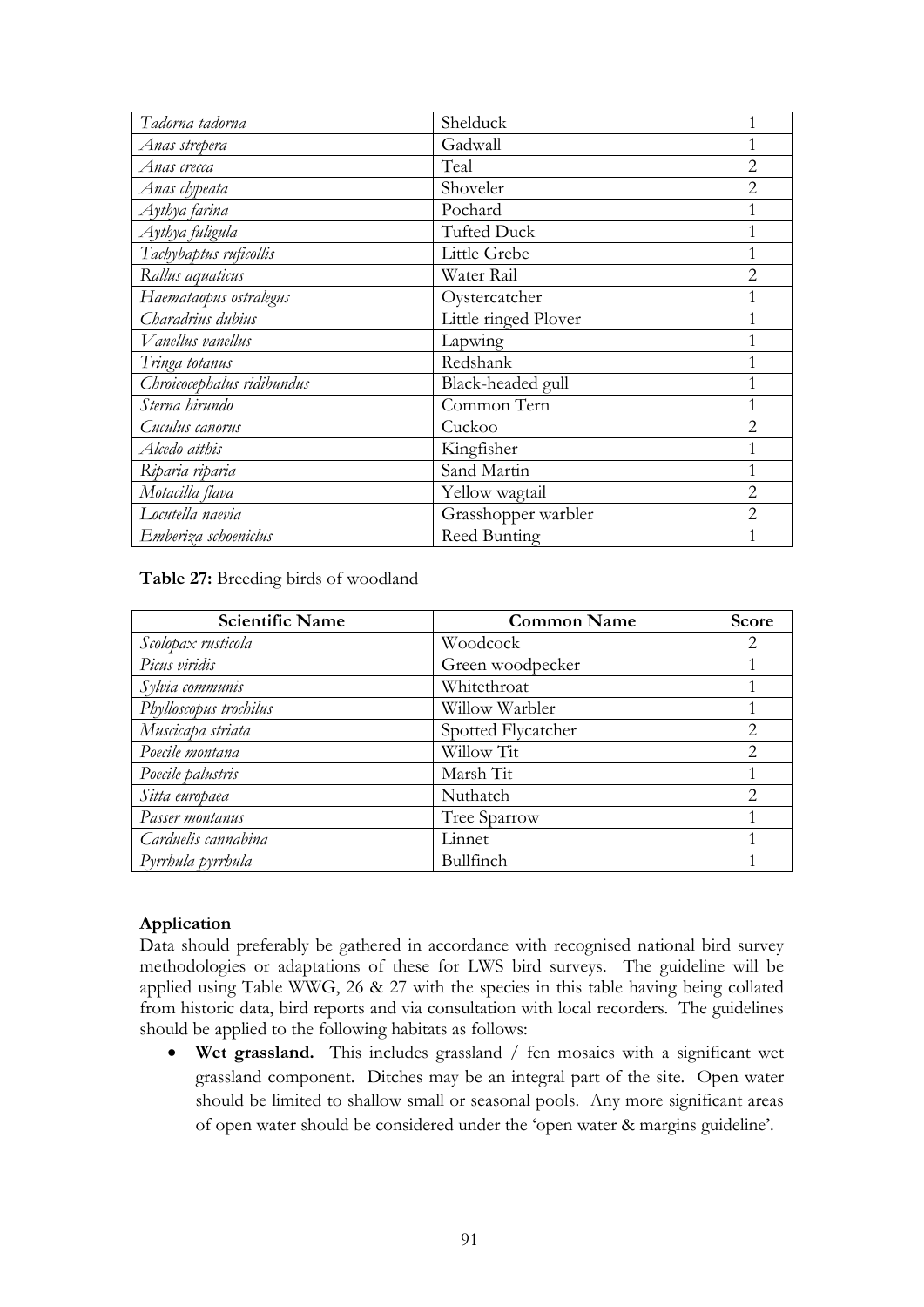- **Open water & margins.** This may include natural and man-made lakes and excavations, as well as marginal vegetation, such as swamp and reedbeds. Other margins may include islands and grassed areas utilised by breeding birds.
- **Woodland and scrub.** This includes all types of woodland and includes orchards, scrub and habitat mosaics with a significant woodland / scrub component.

#### **Rationale**

The assemblages of the species listed represent a significant interest for the relevant habitats in which they are recorded.

## **B6**

**Any wetland site that regularly supports significant populations of at least 10 species of overwintering water-birds of conservation concern.**

## **Application**

This guideline will be applied to sites that regularly support significant populations of at least 10 species of wintering waterbirds of conservation concern. Species of conservation concern include those listed under section 41 of the NERC Act, UK BAP species and those species listed on the Red and Amber categories of the most recent edition of 'Birds of conservation concern' published by the RSPB (currently 2009). Water-birds include wildfowl, divers, grebes, herons, rails and waders. Gulls are not included in this guideline. Sites should have monthly counts for at least three consecutive winters (November to February). Significant populations are considered to be an average monthly maxima of at least 200 birds for the combined list of species of conservation concern. At least 8 species of conservation concern should be recorded in each year with the combined monthly maxima averaging over 200 in at least two of the three years. Wetland sites include open water, swamp, fen and wet grassland. Sites may include patches of habitat which are not contiguous, if the birds regularly make use of sites in close proximity to one another.

## **Rationale**

Due to its relatively mild winter climate, Britain is an important wintering ground for many water-birds which breed in Scandinavia, Eastern Europe and Russia. Many water bodies and other wetland habitats support valuable assemblages of these wintering birds. This guideline identifies sites which are important for a broad range of species, but which would not qualify for a large population of a single species under guideline B2. The guideline recognised that populations of wintering waterbirds fluctuate due to weather conditions and other factors. The guideline includes scope to designate multiple and non-contiguous areas of habitat, as water-birds will often move between sites within a discreet geographical area depending on food availability, disturbance, predation and roosting opportunities.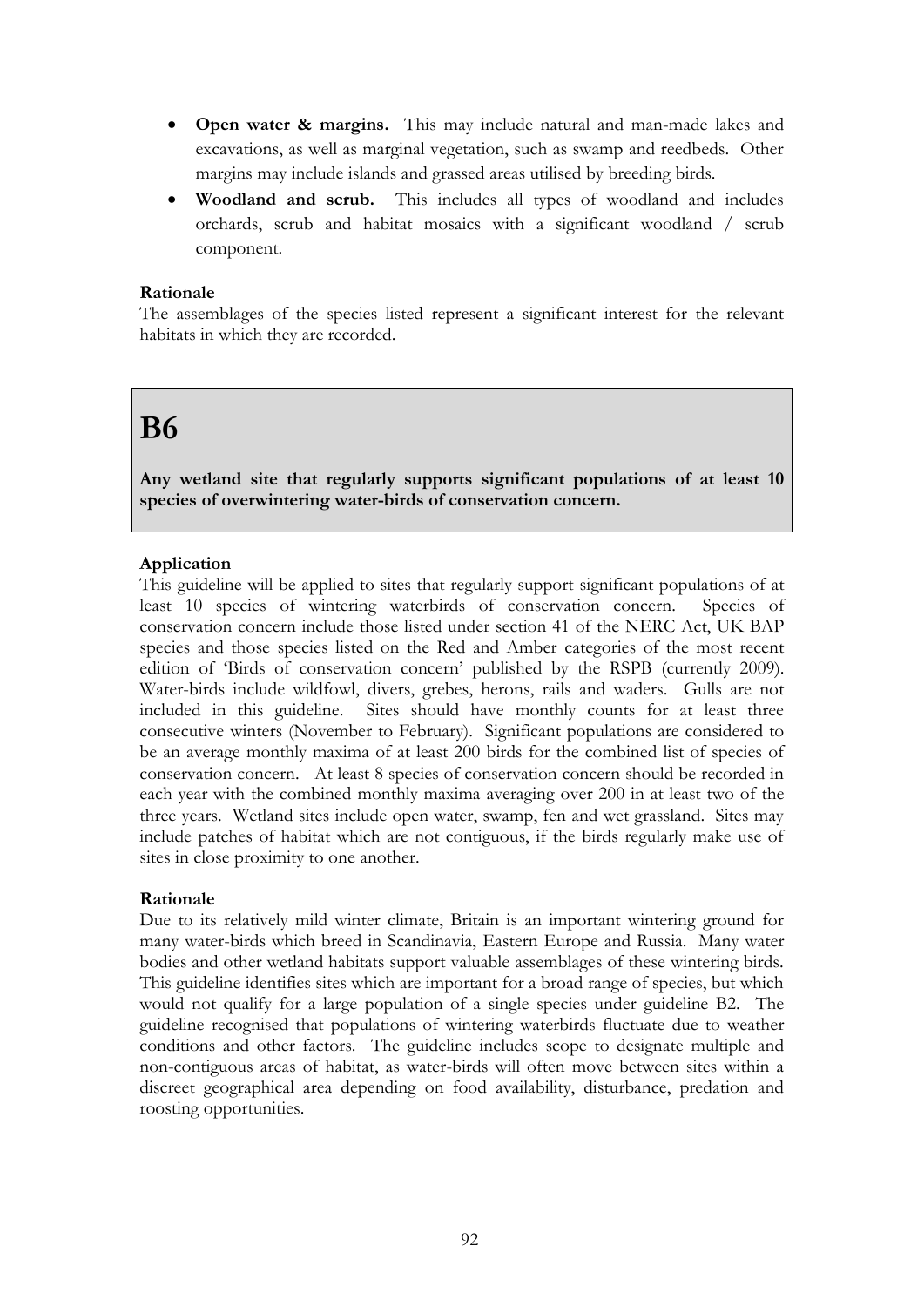## **B7**

**Any coastal or wetland site that regularly supports a significant range of migrating birds.**

## **Application**

This guideline should be applied to sites which are regularly used by a significant range of birds on migration. The numbers and range of species using a site will vary from year to year, due to fluctuations in populations and weather patterns, which affect the numbers of species recorded. Sites must however be used regularly in spring and /or autumn with peak migration times being April/May and August to October inclusively. Sites must have recorded at least 50 species of migrating birds annually for a period of at least three consecutive years. Migrating birds may include all species which could be reasonably considered to be migrating through the site, even if some of these species may also occur as residents e.g. blackbird. This guideline should only be applied to discreet areas of habitat that support migrant birds. These may include woodland, scrub and wetlands in coastal locations. At inland locations wetlands are the key sites which attract a significant range of migrants. Other associated habitats may be included if they occur in a combined management unit, or form part of the overall value of the site for migrants. The guideline should not be applied to extensive areas of improved or semi-improved grasslands. In common with the general guideline principles it will not be applied to arable land or buildings. The guideline should only be applied to sites that support grounded migrant birds through the provision of food or cover, and not to birds flying over sites, often termed 'visible migration'.

## **Rationale**

Many hundreds of thousands of birds migrate through the East Riding of Yorkshire every year. Many migrating birds come from continental Europe and Russia, either as winter visitors, or on passage to wintering grounds further south. Their first landfall after crossing the North Sea is the east coast of Yorkshire and many rest and feed in coastal woodlands and scrub. Wetland birds may concentrate at suitable resting and feeding sites further inland. Because the number of birds recorded on migration varies considerably from year to year it is not possible to specify quantitative thresholds for the number of individuals.

## **4.8 Reptiles**

## **4.8.1 Background**

All reptile species are localised in the East Riding. Grass snake is the most widely distributed, occurring mostly in lowland areas with extensive networks of watercourses. Adder is very rare and common lizard is very localised. Slow worm also appears to be very localised.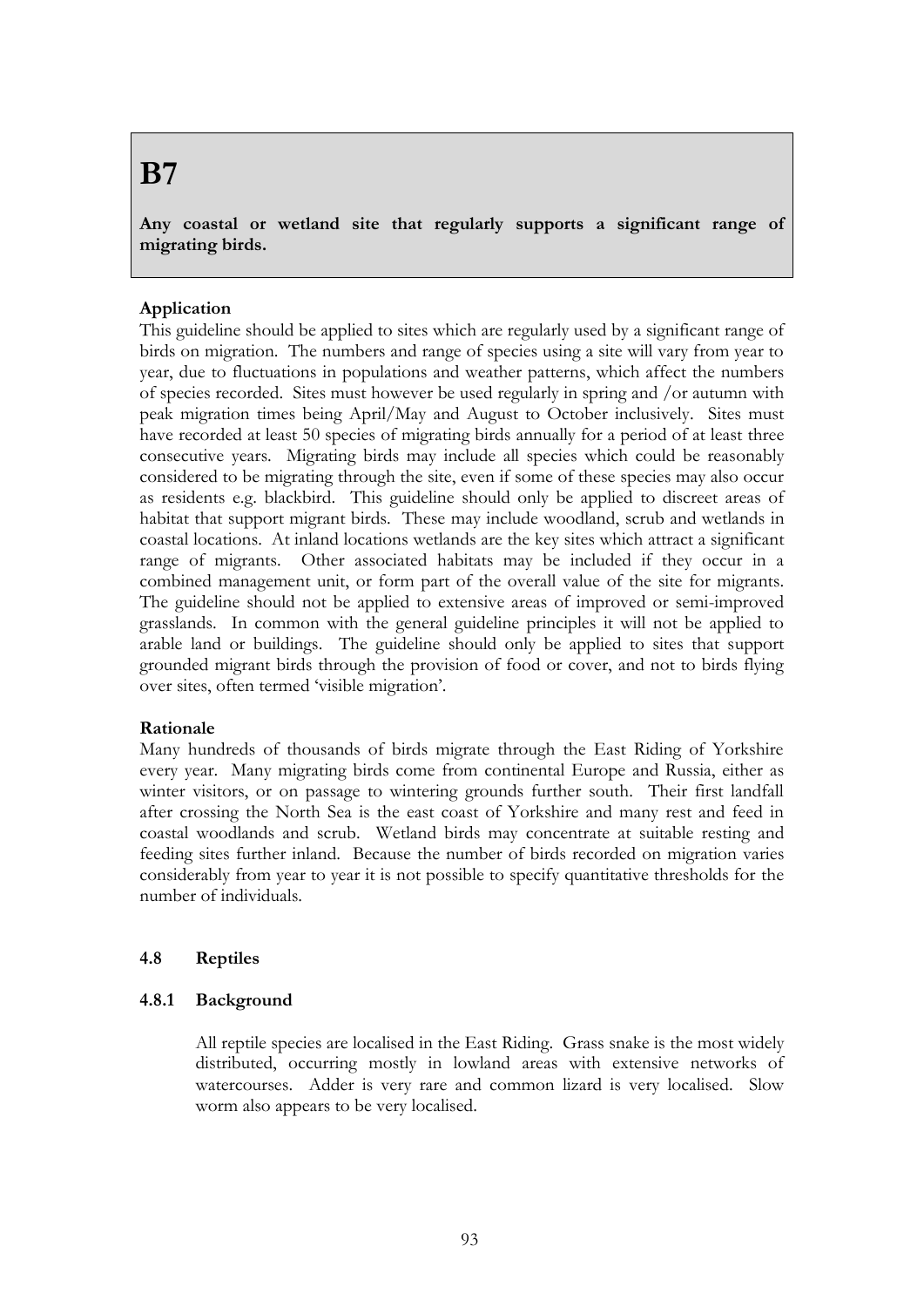## **4.8.2 Reptiles Selection Guideline**

## **R1**

**Any site that supports a breeding population of any native reptile species.**

## **Application**

This guideline should be applied only to sites with evidence of breeding, not any site with a record of a reptile species. This is particularly important in the case of Grass Snake which ranges widely, especially along water courses. Evidence of breeding should include records of eggs, young, multiple individuals in suitable breeding habitat, or records of different individuals over multiple years. Photographic evidence may be required in the latter case.

## **Rationale**

Breeding populations of reptiles are very localised in the East Riding and therefore all are of importance. All species can be mobile to varying degrees and therefore the guideline seeks to identify breeding sites rather than sites where the species may be of casual occurrence.

## **4.9 Amphibians**

## **4.9.1 Background**

There are five native species of amphibians in the East Riding, all of which have declined over the last 50 years. Common frog, common toad and smooth newt are widely, although sometimes thinly distributed throughout the county. Great crested newt is more localised and palmate newt only occurs west of the Yorkshire Wolds, where it is scarce.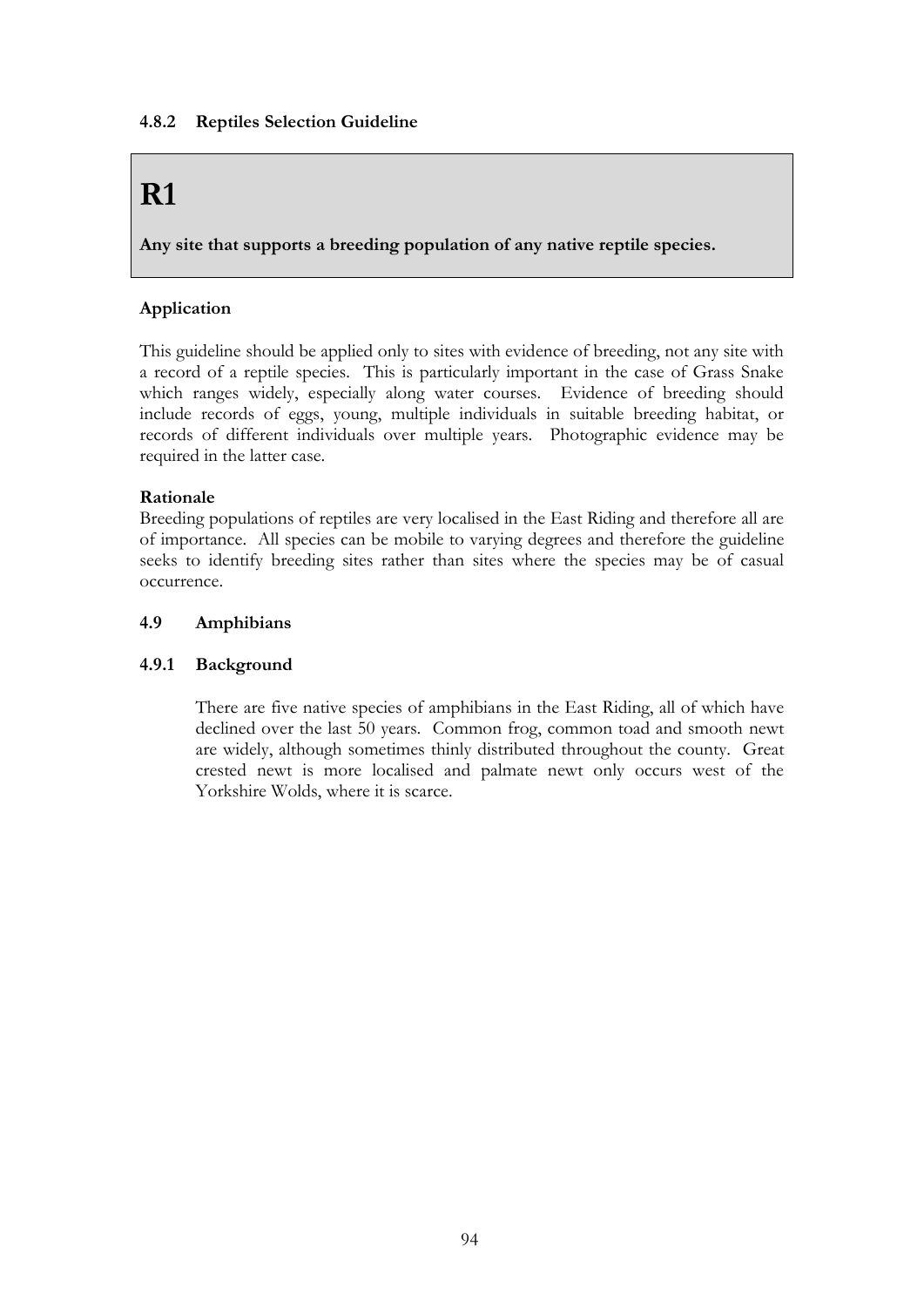## **A1**

**Any site that supports an exceptional population of a native amphibian species (as defined in Table 28).**

## **A2**

**Any site that supports breeding populations of four or more species of native amphibian and scores 5 or more from Table 28.**

## **A3**

**Any site that supports a good population of Great crested Newt or Palmate Newt and scores 5 or more from Table 28.**

## **Application (all Amphibian Guidelines)**

The guidelines should be applied to all sites, excluding domestic gardens. The guidelines utilise a table for assessing population size which was developed for the selection of SSSIs (JNCC 1998). The count data for such assessments needs to be collected by suitably experienced recorders.

The boundaries of sites should include terrestrial as well as aquatic habitats of importance. These should include suitable feeding and hibernacula habitat where this is adjacent, or close to breeding ponds.

Where there are clusters of ponds they can be lumped together to form a single site. The ponds should not be separated by any obvious barriers and preferably connected by suitable amphibian terrestrial habitat. Ponds should ideally be within 100m of each other to form a cluster. However ponds up to 250m may be considered if they are connected by suitable terrestrial amphibian habitat.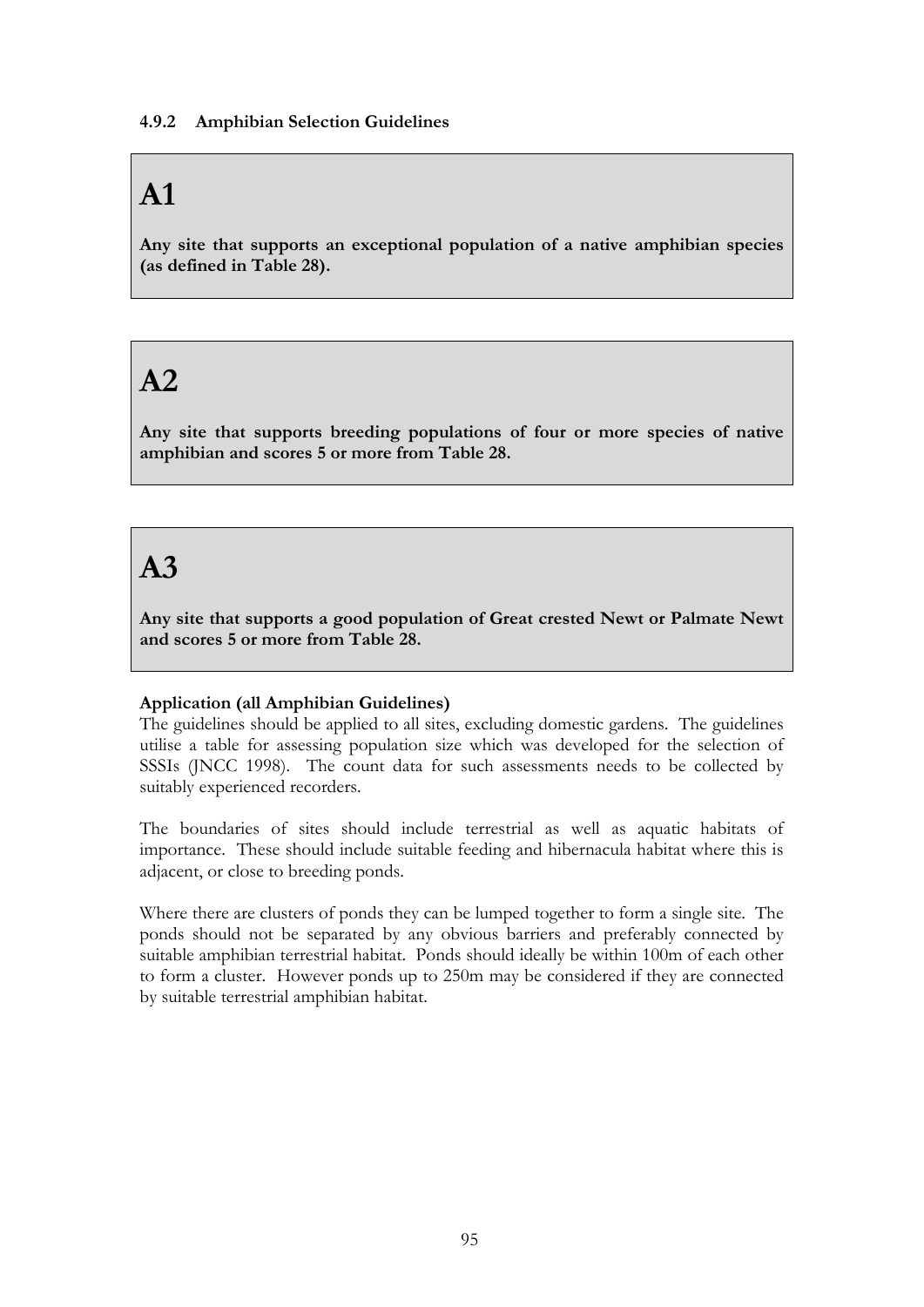## **Rationale (all Amphibian Guidelines)**

Sites which support amphibian assemblages including good populations of great crested and palmate newt, or any four species or an exceptional population of any one species are of importance.

|                     | Table 28: Assessment of amphibian populations for designation as an LWS in the East |  |  |  |  |
|---------------------|-------------------------------------------------------------------------------------|--|--|--|--|
| Riding of Yorkshire |                                                                                     |  |  |  |  |

|                |                       | Low / Small   | Good/          | Exceptional/   |
|----------------|-----------------------|---------------|----------------|----------------|
|                |                       |               | Medium         | Large          |
| <b>Species</b> | Method                | Population    | Population     | Population     |
|                |                       | Score 1 point | Score 2 points | Score 3 points |
|                |                       |               |                |                |
| Great crested  | Seen or netted in day | $<$ 5         | $5 - 50$       | >50            |
| <b>Newt</b>    | Counted at night      | < 10          | $11 - 100$     | >100           |
|                |                       |               |                |                |
| Smooth Newt    | Netted in day or      | <10           | $10 - 100$     | >100           |
|                | Counted at night      |               |                |                |
|                |                       |               |                |                |
| Palmate Newt   | Netted in day or      | <10           | $10 - 100$     | >100           |
|                | Counted at night      |               |                |                |
|                |                       |               |                |                |
| Common Toad    | Estimated             | < 500         | $500 - 5,000$  | >5,000         |
|                | Counted               | < 100         | $100 - 1,000$  | >1,000         |
|                |                       |               |                |                |
| Common Frog    | Spawn<br>clumps       | $50$          | $50 - 500$     | > 500          |
|                | counted               |               |                |                |

## **4.10 Fish**

## **4.10.1 Background**

There is relatively little widely available data on the distribution of fish species within the East Riding, especially in relation to priority or rare species. However, the diversity of riverine and estuarine habitats supports some important species. The Estuary and rivers support some migratory fish, whilst the chalk streams of the Hull catchment support some characteristic species. However, populations and breeding at individual sites may vary from year to year as fish are highly transient. Therefore when considering the designation of sites for fish it is important that recent evidence is available to support any designation.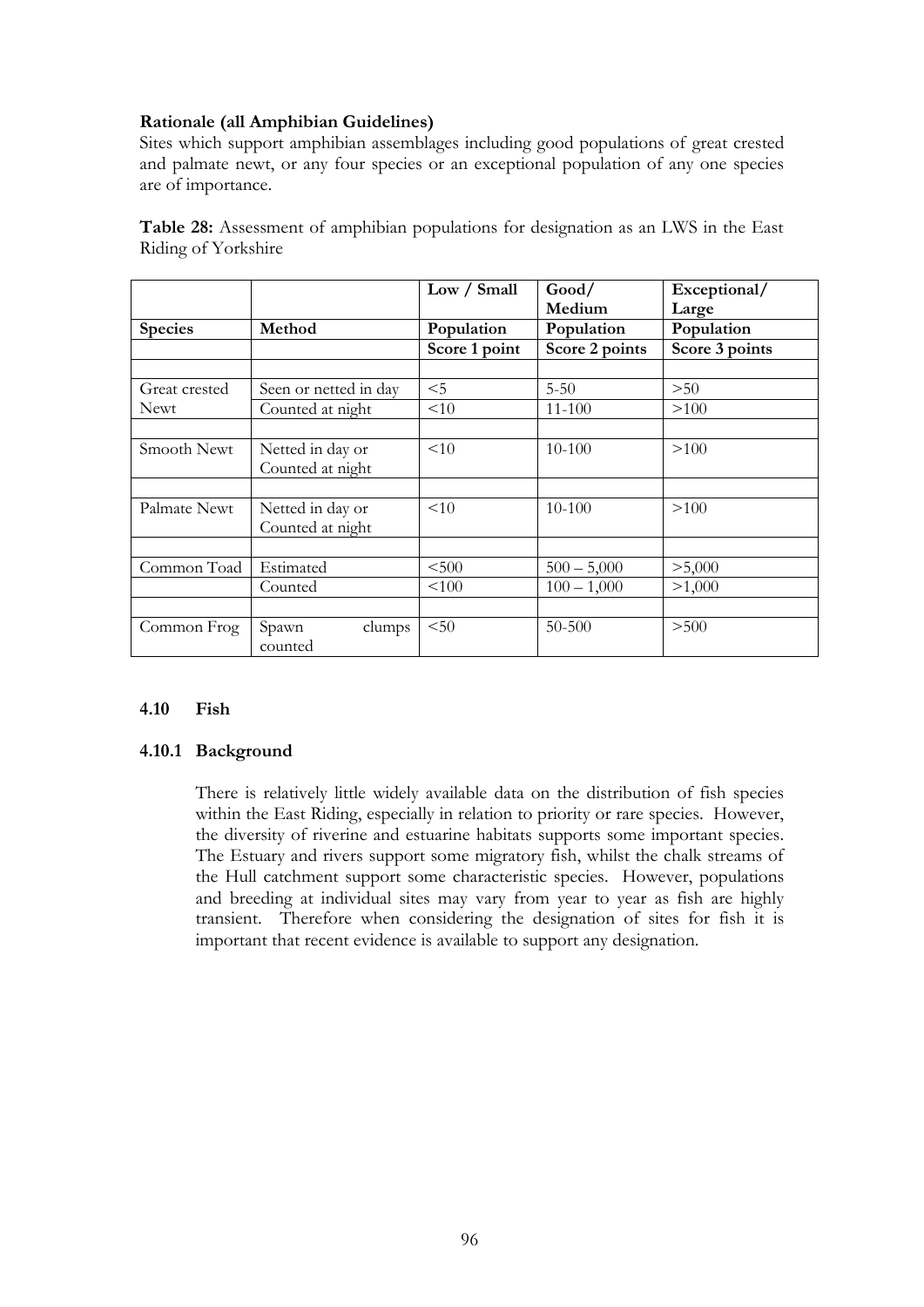## **F1**

**Any site that supports a population of a fish species listed on Annex II of the EU 'Habitats' Directive, except Bullhead Cottus gobio.**

## **Application**

This guideline should be applied to all sites where the species occur in suitable breeding habitat. There must be evidence of breeding, or multiple records of individuals indicating regular, rather than casual occurrence. In the case of migratory species, the site should be extended to cover the main water courses likely to be used for migration.

## **Rationale**

All the species listed on Annex II which occur in the East Riding are rare, with the exception of Bullhead which is more widespread.

## **F2**

**Any site which supports an assemblage of 3 or more species listed on Annex II of the EU 'Habitats' Directive, or as priority species in the UK BAP**

## **Application**

This guideline should be applied to all sites where the species occur in suitable breeding habitat. There must be evidence of breeding, or multiple records of individuals indicating regular, rather than casual occurrence. In the case migratory species, the site should be extended to cover the main water courses likely to be used for migration. For this guideline species of particular relevance in the East Riding include brook and river lamprey, bullhead, burbot, European eel and brown or sea trout.

## **Rationale**

For the purpose of this guideline it is the full Annex II list including Bullhead *Cottus gobio.* An assemblage of three of these species represents a significant interest in the East Riding.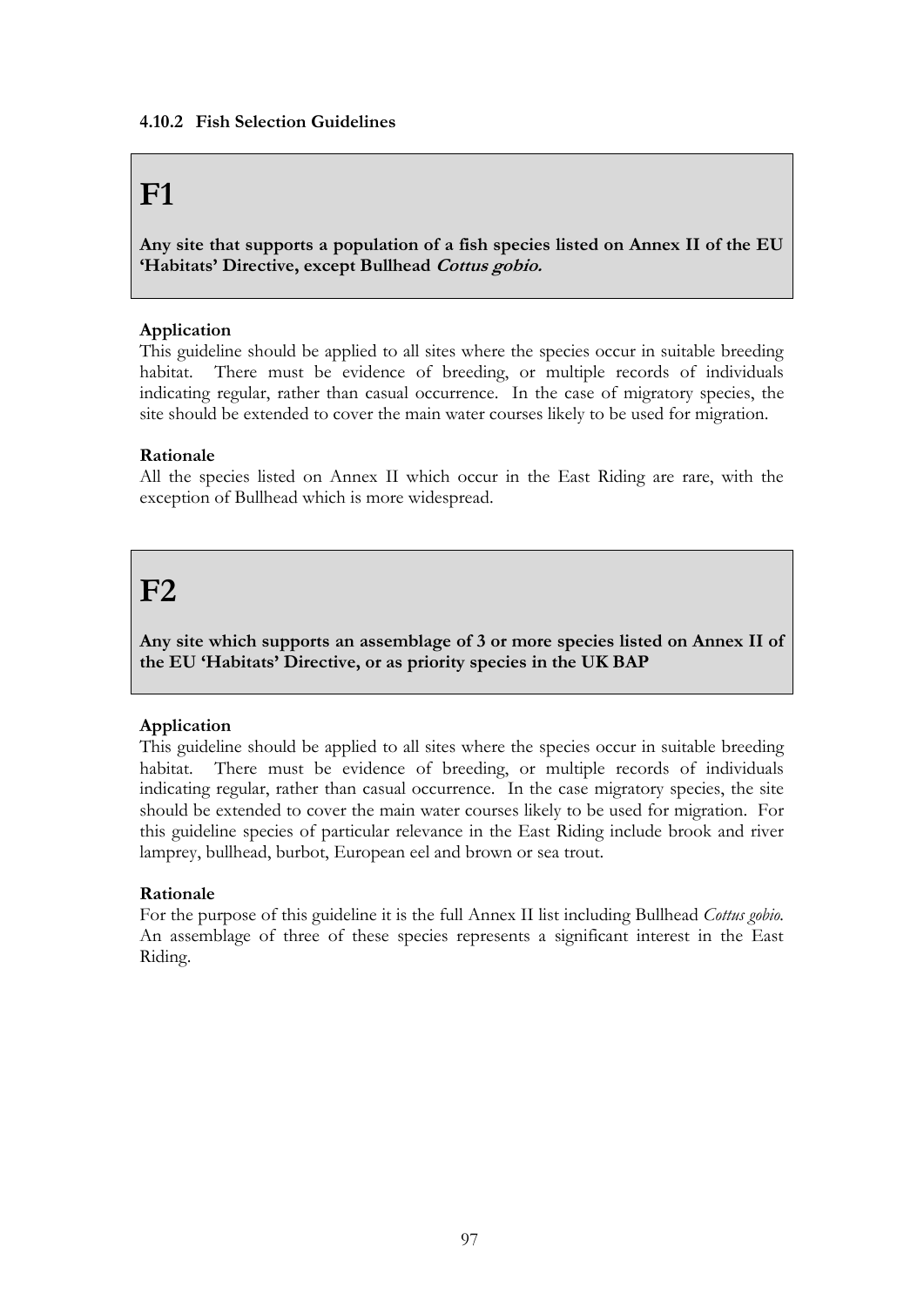### **4.11 Invertebrates**

#### **4.11.1 Background**

Invertebrates cover a wide range of organisms including molluscs, worms and arthropods. The latter groups which all have adults with jointed legs, includes insects, arachnids (spiders and harvestmen) and crustaceans.

There are a very large number of invertebrate species in Britain and the East Riding. Some species groups such as butterflies and dragonflies are relatively large, easily identified and well recorded, whereas most groups are small, difficult to identify and consequently poorly recorded.

The range of some species has changed over recent decades. In general southern species appear to be expanding northwards and this may well be a response to climate change. This is best recorded with noticeable mobile species such as Dragonflies and Damselflies. Several southern species have expanded their ranges northwards in Britain and some continental species have begun to colonise Britain.

Many species of invertebrates can be extremely mobile, especially in their adult stages. As a result many records relate to individuals whose occurrence on a site is casual or transitory rather than breeding on the site. It is important when considering records of a species on a site to ascertain that the habitats on that site support a breeding population of the species concerned and not just a casual occurrence. This assessment should consider the method of collection of the record and stage of the lifecycle, for example light trap records of adult moths do not necessarily indicate breeding on site, but records of larvae (caterpillars) on the right food-plant do. Boundaries should take into account the areas of suitable habitat, micro-habitat and food-plant required to support the stages of the life cycle of the species.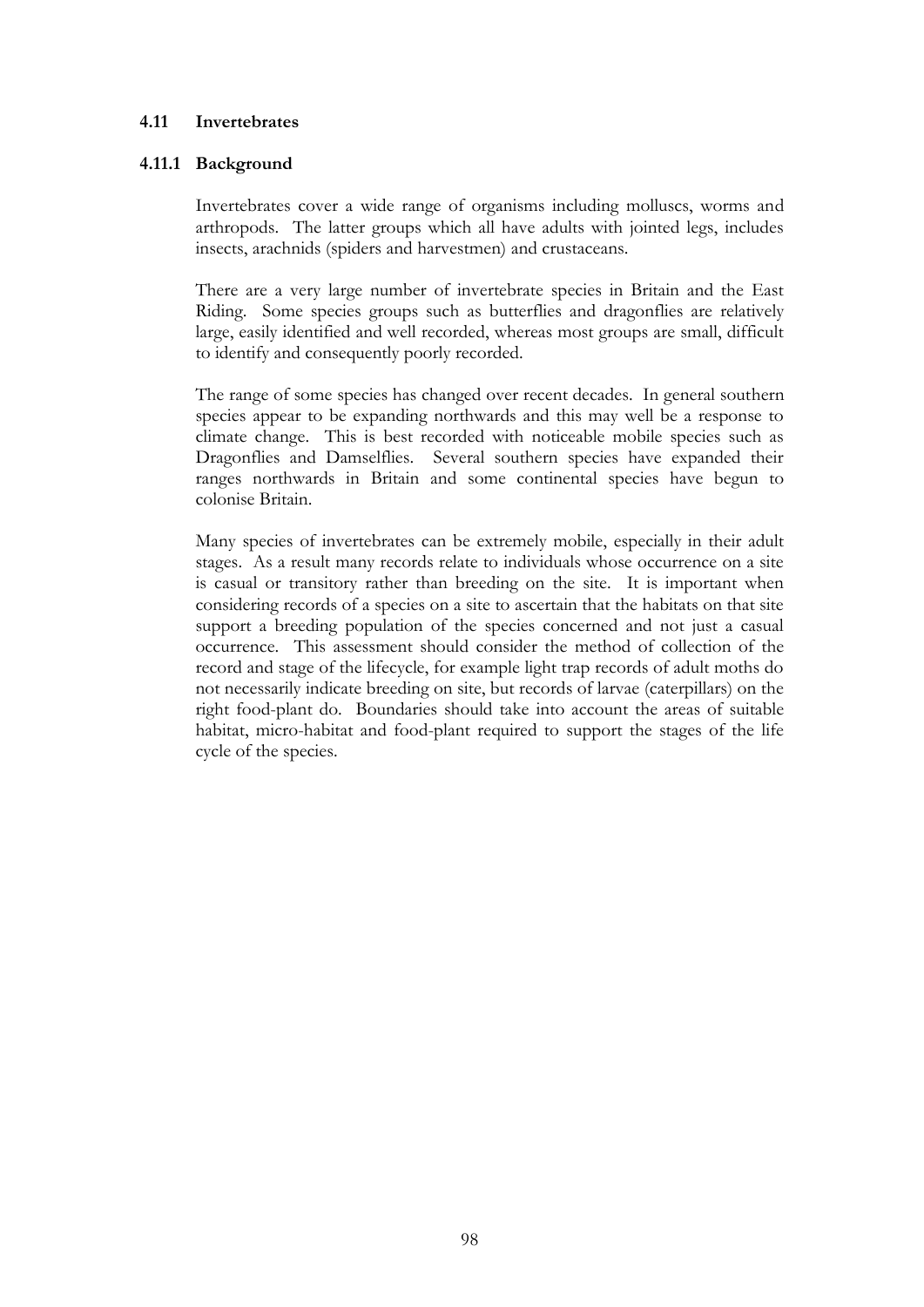## **I1**

**Any site that supports a population of an invertebrate species which meets any of the following criteria:**

- **Fully protected under the Wildlife and Countryside Act (as amended);**
- **Listed in the most recent Red Data Book of British Insects;**
- **Listed as a Priority species in the UK Biodiversity Action Plan (BAP), excluding species listed for research only; or**
- **Listed as being a species of 'principal importance for the conservation of biological diversity' in the Natural Environment and Rural Communities Act (NERC).**

## **Application**

This guideline should be applied with regard to the most current version of each of the respective lists. Records of rare species should be supported by photographs or microscopic examination where necessary. 'Fully protected under the Wildlife & Countryside Act' excludes those species protected in respect of sale only.

## **Rationale**

The species on these lists are all rare, threatened, or priorities for conservation. The UK BAP 'research only' species have been excluded as they are generally more common and widespread species, which have undergone recent population declines. They are not rare enough to justify site based designation for every known breeding site.

## **I2**

**Any site that supports an assemblage of 5 or more breeding invertebrate species classed as 'Nationally Notable, or Nationally Scarce'.**

## **Application**

This guideline should be applied to species which are classified as 'Nationally Notable', or 'Nationally Scarce', by the Joint Nature Conservation Committee (JNCC)' or other relevant national conservation body. Nationally Notable Species are sometimes split into 'A', recorded from 16-30 10 km squares in the UK and 'B' 31-100 10 km squares in the UK. For the purpose of these guidelines this distinction is not used.

## **Rationale**

An assemblage of 5 breeding species of 'Nationally Notable' or 'Nationally Scarce' invertebrates has been identified as being of County significance and therefore justifies conservation by LWS designation.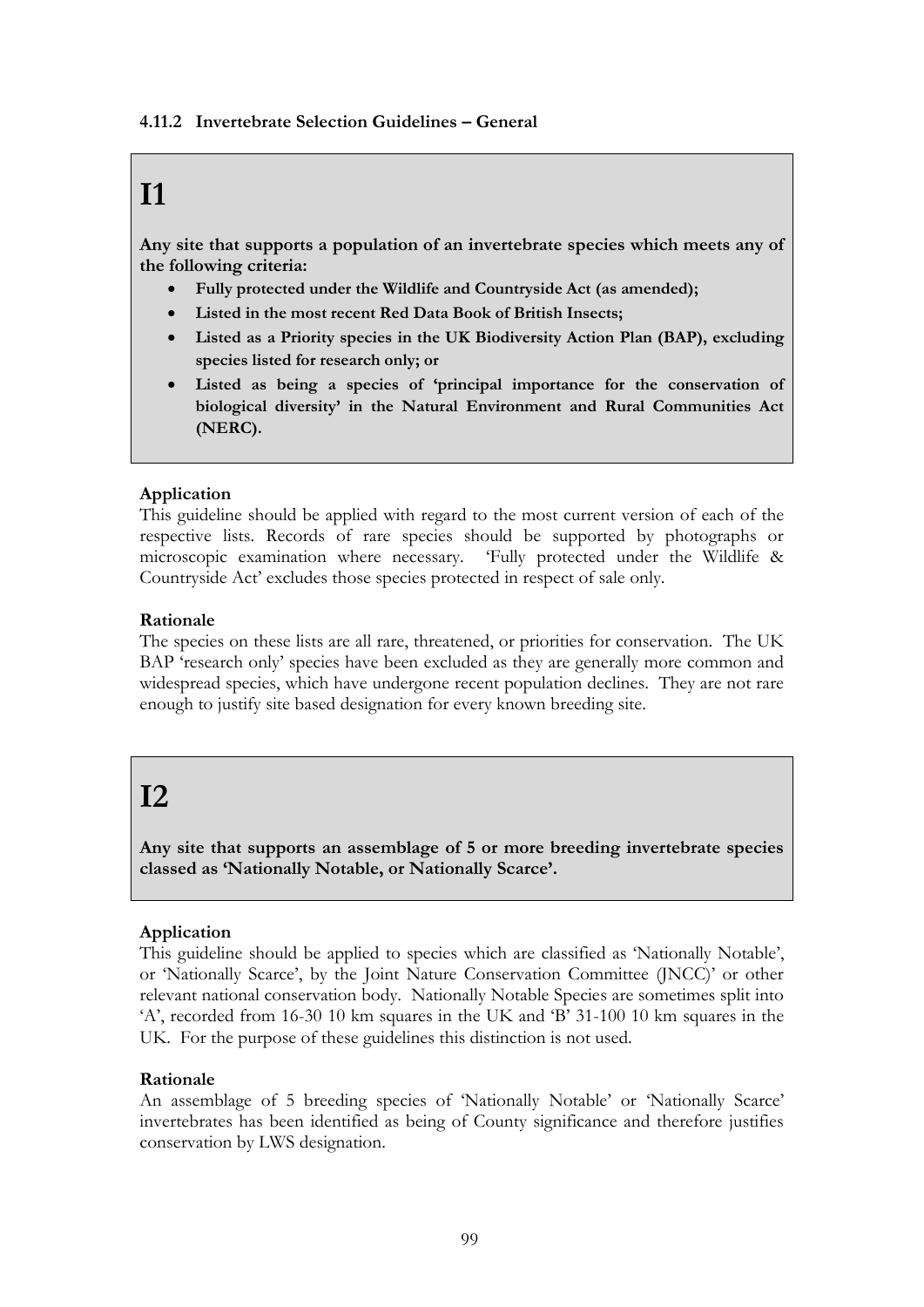## **I3**

**Any site that supports an assemblage of invertebrates which are significant in a Yorkshire or regional context.**

## **Application**

The evaluation of invertebrate assemblages is a developing science. The Invertebrate Site Register (Key 1986) uses an index as a basis for grading systems. Other systems for evaluating invertebrate assemblages may focus on regional lists, or particular habitats or taxa. Designation should be based on widely recognised systems which clear identify a site as being of significance in a Yorkshire or regional context.

## **Rationale**

As knowledge of invertebrates increases and new systems of evaluation are developed, sites may be recognised as being of significant interest, which should be conserved.

## **I4**

**Any site that supports aquatic invertebrate species, or an assemblage of such species, which are indicative of good water quality in a stream or river system.**

## **Application**

This guideline should be applied to sites that support aquatic invertebrates such as Caddis flies *Trichoptera*, Mayflies *Ephemeroptera* and Stoneflies *Plecoptera* which are recognised as being sensitive to pollution and therefore good indicators of streams and rivers with high water quality. Sites should be selected where the assemblage includes a range of species indicative of good water quality, or for single species where these have a high degree of sensitivity to water quality and are rare or scarce in the East Riding.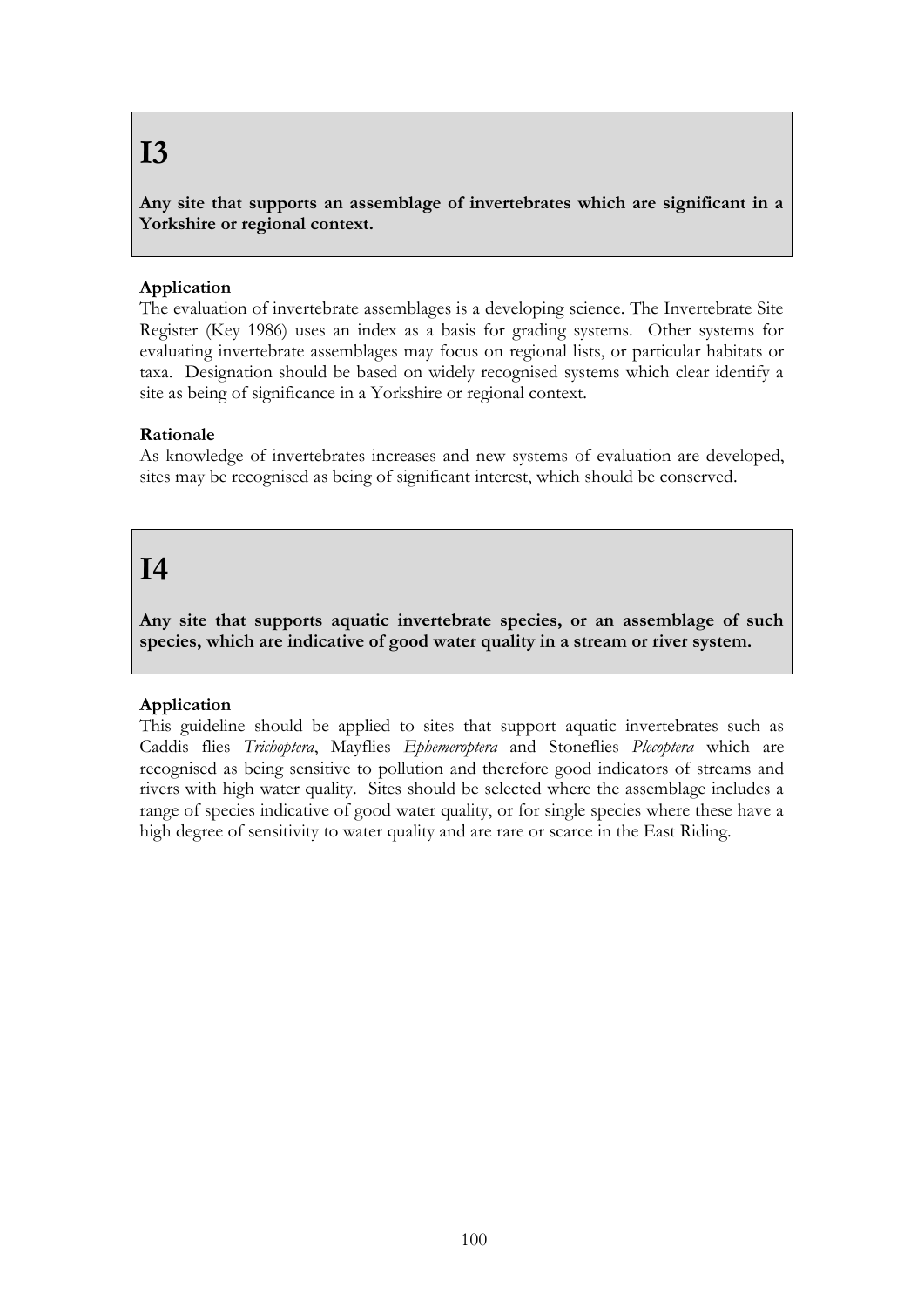## **Rationale**

These groups of aquatic invertebrates are recognised as indicators of good quality flowing water habitats. The degree of sensitivity to water quality varies between species, which also have different habitat preferences. The assemblages will therefore be indicative of good water quality for a particular fluvial habitat.

## **4.11.3 Invertebrate Selection Guidelines – Butterflies and Moths**

# **BM1**

**Any site that supports a significant breeding population of a butterfly which is rare in the East Riding. The species that this guideline should currently be applied to are:**

- **Green hairstreak (Callophrys rubi); and**
- **Purple hairstreak (Quercusia quercus).**

## **Application**

This guideline should be applied to all sites where there is evidence of a naturally occurring breeding population. It should not be applied to sites with only casual records or sites where the population is known or suspected to be an unauthorised introduction. Breeding status can be determined by the presence of eggs, larvae, or pupae or by multiple sighting of adults.

## **Rationale**

These species are rare or very localised in their distribution in the East Riding. Other rare breeding species, including Dingy Skipper *Erynnis tages*, Grayling *Hipparchia semele* and White-lettered Hairstreak *Satyrion w-album* are covered by guideline I1 as these species are listed in the UK BAP and NERC section 41.

## **4.11.4 Invertebrate Selection Guidelines – Dragonflies and Damselflies**

# **DD1**

**Any site that supports a breeding assemblage of 10 Odonata species or has recorded a total of 15 species within 5 years.**

## **Application**

This guideline should be applied to sites with species lists compiled by suitably experienced recorders. Breeding status can be determined by either observations of females ovipositing, the identification of larvae or exuvia, or records of multiple individuals (5+). The identification of all scarce species must be accepted by the local recorder or the British Dragonfly Society.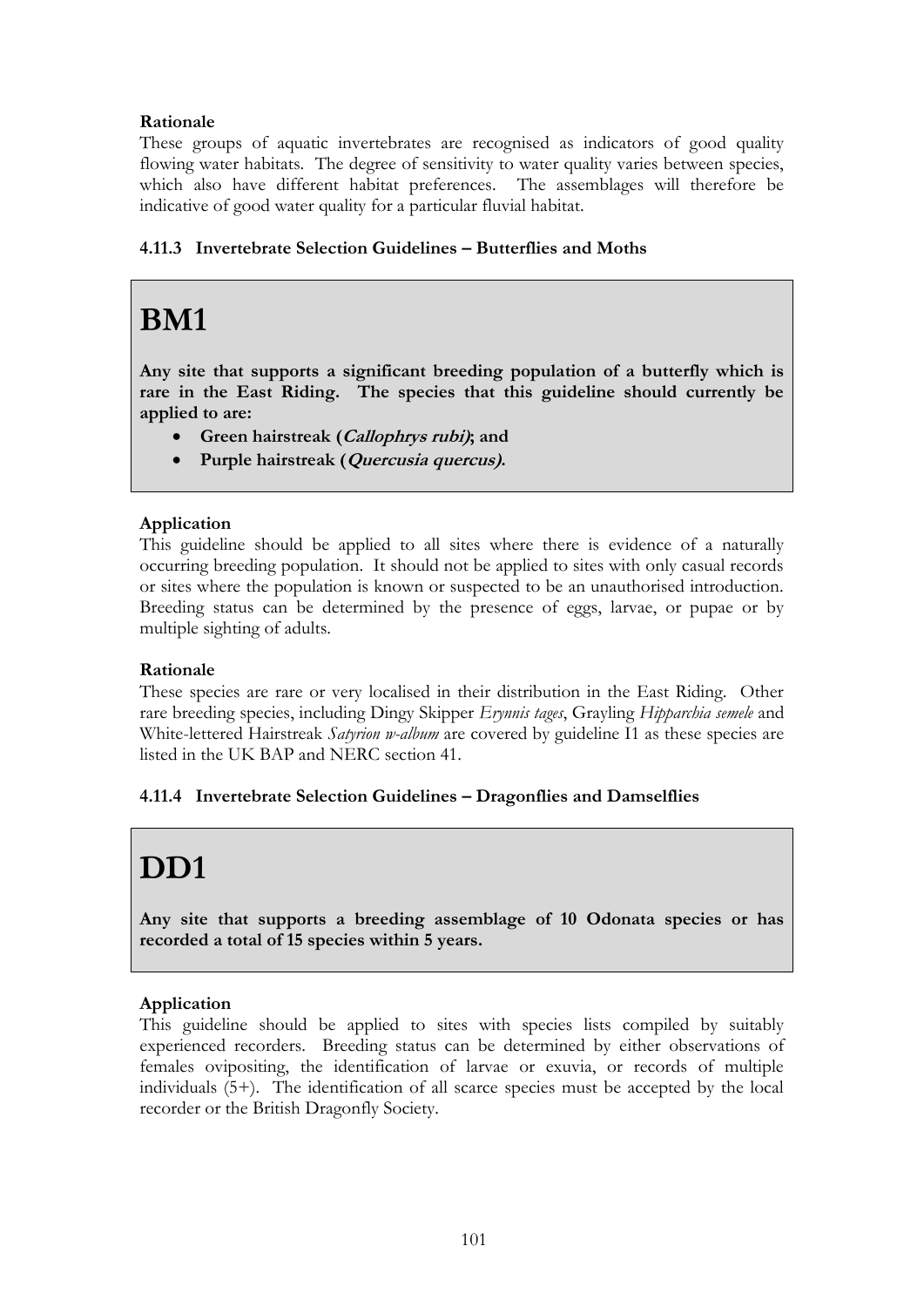## **Rationale**

An assemblage of 10 or more breeding Odonata species is significant in the East Riding. In cases where breeding evidence is lacking but site records exist, a total of 15 species assumes that it is likely that at least two thirds of the species recorded at a site will be breeding there.

# **DD2**

**Any site that supports a significant breeding population of a species which is considered to be rare in the East Riding. The species to which this should be applied are:**

**Small Red-eyed Damselfly (Erythromma viridulum).**

## **Application**

This guideline should be applied to all sites where there is evidence that the species has been present for either three breeding seasons, or has been proved to breed in two consecutive years. Breeding status can be determined by either observations of females ovipositing, the identification of larvae or exuvia, or records of multiple individuals (5+).

## **Rationale**

This species has recently colonised Britain and the East Riding is currently the northern limit of its range. Its status should be kept under review. The rare breeding species Variable Damselfly (*Coenagrion pulchellum)* is covered by guideline I1 as this species is listed in the Red Data Book, UK BAP and NERC Section 41.

## **4.11.5 Invertebrate Selection Guidelines – Grasshoppers and Crickets**

# **GC1**

**Any site that supports a breeding assemblage of 7 species of grasshoppers or crickets.**

## **Application**

This guideline should be applied to sites with species lists compiled by suitably experienced recorders. Breeding status can be determined by either observations of females ovipositing, the identification of nymphal instars, or records of multiple (5+) males stridulating (singing). This guideline should be applied to all sites where there is evidence of a naturally occurring breeding population. It should not be applied to sites with only casual records or sites where the population is known or suspected to be an unauthorised introduction.

## **Rationale**

An assemblage of 7 or more species of grasshopper or cricket is considered significant in an East Riding context.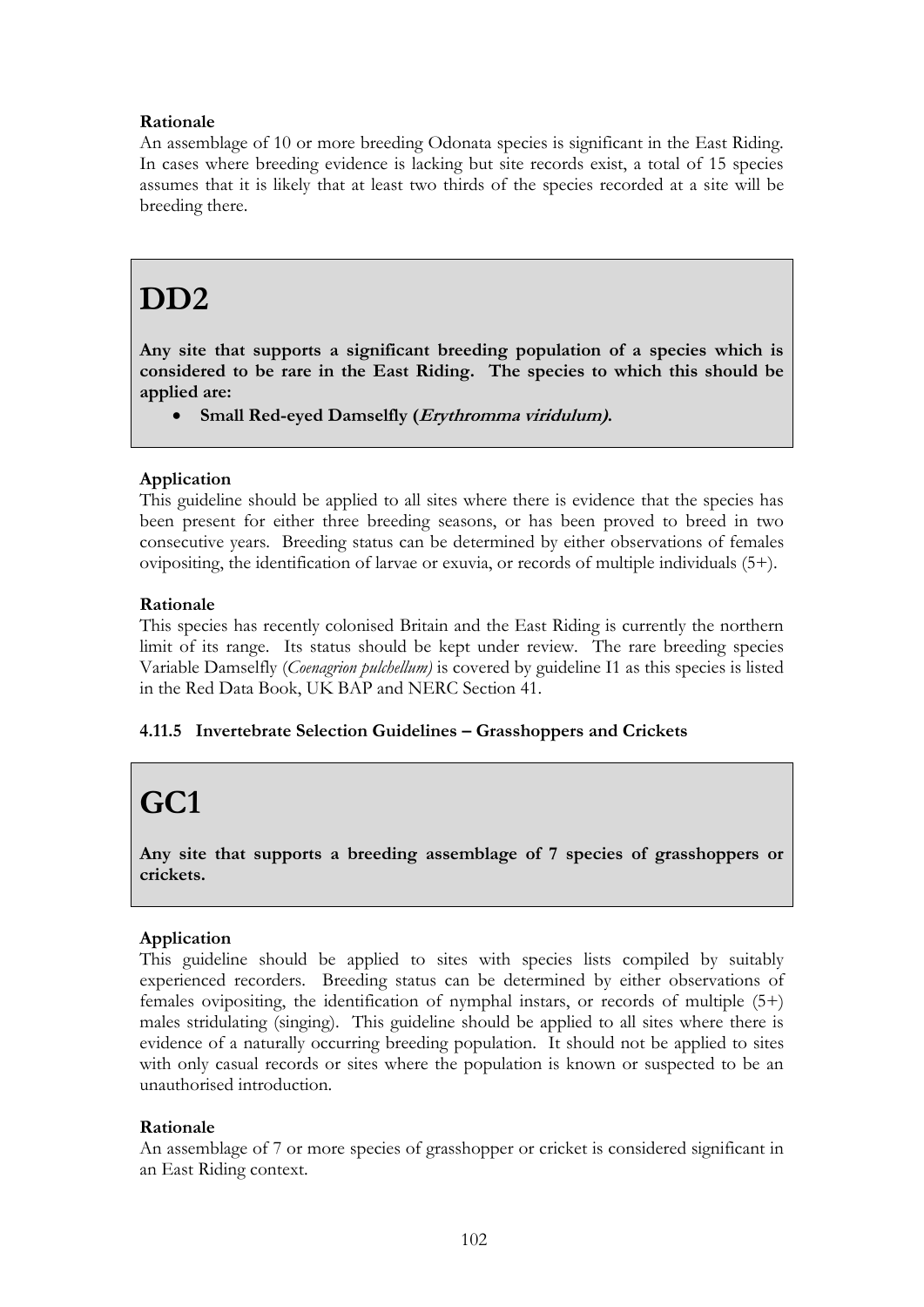## **5. Community Value Guidelines**

## **5.1 Background**

The selection of SINCs and LWS in the East Riding has previously been based solely on ecological value and has not included any consideration of the value of sites to people. However in 2006 Defra published *Local Sites – Guidance on their identification, selection and management*. This recommended that 'Value for appreciation of nature' and 'Value for learning' should be criteria for the selection of Local Sites. Since the publication of this guidance there has been an increasing awareness of the value of natural environment for human well being. 'Reconnecting people and nature' is one of four main themes of The Natural Environment White Paper 2011. The Community Value Guideline has therefore been developed so that sites that have value for people as well as nature conservation can be recognised.

## **5.2 Community Value Selection Guideline**

# **Cv1**

**Areas that have ecological value and also have significance in terms of their role in promoting and supplying an established regular educational use, appreciation of nature or significant enhancement of community wellbeing through access to natural green space. To qualify for designation a site must either:**

- **a.) Score 8-11 from Table 29 and score within 20% of the threshold for designation under a habitat or species guideline, or**
- **b.) Score 12 or more from Table 29 and score within 40% of the threshold for designation under a habitat or species guideline.**

## **Application**

To be considered for designation under the Community Value guideline all sites must meet at least one of the following criteria:

- Statutory rights of public access either through public rights of way or CRoW Act open access land;
- Public ownership such as Forestry Commission or Local Authority; or
- Voluntary sector ownership such as Wildlife Trust or smaller community group.

Evidence for a site meeting the elements set out in Table 29 will be assessed via collation of general mapping, Rights of Way definitive map information, information from local community groups or parish and town councils, information provided by local schools or educational providers, site management plans with educational or general access chapters or newsletters or awareness raising material in relation to specific sites. Cultural heritage value will be evidenced through appropriate historical sources or through evaluation by a recognised expert or officer. The Council's open space review and strategy will be used as a resource to evidence the availability of open green space in the vicinity of the site.